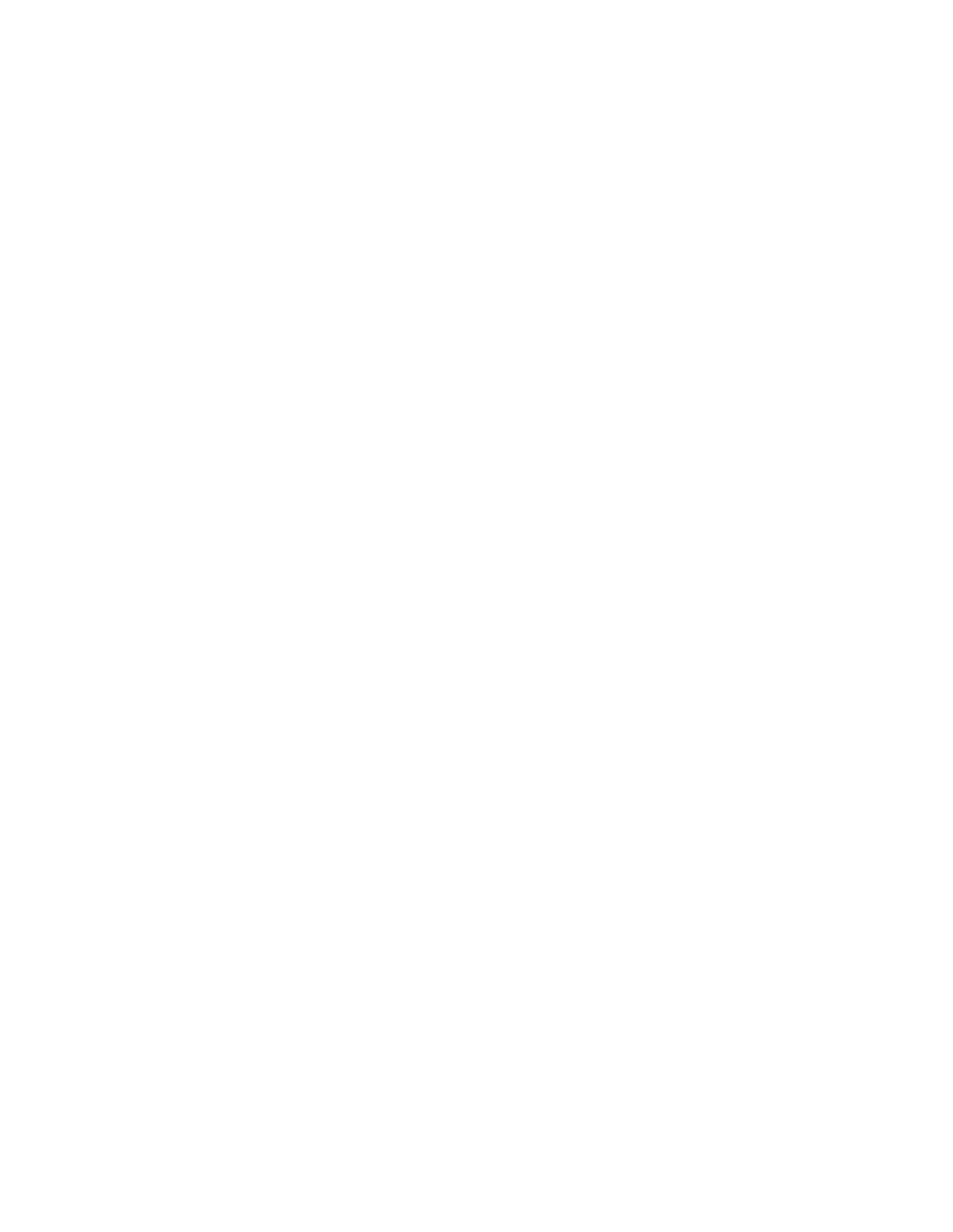# Содержание

| Ι.  |                                                                      |  |
|-----|----------------------------------------------------------------------|--|
| Π.  |                                                                      |  |
| Ш.  | Основные достижения секретариата Ассамблеи государств-участников 8   |  |
| IV. | Общий обзор исполнения бюджета Международного уголовного суда 8      |  |
| А.  |                                                                      |  |
|     | 1.                                                                   |  |
|     | 2.                                                                   |  |
|     |                                                                      |  |
|     |                                                                      |  |
|     | (а) Подпрограмма 2110: Собственная канцелярия Прокурора  16          |  |
|     |                                                                      |  |
|     |                                                                      |  |
|     |                                                                      |  |
|     | 2.<br>2200: Отдел по юрисдикции, дополняемости и<br>Программа        |  |
|     |                                                                      |  |
|     |                                                                      |  |
|     | (с) Подпрограмма 2230: Секция международного сотрудничества 22       |  |
|     |                                                                      |  |
|     | (а) Подпрограмма 2310: Канцелярия заместителя Прокурора по           |  |
|     |                                                                      |  |
|     | (b) Подпрограмма 2320: Секция планирования и проведения операций  25 |  |
|     |                                                                      |  |
|     | (а) Подпрограмма 2410: Канцелярия заместителя Прокурора по           |  |
|     |                                                                      |  |
|     |                                                                      |  |
|     |                                                                      |  |
|     |                                                                      |  |
|     |                                                                      |  |
|     |                                                                      |  |
|     |                                                                      |  |
|     | (с) Подпрограмма 3130: Секция юридического консультативного          |  |
|     |                                                                      |  |
|     |                                                                      |  |
|     |                                                                      |  |
|     | 2. Программа 3200: Отдел общего административного обслуживания  38   |  |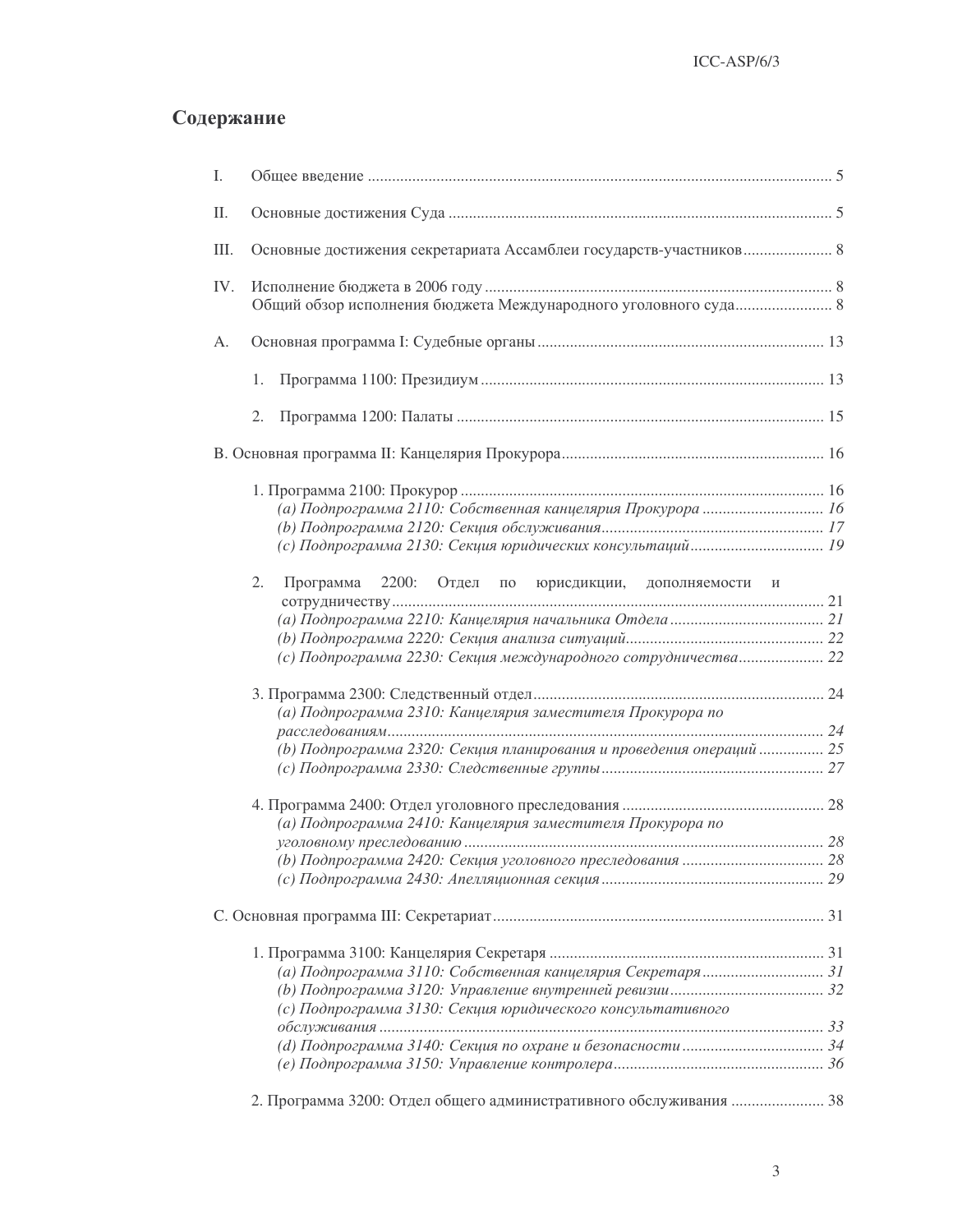| (е) Подпрограмма 3260: Секция информационных и коммуникационных        |  |
|------------------------------------------------------------------------|--|
|                                                                        |  |
|                                                                        |  |
|                                                                        |  |
|                                                                        |  |
|                                                                        |  |
| (b) Подпрограмма 3320: Секция организации судопроизводства  44         |  |
|                                                                        |  |
| (d) Подпрограмма 3340: Секция устного и письменного перевода Суда  47  |  |
| (е) Подпрограмма 3350: Группа по делам потерпевших и свидетелй  49     |  |
|                                                                        |  |
| 4. Программа 3400: Секция общественной информации и документации  51   |  |
|                                                                        |  |
| (b) Подпрограмма 3420: Центр библиотечного обслуживания и              |  |
|                                                                        |  |
|                                                                        |  |
|                                                                        |  |
|                                                                        |  |
|                                                                        |  |
|                                                                        |  |
| (с) Подпрограмма 3530: Секция по вопросам участия потерпевших и        |  |
|                                                                        |  |
| (d) Подпрограмма 3540: Управление публичных адвокатов защиты 60        |  |
| (е) Подпрограмма 3550: Управление публичных адвокатов потерпевших  61  |  |
|                                                                        |  |
| D. Major Programme IV: Секретариат Ассамблеи государств-участников  64 |  |
|                                                                        |  |
|                                                                        |  |
|                                                                        |  |
|                                                                        |  |
|                                                                        |  |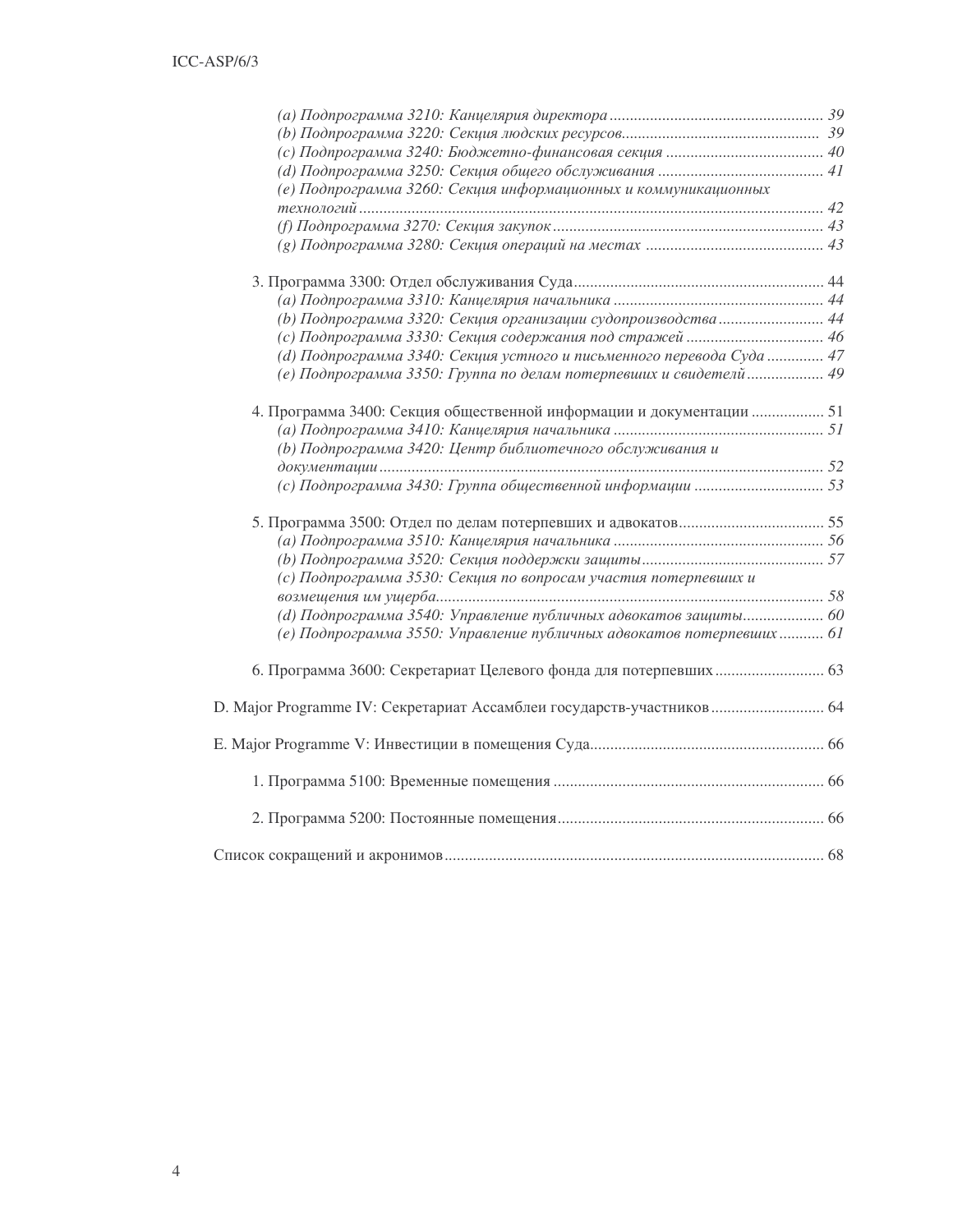#### L. Обшее ввеление

 $1<sub>1</sub>$ В настоящем докладе содержится перечень основных достижений Международного уголовного суда (МУС) и Секретариата Ассамблеи государств-участников в 2006 году. Вопросы, носящие конфиденциальный характер, были исключены. В доклад включены разбивка расходов<sup>1</sup> по основным программам и программам и штатное расписание, в котором приводится подробная информация о фактических и предусмотренных в бюджете кадровых уровнях, испрошенных Бюджетно-финансовым комитетом<sup>2</sup> (БФК). Кроме того, в качестве приложения включен подробный обзор осуществления программ  $\Pi 0$ разделам предусмотренных ежегодным бюджетом программ с указанием целей, ожидаемых результатов, достижений и показателей деятельности.

#### **II.** Основные достижения Суда

## Ситуация в ДРК

Аналитическая, следственная и прокурорская деятельность

- Завершение расследования преступлений, предположительно совершенных СКП в Итури, и обращение 12 января 2006 года к Палате предварительного производства с просьбой о выдаче ордера на арест Томаса Лубанги Дийло.
- Выполнение обязательств по раскрытию информации путем раскрытия примерно  $\bullet$ 8000 страниц для защиты и создание режима электронного раскрытия информации.

## Судебные разбирательства

- Выдача ордера на арест в феврале 2006 года. После предоставления Томаса Лубанги Дийло в распоряжение Суда Палата предварительного производства провела слушания для подтверждения обвинений по делу "Прокурор против Томаса Лубанги Лийло".
- Вынесение первых апелляционных решений по ряду таких вопросов, как юрисдикция, временное освобождение и раскрытие информации до слушаний по подтверждению обвинений.

## Аресты и предоставление в распоряжение Суда

Обеспечение тесного сотрудничества, включая комплексные логистические меры и меры безопасности, между ДРК, Судом, государствами-участниками и Советом Безопасности ООН в целях предоставления Томаса Лубанги Дийло в распоряжение Суда 17 марта 2006 года.

## Поддержка

- $\bullet$ Активизация информационно-просветительской деятельности среди затронутых общин в ДРК.
- Урегулирование ряда кризисов, затрагивавших персонал МУС на местах и обусловленных серьезной нестабильностью и возникновением угрозы безопасности в Киншасе в 2006 году.
- $\bullet$ Организация полной защиты свидетелей, которые появляются в Суде или делают заявления в ходе слушаний по подтверждению обвинений.

<sup>&</sup>lt;sup>1</sup> Расходы за 2006 год основаны на предварительных, непроверенных цифрах, которые могут меняться.

<sup>&</sup>lt;sup>2</sup> ICC-ASP/5/32, часть II.D.6(а), пункт 23.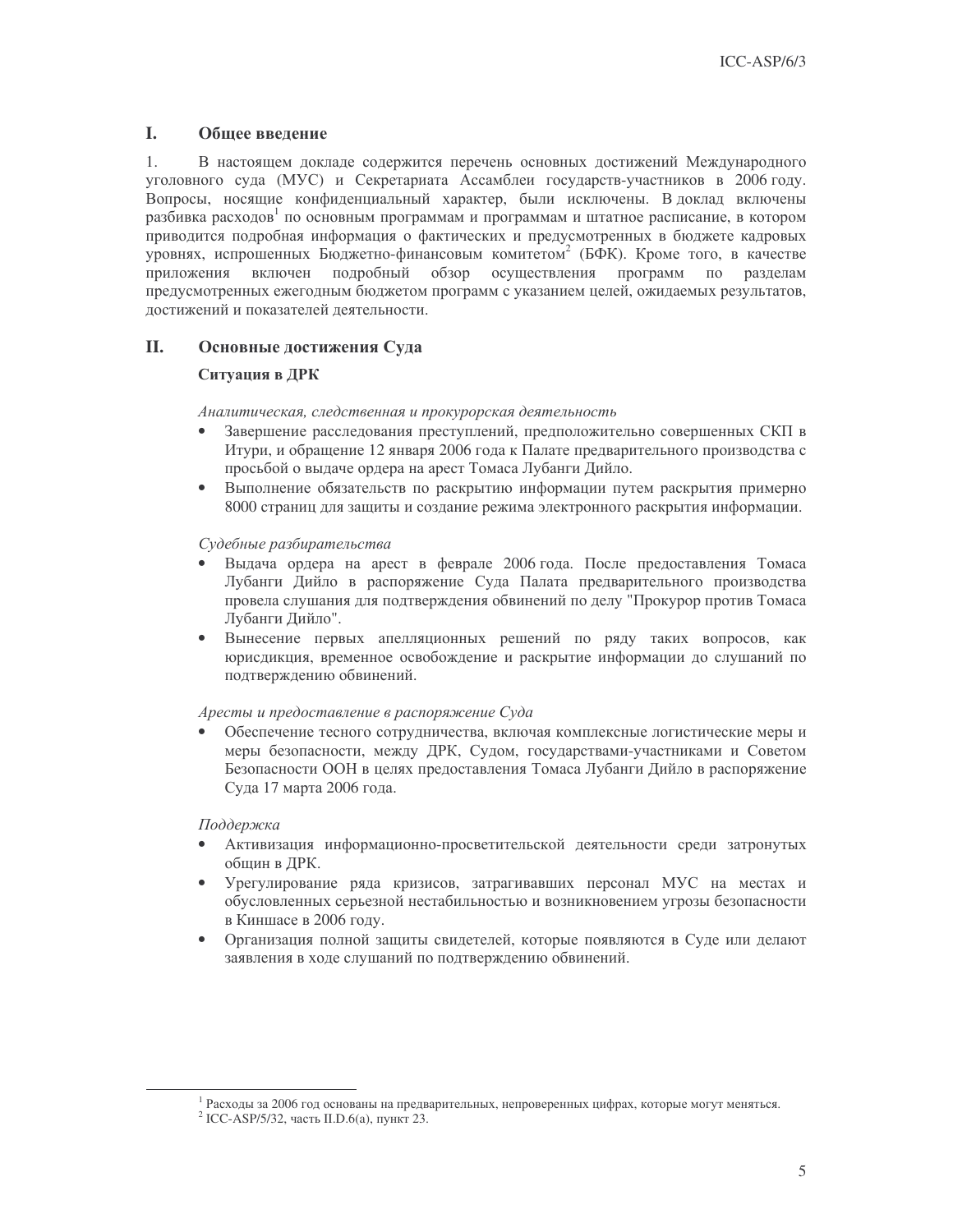Обеспечение того, чтобы члены групп защиты проходили подготовку в области безопасности до выезда на места, предоставление представителям защиты необходимых документов для выполнения их миссий на местах, т.е. направление властям ДРК вербальных нот и обеспечение им такой же безопасности на местах, как и любым другим сотрудникам Суда.

## Ситуация в Дарфуре

Аналитическая, следственная и прокурорская деятельность

- Проведение многочисленных следственных миссий в 17 различных странах и получение заявлений свидетелей примерно от 100 лиц.
- Проведение трех миссий в Судан, встречи с должностными лицами правительства и  $\bullet$ представителями судебных органов Судана.
- Продолжение расследования преступлений до этапа, позволяющего подготовить  $\bullet$ заявление согласно статье 58 Римского статута.
- Представление два раза докладов Совету Безопасности ООН о ходе расследования.  $\bullet$

### Судебные разбирательства

Палата предварительного производства провела первоначальное предварительное разбирательство по ситуации в Дарфуре.

### Поддержка

- $\bullet$ Создание двух отделений на местах в Чаде для поддержки расследований ситуации в Дарфуре.
- Осуществление комплексного плана медицинской эвакуации для сотрудников.
- Организация двух эвакуаций одного полевого отделения, обусловленных деятельностью вооруженных повстанцев.
- Создание и развитие системы защиты (СПР) для превентивного расселения  $\bullet$ (действуют во всех ситуациях).

## Ситуация в Уганде

Аналитическая, следственная и прокурорская деятельность

- Продолжение отслеживания предполагаемых преступлений.
- $\bullet$ Оценка ситуации в плане безопасности свидетелей и потерпевших и обеспечение защиты свидетелей в сотрудничестве с персоналом Секретариата.

### Судебные разбирательства

- Вынесение решений в рамках предварительного производства относительно участия потерпевших в разбирательстве.
- Выдача двух распоряжений относительно информации о шагах, предпринятых для  $\bullet$ ареста подозреваемых МУС.

### Аресты и предоставление в распоряжение Суда

- Отслеживание перемещений ЛРА и продолжение предоставления палатам, государствам региона и другим сторонам обновленной информации об усилиях, направленных на арест командиров ЛРА, и сбор информации о тех, кто осуществляет поставки и оказывает поддержку ЛРА.
- Оказание правительству помощи в установлении личности Раски Луквии.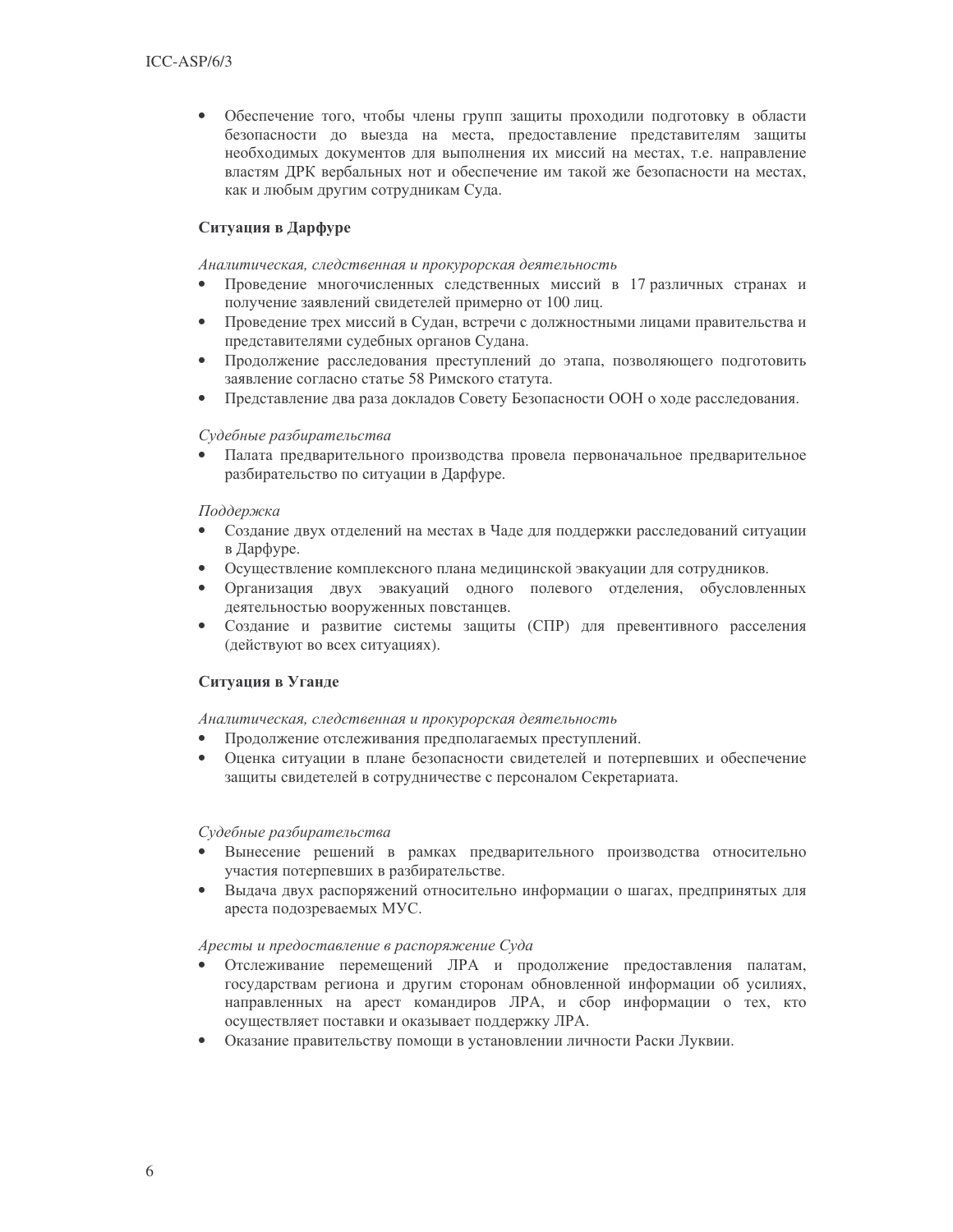### Поддержка

- $\bullet$ Расширение информационно-просветительской деятельности в Уганде с ориентацией на четыре области, включая регион Западного Нила, непосредственно затронутый конфликтом.
- Подготовка к переезду в новые помещения в Уганде.

## Другие ситуации

### Аналитическая, следственная и прокурорская деятельность

 $\bullet$ Получение в 2006 году примерно 800 сообщений и завершение их первоначального обзора: дальнейший тшательный анализ пяти ситуаций: и завершение анализа сообщений, полученных согласно статье 15 и касающихся ситуации в Ираке и Венесуэле, и принятие решения не начинать расследования.

### Судебные разбирательства

Палата предварительного производства просила Прокурора представить доклад о ходе предварительного изучения ситуации в Центральноафриканской Республике.

### Прочая деятельность

### Правовая помощь/защита

- Назначение специального адвоката для представления общих интересов защиты (ДРК и Уганда).
- $\bullet$ Назначение дежурного адвоката для оказания помощи лицам в ходе опросов, проводимых Канцелярией Прокурора (ДРК, Уганда и Дарфур).

### Соглашения и сотрудничество

- Заключение соглашения о сотрудничестве и помощи с Европейским союзом.
- Завершение переговоров по соглашению о штаб-квартире и представление его  $\bullet$ Ассамблее государств-участников.
- Заключение меморандума  $\mathbf{O}$ взаимопонимании  $(MOB)$ , касающегося административных соглашений между МУС и Специальным судом для Сьерра-Леоне в связи с судом над Чарльзом Тейлором в Гааге, и предоставление помещений для содержания под стражей и залов судебных заседаний.
- Заключение между МУС и Международным комитетом Красного Креста соглашения о посещениях лиц, лишенных свободы в соответствии с юрисдикцией Международного уголовного суда.
- Заключение соглашений с госуларствами-участниками, а также соглашений и стандартных оперативных процедур с органами ООН в отношении перемещения свидетелей.
- Направление КАП 77 просьб об оказании помощи соответствующим государствам и организациям в поддержку ее расследований и уголовного преследования.

## Стратегический план

- Принятие первого стратегического плана и представление плана внешним и  $\bullet$ внутренним заинтересованным сторонам.
- $\bullet$ Организация в Суде практикумов по стратегическому плану для содействия лучшему пониманию сотрудниками их роли в рамках стратегического плана.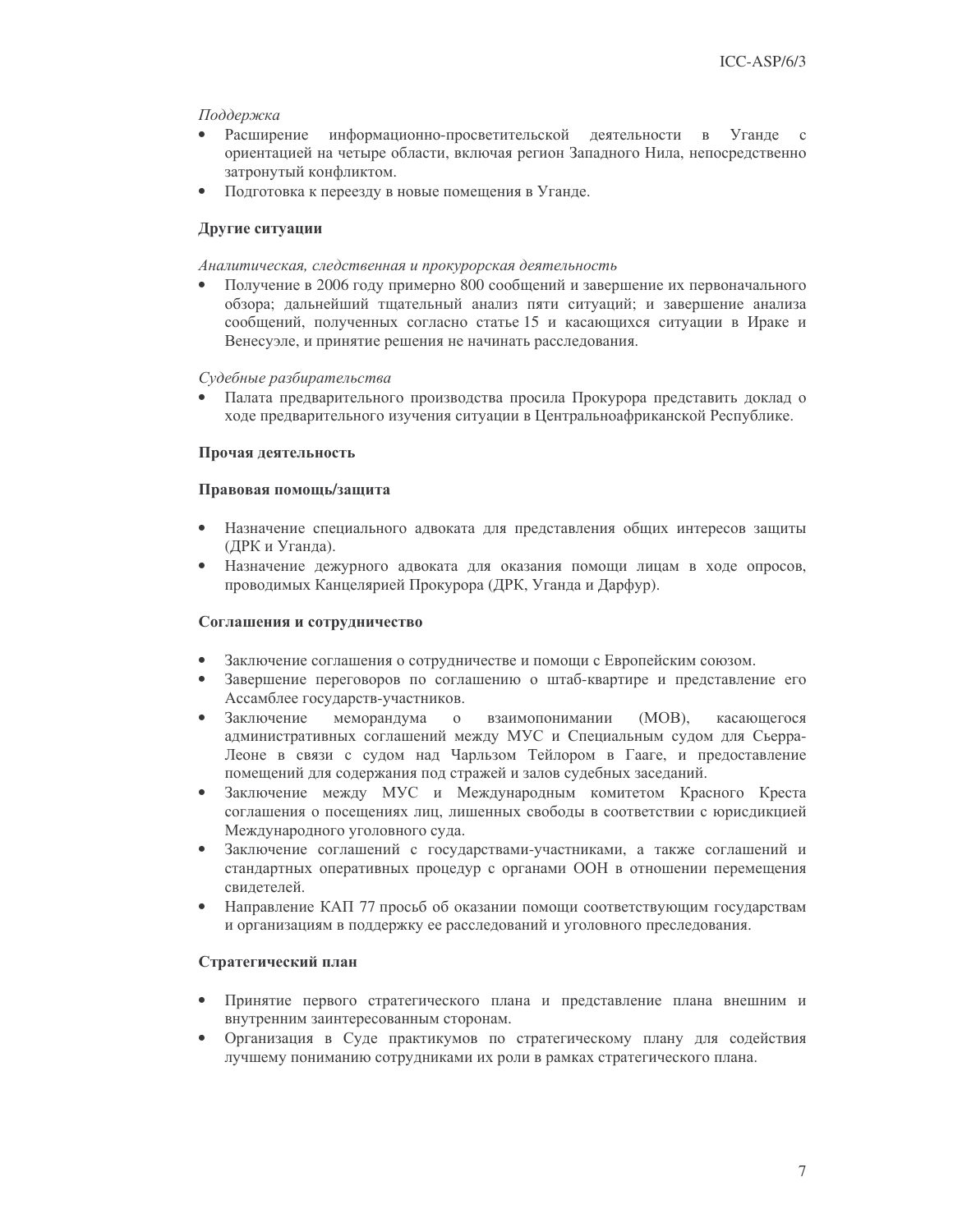## Электронный суд

- Внедрение системы электронного суда во всех органах и предоставление адвокатам защиты такого же программного обеспечения, как и у обвинения, при анализе ими доказательств, подготовке дел и раскрытии информации посредством дистанционного доступа.
- Завершение создания инфраструктуры в зале судебных заседаний 1 для проведения  $\bullet$ видеоконференций на расстоянии непосредственно из любой точки мира и трансляции заседаний Суда внешним сторонам через Интернет посредством замедленной обратной связи.

## Разное

- $\bullet$ Предоставление информации о Суде, его роли и необходимой поддержке путем проведения более 100 совещаний с внешними партнерами в Суде и за границей и выступления на многочисленных конференциях и семинарах.
- Создание Отделения связи в Нью-Йорке и наем сотрудника по связи.
- Утверждение Регламента Секретариата согласно пункту 1 правила 14 Правил  $\bullet$ процедуры и доказывания.
- Подготовка программы потребностей, связанных с его будущими постоянными  $\bullet$ помешениями.

#### III. Основные достижения секретариата Ассамблеи государств-участников

 $2.$ Секретариат продолжал осуществлять основное и конференционное обслуживание Ассамблеи государств-участников (Ассамблеи) и ее органов. Основные достижения секретариата в 2006 году включают:

- Организация и обслуживание сессий государств-участников в Гааге и Нью-Йорке и сессий БФК в Гааге, а также заседаний вспомогательных органов Ассамблеи, включая Бюро и ее рабочие группы.
- $\bullet$ Оказание юридических и основных секретариатских услуг, таких как предоставление документации, докладов и аналитических резюме Ассамблее и ее вспомогательным органам, включая подготовку документации, касающейся избрания судей.
- Консультирование по правовым и основным вопросам, касающимся работы  $\bullet$ Ассамблеи; и переписка с правительствами, Судом, межправительственными организациями неправительственными организациями,  $\mathbf{M}$ другими соответствующими органами и отдельными лицами.

#### $IV.$ Исполнение бюджета в 2006 году

## Общий обзор исполнения бюджета Международного уголовного суда

3. Общий уровень исполнения бюджета Суда составил 79,7%, или в общей сложности 64,1 млн. евро из утвержденного бюджета в размере 80,4 млн. евро.

На способность Суда полностью выполнить бюджет по программам на 2006 год 4. повлияли три ключевых фактора. Первый связан с отсутствием судебных разбирательств, второй - с ограничениями на поездки, установленными Организацией Объединенных Наций из-за угрозы безопасности в районах, представляющих основной интерес для Суда, а третий - с трудностями при наборе персонала, обусловленных процедурами, инструментами и способностью привлечь хороших кандидатов.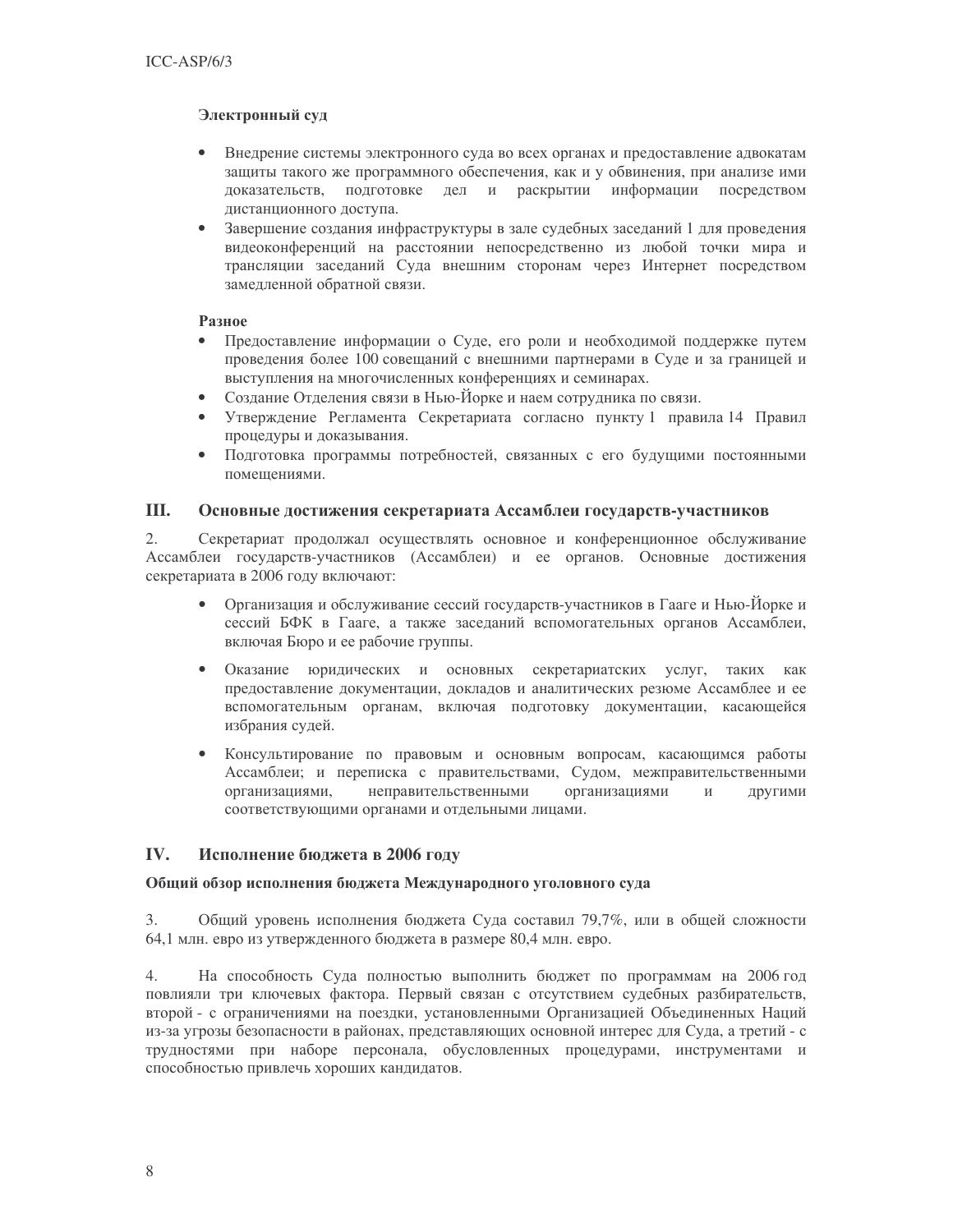5. Основные программы, на которых сказалось отсутствие судебных разбирательств, - это Судебные органы, Собственная канцелярия Прокурора в случае Прокурора и Отдела уголовного преследования и Секретариат в случае Канцелярии Секретаря, Отдела обслуживания Суда и Отдела по делам потерпевших и адвокатов. Программы, которые в наибольшей степени затронули установленные Организацией Объединенных Наций ограничения на поездки из-за угрозы безопасности, - это все программы Прокурора и Отдела обслуживания Суда. Задержки с набором персонала отразились на Судебных органах, Канцелярии Прокурора, Канцелярии Секретаря, в частности на Отделе обслуживания Суда, Отделе по делам потерпевших и адвокатов.

Вследствие задержек с набором персонала, о которых подробно говорится в пункте 14, 6. Суд использовал временный персонал общего назначения, что привело к перерасходу средств по этой статье.

 $7.$ Помимо вышесказанного, Секретариат Целевого фонда для потерпевших начал функционировать на полную мощность лишь в 2007 году после приема на работу его директора-исполнителя.

8. Перерасход средств в Отделе общего алминистративного обслуживания был вызван переводом 1,5 млн. евро на ИКТ, о чем было сообщено БФК. Кроме того, была произведена реклассификация расходов из статьи "Общие оперативные расходы" в статью "Мебель и оборудование".

9. Что касается Секретариата Ассамблеи государств-участников, то более низкий уровень осуществления вызван трудностями с набором персонала, что привело к более позднему по сравнению с намеченным началу работы языкового персонала и сотрудников, обслуживающих заседания. Еще один фактор был связан с обменным курсом.

10. В связи с временными помещениями более низкий уровень осуществления был обусловлен тем фактом, что планировавшееся расширение с использованием крыла, занимаемого Евроюстом в здании "Арк", не произошло, поскольку принимающее государство подтвердило невозможность его использования.

11. Поскольку судебные разбирательства не проводились, Суд принял осознанное решение приостановить набор персонала, прямо и косвенно связанного с началом судебного разбирательства. В результате в конце года было упразднено 25 должностей.

 $12.$ В таблице 1 приводится резюме ассигнований, расходов, разницы и уровня осуществления с разбивкой по основным программам и программам.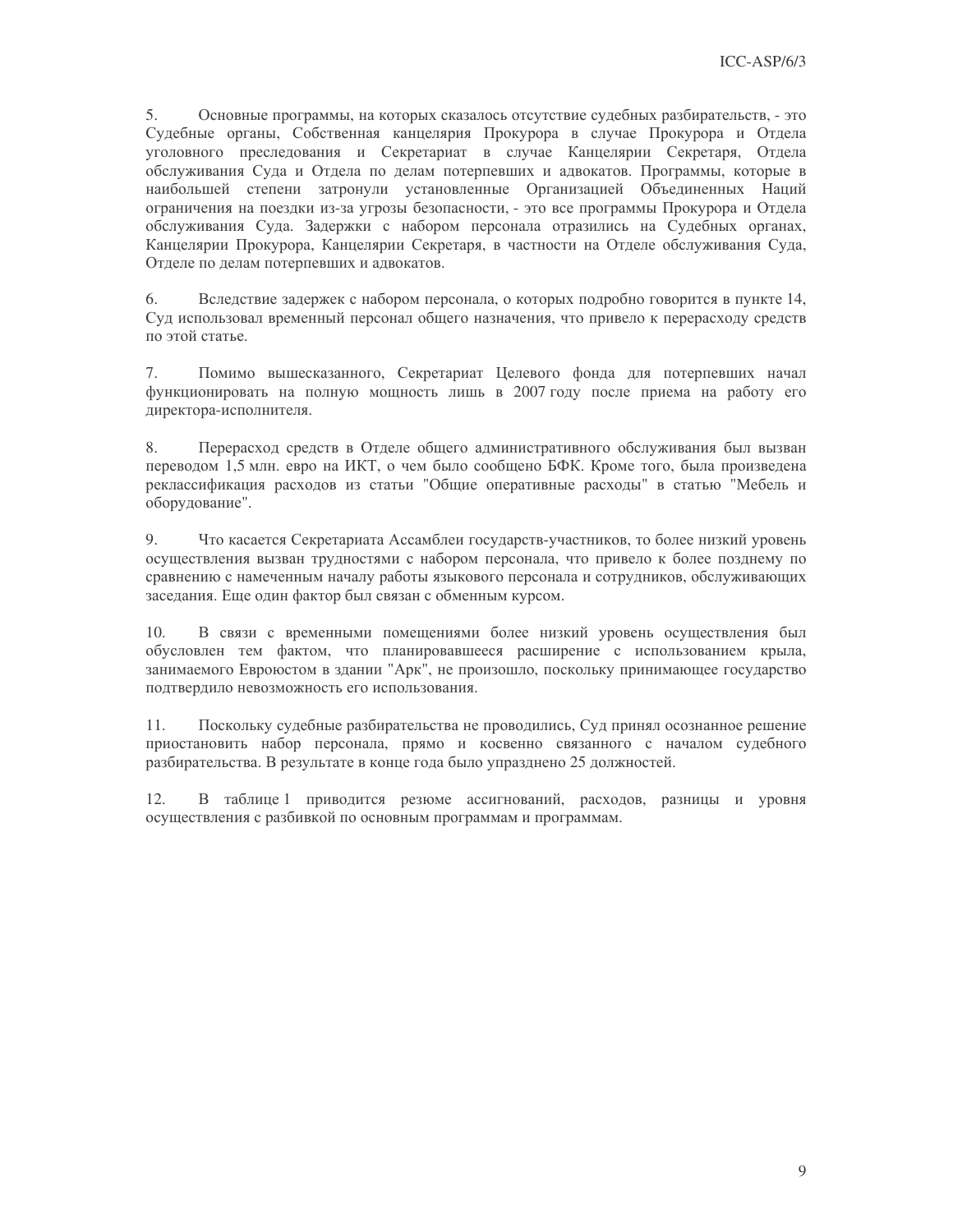| Основная программа/программа                                         | Ассигнования | Расходы     | Разница     | Уровень<br>осуществления |
|----------------------------------------------------------------------|--------------|-------------|-------------|--------------------------|
|                                                                      |              |             |             | $B \%$                   |
| Основная программа I                                                 |              |             |             |                          |
| Судебные органы                                                      | 7751,0       | 5 806,0     | 1945,0      | 74,9%                    |
| Президиум (*)                                                        | 1 909,0      | 1596,0      | 313,0       | 83,6%                    |
| Палаты                                                               | 5 842,0      | 4 2 1 0 , 0 | 1 632,0     | 72,1%                    |
| Основная программа П                                                 |              |             |             |                          |
| Канцелярия Прокурора                                                 | 20 876,0     | 15 788,0    | 5 088,0     | 75,6%                    |
| Прокурор                                                             | 7 294,0      | 5 006.0     | 2 2 8 8 , 0 | 68,6%                    |
| Отдел по<br>юрисдикции,<br>дополняемости<br>И                        |              |             |             |                          |
| сотрудничеству                                                       | 1 820,0      | 1536,0      | 284,0       | 84,4%                    |
| Следственный отдел                                                   | 8790,0       | 6987,0      | 1 803,0     | 79,5%                    |
| Отдел уголовного преследования                                       | 2972,0       | 2 2 5 9 , 0 | 713,0       | 76,0%                    |
| Основная программа III                                               |              |             |             |                          |
| Секретариат                                                          | 46 608,0     | 38 619,0    | 7989,0      | 82,9%                    |
| Канцелярия Секретаря                                                 | 7614,0       | 6477,0      | 1 1 3 7 0   | 85,1%                    |
| Отдел<br>обшего<br>административного                                 |              |             |             |                          |
| обслуживания                                                         | 17 471,0     | 18 944,0    | $-1473,0$   | 108,4%                   |
| Отдел обслуживания Суда<br>Секция<br>общественной<br>информации<br>И | 13 856,0     | 8772,0      | 5 0 8 4 0   | 63,3%                    |
| документации                                                         | 1 438.0      | 1687.0      | $-249.0$    | 117,3%                   |
| Отдел по делам потерпевших и адвокатов                               | 5 659,0      | 2 663,0     | 2 9 9 6.0   | 47,1%                    |
| Секретариат Целевого фонда для потерпевших                           | 570,0        | 76,0        | 494,0       | 13,3%                    |
|                                                                      |              |             |             |                          |
|                                                                      |              |             |             |                          |
| Основная программа IV                                                |              |             |             |                          |
| Секретариат<br>Ассамблеи<br>государств-                              |              |             |             |                          |
| участников                                                           | 4 0 76,0     | 3 088.0     | 988.0       | 75,8%                    |
| Основная программа V                                                 |              |             |             |                          |
| Инвестиции в помещения Суда                                          | 1 106,0      | 806,0       | 300,0       | 72,9%                    |
| Временные помещения                                                  | 890,0        | 630,0       | 260,0       | 70,8%                    |
| Постоянные помещения                                                 | 216,0        | 176,0       | 40.0        | 81,5%                    |
| Итого, Суд                                                           | 80 417,0     | 64 107,0    | 16 310,0    | 79,7%                    |

Таблица 1. Исполнение бюджета в 2006 году с разбивкой по основным программам и программам (в тыс. евро)

(\*) В статью "Президиум" включены ассигнования на Отделение связи в Нью-Йорке.

Примечание. Расходы в 2006 году основаны на предварительных, непроверенных цифрах, которые могут меняться.

13. В таблице 2 приводится общий обзор с разбивкой по основным расходам и расходам, связанным с ситуациями. По компоненту основных расходов уровень осуществления составляет 92%, в то время как по элементу, связанному с ситуациями, уровень осуществления в 64,7% отражает воздействие вышеприведенных факторов.

14. В Секретариате Суда основное воздействие пришлось на правовую помощь и расходы, связанные со свидетелями. Кроме того, особые потребности, связанные с языком, необходимость обеспечения гендерной сбалансированности, ограничения в плане географического распределения и сам процесс набора персонала затрудняли наем сотрудников на ряд должностей. И, наконец, отсутствие заместителя Прокурора привело к снижению уровня осуществления (основной бюджет) в Следственном отделе.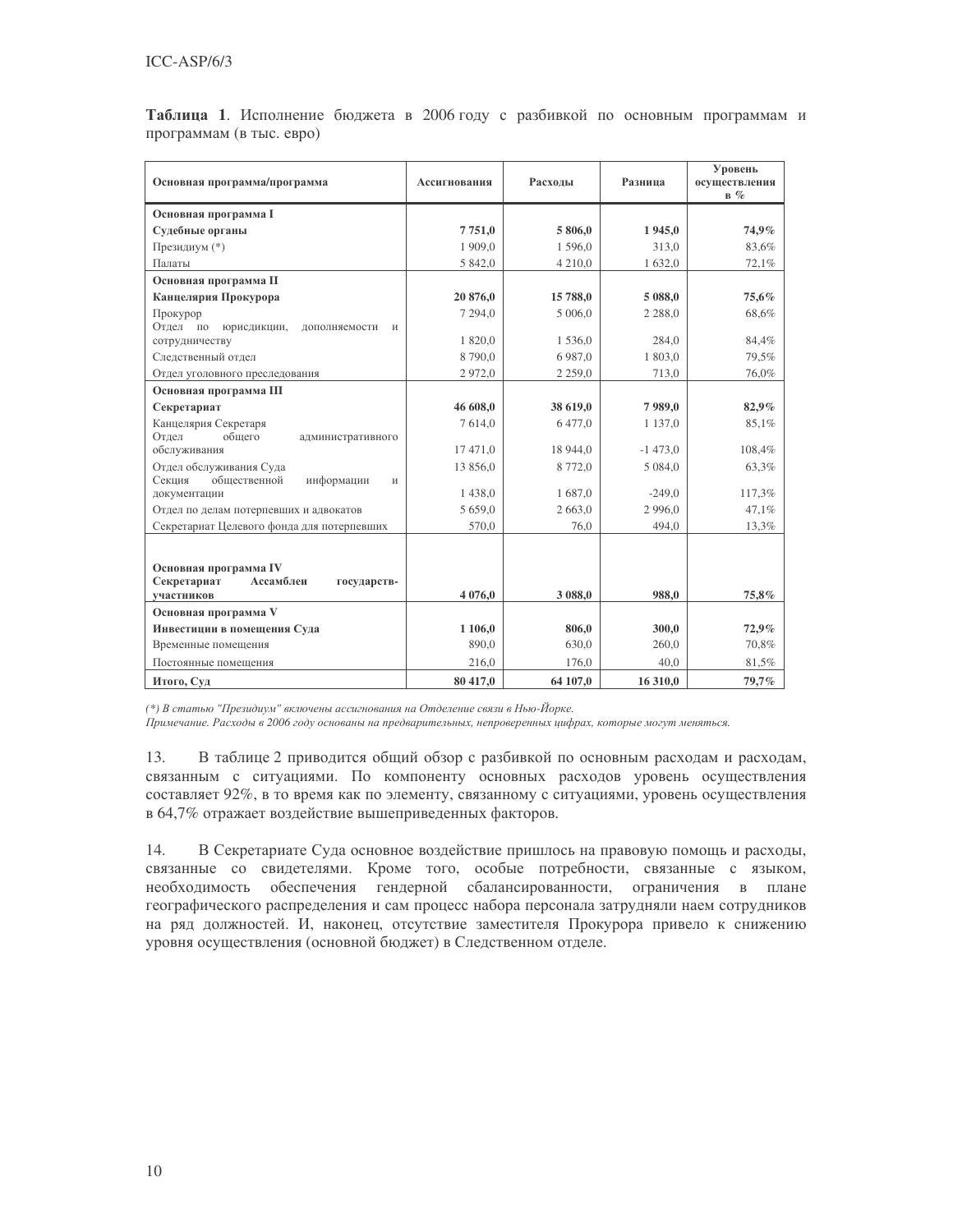Таблица 2. Исполнение бюджета в 2006 году с разбивкой по основным расходам и расходам, связанным с ситуациями (в тыс. евро)

|                                                              |              | Основные    |                                   |              | Связанные с ситуациями |                                   |
|--------------------------------------------------------------|--------------|-------------|-----------------------------------|--------------|------------------------|-----------------------------------|
| Основные программы и программы                               | Ассигнования | Расхолы     | Уровень<br>осуществления<br>$B\%$ | Ассигнования | Расхолы                | Уровень<br>осуществления<br>$B\%$ |
| Основная программа I                                         |              |             |                                   |              |                        |                                   |
| Судебные органы                                              | 7 095,0      | 5 655,0     | 79,7%                             | 656,0        | 151,0                  | 23,0%                             |
| Президиум                                                    | 1 909.0      | 1596        | 83.65%                            | 0.0          | 0.0                    |                                   |
| Палаты                                                       | 5 186,0      | 4 0 5 9 . 0 | 78,3%                             | 656.0        | 151,0                  | 23,0%                             |
| Основная программа II                                        |              |             |                                   |              |                        |                                   |
| Канцелярия Прокурора                                         | 5 073.0      | 4 1 3 3 .0  | 81.5%                             | 15 803.0     | 11 655.0               | 73.8%                             |
| Прокурор                                                     | 3 0 8 2 . 0  | 2 5 3 5 .0  | 82,3%                             | 4 2 1 1 .0   | 2471.0                 | 58,7%                             |
| Отдел по юрисдикции, дополняемости и<br>сотрудничеству.      | 824,0        | 799,0       | 97,0%                             | 997.0        | 737.0                  | 73,9%                             |
| Следственный отдел                                           | 578,0        | 346.0       | 59,9%                             | 8 212.0      | 6 641.0                | 80,9%                             |
| Отдел уголовного преследования                               | 589,0        | 453,0       | 76,9%                             | 2 3 8 3 , 0  | 1 806,0                | 75,8%                             |
| Основная программа III                                       |              |             |                                   |              |                        |                                   |
| Секретариат                                                  | 26 896.0     | 27 036,0    | 100,5%                            | 19 712.0     | 11 583,0               | 58,8%                             |
| Канцелярия Секретаря<br>Отдел<br>общего<br>административного | 5 729,0      | 5 3 2 2 , 0 | 92,9%                             | 1885,0       | 1 1 5 5 0              | 61,3%                             |
| обслуживания                                                 | 13 011,0     | 14 070.0    | 108,1%                            | 4 4 6 0.0    | 4 874.0                | 109,3%                            |
| Отдел обслуживания Суда<br>Секция общественной информации и  | 4 8 6 4 , 0  | 4 9 4 6 .0  | 101,7%                            | 8 9 9 2 , 0  | 3 826,0                | 42,5%                             |
| документации                                                 | 1 1 3 4 .0   | 1 3 9 1 .0  | 122,7%                            | 304.0        | 296.0                  | 97,4%                             |
| Отдел по делам потерпевших и адвокатов<br>Целевого           | 1588,0       | 1 2 3 1 , 0 | 77,5%                             | 4 0 7 1 , 0  | 1 432,0                | 35,2%                             |
| Секретариат<br>фонда<br>ДЛЯ<br>потерпевших                   | 570,0        | 76,0        | 13,3%                             | 0,0          | 0.0                    |                                   |
| Основная программа IV                                        |              |             |                                   |              |                        |                                   |
| Секретариат Ассамблеи<br>государств-<br>участников           | 4 0 76,0     | 3 088,0     | 75,8%                             | 0.0          | 0.0                    |                                   |
| Основная программа V                                         |              |             |                                   |              |                        |                                   |
| Инвестиции в помещения Суда                                  | 1 106,0      | 806,0       | 72,9%                             | 0,0          | 0,0                    |                                   |
| Временные помещения                                          | 890.0        | 630.0       | 70.8%                             | 0.0          | 0.0                    |                                   |
| Постоянные помешения                                         | 216.0        | 176.0       | 81,5%                             | 0.0          | 0.0                    |                                   |
| Итого, Суд                                                   | 44 246,0     | 40718.0     | 92,0%                             | 36 171,0     | 23 389.0               | 64,7%                             |

(\*) В статью "Президиум" включены ассигнования на Отделение связи в Нью-Йорке.

Примечание. Расходы в 2006 году основаны на предварительных, непроверенных цифрах, которые могут меняться.

#### 15. В таблице 3 показано исполнение бюджета в 2006 году с разбивкой по видам расходов.

Таблица 3. Исполнение бюджета в 2006 году с разбивкой по видам расходов (в тыс. евро)

|                                                           | Расходы         |             |  |
|-----------------------------------------------------------|-----------------|-------------|--|
| Статья                                                    | Запланированные | Фактические |  |
| Судьи                                                     | 3785            | 2971        |  |
| Оклады и надбавки судей                                   | 3785            | 2971        |  |
| Сотрудники категории специалистов                         | $H/\Pi$         | $H/\Pi$     |  |
| Сотрудники категории общего обслуживания                  | $H/\Pi$         | $H/\Pi$     |  |
| Итого по сотрудникам                                      | 42846           | 30019       |  |
| Временный персонал общего назначения                      | 5 1 0 7         | 7414        |  |
| Временный персонал для обслуживания заседаний             | 2482            | 1 4 4 0     |  |
| Сверхурочные                                              | 311             | 322         |  |
| Консультанты                                              | 255             | 405         |  |
| Итого по другим сотрудникам                               | 8 1 5 5         | 9581        |  |
| Путевые расходы                                           | 4 0 24          | 2891        |  |
| Представительские расходы                                 | 48              | 31          |  |
| Услуги по контрактам, включая профессиональную подготовку | 8 3 5 4         | 7717        |  |
| Общие оперативные расходы                                 | 10 058          | 6.000       |  |
| Принадлежности и материалы                                | 1 2 7 2         | 1 1 2 5     |  |
| Мебель и оборудование                                     | 1875            | 3772        |  |
| Итого по статьям, не связанным с сотрудниками             | 25 631          | 21 536      |  |
| Всего                                                     | 80 417          | 64 107      |  |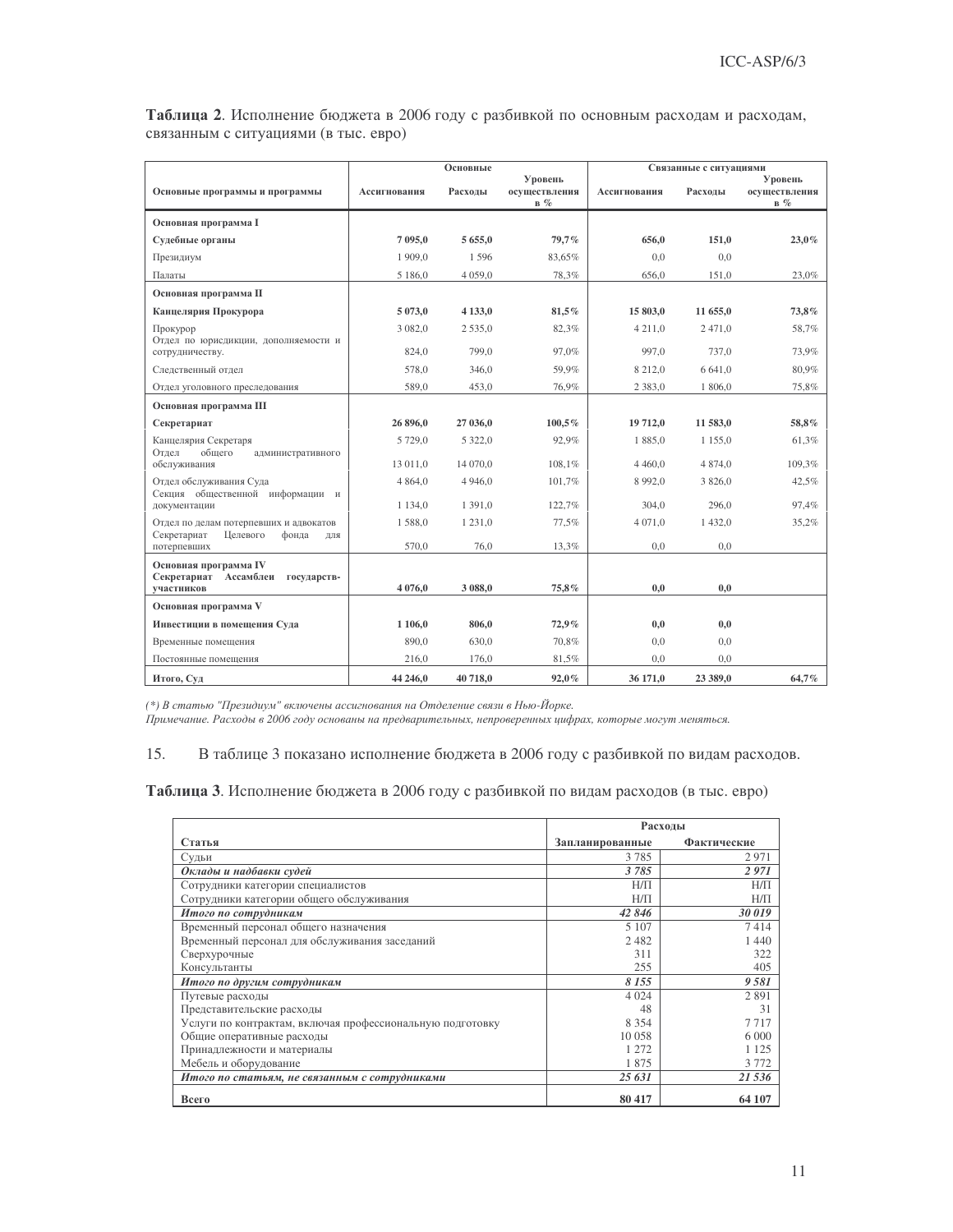16. В таблице 4 показано положение с укомплектованием штатов по состоянию на декабрь 2006 года. Проведено различие между объявленными вакантными должностями, необъявленными должностями и упраздненными должностями.

| Основная программа/программа                                                     | Вил<br>долж.   | Утвержден-<br>ные<br>должности,<br>2006 год | Заполнен-<br>ные<br>должности | Уровень<br>осуществления<br>$B\%$ | Заполняемые<br>должности | Вакантные<br>должности | Возвращен-<br>ные<br>должности |
|----------------------------------------------------------------------------------|----------------|---------------------------------------------|-------------------------------|-----------------------------------|--------------------------|------------------------|--------------------------------|
|                                                                                  | [1]            | $[2]$                                       | $[3]$                         | $[3]/[2]=[4]$                     | $\lceil 5 \rceil$        | [6]                    | $[7]$                          |
| Основная программа I                                                             |                |                                             |                               |                                   |                          |                        |                                |
| Судебные органы                                                                  | $\mathcal{C}$  | 28                                          | 18                            | 64,3%                             | 5                        | 3                      |                                |
|                                                                                  | $00\,$         | 16                                          | 10                            | 62,5%                             | 6                        | $\Omega$               | $\Omega$                       |
| Основная программа II                                                            |                |                                             |                               |                                   |                          |                        |                                |
| Канцелярия прокурора                                                             | $\mathcal{C}$  | 131                                         | 91                            | 69,5%                             | 20                       | 20                     | $\Omega$                       |
|                                                                                  | 00             | 62                                          | 44                            | 71,0%                             | 6                        | 12                     | $\Omega$                       |
| Основная программа III                                                           |                |                                             |                               |                                   |                          |                        |                                |
| Секретариат                                                                      | $\mathcal{C}$  | 152                                         | 103                           | 67,8%                             | 26                       | 15                     | 8                              |
|                                                                                  | O <sub>O</sub> | 228                                         | 173                           | 75,9%                             | 27                       | 13                     | 15                             |
| Основная программа IV                                                            |                |                                             |                               |                                   |                          |                        |                                |
| Секретариат АГУ                                                                  | $\mathcal{C}$  | 3                                           | $\overline{2}$                | 66,7%                             |                          | $\theta$               | $\Omega$                       |
|                                                                                  | $00\,$         | 4                                           | 4                             | 100,0%                            | $\Omega$                 | $\Omega$               | $\Omega$                       |
| Основная программа V                                                             |                |                                             |                               |                                   |                          |                        |                                |
| Инвестиции в помещения Суда                                                      | $\mathcal{C}$  | $\overline{0}$                              | $\Omega$                      | $0.0\%$                           | $\Omega$                 | $\Omega$               | $\Omega$                       |
|                                                                                  | $00\,$         | $\overline{0}$                              | $\overline{0}$                | $0.0\%$                           | $\theta$                 | $\mathbf{0}$           | $\overline{0}$                 |
| Итого по сотрудникам категории<br>специалистов<br>Итого по сотрудникам категории | $\mathcal{C}$  | 314                                         | 214                           | 68.2%                             | 52                       | 38                     | 10                             |
| общего обслуживания                                                              | 00             | 310                                         | 231                           | 74,5%                             | 39                       | 25                     | 15                             |
| Bcero, MYC                                                                       |                | 624                                         | 445                           | 71,3%                             | 91                       | 63                     | 25                             |

Таблица 4. Положение с укомплектованием штатов по состоянию на декабрь 2006 года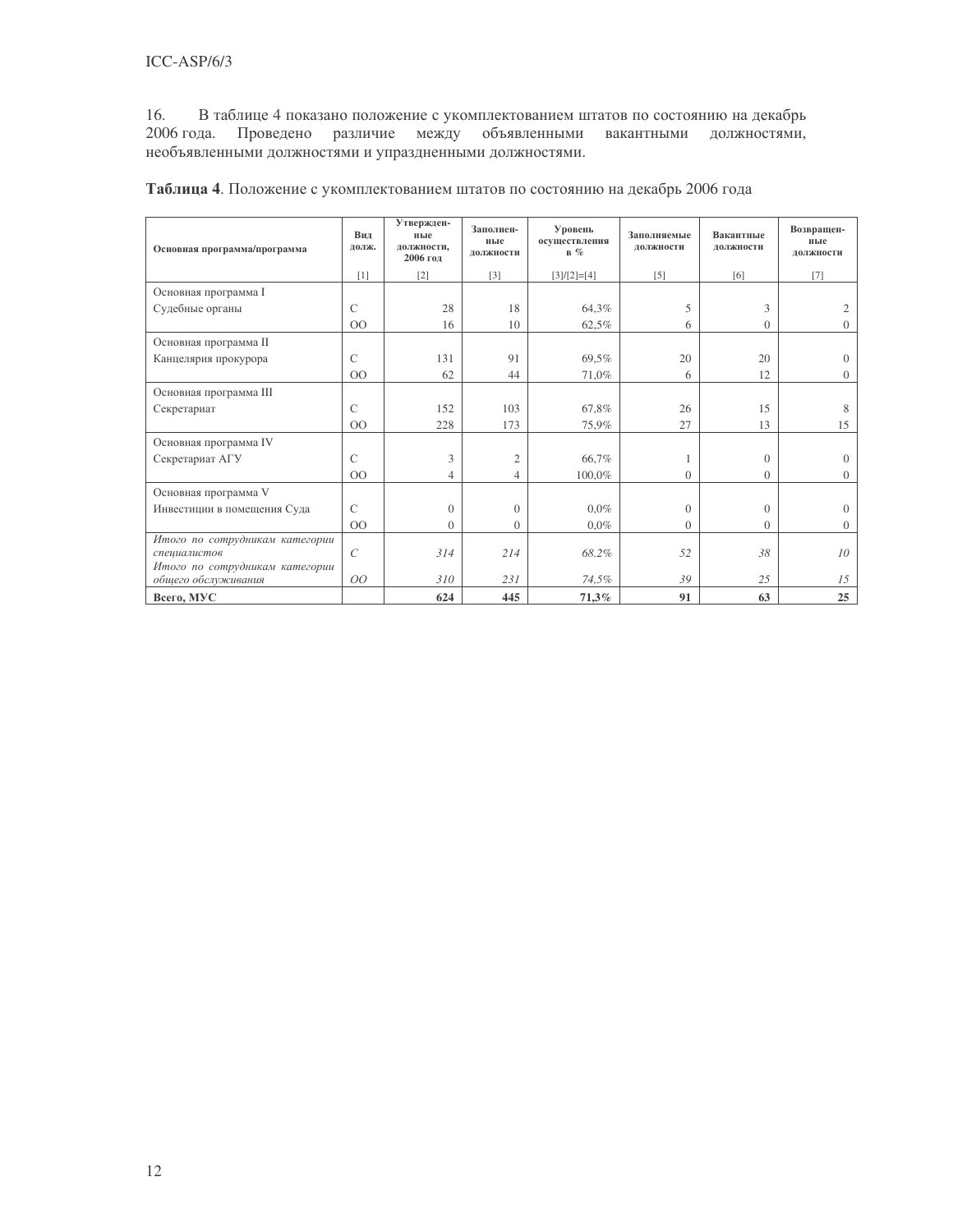# Приложение

#### Основная программа І: Судебные органы  $\mathbf{A}$ .

#### Программа 1100: Президиум  $1.$

| Цели<br>Ожидаемые результаты                                                                                         |                                                                                                                                                                                       | Показатели деятельности                                                                                                                                                                                                         | Достижения                                                                                                                                                                                                                                                                                                                                                                                               |
|----------------------------------------------------------------------------------------------------------------------|---------------------------------------------------------------------------------------------------------------------------------------------------------------------------------------|---------------------------------------------------------------------------------------------------------------------------------------------------------------------------------------------------------------------------------|----------------------------------------------------------------------------------------------------------------------------------------------------------------------------------------------------------------------------------------------------------------------------------------------------------------------------------------------------------------------------------------------------------|
| Административные функции<br>• Укрепление механизмов надзора<br>со стороны руководства за<br>управлением делами Суда. | Систематическая отчетность об<br>$\bullet$<br>основных административных<br>аспектах деятельности Суда и<br>прогрессе в тех областях, в которых<br>требуется усовершенствовать работу. | Заблаговременное представление<br>$\bullet$<br>докладов, с тем чтобы Президиум<br>мог выполнять свою надзорную<br>функцию.                                                                                                      | Проведение еженедельных совещаний<br>$\bullet$<br>Президиума/Секретариата по<br>административным вопросам, на которых<br>Секретарь информирует Президиум об<br>административных вопросах, в целях<br>обеспечения максимального административного<br>контроля со стороны Суда. Специальные<br>заседания по важным вопросам.<br>Создание четкого механизма для обеспечения<br>выполнения принятых решений. |
|                                                                                                                      | Усовершенствованные механизмы<br>$\bullet$<br>принятия решений по<br>административным вопросам в<br>рамках Суда.                                                                      | Принятие в соответствии с<br>$\bullet$<br>достигнутыми договоренностями<br>утвержденных мер.<br>Осуществление проекта по<br>$\bullet$<br>пересмотренной «структуре принятия<br>решений».                                        | В 2006 году осуществлялись "Принципы,<br>касающиеся отношений Президиум -<br>Секретарь". В качестве одной из<br>первоочередных целей в стратегическом плане<br>была указана структура принятия решений в<br>рамках всего Суда, которая будет внедряться в<br>2007 году.                                                                                                                                  |
| • Укрепление принципа "единого<br>Суда".                                                                             | Оказание поддержки завершению<br>$\bullet$<br>составления стратегического плана<br>Суда.<br>• Улучшение координации между<br>органами по вопросам,<br>представляющим общий интерес.   | Одобрение Координационным<br>$\bullet$<br>советом всех двухмесячных докладов<br>о ходе работы и обновленных планов.<br>Одобрение Координационным<br>$\bullet$<br>советом и осуществление всех<br>согласованных планов действий. | В резолюции ICC-ASP/5/Res.2. АГУ утвердила и<br>$\bullet$<br>приняла к сведению стратегический план.<br>12 января 2007 года Координационный совет<br>утвердил план осуществления в 2007 году.<br>Стратегический план служит основой для<br>$\bullet$<br>скоординированного выполнения задач,<br>касающихся всего Суда.                                                                                   |
| Судебные функции<br>• Обеспечение регулярного<br>пересмотра и обновления<br>правовых документов Суда.                | • Наличие работающего на полную<br>мощность Консультативного<br>комитета по правовым документам.                                                                                      | Наличие утвержденных Правил<br>$\bullet$<br>процедуры Комитета.                                                                                                                                                                 | • Учрежден и провел несколько заседаний<br>Консультативный комитет по правовым<br>документам.<br>Разработаны проекты правил. Будут приняты в<br>2007 году.                                                                                                                                                                                                                                               |
| • Обеспечение оперативной<br>эффективности Суда в области                                                            | Наличие двусторонних соглашений с<br>$\bullet$<br>государствами, желающими                                                                                                            | Установление контакта со всеми<br>$\bullet$<br>государствами-участниками и                                                                                                                                                      | Создана база данных. Всем странам направлены<br>$\bullet$<br>письма. Из трех регионов получены ответы,                                                                                                                                                                                                                                                                                                   |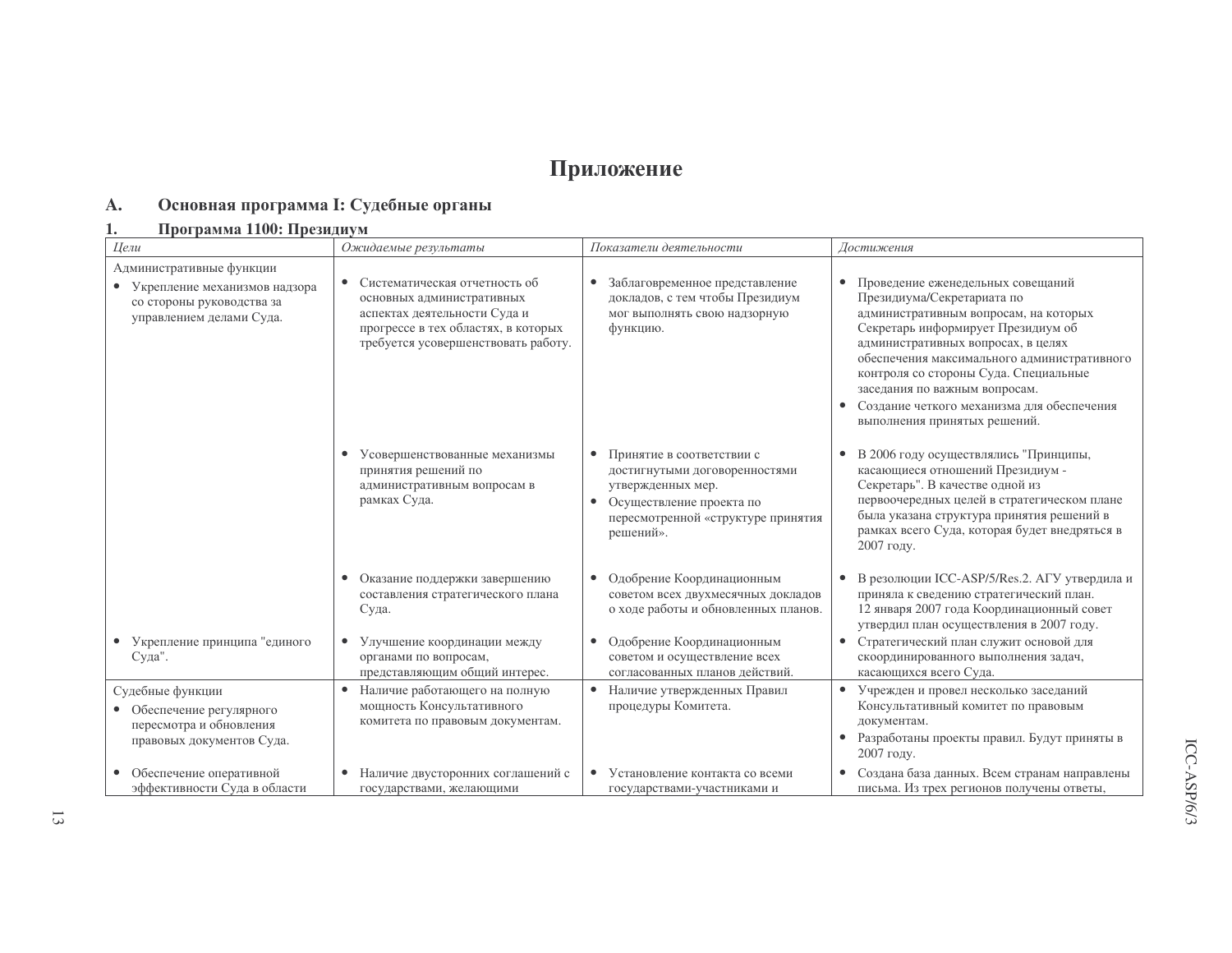| Цели                                                                                                                                                 | Ожидаемые результаты                                                                                                                                                                         | Показатели деятельности                                                                                                                                                                                                                                                                      | Достижения                                                                                                                                                                                                                                                                                                                                                            |
|------------------------------------------------------------------------------------------------------------------------------------------------------|----------------------------------------------------------------------------------------------------------------------------------------------------------------------------------------------|----------------------------------------------------------------------------------------------------------------------------------------------------------------------------------------------------------------------------------------------------------------------------------------------|-----------------------------------------------------------------------------------------------------------------------------------------------------------------------------------------------------------------------------------------------------------------------------------------------------------------------------------------------------------------------|
| приведения в исполнение<br>приговоров.                                                                                                               | сотрудничать в области приведения в<br>исполнение приговоров.                                                                                                                                | наличие списка стран - по крайней<br>мере из трех географических<br>регионов, - желающих сотрудничать<br>в области приведения в исполнение<br>приговоров.<br>Проведение переговоров или<br>$\bullet$<br>заключение соглашений со странами<br>из более чем одного географического<br>региона. | свидетельствующие об интересе к заключению<br>соглашений.<br>Заключено соглашение с одной страной.<br>Успешно ведутся переговоры с одной страной из<br>этого же региона.<br>• По техническим причинам переговоры с<br>другими странами не начались.                                                                                                                   |
| Функции, касающиеся внешних<br>связей                                                                                                                |                                                                                                                                                                                              |                                                                                                                                                                                                                                                                                              |                                                                                                                                                                                                                                                                                                                                                                       |
| Обеспечение широкой<br>поддержки со стороны<br>государств, международных<br>организаций и других субъектов<br>и укрепление сотрудничества с<br>ними. | Поддержание на уровне 2005 года<br>$\bullet$<br>институционализированного и<br>двустороннего диалога в целях<br>укрепления сотрудничества и<br>улучшения понимания<br>функционирования Суда. | Проведение брифингов для<br>$\bullet$<br>дипломатов, являющихся полезными,<br>по мнению участников.                                                                                                                                                                                          | На брифингах для дипломатов были розданы и<br>направлены во все посольства в Гааге формы<br>для оценки. 23 формы были заполнены и<br>возвращены. В 91% из них брифинги были<br>признаны удовлетворительными.                                                                                                                                                          |
|                                                                                                                                                      | • Участие в конференциях и семинарах<br>на уровне 2005 года.                                                                                                                                 | Поддержание на уровне 2005 года<br>$\bullet$<br>количества совещаний с<br>организациями, ведущими диалог с<br>Судом.                                                                                                                                                                         | Проведено около 100 встреч с посетителями в<br>$\bullet$<br>Суде и за границей по сравнению с 75 в<br>2005 году.                                                                                                                                                                                                                                                      |
|                                                                                                                                                      |                                                                                                                                                                                              | • Поддержание на уровне 2005 года<br>количества конференций и семинаров<br>с участием Суда.                                                                                                                                                                                                  | • В 2006 году Председатель выступил на<br>18 конференциях и семинарах по сравнению с<br>30 конференциями в 2005 году. Разница<br>отражает перемещение внимания на<br>мероприятия и уделение большего внимания<br>встречам с партнерами в ходе поездок<br>Председателя за границу.                                                                                     |
| Укрепление принципа "единого<br>$\bullet$<br>Суда" в области внешних связей.                                                                         | • Полное осуществление общей<br>стратегии в области внешних связей,<br>информирования общественности и<br>информационно-просветительской<br>работы.                                          | Наличие<br>$\bullet$<br>процедур<br>направления<br>посланий,<br>обших<br>обмена<br>информацией и координации с<br>учетом независимости органов.                                                                                                                                              | Осуществлялась совместная подготовка участия<br>Суда во всех мероприятиях, на которых<br>присутствовали представители многочисленных<br>органов, включая брифинги для дипломатов,<br>Ассамблею государств-участников (АГУ),<br>совещания в Суде и поездки за границу.<br>• АГУ был представлен стратегический план<br>информационно-просветительской<br>деятельности. |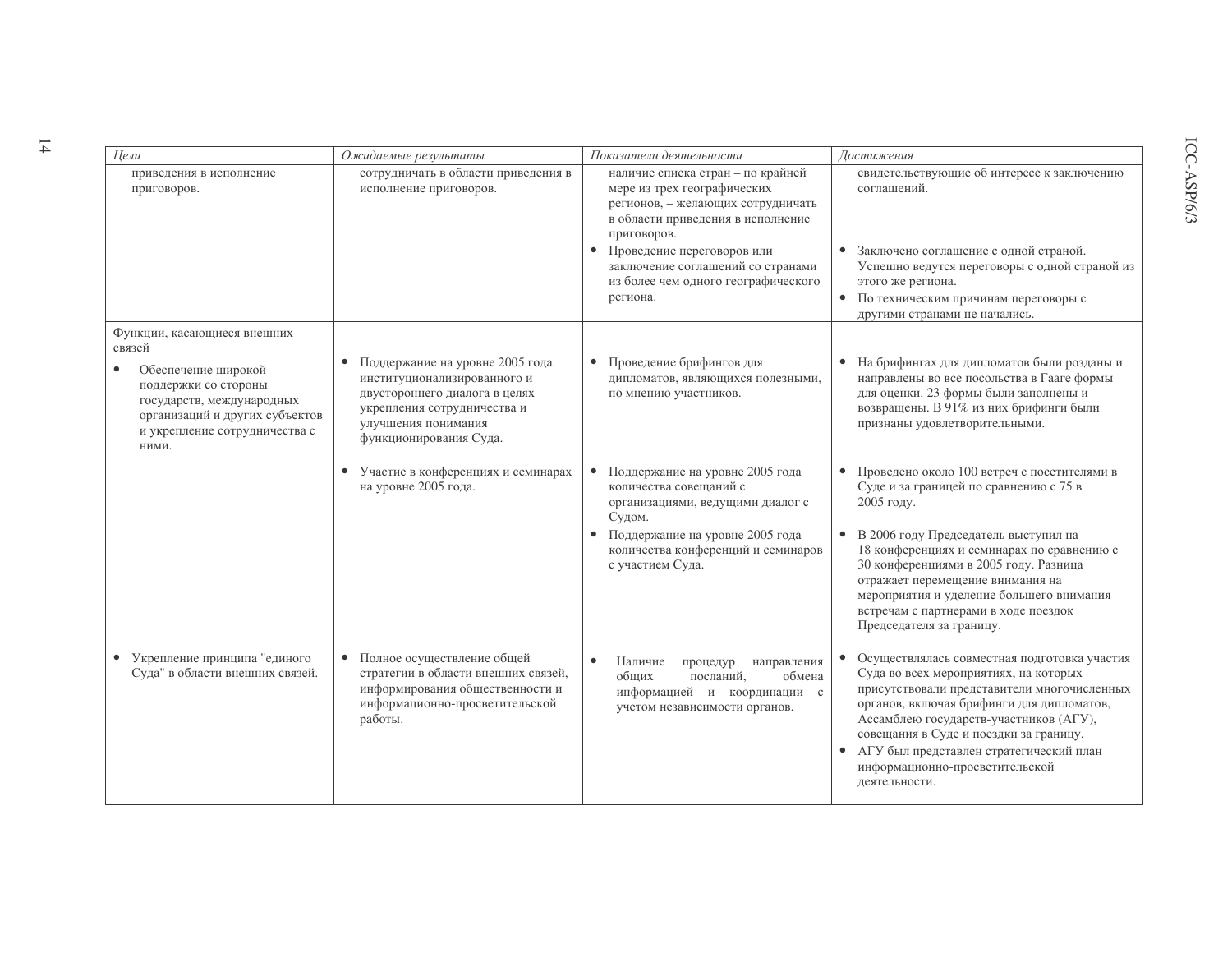#### Программа 1200: Палаты  $2.$

| Цели                                                                                                                                                               | Ожидаемые результаты                     | Показатели деятельности                    | Достижения                              |
|--------------------------------------------------------------------------------------------------------------------------------------------------------------------|------------------------------------------|--------------------------------------------|-----------------------------------------|
| Проведение справедливого,<br>эффективного и оперативного<br>судопроизводства в соответствии со<br>Статутом и другими<br>соответствующими правовыми<br>документами. | К судебной деятельности не<br>применимо. | • К судебной деятельности не<br>применимо. | • К судебной деятельности не применимо. |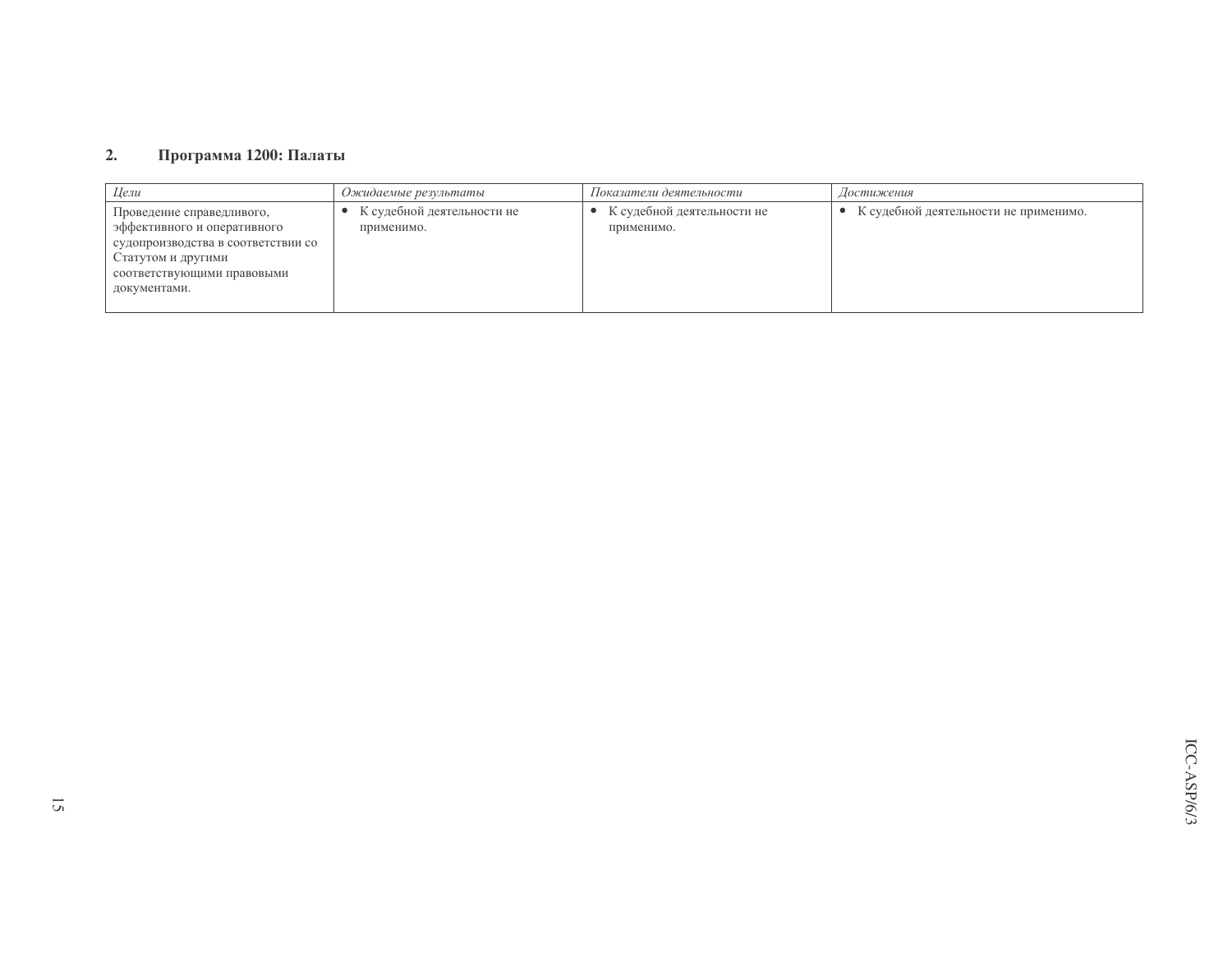#### $B.$ Основная программа II: Канцелярия Прокурора

#### Программа 2100: Прокурор  $1.$

| Цели                                                                                                                                                                                               | Показатели деятельности<br>Ожидаемые результаты                                                                       |                                                                                                                                              | Достижения                                                                                                                                                                                                                                                                                                                                                                                                                                |
|----------------------------------------------------------------------------------------------------------------------------------------------------------------------------------------------------|-----------------------------------------------------------------------------------------------------------------------|----------------------------------------------------------------------------------------------------------------------------------------------|-------------------------------------------------------------------------------------------------------------------------------------------------------------------------------------------------------------------------------------------------------------------------------------------------------------------------------------------------------------------------------------------------------------------------------------------|
| Обеспечение достижения целей всей<br>Канцелярии на 2006 год.                                                                                                                                       | Достижение по крайней мере 85%<br>$\bullet$<br>целей Канцелярии (на 2006 год).                                        | Выполнение на определенный<br>$\bullet$<br>процент целей на 2006 год.                                                                        | Достигнуто 70,5% целей Канцелярии (на<br>$2006$ год).                                                                                                                                                                                                                                                                                                                                                                                     |
| Проведение дальнейшей работы по<br>созданию благоприятной рабочей<br>атмосферы (путем улучшения<br>координации управления персоналом<br>в КАП, а также улучшения<br>координации с другими органами | • Улучшение атмосферы в коллективе<br>по сравнению с 2005 годом.                                                      | • Сопоставление результатов,<br>полученных с помощью вопросника<br>об атмосфере в коллективе, с<br>результатами, полученными в<br>2005 году. | В сентябре 2006 года проведено обследование<br>$\bullet$<br>персонала МУС.                                                                                                                                                                                                                                                                                                                                                                |
| Суда).                                                                                                                                                                                             | Улучшение внутренней координации<br>$\bullet$<br>и координации между органами по<br>сравнению с 2005 годом.           | Проведение независимым органом<br>$\bullet$<br>периодического обзора координации.                                                            | Назначена начальник Кабинета. В число ее<br>обязанностей входят ответственность за<br>улучшение отношений между органами и<br>координация стратегического взаимодействия с<br>другими органами Суда.<br>• Начальник Кабинета проводит еженедельные<br>совещания с представителями других органов в<br>целях улучшения координации между органами.<br>• Началась разработка соглашений об уровне<br>обслуживания (СУО) в четырех областях. |
| Разработка и осуществление<br>стратегий в области информирования<br>общественности по каждой<br>конкретной ситуации.                                                                               | $\bullet$<br>Надлежащая связь с<br>общественностью с целью<br>информирования ее о расследуемых<br>ситуациях.          | Периодическое утверждение плана<br>связи по каждой конкретной<br>ситуации и степень его<br>осуществления.                                    | Назначен консультант для разработки плана<br>$\bullet$<br>связей с общественностью. Осуществлялся план<br>руководства судебным разбирательством по<br>делу Лубанги.<br>В результате обсуждений в Исполнительном<br>$\bullet$<br>комитете ОЮДС и СКП будут совместно нести<br>ответственность в области общественной<br>информации.                                                                                                        |
| Дальнейшее совершенствование<br>Канцелярии путем<br>политики<br>всеобъемлющих<br>организации<br>процессов извлечения полезных<br>уроков.                                                           | Совершенствование всех<br>соответствующих стратегий на<br>основе итогов мероприятий по<br>извлечению полезных уроков. | Процент осуществленных<br>$\bullet$<br>рекомендаций по улучшению<br>политики (за 2006 год).                                                  | • Назначена Рабочая группа по стандартным<br>оперативным процедурам (СОП). Среди первых<br>достижений - разработка СОП для базовых<br>следственных навыков. Профессиональная<br>подготовка и обзорные занятия по подготовке<br>обвинительных заключений, проводившаяся в<br>связи с подготовкой документа с обвинениями<br>по делу Лубанги.                                                                                               |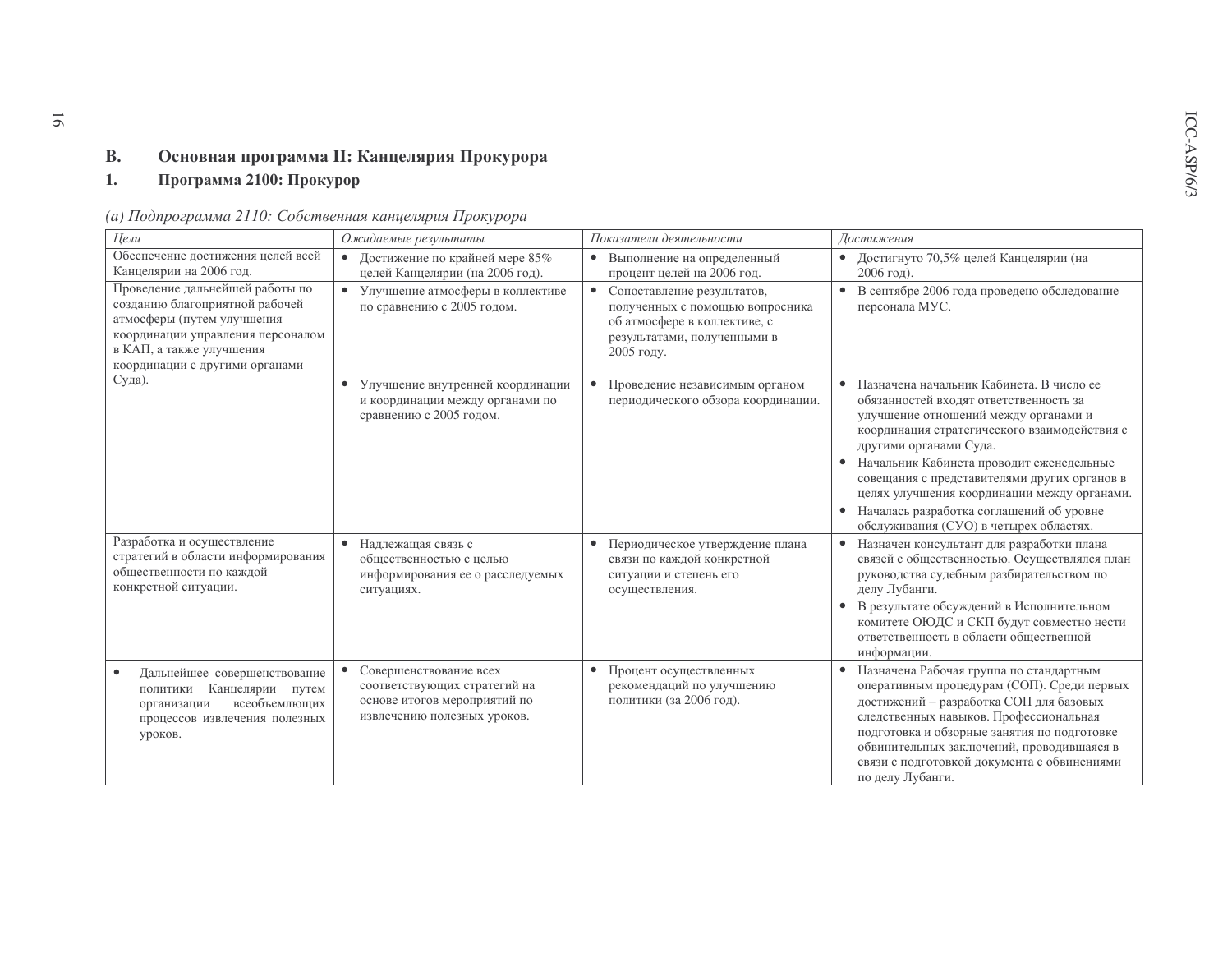|  | (b) Подпрограмма 2120: Секция обслуживания |
|--|--------------------------------------------|
|--|--------------------------------------------|

| Цели                                                                                                                                                                                                                                            | Ожидаемые результаты                                                                                                                                                                                                                                                                                                                                                                          | Показатели деятельности                                                                                                                                                                         | Достижения                                                                                                                                                                                                                                                                                                                                              |
|-------------------------------------------------------------------------------------------------------------------------------------------------------------------------------------------------------------------------------------------------|-----------------------------------------------------------------------------------------------------------------------------------------------------------------------------------------------------------------------------------------------------------------------------------------------------------------------------------------------------------------------------------------------|-------------------------------------------------------------------------------------------------------------------------------------------------------------------------------------------------|---------------------------------------------------------------------------------------------------------------------------------------------------------------------------------------------------------------------------------------------------------------------------------------------------------------------------------------------------------|
| Все группы<br>• Своевременное оказание всех<br>услуг согласно<br>соответствующим положениям<br>и процедурам и в контакте с<br>другими органами в целях<br>оптимизации услуг.                                                                    | Завершение подготовки, утверждение<br>$\bullet$<br>и введение в действие ключевых<br>соглашений об уровне обслуживания<br>(СУО) с другими поставщиками<br>услуг Суду и для Секции<br>обслуживания.<br>• Завершение подготовки, утверждение<br>и введение в действие ключевых<br>соглашений об уровне обслуживания<br>(СУО) с другими поставщиками<br>услуг Суду и для Секции<br>обслуживания. | • К судебной деятельности не<br>применимо.                                                                                                                                                      | • Имеются проекты СУО между Секретариатом и<br>КАП относительно услуг, связанных с ЛР, ИТ,<br>закупками и финансами.<br>Продолжается контроль за обслуживанием на<br>предмет своевременности и принимаются<br>последующие меры для решения вопросов,<br>связанных с уровнем обслуживания в контексте<br>этих проектов СУО.                              |
| Группа по общим<br>административным вопросам.<br>Обеспечение составления<br>сбалансированного бюджета и<br>его ответственного<br>исполнения.<br>Надзор за разработкой и<br>своевременным<br>осуществлением планов КАП<br>по найму сотрудников и | • Надлежащее исполнение бюджета<br>КАП в соответствии с планами<br>найма/закупок и составление<br>прогнозов с учетом меняющихся<br>оперативных потребностей.<br>Полное выполнение планов по найму<br>сотрудников и развитию людских<br>ресурсов на 2006 год.                                                                                                                                  | • Отклонение месячных темпов<br>освоения бюджетных средств от<br>плановых и ежеквартальных<br>прогнозов.<br>Процент реализованных<br>утвержденных планов по<br>закупкам/укомплектованию штатов. | • Отклонение от запланированных уровней<br>обслуживания: 3% от прогноза на последний<br>квартал; 3% от прогноза на середину года.<br>• Утвержденный план закупок выполнен на 100%<br>(333 реквизита по закупкам обработаны в SAP).<br>7-процентное отклонение от ежегодного плана<br>закупок (к концу 2006 года заполнено<br>147 созданных должностей). |
| развитию людских ресурсов.<br>Группа лингвистического<br>обеспечения<br>• Оказание Канцелярии услуг по<br>высококачественному и<br>своевременному переводу и<br>стенографированию.                                                              | • Оказание достаточной поддержки в<br>форме устного перевода всем<br>расследованиям на местах и по мере<br>необходимости в штаб-квартире.                                                                                                                                                                                                                                                     | Процент опросов, которые пришлось<br>отменить по причине отсутствия<br>устного перевода (при выделении<br>разумного времени на организацию).                                                    | • Ни одного опроса не отменено из-за отсутствия<br>устных переводчиков (829 дней устного<br>перевода на местах по сравнению с 812 днями в<br>2005 году).                                                                                                                                                                                                |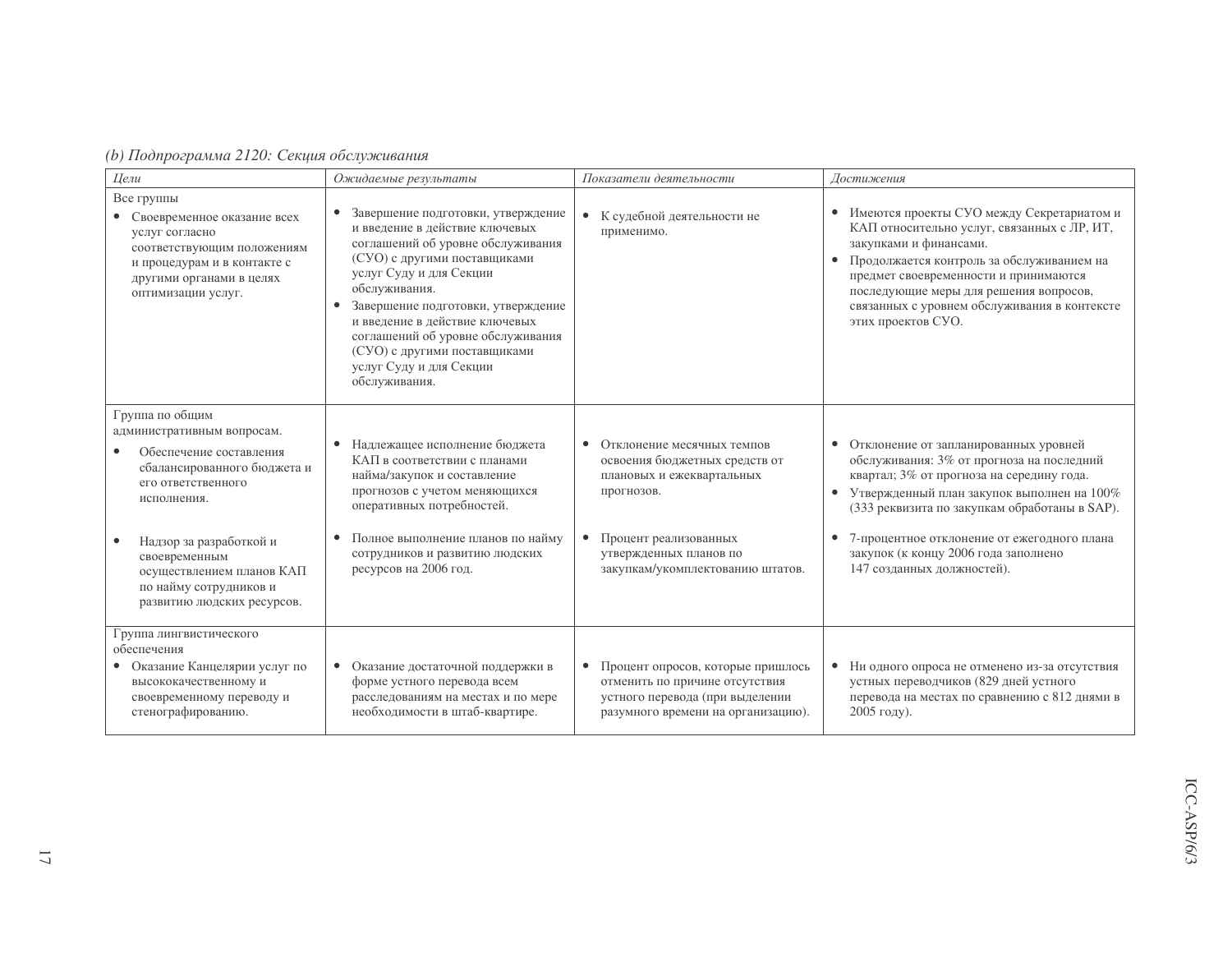| Цели                                                                                                                                                                 | Ожидаемые результаты                                                                                                                                                | Показатели деятельности                                                                                                                              | Достижения                                                                                                                                                                                                                                                                                                                           |
|----------------------------------------------------------------------------------------------------------------------------------------------------------------------|---------------------------------------------------------------------------------------------------------------------------------------------------------------------|------------------------------------------------------------------------------------------------------------------------------------------------------|--------------------------------------------------------------------------------------------------------------------------------------------------------------------------------------------------------------------------------------------------------------------------------------------------------------------------------------|
| • Оказание поддержки<br>следователям путем<br>предоставления им услуг по<br>компетентному устному<br>переводу на местах и, по мере<br>необходимости, в штаб-квартире | • Полное стенографирование на<br>нерабочих языках опросов<br>подозреваемых и регистрация любых<br>лополнительных<br>аудио/видеопоказаний<br>(определенного объема). | Средние показатели<br>$\bullet$<br>стенографирования и устного<br>перевода по сравнению с 2005 годом<br>(с учетом состояния исходных<br>материалов). | • Показатели стенографирования: улучшение на<br>10% по сравнению с показателями 2005 года.                                                                                                                                                                                                                                           |
| Суда.                                                                                                                                                                | • Полный и высококачественный<br>письменный перевод.                                                                                                                | Среднее качество стенографирования<br>и письменного перевода по оценкам<br>редакторов.                                                               | Повышение показателей письменного перевода<br>по сравнению с 2005 годом. Объемы<br>значительно возросли (5337 страниц в 2006 году<br>по сравнению с 3380 страницами в 2005 году).                                                                                                                                                    |
| Группа по базе знаний                                                                                                                                                |                                                                                                                                                                     |                                                                                                                                                      |                                                                                                                                                                                                                                                                                                                                      |
| • Ведение баз данных КАП по<br>ситуациям и содействие<br>технической полготовке<br>сотрудников Канцелярии.                                                           | Наличие в системе анализа<br>доказательств всех форм цифрового<br>представления зарегистрированных<br>доказательств.                                                | Осуществление.<br>$\bullet$                                                                                                                          | Проводились регулярные учебные занятия по<br>основным прикладным программам КАП. Было<br>проведено 40 учебных занятий по программам<br>Trim, Ringtail и CaseMap.                                                                                                                                                                     |
| • Дальнейшее совершенствование<br>и поддержка специфических<br>систем КАП по управлению<br>информацией.                                                              | • Наличие возможности поиска<br>текстов, интересующих КАП, с<br>помощью защищенного веб-<br>интерфейса.                                                             | • Осуществление.                                                                                                                                     | Внедрялись и применялись на практике<br>$\bullet$<br>программное обеспечение и процедуры для<br>шифрования видео- и аудиозаписей.<br>Зашифровано 797 статей (Группой информации<br>и доказательств)<br>• В связи с системой доказывания внедрено и<br>эксплуатируется программное обеспечение для<br>стиминга видео- и аудиозаписей. |
|                                                                                                                                                                      | • Эффективная защита доказательств и<br>процедуры своевременного<br>раскрытия информации.                                                                           | • Количество нарушений режима<br>защиты.<br>• Процент своевременного раскрытия<br>материалов.                                                        | • Trim подключен к Интранет, и содержание<br>текстов в Trim позволяет осуществлять поиск<br>при соблюдении всех требований безопасности.<br>Внедрены и используются процедуры раскрытия<br>$\bullet$<br>информации - без задержек в обработке<br>произведено 88 раскрытий.                                                           |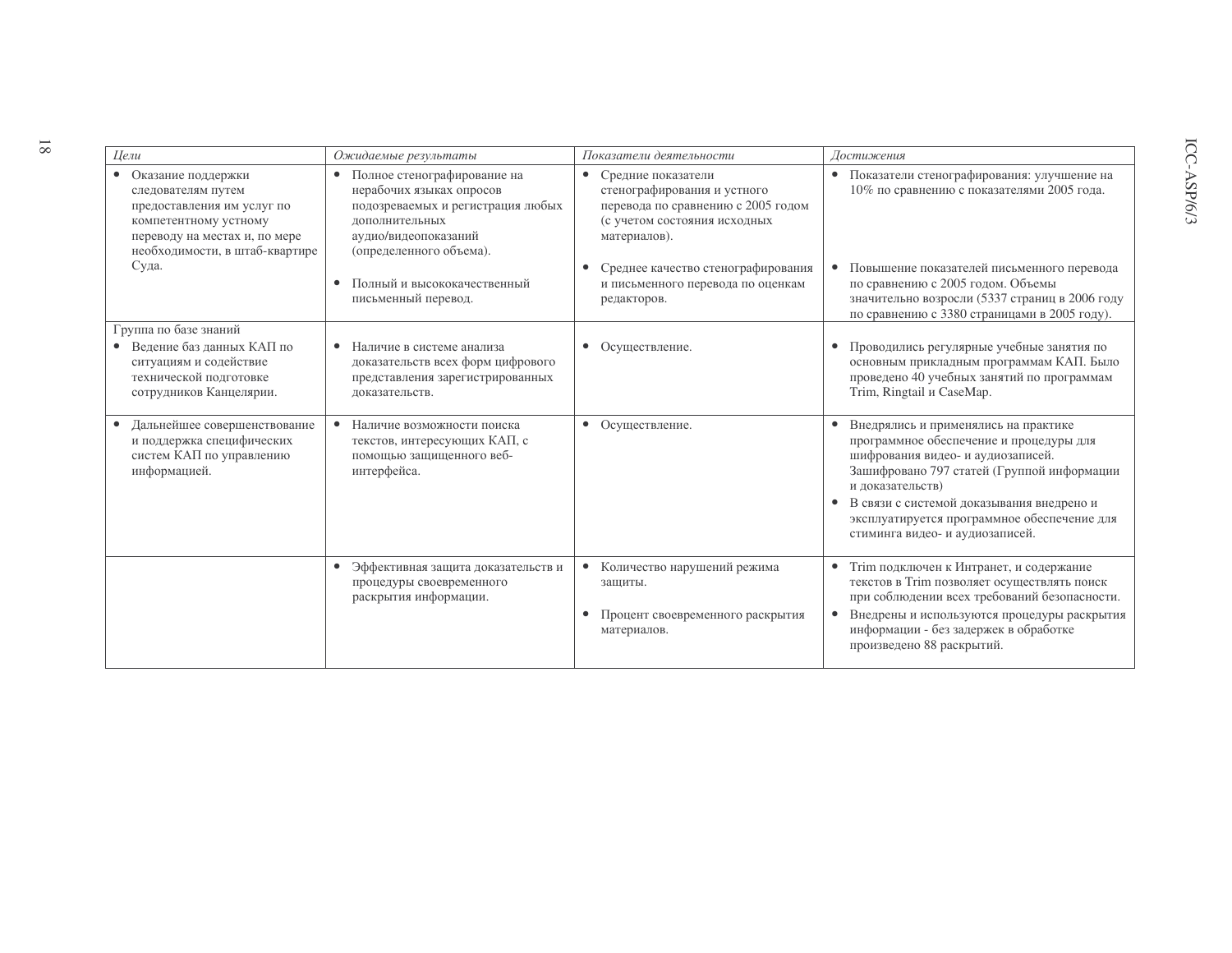| Цели                                                                                                                                                     | Ожидаемые результаты                                                                                                                                                                          | Показатели деятельности                                                                      | Достижения                                                                                                                                                                                                                                                                                                                                                                                                                                          |
|----------------------------------------------------------------------------------------------------------------------------------------------------------|-----------------------------------------------------------------------------------------------------------------------------------------------------------------------------------------------|----------------------------------------------------------------------------------------------|-----------------------------------------------------------------------------------------------------------------------------------------------------------------------------------------------------------------------------------------------------------------------------------------------------------------------------------------------------------------------------------------------------------------------------------------------------|
| Группа информации и<br>доказательств                                                                                                                     |                                                                                                                                                                                               |                                                                                              |                                                                                                                                                                                                                                                                                                                                                                                                                                                     |
| • Получение, регистрация и<br>надлежащая обработка всей<br>информации о конкретных<br>ситуациях, полученной КАП.                                         | Техническая поддержка всех опросов<br>подозреваемых (путем использования<br>четырех одновременно действующих<br>подгрупп).                                                                    | Процент опросов подозреваемых,<br>$\bullet$<br>проведению которых была оказана<br>поддержка. | Все материалы по конкретным ситуациям,<br>$\bullet$<br>полученные КАП и представленные ГИД,<br>зарегистрированы и должным образом<br>обработаны (13 002 единицы доказательств).                                                                                                                                                                                                                                                                     |
|                                                                                                                                                          |                                                                                                                                                                                               |                                                                                              | Всем опросам подозреваемых была обеспечена<br>$\bullet$<br>техническая поддержка как на местах, так и в<br>ШК без каких-либо серьезных процедурных<br>сбоев (18 миссий общей продолжительностью<br>177 дней).                                                                                                                                                                                                                                       |
| Обеспечение сбора<br>необходимых данных и<br>поддержка процесса обработки<br>данных на местах на этапах<br>расследования и судебного<br>разбирательства. | Содействие ответственному<br>хранению в процессе сбора<br>доказательств на местах и в штаб-<br>квартире Суда, при котором не<br>происходит утраты материалов и не<br>поступает никаких жалоб. | • Процент утраты материалов.                                                                 | Не было никаких потерь материалов и жалоб в<br>$\bullet$<br>связи с содействием ответственному хранению<br>при сборе доказательств на местах и в ШК.                                                                                                                                                                                                                                                                                                |
|                                                                                                                                                          | Высококачественный ввод и оцифровка<br>данных (жалобы касаются < 5% данных.                                                                                                                   | • Процент документов, по которым<br>поступила одна жалоба или более.                         | Документы, по которым поданы обоснованные и<br>$\bullet$<br>уместные жалобы, составляют менее 5 %.<br>Все сообщения/жалобы, полученные согласно<br>$\bullet$<br>статье 15 Римского статута, были<br>зарегистрированы, и должным образом проведен<br>анализ на этапе 1 (зарегистрировано<br>779 сообщений согласно статье 15 и 214 других<br>сообщений). На всех этапах обработки таких<br>жалоб надлежащим образом выполнялись<br>рекомендации ГИД. |

## (с) Подпрограмма 2130: Секция юридических консультаций

| Цели                                                                                                       | Ожидаемые результаты                                                                                                                                        | Показатели деятельности                                                                                                                                                                   | Достижения                                                                                                                                                                                             |
|------------------------------------------------------------------------------------------------------------|-------------------------------------------------------------------------------------------------------------------------------------------------------------|-------------------------------------------------------------------------------------------------------------------------------------------------------------------------------------------|--------------------------------------------------------------------------------------------------------------------------------------------------------------------------------------------------------|
| Предоставление юридических<br>консультаций оперативным отделам<br>Канцелярии и Прокурору по их<br>просьбе. | Все юридические консультации<br>предоставляются с учетом правовой<br>инфраструктуры МУС и охватывают<br>все аспекты просьб, поступающих от<br>клиентов КАП. | Степень согласия клиентов КАП с<br>тем, что юридические консультации<br>предоставляются а) с учетом<br>правовой инфраструктуры МУС и<br>b) охватывают все аспекты заявок<br>клиентов КАП. | Удовлетворены все просьбы о предоставлении<br>юридических консультаций; от клиентов<br>получены позитивные отзывы о качестве и<br>практическом применении предоставленных<br>юридических консультаций. |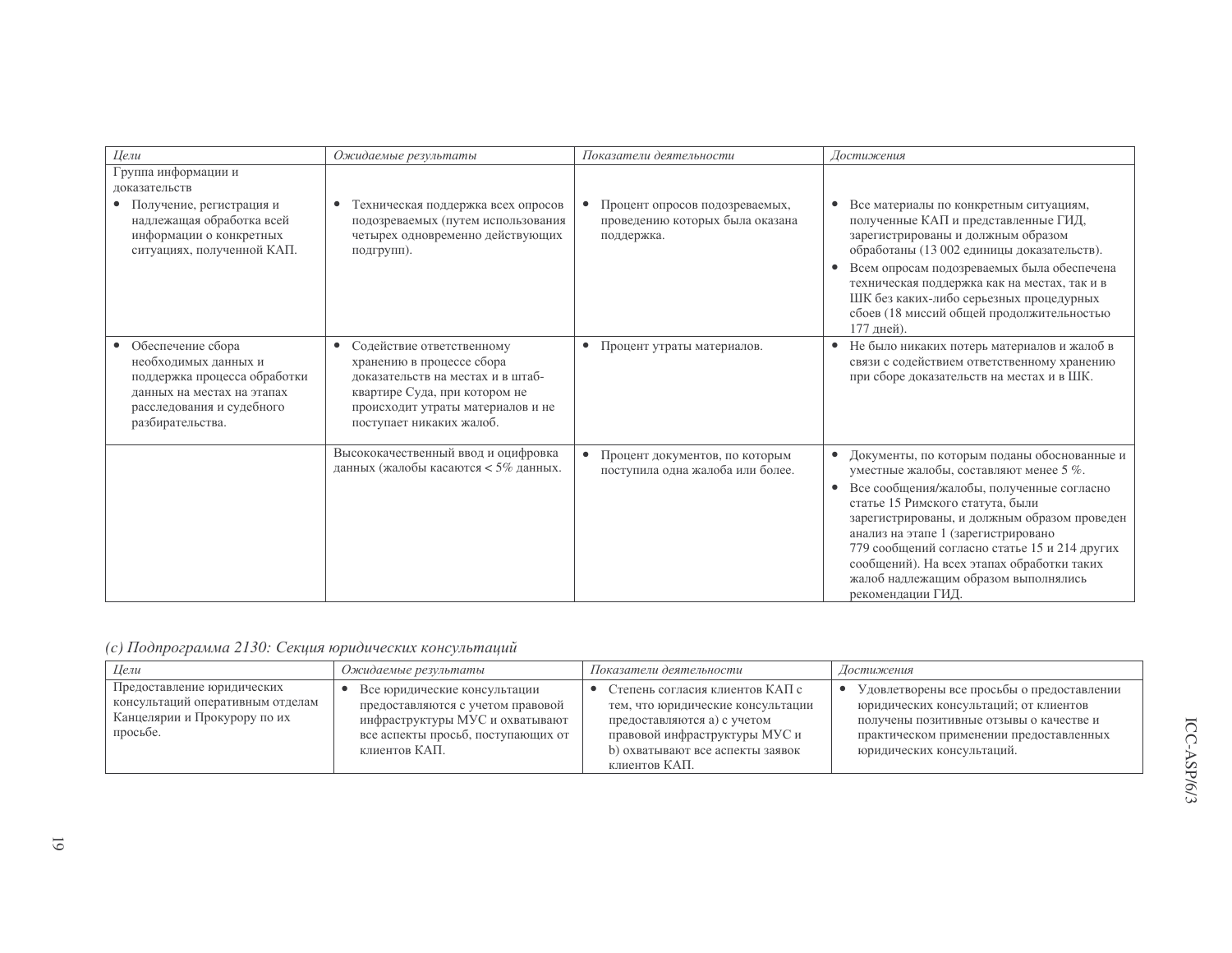| Цели                                                                                                                                                                                                                                                                | Ожидаемые результаты                                                                                                                                                                                                                                     | Показатели деятельности                                                                                                                                                                                                          | Достижения                                                                                                                                                                                                                                                                                                                                                                                           |
|---------------------------------------------------------------------------------------------------------------------------------------------------------------------------------------------------------------------------------------------------------------------|----------------------------------------------------------------------------------------------------------------------------------------------------------------------------------------------------------------------------------------------------------|----------------------------------------------------------------------------------------------------------------------------------------------------------------------------------------------------------------------------------|------------------------------------------------------------------------------------------------------------------------------------------------------------------------------------------------------------------------------------------------------------------------------------------------------------------------------------------------------------------------------------------------------|
|                                                                                                                                                                                                                                                                     | Своевременное предоставление всех<br>$\bullet$<br>юридических консультаций.                                                                                                                                                                              | $\bullet$<br>Процент своевременно<br>удовлетворенных заявок и средний<br>показатель задержек в их<br>удовлетворении.                                                                                                             | Все просьбы выполнялись в сроки,<br>$\bullet$<br>согласованные с клиентом.                                                                                                                                                                                                                                                                                                                           |
| Обеспечение, по просьбе<br>сотрудников, юридической<br>подготовки в рамках Канцелярии.                                                                                                                                                                              | $\bullet$<br>Продолжение практики проведения<br>раз в месяц лекций приглашенных<br>специалистов МУС-КАП с участием<br>по крайней мере 40 человек, к<br>которым проявляют интерес все<br>более широкие круги внешних<br>специалистов и ученых-правоведов. | Количество запланированных лекций<br>приглашенных специалистов.<br>$\bullet$<br>Посещаемость.<br>$\bullet$<br>Уровень интереса, который<br>проявляют к этим лекциям внешние<br>специалисты, по сравнению с<br>уровнем 2005 года. | Организовано 9 лекций приглашенных<br>специалистов.<br>• Средняя посещаемость - 20 участников.<br>Посещаемость сотрудниками других органов<br>$\bullet$<br>Суда оставалась высокой; несколько лекций<br>организовано совместно СЮК и судебными<br>отделами.<br>Осуществлялась подготовка в деле<br>$\bullet$<br>использования конкретных правовых<br>инструментов. Получены положительные<br>ОТЗЫВЫ. |
| Координация и дальнейшее развитие<br>сети Канцелярии, объединяющей<br>правовые и академические<br>учреждения, в тесном<br>сотрудничестве с Прокурором (при<br>уделении большего внимания<br>систематическому развитию сети по<br>сравнению с тем вниманием, которое | $\bullet$<br>Продолжение практики проведения<br>раз в месяц лекций приглашенных<br>специалистов МУС-КАП с участием<br>по крайней мере 40 человек, к<br>которым проявляют интерес все<br>более широкие круги внешних<br>специалистов и ученых-правоведов. | Средняя оценка качества правовой<br>подготовки, которую дает Секция,<br>используя процедуры оценки.                                                                                                                              | Сеть юристов и ученых-правоведов оставалась<br>$\bullet$<br>на уровне 2005 года. Разрабатываются новые<br>виды деятельности.                                                                                                                                                                                                                                                                         |
| уделялось этому вопросу в 2004-<br>2005 годах.                                                                                                                                                                                                                      | Наличие утвержденного плана<br>$\bullet$<br>систематического развития сети<br>юристов и ученых-правоведов и<br>полное осуществление задач на 2006<br>год.                                                                                                | Процент выполнения задач,<br>$\bullet$<br>предусмотренных планом развития<br>на 2006 год.                                                                                                                                        |                                                                                                                                                                                                                                                                                                                                                                                                      |
| Оказание содействия<br>внешнеподрядческим учреждениям в<br>актуализации, осуществлении и<br>дальнейшем развитии проекта по<br>правовым пособиям,<br>предусматривающего онлайновое<br>оказание правовых услуг - в<br>сотрудничестве с Секцией<br>обслуживания.       | Эффективное и своевременное<br>оказание помощи в вопросах<br>привлечения к работе внешних<br>учреждений-подрядчиков в<br>соответствии с соглашениями и<br>протоколами об обслуживании.                                                                   | Процент выполнения обязательств по<br>$\bullet$<br>оказанию помощи.                                                                                                                                                              | Удовлетворены все просьбы о помощи.<br>$\bullet$<br>$\bullet$<br>Полностью созданы системы рационализации и<br>обеспечения помощи внешнеподрядческим<br>учреждениям.                                                                                                                                                                                                                                 |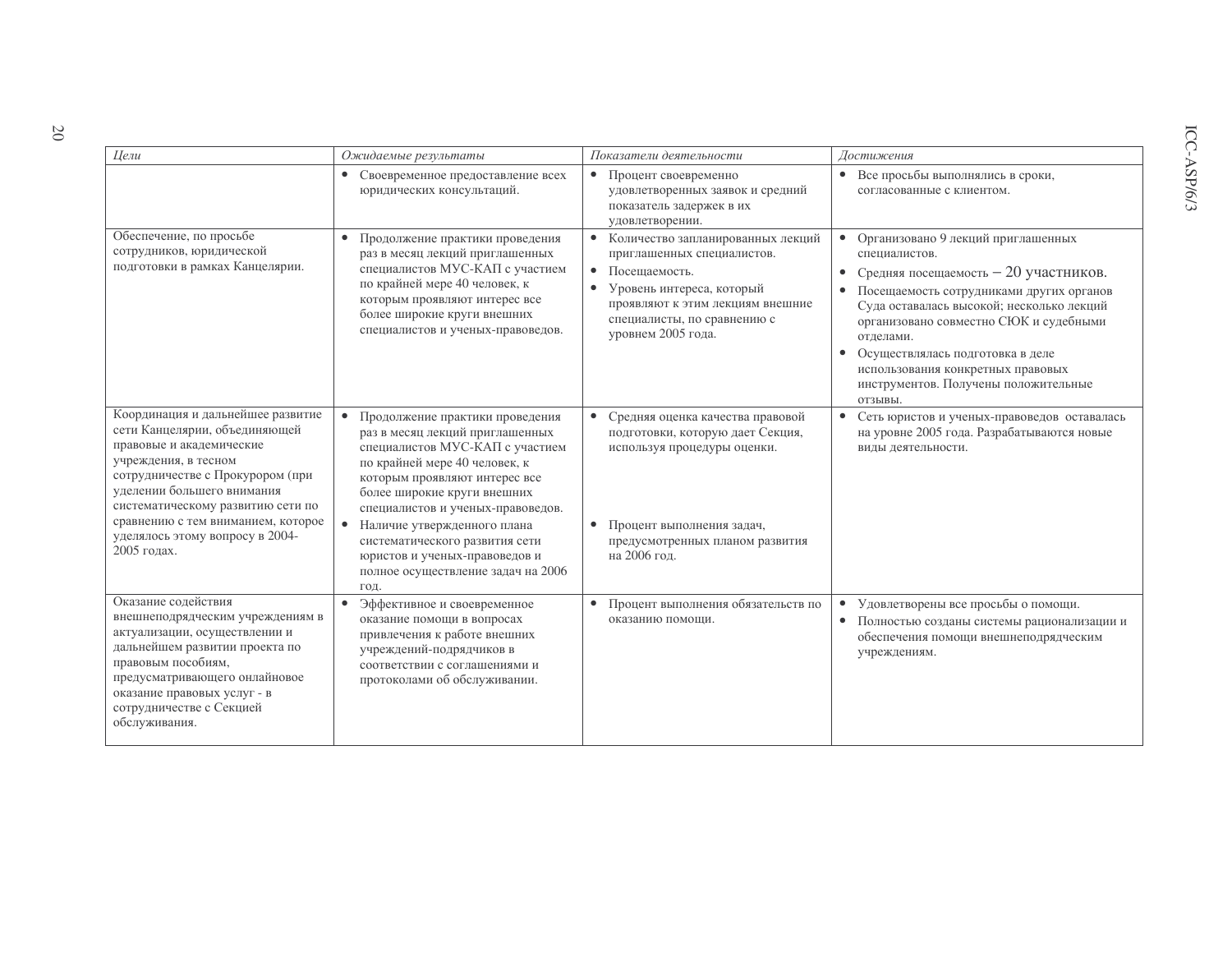#### $2.$ Программа 2200: Отдел по юрисдикции, дополняемости и сотрудничеству

|  | (а) Подпрограмма 2210: Канцелярия начальника Отдела |  |  |
|--|-----------------------------------------------------|--|--|
|  |                                                     |  |  |

| Цели                                                                                                                                                        | Показатели деятельности<br>Ожидаемые результаты                                                                                                     |                                                                                                                            | Достижения                                                                                                                                                                     |
|-------------------------------------------------------------------------------------------------------------------------------------------------------------|-----------------------------------------------------------------------------------------------------------------------------------------------------|----------------------------------------------------------------------------------------------------------------------------|--------------------------------------------------------------------------------------------------------------------------------------------------------------------------------|
| Эффективное руководство и<br>управление деятельностью Отдела.                                                                                               | Достижение по крайней мере 85%<br>$\bullet$<br>целей Отдела на 2006 год.                                                                            | Процент достигнутых целей Отдела<br>٠<br>на 2006 год.                                                                      | • Достигнуто 90% целей.                                                                                                                                                        |
| Проведение высококачественного<br>фактологического анализа и<br>предоставление юридических<br>консультаций, позволяющих<br>Прокурору принимать обоснованные | Своевременное представление всех<br>запрошенных докладов и<br>периодических докладов о ситуациях.                                                   | Процент своевременно<br>предоставленных испрошенных<br>докладов и периодических докладов<br>о ситуациях.                   | Предоставлены все запрошенные доклады по<br>٠<br>ситуациям.                                                                                                                    |
| решения в соответствии с Римским<br>статутом.                                                                                                               | Утверждение всех докладов о<br>$\bullet$<br>ситуациях с обоснованиями<br>Исполнительного комитета.                                                  | Процент утвержденных докладов о<br>$\bullet$<br>ситуациях с обоснованиями.                                                 | Все доклады утверждены Исполнительным<br>$\bullet$<br>комитетом и одобрены Судом (никаких<br>успешных оспариваний юрисдикции или<br>приемлемости), см. ниже подпрограмму 2220. |
| Развитие конструктивных<br>взаимоотношений с государствами и<br>организациями.                                                                              | Наличие утвержденных планов<br>работы по линии внешних связей в<br>связи с ситуациями и основными<br>проектами с указанием мероприятий<br>и сроков. | Утверждение Прокурором планов<br>работы по расширению поддержки и<br>развитию сотрудничества в интересах<br>расследований. | Утверждены все планы работы по развитию<br>поддержки и сотрудничества.                                                                                                         |
|                                                                                                                                                             | Полное выполнение планов работы.                                                                                                                    | Степень выполнения планов работы.                                                                                          | Выполнено 90% планов работы, см. ниже<br>подпрограмму 2230.                                                                                                                    |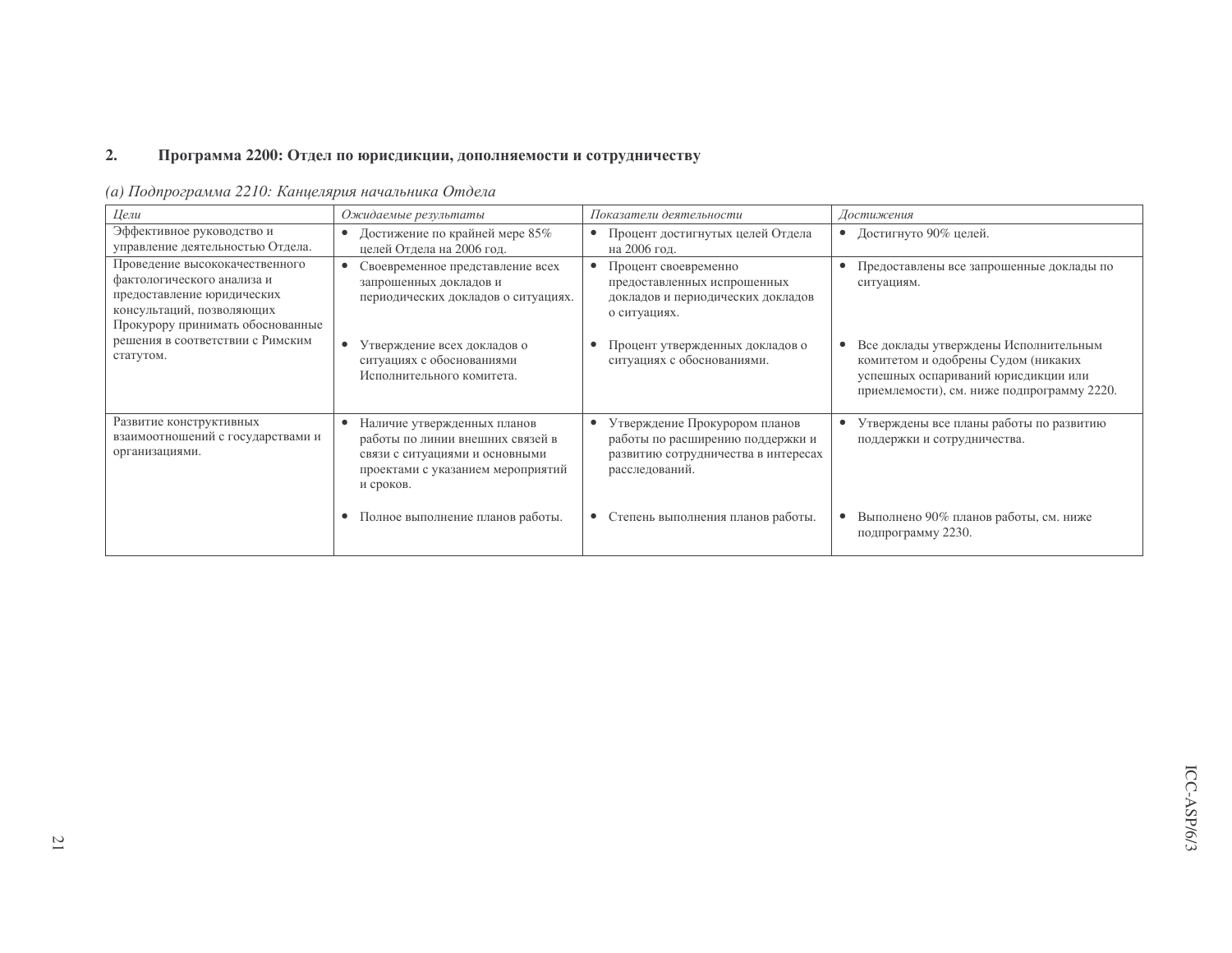## (b) Подпрограмма 2220: Секция анализа ситуаций

| Цели                                                                                                                                                                            | Ожидаемые результаты                                                                                                                                                                           | Показатели деятельности                                                                                                                                       | Достижения                                                                                                |
|---------------------------------------------------------------------------------------------------------------------------------------------------------------------------------|------------------------------------------------------------------------------------------------------------------------------------------------------------------------------------------------|---------------------------------------------------------------------------------------------------------------------------------------------------------------|-----------------------------------------------------------------------------------------------------------|
| Анализ сообщений и подготовка<br>рекомендаций для Прокурора.                                                                                                                    | Реагирование в течение пяти недель<br>٠<br>на 90% сообщений, полученных на<br>одном из рабочих языков Суда.                                                                                    | Процент сообщений, которые были<br>проанализированы и на которые<br>были даны ответы в течение<br>установленного срока.                                       | В 9-недельный срок проанализированы и даны<br>ответы на 90% сообщений.                                    |
| Представление Исполнительному<br>комитету своевременных и хорошо<br>обоснованных докладов о ситуациях,<br>представляющих интерес, с<br>использованием проработанных<br>методик. | Своевременное представление 85%<br>или более обоснованных<br>запрошенных или периодических<br>докладов о ситуациях,<br>представляющих интерес.                                                 | Процент своевременно<br>представленных испрошенных или<br>периодических аналитических<br>материалов и процент материалов,<br>подтвержденных как обоснованных. | Вовремя представлены Исполнительному<br>комитету и обоснованы все запрошенные и<br>периодические доклады. |
|                                                                                                                                                                                 | Наличие и осуществление<br>утвержденной Исполнительным<br>комитетом усовершенствованной<br>методики оценки интересов<br>правосудия.                                                            | Утверждение методики и степень<br>прогресса в планах осуществления.                                                                                           | В основном разработан проект методологии, но<br>работа еще не завершена.                                  |
| Представление целенаправленного<br>анализа ситуации (приемлемость,<br>интересы правосудия) по каждой<br>ситуации в ходе расследования.                                          | Своевременное представление всех<br>запрошенных и периодических<br>аналитических материалов по<br>вопросам приемлемости или<br>интересов правосудия применительно<br>к расследуемым ситуациям. | Процент своевременно<br>представленных запрошенных или<br>периодических аналитических<br>материалов.                                                          | Вовремя представлены и обоснованы все<br>запрошенные и периодические доклады.                             |

## (с) Подпрограмма 2230: Секция международного сотрудничества

| Цели<br>Ожидаемые результаты                                                                                                                   |                                                                                                      | Показатели деятельности                                                                                                                                                                         | Достижения                                                                                                            |  |
|------------------------------------------------------------------------------------------------------------------------------------------------|------------------------------------------------------------------------------------------------------|-------------------------------------------------------------------------------------------------------------------------------------------------------------------------------------------------|-----------------------------------------------------------------------------------------------------------------------|--|
| Проведение переговоров и<br>заключение соглашений о<br>сотрудничестве, необходимых для<br>поддержки расследований и<br>мероприятий Канцелярии. | Заключение всех соглашений о<br>сотрудничестве, определенных в<br>качестве приоритетных на 2006 год. | Количество успешно заключенных<br>соглашений по сравнению с<br>количеством соглашений,<br>включенных в разряд приоритетных.<br>Степень прогресса в направлении<br>заключения других соглашений. | Заключено 60% приоритетных соглашений.<br>• Продолжаются переговоры по остальным<br>приоритетным задачам (УВКПЧ, АС). |  |
| Выполнение функций канала связи<br>для эффективной передачи всех<br>просьб о помощи, а также проверка<br>соответствия процедурам и             | Составление всех просьб в<br>соответствии с процедурами<br>Канцелярии.                               | Процент просьб, составленных в<br>соответствии с процедурами<br>Канцелярии.                                                                                                                     | Все просьбы составлены в соответствии с<br>$\bullet$<br>процедурами Канцелярии.                                       |  |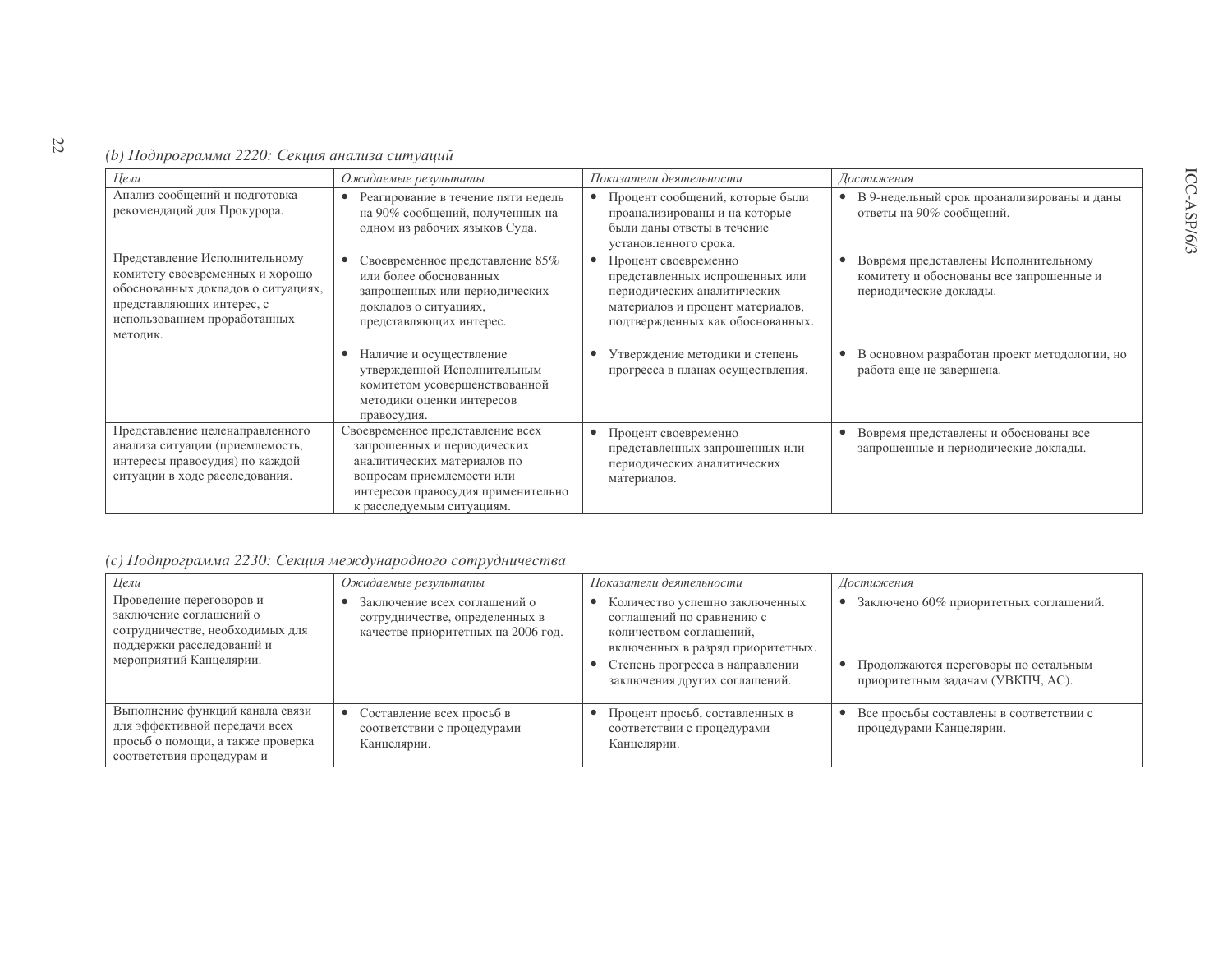| Цели                                                                                                                                                            | Ожидаемые результаты                                                                                                             | Показатели деятельности           | Достижения                                                                |
|-----------------------------------------------------------------------------------------------------------------------------------------------------------------|----------------------------------------------------------------------------------------------------------------------------------|-----------------------------------|---------------------------------------------------------------------------|
| стандартам и наблюдение за их                                                                                                                                   | Рассмотрение в течение двух дней                                                                                                 | Процент просьб, рассмотренных в   | Все рассмотренные просьбы обработаны                                      |
| соблюдением.                                                                                                                                                    | 85% просьб об оказании помощи.                                                                                                   | установленные сроки.              | вовремя.                                                                  |
|                                                                                                                                                                 | Введение в действие системы                                                                                                      | Планирование и практическое       | Утвержден прототип системы, запланировано ее                              |
|                                                                                                                                                                 | мониторинга соблюдения.                                                                                                          | внедрение системы.                | создание и ввод данных.                                                   |
| Установление и укрепление<br>взаимоотношений, поддержки и<br>сотрудничества в конкретных<br>ситуациях и в интересах создания<br>общей благоприятной обстановки. | Выполнение в установленные сроки<br>85% планов работы по линии<br>внешних связей для конкретных<br>ситуаций и основных проектов. | Степень выполнения планов работы. | Выполнены все планы работы по линии<br>внешних связей и ключевые проекты. |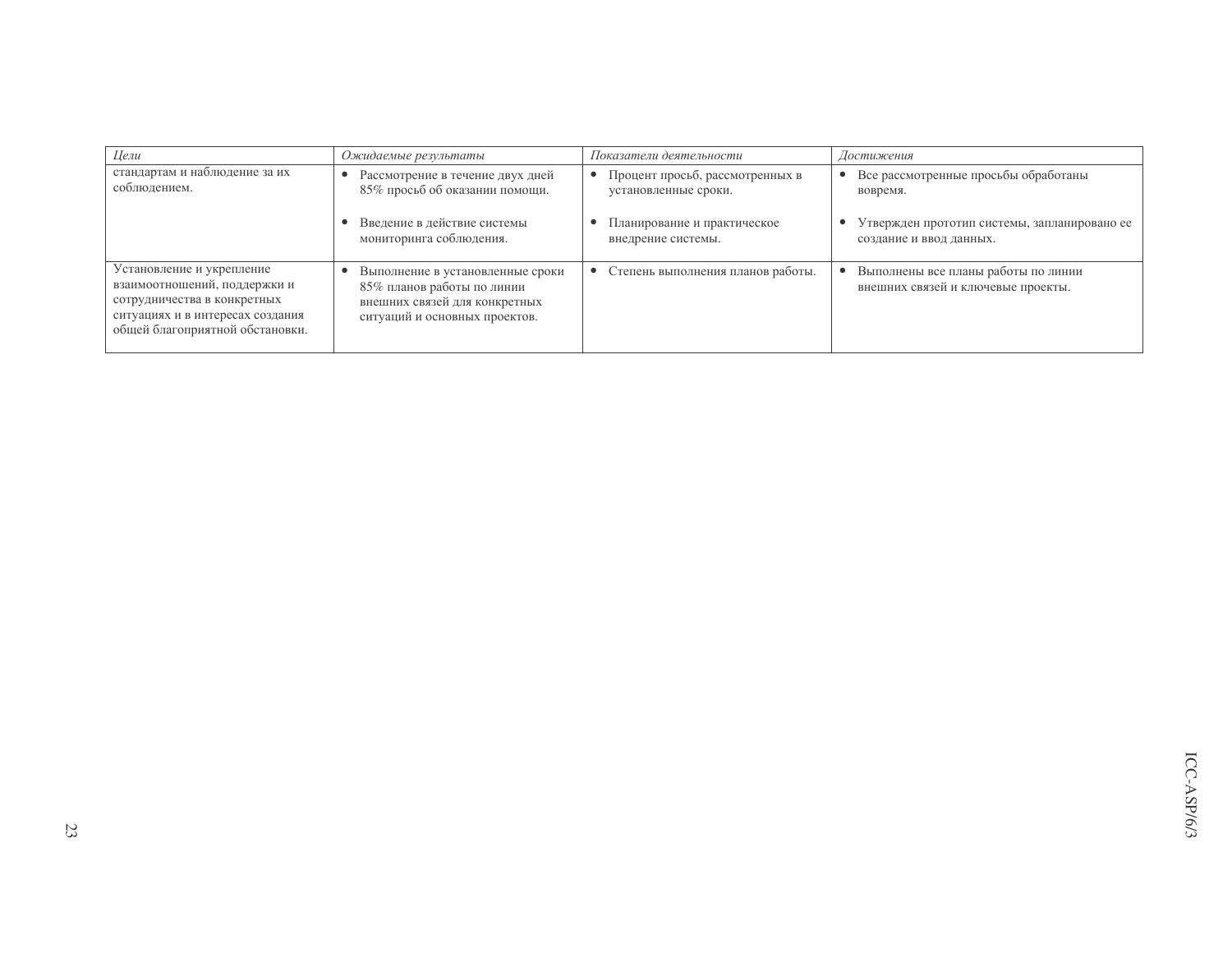#### Программа 2300: Следственный отдел  $3.$

| Цели                                                                                                       | Ожидаемые результаты                                                                                                                       | Показатели деятельности                                                                                                                                                           | Достижения                                                                                                                                                                                       |
|------------------------------------------------------------------------------------------------------------|--------------------------------------------------------------------------------------------------------------------------------------------|-----------------------------------------------------------------------------------------------------------------------------------------------------------------------------------|--------------------------------------------------------------------------------------------------------------------------------------------------------------------------------------------------|
| Обеспечение проведения<br>расследований, которые, как<br>предполагается, должны состояться в<br>2006 году. | Завершение одного расследования и<br>проведение по плану трех других<br>расследований, при условии, что все<br>предположения не изменятся. | Одобрение раз в два месяца<br>достигнутых результатов и<br>пересмотренного плана<br>расследований.<br>Выполнение этапов расследований,<br>предусмотренных двухмесячным<br>планом. | Завершено расследование по делу СКП в ДРК -<br>выданы ордеры на арест.<br>Завершено расследование в Уганде - выданы<br>ордеры на арест.<br>Расследования в ДРК и Дарфуре идут согласно<br>плану. |
| Дальнейшая оптимизация<br>использования ресурсов в рамках<br>Следственного отдела.                         | Более высокая эффективность<br>использования ресурсов в рамках<br>Следственного отдела.                                                    | Полное введение в действие<br>механизма планирования ресурсов<br>• Улучшение показателя средних<br>путевых расходов по сравнению с<br>2005 годом.                                 | Разработан и внедряется механизм<br>планирования ресурсов.<br>Возросло количество дней работы на местах при<br>сохранении уровня расходов.                                                       |
| Развитие сети по правоприменению,<br>которая будет оказывать поддержку<br>следственной работе.             | Прогресс в развитии<br>правоприменительной сети в<br>поддержку расследований.                                                              | Выполнение всех приоритетных<br>соглашений о сотрудничестве<br>(заключенных при поддержке<br>ОЮДС) на основе согласованного<br>плана действий на 2006 год.                        | Деятельность по сотрудничеству в рамках<br>ГГВД, ГССА и "Форенсикс" осуществляется и<br>развивается согласно плану.                                                                              |
|                                                                                                            |                                                                                                                                            | Плановое осуществление<br>международного проекта,<br>касающегося торговли оружием, в<br>связи с ведущимися<br>расследованиями.                                                    | Согласованы проекты сотрудничества с<br>Интерполом, странами и учреждениями ООН,<br>занимающимися вопросами торговли оружием.                                                                    |

|  |  |  | (а) Подпрограмма 2310: Канцелярия заместителя Прокурора по расследованиям |
|--|--|--|---------------------------------------------------------------------------|
|  |  |  |                                                                           |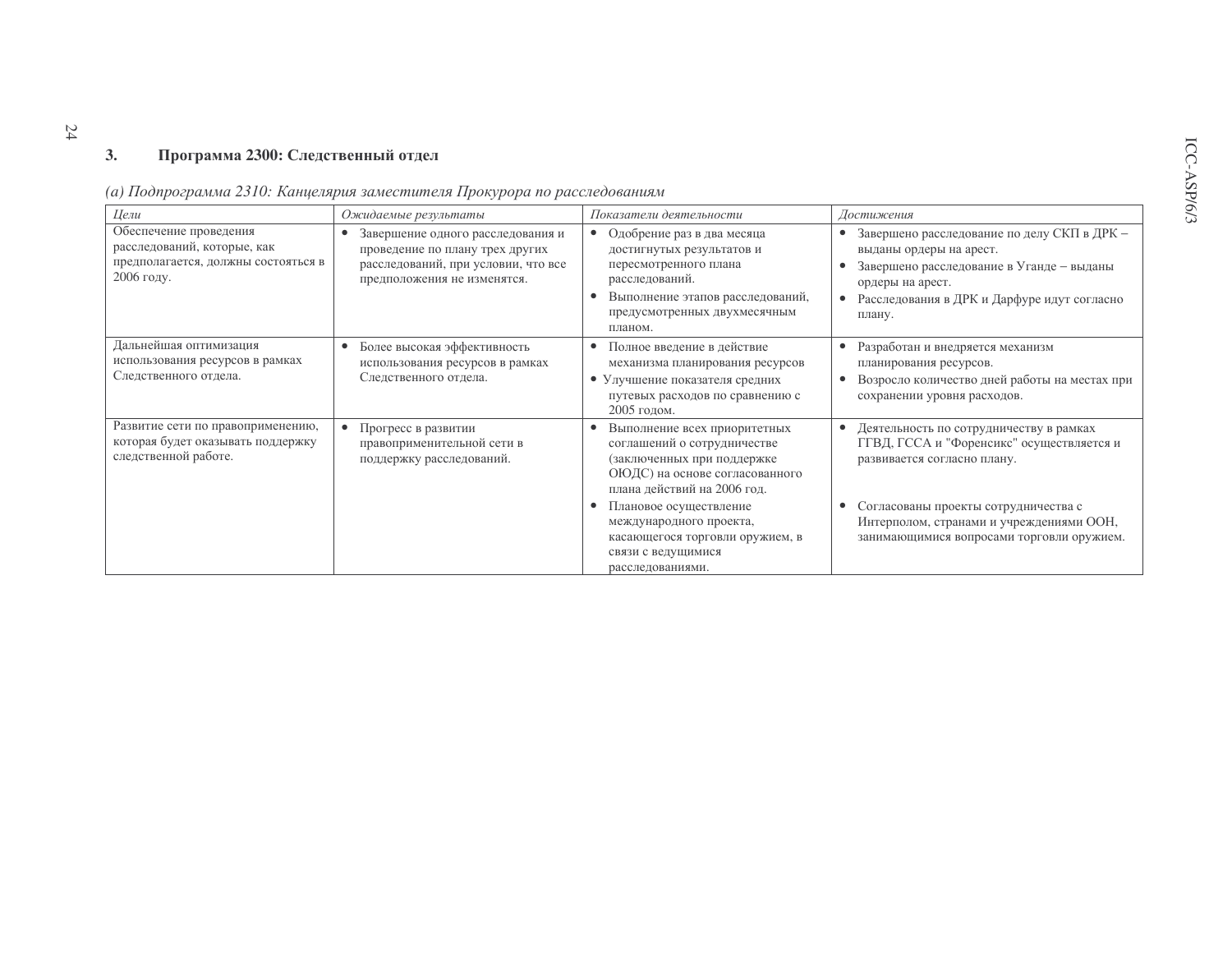| (b) Подпрограмма 2320: Секция планирования и проведения операций |  |  |  |
|------------------------------------------------------------------|--|--|--|
|                                                                  |  |  |  |

| Цели                                                                                                                                                                                                                                                                                    | Ожидаемые результаты                                                                                                                                                                      | Показатели деятельности                                             | Достижения                                                                                                                                                                                                                                                                                                |
|-----------------------------------------------------------------------------------------------------------------------------------------------------------------------------------------------------------------------------------------------------------------------------------------|-------------------------------------------------------------------------------------------------------------------------------------------------------------------------------------------|---------------------------------------------------------------------|-----------------------------------------------------------------------------------------------------------------------------------------------------------------------------------------------------------------------------------------------------------------------------------------------------------|
| Начальник Секции:                                                                                                                                                                                                                                                                       |                                                                                                                                                                                           |                                                                     |                                                                                                                                                                                                                                                                                                           |
| • Подготовка и обновление плана<br>развития и плана расследований<br>Отдела и обеспечение их<br>выполнения.                                                                                                                                                                             | • Осуществление в соответствии с<br>планом 85% планов развития и<br>расследований Отдела.                                                                                                 | • Степень осуществления.                                            | План СО разработан и осуществлялся по плану.<br>$\bullet$<br>Разработан план для каждой следственной<br>группы, а также осуществлялась необходимая<br>координация.                                                                                                                                        |
| • Обеспечение достижения всеми<br>группами Секции своих целей<br>(представленных ниже).                                                                                                                                                                                                 | Достижение на 85% или более всех<br>$\bullet$<br>целей Секции.                                                                                                                            | • Процент достигнутых целей.                                        | Цели достигнуты в той степени, как указано<br>ниже.                                                                                                                                                                                                                                                       |
| Группа оперативной поддержки                                                                                                                                                                                                                                                            |                                                                                                                                                                                           |                                                                     |                                                                                                                                                                                                                                                                                                           |
| • Своевременное оказание<br>поддержки всем расследованиям<br>на местах и обеспечение<br>эффективной координации с<br>Секретариатом.                                                                                                                                                     | Осуществление по крайней мере на<br>80% соответствующих планов по<br>присутствию на местах, защите<br>свидетелей и обеспечению<br>безопасности сотрудников.                               | $\bullet$<br>Процент осуществления<br>соответствующих планов.       | Задача выполнена на 80%. Разработаны<br>$\bullet$<br>руководящие принципы, регулирующие<br>соглашения об обслуживании с поставщиками<br>услуг, и упрощены рабочие процессы.                                                                                                                               |
| • Обеспечение проведения всех<br>поездок на места в соответствии с<br>действующими нормами<br>безопасности и с использованием<br>надлежащего оборудования, а<br>также Обеспечение надлежащего<br>руководства такими поездками со<br>стороны штаб-квартиры и/или<br>отделений на местах. | Проведение всех поездок в<br>$\bullet$<br>соответствии с нормами<br>безопасности.                                                                                                         | Процент поездок, не отвечающих<br>$\bullet$<br>нормам безопасности. | Все миссии проводились в соответствии с<br>$\bullet$<br>требованиями безопасности.<br>• Создание внутри органов группы ОГОУ<br>(Объединенная группа по оценке угроз)<br>позволило осуществлять эффективное<br>планирование, выявлять риски и угрозы и<br>принимать контрмеры по смягчению<br>последствий. |
| Развитие сети судебной<br>экспертизы для поддержки<br>расследований.                                                                                                                                                                                                                    | • Поддержка внешними сетями<br>судебных экспертов мероприятий по<br>оказанию экспертной поддержки во<br>всех областях, на которые<br>заблаговременно поступили<br>соответствующие заявки. | Процент своевременно<br>$\bullet$<br>удовлетворенных заявок.        | Начала функционировать сеть судебной<br>экспертизы, которая постоянно расширяется и<br>обновляется и бесплатно предоставляет услуги.                                                                                                                                                                      |
| Проведение дальнейшей работы<br>по разработке и применению<br>стандартных научных процедур<br>судебной экспертизы.                                                                                                                                                                      | Одобрение внешними экспертами и<br>$\bullet$<br>утверждение Прокурором<br>предлагаемых стандартных научных<br>процедур.                                                                   | Степень валидации и утверждения<br>$\bullet$<br>процедур.           | Подготовлены проекты процедур для аутопсии,<br>эксгумации, клинического обследования и<br>фотографирования. Следующим шагом станет<br>их представление Научно-консультативному<br>совету.                                                                                                                 |
| Группа по гендерным вопросам и<br>детям                                                                                                                                                                                                                                                 |                                                                                                                                                                                           |                                                                     |                                                                                                                                                                                                                                                                                                           |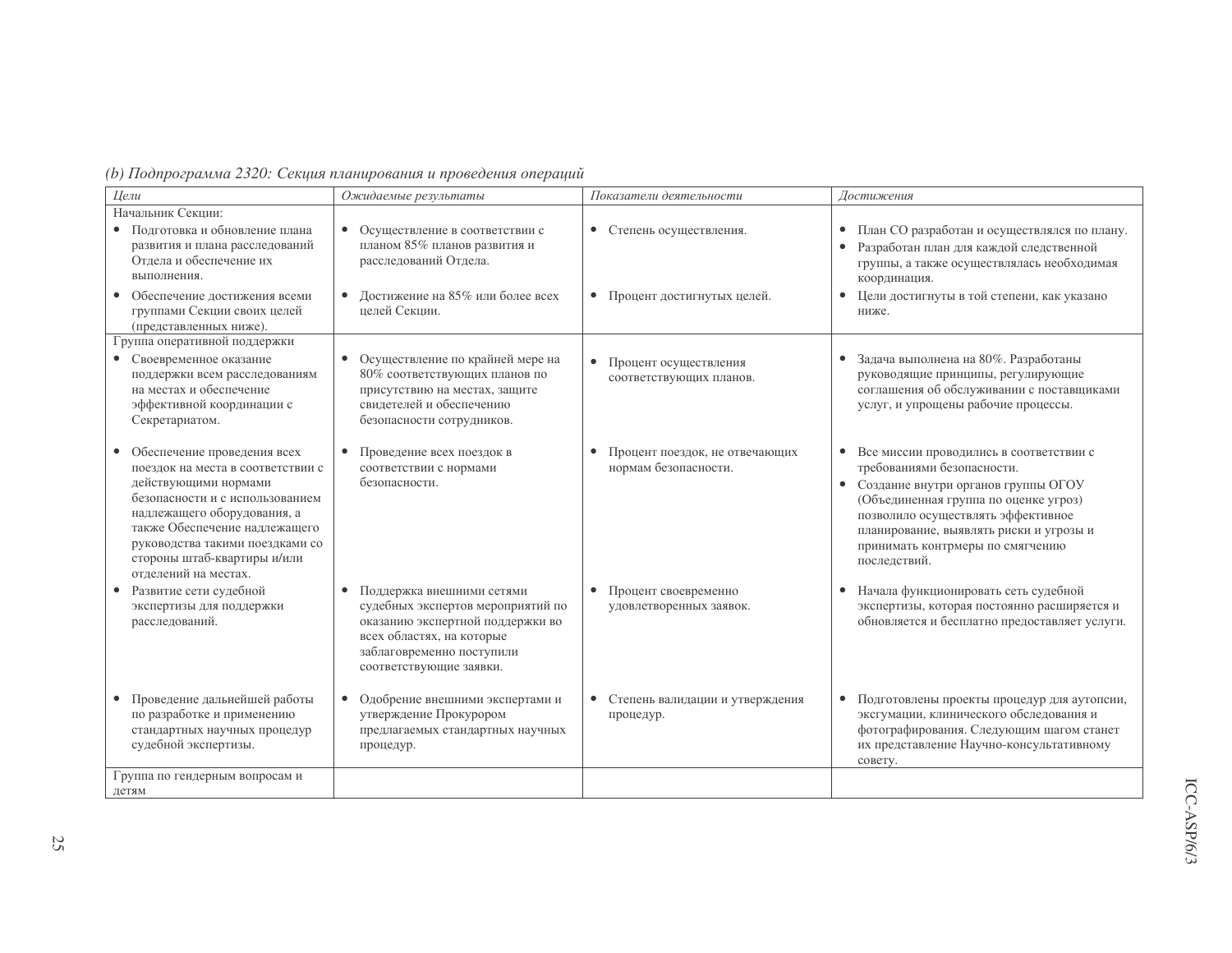| Цели                                                                                                                                                                                                                                                                              | Ожидаемые результаты                                                                                                                                                                           | Показатели деятельности                                                                                                           | Достижения                                                                                                                                                                                                                                                                                                |
|-----------------------------------------------------------------------------------------------------------------------------------------------------------------------------------------------------------------------------------------------------------------------------------|------------------------------------------------------------------------------------------------------------------------------------------------------------------------------------------------|-----------------------------------------------------------------------------------------------------------------------------------|-----------------------------------------------------------------------------------------------------------------------------------------------------------------------------------------------------------------------------------------------------------------------------------------------------------|
| • Развитие сети экспертов по<br>психологической оценке всех<br>свидетелей.                                                                                                                                                                                                        | По крайней мере в 90% случаев<br>$\bullet$<br>опросам свидетелей предшествовала<br>оценка квалифицированным<br>специалистом по оценке.                                                         | Процент опросов свидетелей,<br>$\bullet$<br>которым предшествовала<br>психологическая оценка.                                     | • Сеть разработана, совершенствуется и<br>эксплуатируется. В настоящее время в реестр<br>включены 13 экспертов по социально-<br>психологическим вопросам. Всем опросам<br>находящихся в уязвимом положении свидетелей<br>предшествовала психологическая оценка.                                           |
| Применение специальных<br>методик опроса детей.                                                                                                                                                                                                                                   | • Опрос всех детей проводился с<br>использованием новой методики.                                                                                                                              | Процент проверенных протоколов<br>$\bullet$<br>опроса, составленных по новой<br>методике.                                         | Разработаны методики, проведена<br>профессиональная подготовка следователей.<br>В настоящее время разрабатывается протокол<br>для опроса детей.                                                                                                                                                           |
| • Осуществление политики,<br>гарантирующей надлежащий<br>подход КАП к актам гендерного и<br>сексуального насилия.                                                                                                                                                                 | $\bullet$<br>Политика, касающаяся анализа и<br>расследования актов сексуального и<br>гендерного насилия, была<br>утверждена Прокурором, и были<br>выполнены цели, поставленные на<br>2006 год. | Осуществление запланированных<br>$\bullet$<br>мероприятий по проекту.                                                             | Проект политики готов. В настоящее время<br>$\bullet$<br>рабочая группа рассматривает его на предмет<br>дальнейшего осуществления.                                                                                                                                                                        |
| Группа по следственным стратегиям                                                                                                                                                                                                                                                 |                                                                                                                                                                                                |                                                                                                                                   |                                                                                                                                                                                                                                                                                                           |
| и анализу<br>• Обеспечение проведения по всем<br>заявкам своевременного и<br>высококачественного анализа<br>преступлений в поддержку<br>работы Отдела по юрисдикции,<br>дополняемости и сотрудничеству<br>(ОЮДС), Следственного отдела<br>или Отдела уголовного<br>преследования. | Своевременная подготовка при<br>$\bullet$<br>надлежащем качестве по крайней<br>мере 85% испрошенных<br>аналитических материалов.                                                               | Процент всех аналитических<br>$\bullet$<br>материалов, своевременно<br>подготовленных и одобренных<br>конечными пользователями.   | Заявки удовлетворяются.<br>$\bullet$                                                                                                                                                                                                                                                                      |
| Содействие сбору информации о<br>преступлениях путем создания<br>сети национальных учреждений<br>(полиция, армейские органы,<br>разведка, прокуроры) и НПО в<br>рамках соглашений о<br>сотрудничестве, которые, по мере<br>необходимости, будут<br>разрабатываться ОЮДС.          | Осуществление по плану 80%<br>$\bullet$<br>мероприятий, предусмотренных<br>планами сбора информации о<br>преступлениях, с использованием<br>развитой сети.                                     | • Степень осуществления.                                                                                                          | Разрабатываются проекты сотрудничества с<br>$\bullet$<br>Интерполом, группами по военным<br>преступлениям, странами и учреждениями ООН,<br>причем в ряде областей уже достигнуты<br>оперативные договоренности (судебная<br>экспертиза, торговля с оружием, социально-<br>психологическая оценка и т.д.). |
| Разработка и применение<br>стандартных оперативных<br>процедур Следственного отдела.                                                                                                                                                                                              | Принятие стандартных оперативных<br>$\bullet$<br>процедур расследований, анализа и<br>операций на местах.                                                                                      | Утверждение следователей,<br>$\bullet$<br>аналитиков и пособия по операциям<br>на местах Прокурором и<br>заместителями Прокурора. | • На уровне ГССА разработаны:<br>Руководящие принципы оценки источников<br>$\circ$<br>Руководящие принципы для разработки<br>$\circ$<br>аналитических докладов                                                                                                                                            |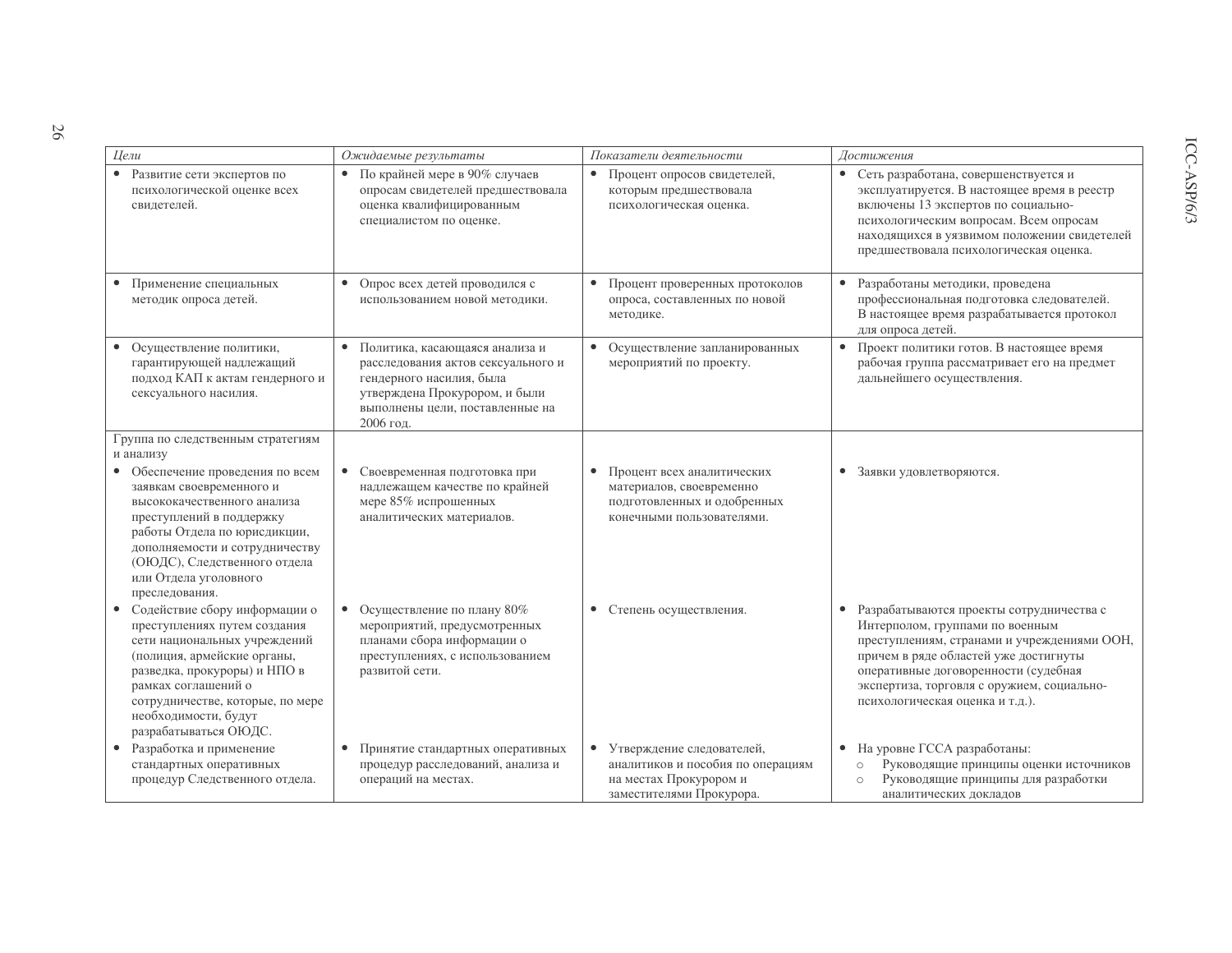| Цели                                                                                                             | Ожидаемые результаты                                                                                                                                                                     | Показатели деятельности                                                                                                                                                                              | Достижения                                                                                                                                       |  |  |
|------------------------------------------------------------------------------------------------------------------|------------------------------------------------------------------------------------------------------------------------------------------------------------------------------------------|------------------------------------------------------------------------------------------------------------------------------------------------------------------------------------------------------|--------------------------------------------------------------------------------------------------------------------------------------------------|--|--|
|                                                                                                                  |                                                                                                                                                                                          |                                                                                                                                                                                                      | Организационная модель ГССА<br>$\circ$                                                                                                           |  |  |
| Разработка механизма<br>планирования ресурсов,<br>обеспечивающего возможность<br>гибкого распределения ресурсов. | Наличие механизма планирования<br>ресурсов, обеспечивающего<br>оптимальное и гибкое распределение<br>ресурсов и оптимальное<br>использование заложенных в<br>бюджете средств на поездки. | а) Степень внедрения системы<br>оптимизации использования ресурсов<br>в группах и подразделениях Отдела и<br>их распределения между ними<br>b) Средние путевые расходы по<br>сравнению с 2005 годом. | Разработан и внедряется механизм<br>планирования ресурсов.<br>Возросло число дней работы на местах при<br>сохранении расходов на прежнем уровне. |  |  |

(с) Подпрограмма 2330: Следственные группы

| Цели                                                                                                                                            | Ожидаемые результаты                                                                                                                              | Показатели деятельности                                                                                                                                                                                               | Достижения                                                                                             |  |  |
|-------------------------------------------------------------------------------------------------------------------------------------------------|---------------------------------------------------------------------------------------------------------------------------------------------------|-----------------------------------------------------------------------------------------------------------------------------------------------------------------------------------------------------------------------|--------------------------------------------------------------------------------------------------------|--|--|
| Обеспечение сбора всех<br>освобождающих от ответственности<br>или обличительных доказательств по<br>расследованиям, проведенным в<br>2006 году. | Прогресс, достигнутый в области<br>$\bullet$<br>сбора информации и доказательств.                                                                 | Одобрение раз в два месяца<br>$\bullet$<br>достигнутых результатов и<br>пересмотренного плана<br>расследований.<br>Достижение стадий расследования,<br>предусмотренных в двухмесячном<br>плане, согласно 80% обзоров. | Расследования осуществлялись согласно плану<br>или в соответствии с изменяющимися<br>характеристиками. |  |  |
| Принятие всех надлежащих мер по<br>обеспечению защиты свидетелей.                                                                               | Все контакты со свидетелями<br>$\bullet$<br>осуществлялись в соответствии с<br>требованиями системы защиты,<br>разработанной для данной ситуации. | Процент контактов,<br>соответствующих требованиям<br>системы защиты.                                                                                                                                                  | Не было никаких инцидентов со свидетелями,<br>вызванных сбоями в разработанной системе<br>защиты.      |  |  |
| Проведение всех следственных<br>мероприятий в соответствии со<br>стандартными оперативными<br>процедурами.                                      | Все следственные мероприятия<br>$\bullet$<br>проводились в соответствии со<br>стандартными оперативными<br>процедурами.                           | Процент результатов проверок,<br>٠<br>подтверждающих соответствие<br>стандартам.<br>Своевременное внесение всех<br>требуемых усовершенствований.                                                                      | Продолжается разработка стандартных<br>оперативных процедур для следственных<br>мероприятий.           |  |  |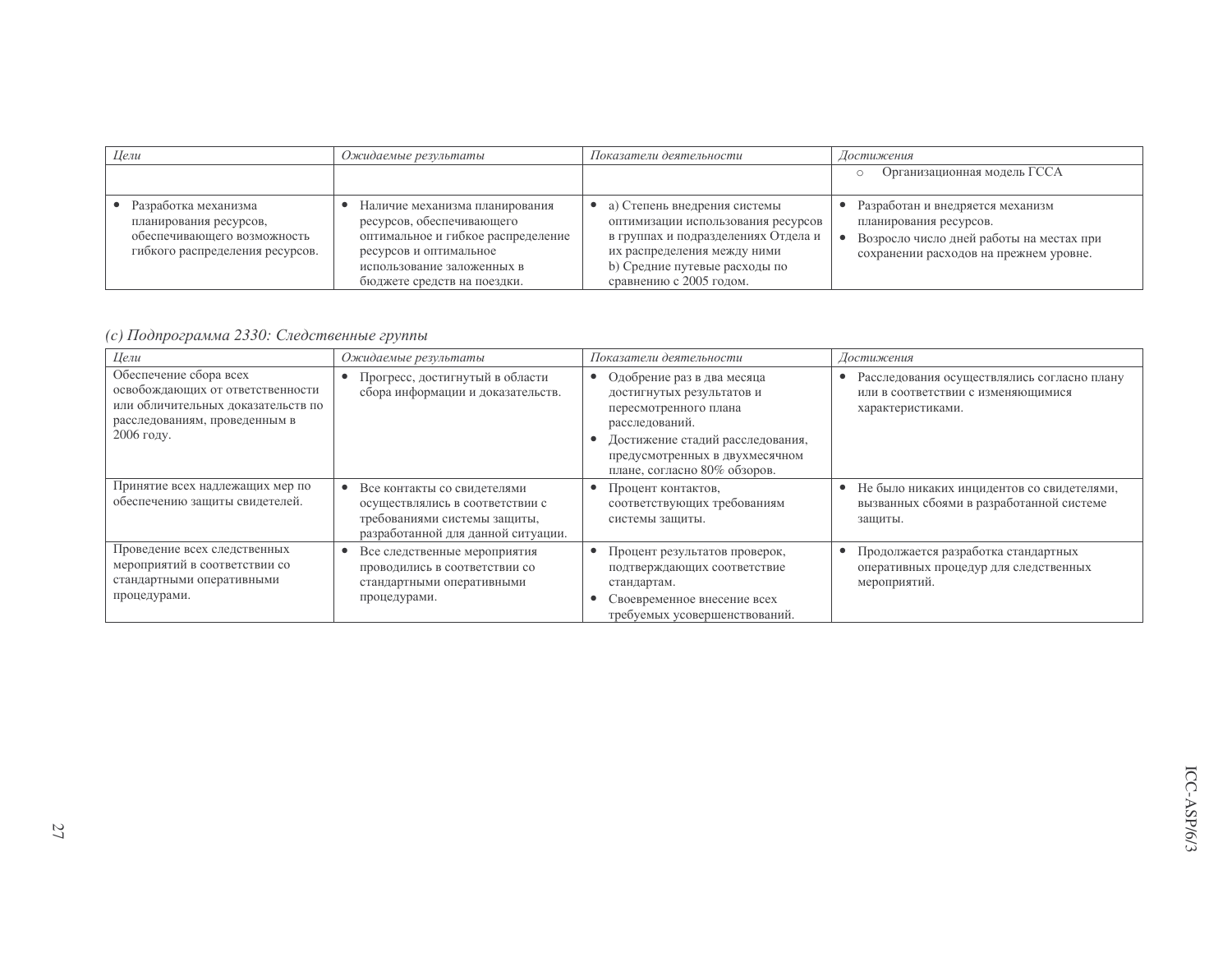#### Программа 2400: Отдел уголовного преследования  $\overline{4}$ .

 $28$ 

| Цели                                                                                                                         | Ожидаемые результаты                                                                                            | Показатели деятельности                                   | Достижения                                                                                           |
|------------------------------------------------------------------------------------------------------------------------------|-----------------------------------------------------------------------------------------------------------------|-----------------------------------------------------------|------------------------------------------------------------------------------------------------------|
| Эффективное руководство и<br>управление всей деятельностью<br>Отдела уголовного преследования                                | Достижение по крайней мере 85%<br>целей, поставленных перед Отделом<br>уголовного преследования на<br>2006 год. | Процент достигнутых целей на<br>2006 год.                 | Достигнуто около 90% целей, поставленных<br>Отделу на 2006 год.                                      |
| Выполнение всех заданий Прокурора<br>по поддержке расследований,<br>уголовного преследования и<br>осуществления мандата КАП. | Проведение всех поездок в<br>соответствии с планами.                                                            | Процент поездок, проведенных в<br>соответствии с планами. | Проведено 95% запланированных поездок в<br>связи с тремя текущими делами в Уганде, ДРК и<br>Дарфуре. |

(а) Подпрограмма 2410: Канцелярия заместителя Прокурора по уголовному преследованию

## (b) Подпрограмма 2420: Секция уголовного преследования

| Цели                                                                                                                                                                                                                                                                                                  | Ожидаемые результаты                                                                                                                                                                                                                                                                                                                     | Показатели деятельности                                                                                                                                                                                                                                                                                                | Достижения                                                                                                                                                                                                                              |
|-------------------------------------------------------------------------------------------------------------------------------------------------------------------------------------------------------------------------------------------------------------------------------------------------------|------------------------------------------------------------------------------------------------------------------------------------------------------------------------------------------------------------------------------------------------------------------------------------------------------------------------------------------|------------------------------------------------------------------------------------------------------------------------------------------------------------------------------------------------------------------------------------------------------------------------------------------------------------------------|-----------------------------------------------------------------------------------------------------------------------------------------------------------------------------------------------------------------------------------------|
| Обеспечение целенаправленных<br>расследований, в рамках которых<br>соблюдаются все предусмотренные<br>нормативными документами<br>обязательства, путем определения<br>основных элементов дела,<br>предоставления руководящих<br>указаний по правовым вопросам и<br>рассмотрения стадий расследования. | Целенаправленное и, таким образом,<br>в максимальной степени оперативное<br>проведение всех расследований.<br>Выполнение в рамках всех<br>расследований всех<br>предусмотренных нормативными<br>документами обязательств (80%<br>обзоров получили<br>удовлетворительную оценку;<br>приняты меры по внесению всех<br>усовершенствований). | Раз в два месяца утверждение<br>$\bullet$<br>Прокурором достигнутых<br>результатов и пересмотренных<br>планов.<br>Процент обзоров, проведенных<br>Секцией уголовного преследования,<br>которым была дана<br>удовлетворительная оценка.<br>Степень внесения запрошенных<br>усовершенствований в согласованные<br>сроки. | ОУП осуществлял своевременное юридическое<br>$\bullet$<br>руководство делами, обеспечивая тем самым,<br>чтобы расследования были целенаправленными,<br>а заявка на выдачу ордера на арест в ДРК была<br>подана в соответствии с планом. |
| Своевременное предоставление<br>юридических консультаций<br>следственным группам.                                                                                                                                                                                                                     | Своевременное выполнение всех<br>просьб о предоставлении указаний.                                                                                                                                                                                                                                                                       | Процент запросов, на которые был<br>своевременно дан ответ.                                                                                                                                                                                                                                                            | Своевременное юридическое консультирование<br>следственных групп осуществлялось на 95%.                                                                                                                                                 |
| Обеспечение своевременного и<br>надлежащего представления заявок<br>на выдачу ордеров на арест или<br>судебных повесток по завершении<br>расследования.                                                                                                                                               | Подготовка в течение установленных<br>сроков высококачественных и<br>кратких заявлений (более 60%<br>подготавливаются в срок и<br>утверждаются на основе независимой<br>экспертизы/заместителем<br>Прокурора).                                                                                                                           | $\bullet$<br>Процент проектов документов,<br>одобренных комиссией<br>независимых экспертов.<br>Процент материалов,<br>подготовленных в установленные<br>сроки.                                                                                                                                                         | Эта цель была достигнута на 100% и в ДРК, и в<br>$\bullet$<br>Дарфуре.<br>В обеих ситуациях детальная независимая<br>экспертиза проводилась в 95% случаев.                                                                              |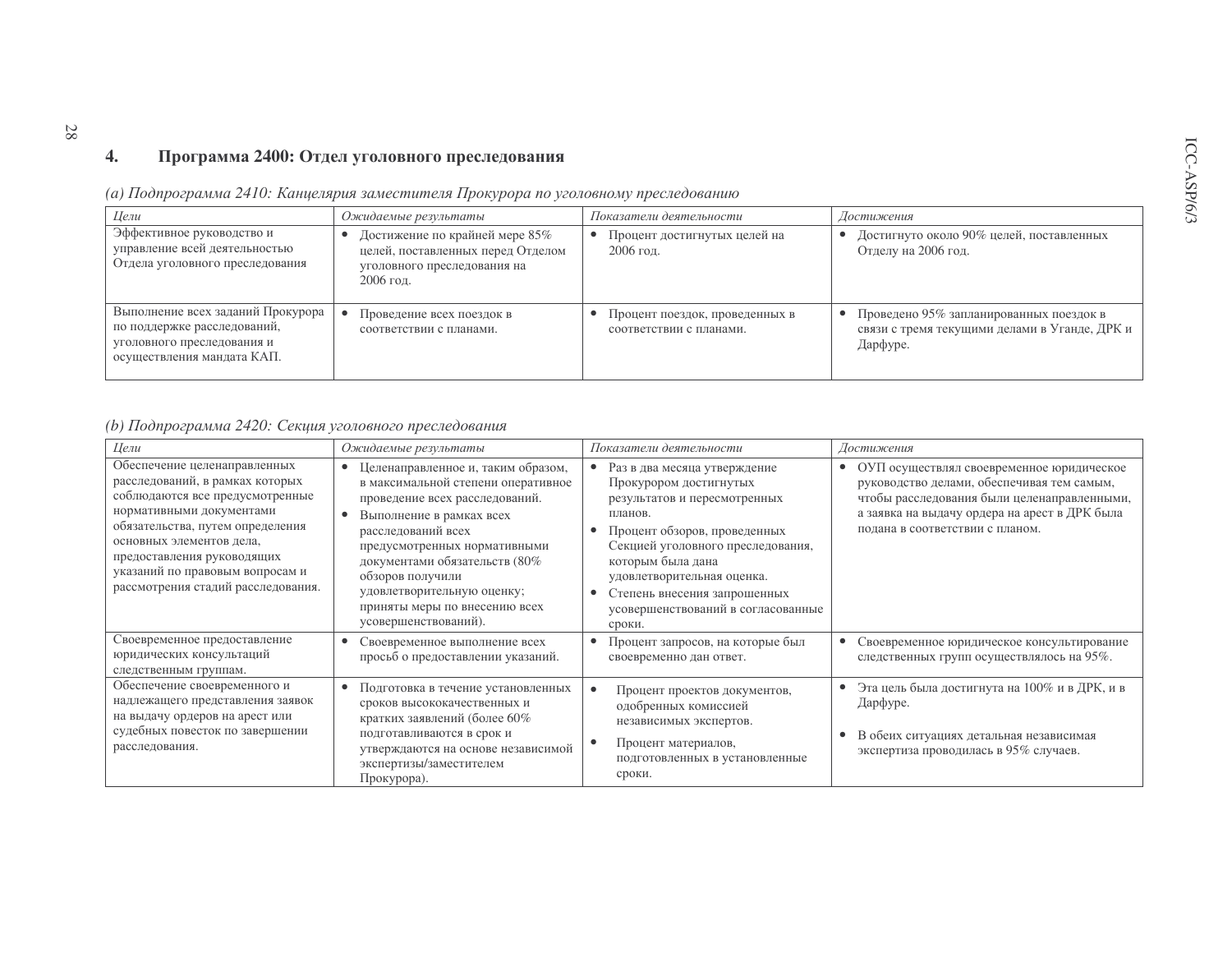| Цели                                                                                                                                                                                                | Ожидаемые результаты                                                                                       | Показатели деятельности                                                                                                                                                                   | Достижения                                                                                                                                                                                                                                                                                                                                                                                                                                 |
|-----------------------------------------------------------------------------------------------------------------------------------------------------------------------------------------------------|------------------------------------------------------------------------------------------------------------|-------------------------------------------------------------------------------------------------------------------------------------------------------------------------------------------|--------------------------------------------------------------------------------------------------------------------------------------------------------------------------------------------------------------------------------------------------------------------------------------------------------------------------------------------------------------------------------------------------------------------------------------------|
| Эффективное выполнение роли<br>обвинителя по делам и связанным с<br>делами вопросам, которыми<br>занимаются Отделение<br>предварительного производства и<br>Отделение судебного<br>разбирательства. | Эффективное представление<br>доказательств в Палате<br>предварительного производства и<br>Судебной палате. | Процент двухмесячных обзоров<br>производства по делам и<br>утверждение Прокурором и<br>заместителем Прокурора мер,<br>принимаемых с целью актуализации<br>подхода к производству по делу. | Эффективное выполнение роли обвинителя в<br>ППП 1 и 2, а также в Апелляционной палате<br>почти в 100% случаев.<br>В деле Лубанги был достигнут 100-процентный<br>показатель представления доказательств в ППП,<br>что привело к подтверждению обвинений<br>согласно плану.<br>Вся юридическая аргументация и представления<br>делались в консультации с Прокурором и его<br>заместителем, и здесь достигнут 100-<br>процентный показатель. |

## (с) Подпрограмма 2430: Апелляционная секция

| Цели                                                                                                                     | Ожидаемые результаты                                                               | Показатели деятельности                                                                                                                                   | Достижения                                                                                                                                                                                                                                                                                                                                                                                                                                                |
|--------------------------------------------------------------------------------------------------------------------------|------------------------------------------------------------------------------------|-----------------------------------------------------------------------------------------------------------------------------------------------------------|-----------------------------------------------------------------------------------------------------------------------------------------------------------------------------------------------------------------------------------------------------------------------------------------------------------------------------------------------------------------------------------------------------------------------------------------------------------|
| Своевременное предоставление<br>юридических консультаций<br>следственным группам и группам<br>судебного разбирательства. | Своевременное предоставление всех<br>юридических консультаций.                     | Количество своевременно<br>предоставленных консультаций по<br>сравнению с общим количеством<br>консультаций.                                              | Как правило, Апелляционная секция<br>своевременно участвовала во всех<br>соответствующих юридических дискуссиях,<br>связанных с вопросами следствия и<br>предъявления обвинений, на этапе<br>предварительного производства и судебного<br>разбирательства. Секция смогла предоставлять<br>юридические консультации и поддержку всем<br>группам судебного разбирательства и при<br>необходимости продолжала заниматься<br>разработкой судебных документов. |
| Своевременная подготовка<br>надлежащих юридических<br>представлений.                                                     | Подготовка высококачественных и<br>кратких представлений в<br>установленные сроки. | Процент проектов представлений,<br>утвержденных комитетом<br>независимых экспертов.<br>Процент представлений,<br>подготовленных в установленные<br>сроки. | Апелляционная секция разработала конкретные<br>стандарты для разработки представлений в<br>палаты Суда. Она также организовала<br>внутреннюю подготовку, с тем чтобы повысить<br>производительность секции. Материалы всегда<br>представлялись для независимой экспертизы в<br>предусмотренные сроки. Во всех случаях<br>результаты независимой экспертизы были<br>только положительные.                                                                  |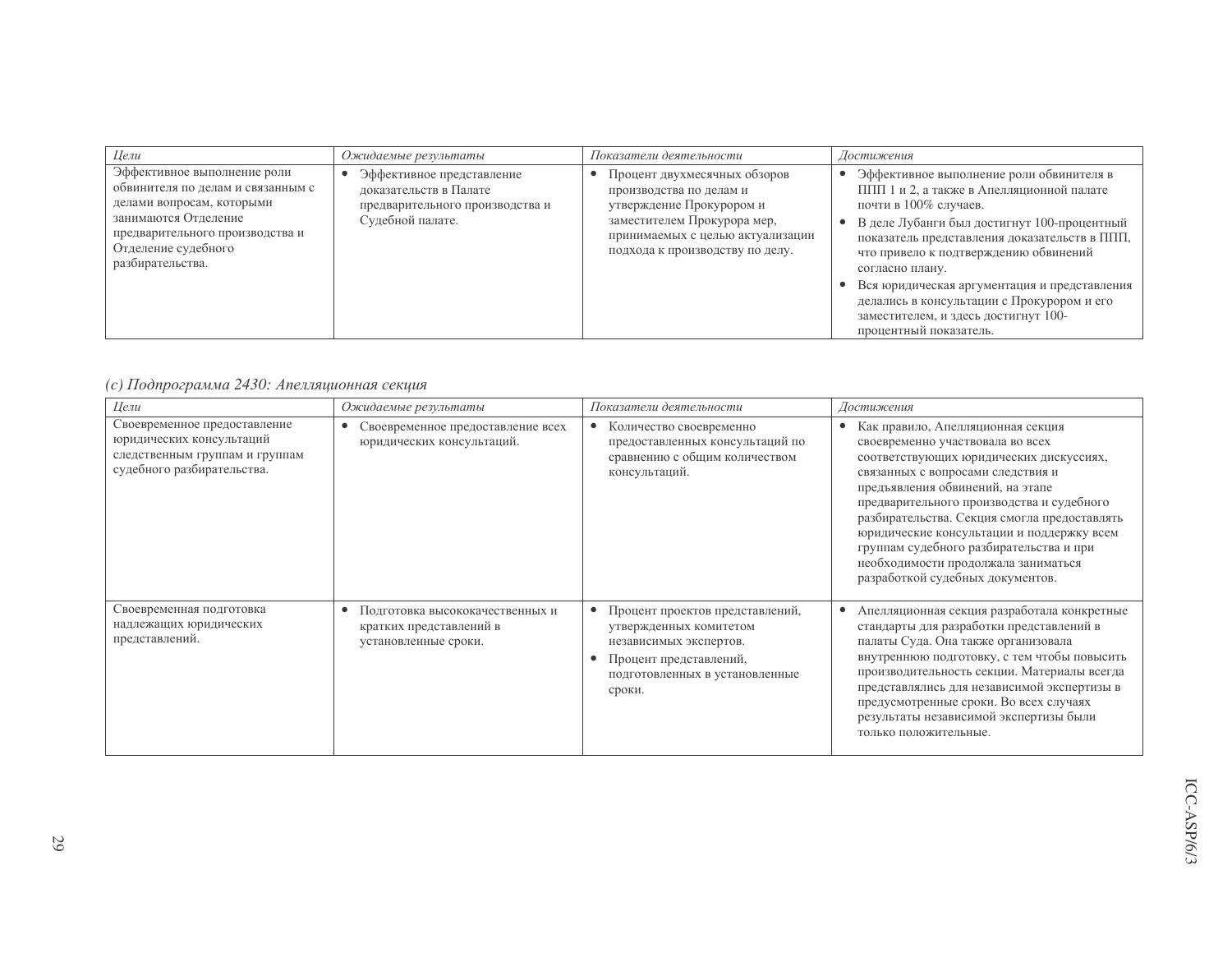| Цели                                                                                                                                                      | Ожидаемые результаты                                                          | Показатели деятельности                                                                                                                                                                                 | Достижения                                                                                                                                                                                                                                                                                                                                                                                                         |
|-----------------------------------------------------------------------------------------------------------------------------------------------------------|-------------------------------------------------------------------------------|---------------------------------------------------------------------------------------------------------------------------------------------------------------------------------------------------------|--------------------------------------------------------------------------------------------------------------------------------------------------------------------------------------------------------------------------------------------------------------------------------------------------------------------------------------------------------------------------------------------------------------------|
| Эффективная подготовка и ведение<br>дел по апелляциям и<br>промежуточным апелляциям.                                                                      | Краткое и эффективное<br>представление доказательств<br>Апелляционной палате. | Процент двухмесячных обзоров хода<br>$\bullet$<br>производства по делу и изменений,<br>внесенных в подход к производству<br>по делу, которые были утверждены<br>Прокурором и заместителем<br>Прокурора. | В течение прошедшего года Апелляционная<br>секция представила примерно 50 документов<br>общим объемом около 500 страниц по вопросам,<br>связанным с апелляциями. Представления<br>готовились своевременно, все процедурные<br>механизмы и внутренние ресурсы<br>использовались эффективно, и представления<br>были сконцентрированы и направлены на<br>оказание максимально возможной помощи<br>работающей палате. |
| Своевременное представление<br>надлежащих юридических<br>заключений Прокурору и<br>заместителю Прокурора по<br>потенциальным и фактическим<br>апелляциям. | Своевременное представление всех<br>$\bullet$<br>юридических заключений.      | Процент юридических заключений,<br>$\bullet$<br>представленных в установленные<br>сроки.                                                                                                                | Апелляционная секция в рабочем порядке и<br>$\bullet$<br>своевременно осуществляла юридическое<br>консультирование как Прокурора, так и<br>заместителя Прокурора по вопросам, по<br>которым могут быть поданы апелляции.<br>В рабочем порядке она комментировала все<br>важные решения и материалы, подготовленные<br>во всех трех ситуациях, рассматриваемых в<br>настоящее время Судом.                          |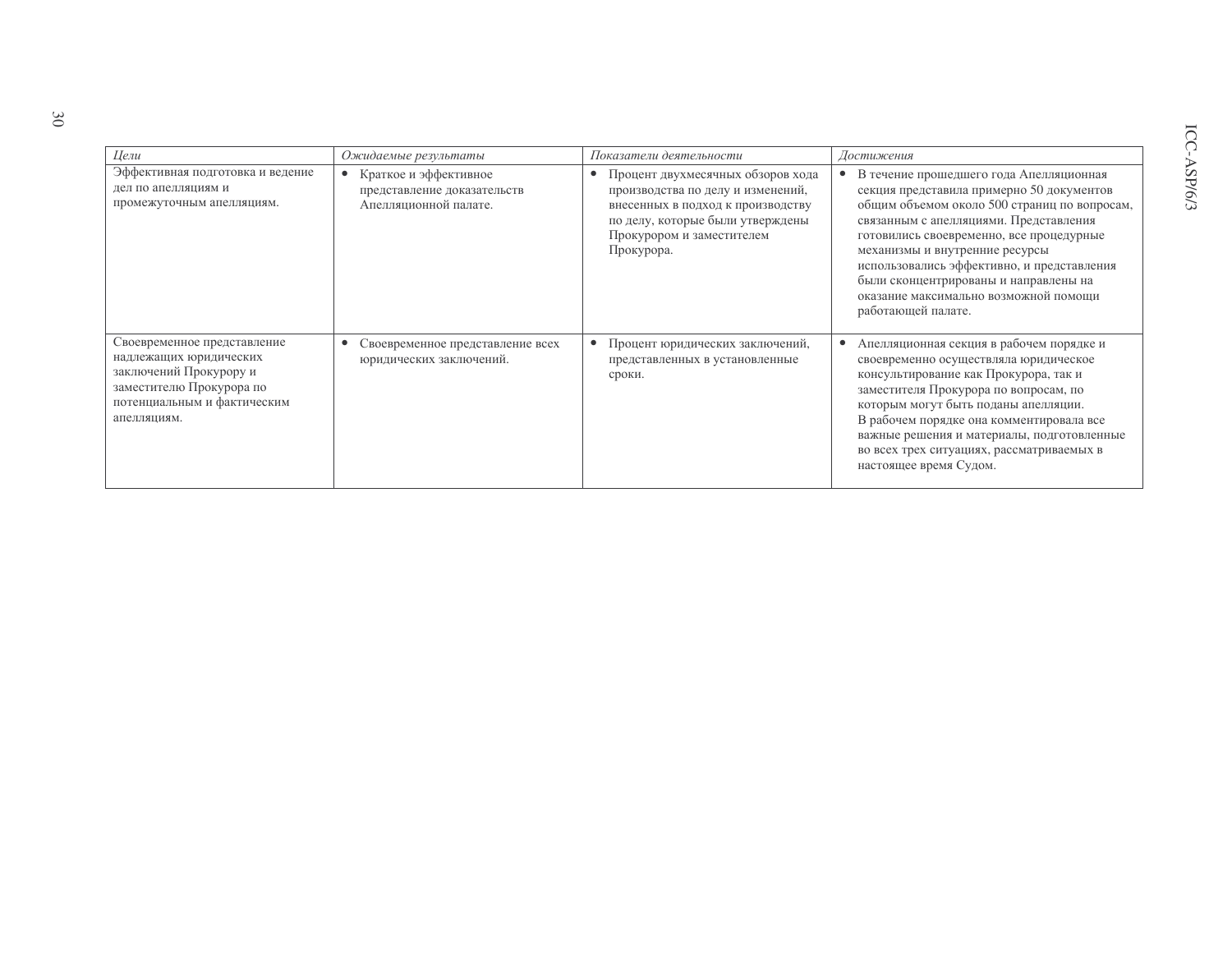#### $\mathbf{C}$ . Основная программа III: Секретариат

#### Программа 3100: Канцелярия Секретаря  $1.$

| Цели                                                                                                                | Ожидаемые результаты                                                                                                                                                                        | Показатели деятельности                                                                                                                                                                                                                                                                    | Достижения                                                                                                                                                                                                                                                         |  |  |
|---------------------------------------------------------------------------------------------------------------------|---------------------------------------------------------------------------------------------------------------------------------------------------------------------------------------------|--------------------------------------------------------------------------------------------------------------------------------------------------------------------------------------------------------------------------------------------------------------------------------------------|--------------------------------------------------------------------------------------------------------------------------------------------------------------------------------------------------------------------------------------------------------------------|--|--|
| Обеспечение оптимального общего<br>управления Секретариатом.                                                        | Полный ввод в действие основной<br>$\bullet$<br>"системы оценки деятельности".                                                                                                              | Все двухмесячные совещания и<br>$\bullet$<br>обзоры деятельности проводятся на<br>основе полной и своевременной<br>информации.                                                                                                                                                             | Продолжалась разработка системы оценки<br>деятельности, однако в 2006 году работа не был<br>завершена.                                                                                                                                                             |  |  |
|                                                                                                                     | По крайней мере 80% предложенных<br>٠<br>решений было принято.                                                                                                                              | Выполнение по плану 80% всех<br>решений относительно мер по<br>усовершенствованию деятельности,<br>принятых на совещаниях по обзору<br>деятельности.<br>Количество принятых решений в<br>сравнении с количеством областей,<br>требующих принятия решения, из<br>расчета на одно совещание. | Были приняты все решения, потребность в<br>которых выявлялась в ходе заседаний.                                                                                                                                                                                    |  |  |
|                                                                                                                     | Увеличение числа руководителей,<br>$\bullet$<br>подтверждающих, что связь<br>улучшилась по сравнению с<br>2005 годом.                                                                       | Количество руководителей,<br>$\bullet$<br>подтверждающих улучшение<br>внутренней связи, по сравнению с<br>общим количеством руководителей.                                                                                                                                                 | Руководители, непосредственно<br>$\bullet$<br>контактирующие с Секретарем, подтвердили,<br>что связь с Секретариатом улучшилась.                                                                                                                                   |  |  |
| Укрепление внешних связей и<br>сотрудничества при уделении<br>особого внимания укреплению<br>присутствия на местах. | Проведение по плану всех<br>$\bullet$<br>совещаний, предусмотренных с<br>целью проведения диалога с<br>государствами-участниками,<br>ключевыми партнерами и<br>заинтересованными сторонами. | Утверждение и выполнение<br>٠<br>двухмесячного плана по связи.<br>Альтернатива: процент совещаний,<br>организованных согласно плану.                                                                                                                                                       | Все заседания проходили согласно плану.<br>$\bullet$                                                                                                                                                                                                               |  |  |
|                                                                                                                     | Поддержание количества<br>утверждаемых совещаний на уровне<br>2005 года.                                                                                                                    | Процент участников, считающих, что<br>совещания являются полезными с<br>точки зрения углубления понимания<br>функционирования Суда.                                                                                                                                                        | После заседаний устанавливалась позитивная<br>٠<br>обратная связь с государствами-участниками,<br>совещаниями НПО и т.д. Проведено<br>обследование для оценки целесообразности<br>проведения брифингов для дипломатов. Общий<br>уровень удовлетворенности высокий. |  |  |

(а) Подпрограмма 3110: Собственная канцелярия Секретаря

была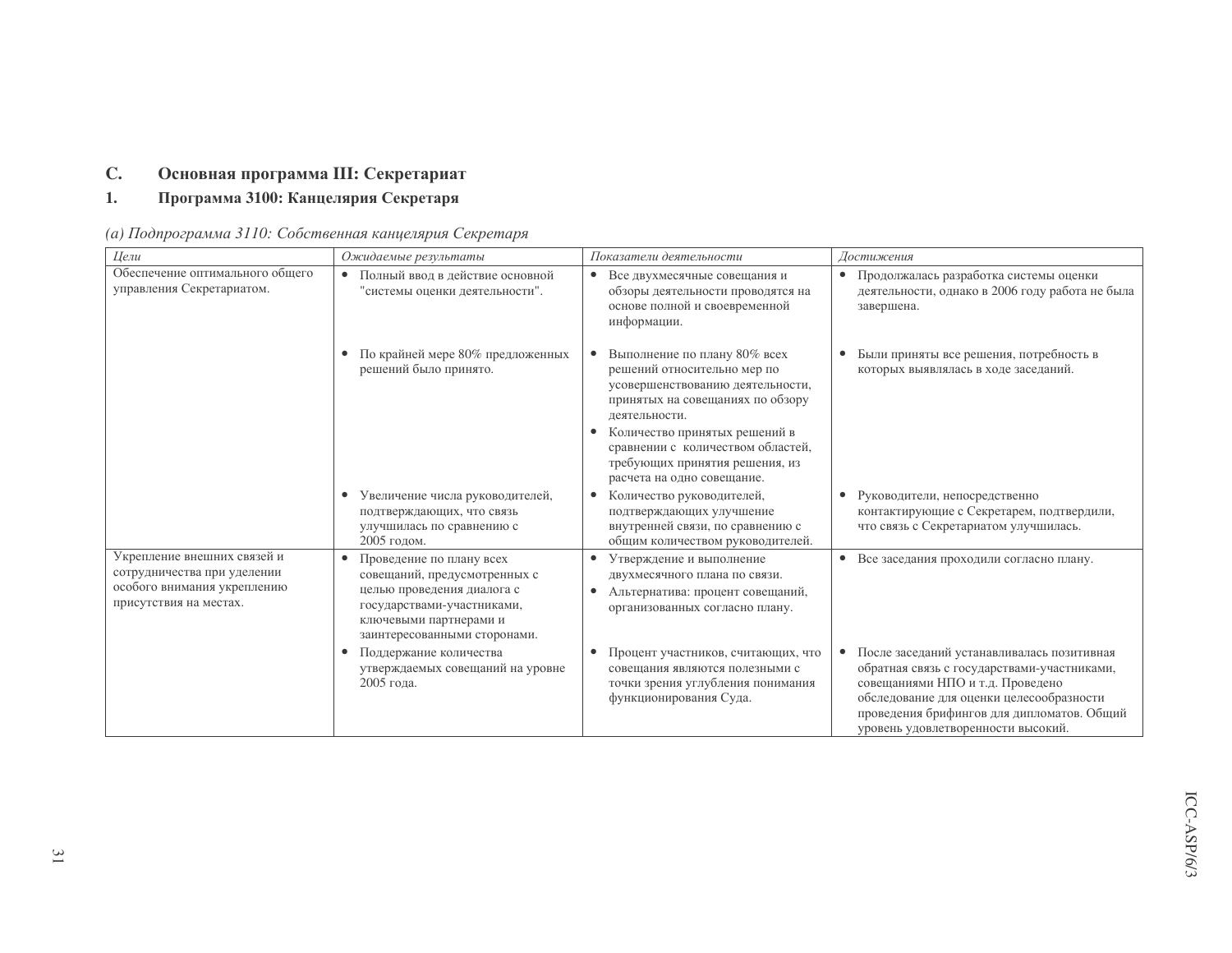|  |  |  |  |  |  |  |  | (b) Подпрограмма 3120: Управление внутренней ревизии |
|--|--|--|--|--|--|--|--|------------------------------------------------------|
|  |  |  |  |  |  |  |  |                                                      |

| Цели                                                                                                                                                                                                                                                                            | Ожидаемые результаты                                                                                                          | Показатели деятельности                                                                                                                            | Достижения                                                                                                                                                                                                                                                                                                                                                                                                                                                                                                                                                                                                                                                                                                                                    |
|---------------------------------------------------------------------------------------------------------------------------------------------------------------------------------------------------------------------------------------------------------------------------------|-------------------------------------------------------------------------------------------------------------------------------|----------------------------------------------------------------------------------------------------------------------------------------------------|-----------------------------------------------------------------------------------------------------------------------------------------------------------------------------------------------------------------------------------------------------------------------------------------------------------------------------------------------------------------------------------------------------------------------------------------------------------------------------------------------------------------------------------------------------------------------------------------------------------------------------------------------------------------------------------------------------------------------------------------------|
| Предоставление<br>исполнительному(ым) главе(ам)<br>Суда объективной и своевременной<br>информации, консультаций и<br>гарантий того, что внутренние меры<br>контроля, системы управления и<br>практика организации являются<br>адекватными по форме и эффективно<br>применяются. | Стратегической задачей Управления<br>является содействие развитию систем<br>эффективного руководства и<br>подотчетности Суда. | Процент опрошенных<br>$\bullet$<br>заинтересованных сторон,<br>считающих, что наша работа<br>позитивно влияет на деятельность<br>Суда.             | • Хотя еще слишком рано проводить<br>официальный опрос всех заинтересованных<br>сторон, большинство замечаний, полученных от<br>сотрудников и избранных должностных лиц и<br>касающихся работы Управления внутренней<br>ревизии (УВР), было положительным.<br>Внешний аудитор пришел к выводу, что в ходе<br>каждого обследования, проведенного УВР, были<br>выявлены важные вопросы, а также<br>возможности укрепления внутреннего контроля<br>в Суде.<br>Отсутствие ясности в отношении обязательства<br>$\bullet$<br>по внешней подотчетности УВР, установленного<br>Ассамблеей государств-участников, и<br>внутренняя озабоченность по поводу риска<br>оглашения основных выводов по итогам<br>внутренней ревизии привели к возникновению |
|                                                                                                                                                                                                                                                                                 | Проведение независимых ревизий и<br>$\bullet$<br>предоставление объективной<br>информации и консультаций.                     | Примеры того, каким образом работа<br>$\bullet$<br>Управления способствует<br>обеспечению эффективного<br>управления Судом и его<br>подотчетности. | заметной напряженности в отношениях между<br>УВР и руководством.<br>Внешний аудитор считает, что в Суде есть<br>$\bullet$<br>функция внутренней ревизии, которую можно<br>использовать для содействия решению вопросов<br>внутреннего контроля.<br>• Как отмечается ниже, большая часть<br>рекомендаций УВР была принята старшим<br>руководством и выполняется.<br>• Использование БФК докладов УВР для<br>поддержки своей работы.                                                                                                                                                                                                                                                                                                            |
|                                                                                                                                                                                                                                                                                 | • Мониторинг и оценка улучшения<br>руководства мерами по выполнению<br>рекомендаций.                                          | Прогресс, который был проделан<br>$\bullet$<br>руководством в направлении<br>выполнения рекомендаций.                                              | Руководство сообщает, что примерно 70%<br>$\bullet$<br>рекомендаций УВР либо полностью, либо в<br>основном выполнены и что планируются или<br>осуществляются меры еще по 15%<br>рекомендаций. Оставшиеся 15% были<br>рассмотрены, но никаких мер не планируется.                                                                                                                                                                                                                                                                                                                                                                                                                                                                              |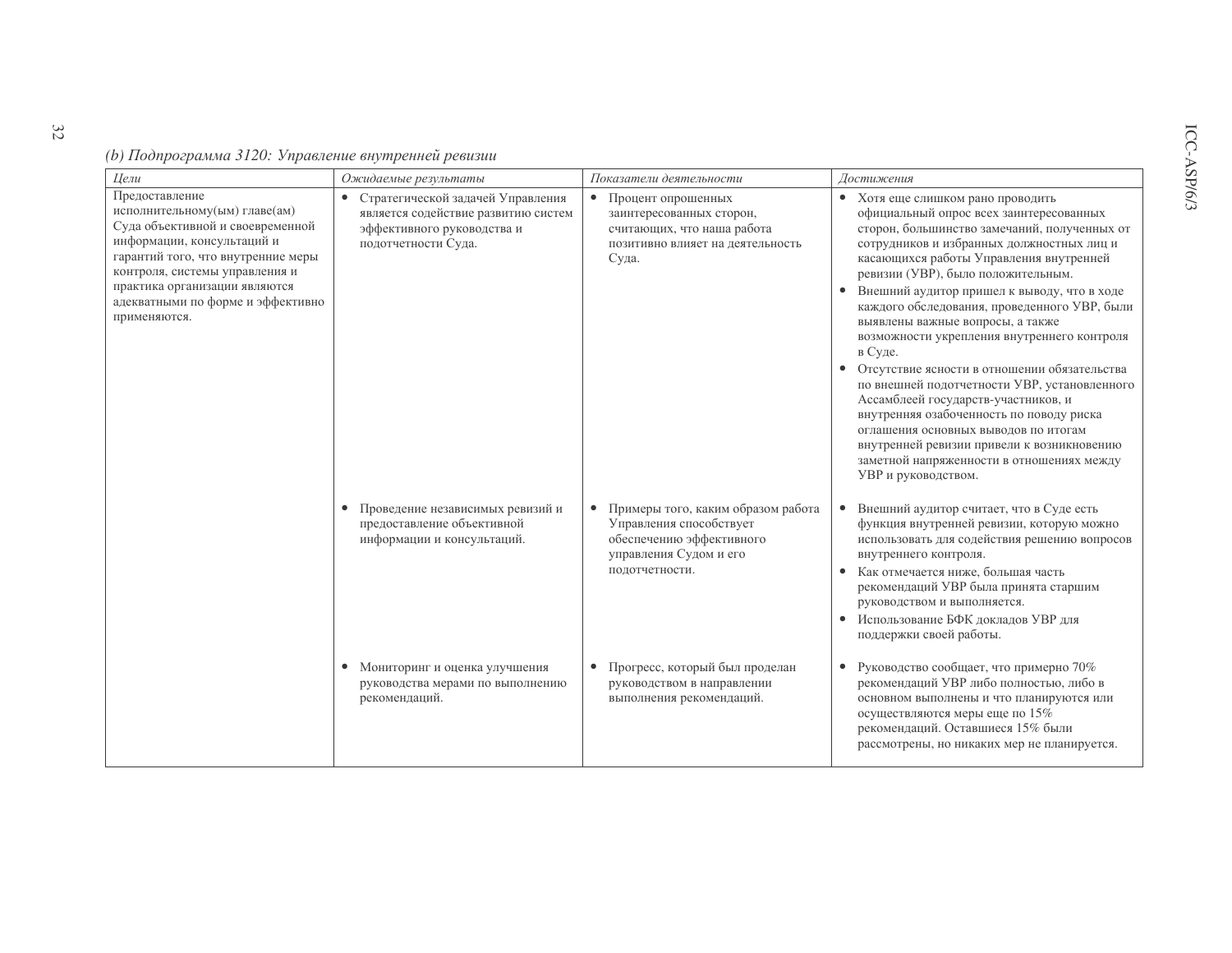|  |  | (с) Подпрограмма 3130: Секция юридического консультативного обслуживания |  |
|--|--|--------------------------------------------------------------------------|--|
|  |  |                                                                          |  |

| Цели                                                                                                                                                                              | Ожидаемые результаты                                                                                                        | Показатели деятельности                                                                                                 | Достижения                                                                                                                                                                                                                                                                                                                                                                                                                                                                                                                                                                                                                                                                                                                                                            |
|-----------------------------------------------------------------------------------------------------------------------------------------------------------------------------------|-----------------------------------------------------------------------------------------------------------------------------|-------------------------------------------------------------------------------------------------------------------------|-----------------------------------------------------------------------------------------------------------------------------------------------------------------------------------------------------------------------------------------------------------------------------------------------------------------------------------------------------------------------------------------------------------------------------------------------------------------------------------------------------------------------------------------------------------------------------------------------------------------------------------------------------------------------------------------------------------------------------------------------------------------------|
| Предоставление эффективных<br>правовых услуг и правовое<br>консультирование как Суда в целом,<br>так и различных органов и секций.                                                | Время между получением и<br>$\bullet$<br>исполнением заказа на оказание<br>правовых услуг - пять дней.                      | 90% правовых услуг<br>$\bullet$<br>предоставляются в течение пяти<br>лней.                                              | • Юридические консультации и заключения<br>предоставлялись своевременно более чем по<br>80% от всех просьб.<br>• Было изучено и обсуждено 13 комплексных<br>коммерческих контрактов. Рассмотрены и<br>предоставлены консультации по пяти проектам<br>административных документов и оказана<br>помощь в разработке 28 стратегий.<br>В предписанные сроки даны ответы на 6 просьб<br>о рассмотрении административных решений<br>Секретарем; представления по 5 делам,<br>находящимся на рассмотрении Апелляционного<br>совета; ответы на 2 дела, находящихся на<br>рассмотрении Дисциплинарного<br>консультативного совета (ДКС); и<br>представления по 2 делам, находящимся на<br>рассмотрении Административного трибунала<br>Международной организации труда (АТМОТ). |
| Созлание и обеспечение<br>функционирования сети государств и<br>других организаций, желающих<br>сотрудничать с Судом.                                                             | Составлены, обсуждены и заключены<br>по крайней мере три соглашения о<br>сотрудничестве с государствами-<br>участниками.    | Количество заключенных<br>$\bullet$<br>соглашений о сотрудничестве.                                                     | • В сотрудничестве с ГПС завершена работа над<br>3 соглашениями о защите свидетелей.<br>• Совместно с Президиумом успешно<br>осуществляется работа по заключению второго<br>соглашения о приведении в исполнение<br>приговоров.<br>• Проведены переговоры и заключены<br>соглашения об использовании помещений Суда<br>Специальным судом для Сьерры-Леоне;<br>использовании АГУ помещений ООН для<br>возобновленной пятой сессии; соглашение о<br>штаб-квартире; и соглашение с Европейским<br>союзом.                                                                                                                                                                                                                                                                |
| Создание и обеспечение<br>функционирования современной<br>онлайновой базы данных об<br>имплементационном<br>законодательстве для использования<br>этой базы Судом и международным | В централизованном архиве хранятся<br>$\bullet$<br>30 имплементационных<br>законодательных актов государств-<br>участников. | $\bullet$<br>Количество имплементационных<br>законодательных актов, полные<br>тексты которых включены в базу<br>ланных. | Полное включение 30 имплементационных<br>$\bullet$<br>законодательств в базу данных в рамках<br>подготовки к включению в базу данных по<br>правовым инструментам Суда.                                                                                                                                                                                                                                                                                                                                                                                                                                                                                                                                                                                                |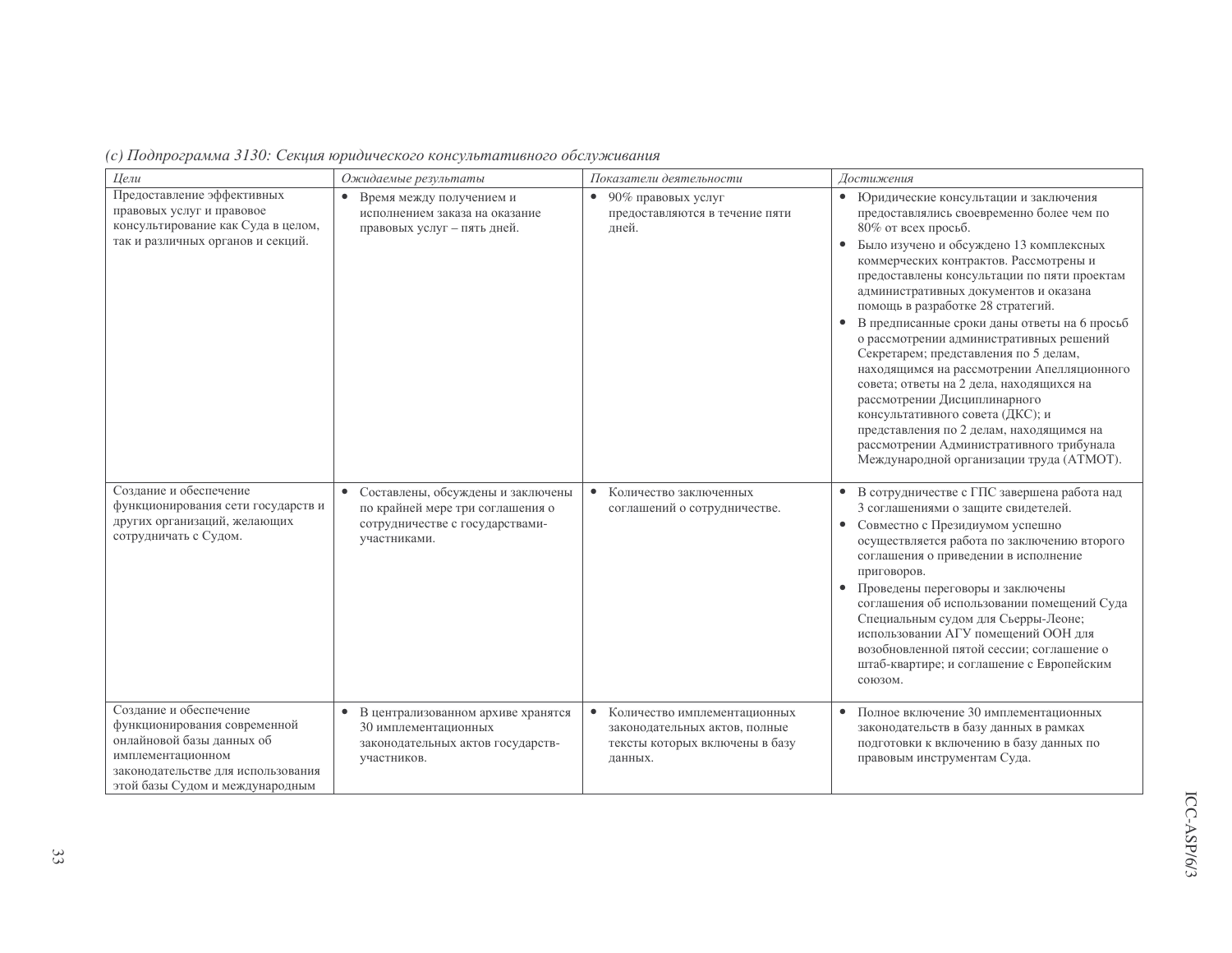| Цели                                                                                                            | Ожидаемые результаты                                                                                                                                                               | Показатели деятельности                                                                                         | Достижения                                                                                                                                                                                                                                                                                                         |
|-----------------------------------------------------------------------------------------------------------------|------------------------------------------------------------------------------------------------------------------------------------------------------------------------------------|-----------------------------------------------------------------------------------------------------------------|--------------------------------------------------------------------------------------------------------------------------------------------------------------------------------------------------------------------------------------------------------------------------------------------------------------------|
| сообществом.                                                                                                    |                                                                                                                                                                                    |                                                                                                                 |                                                                                                                                                                                                                                                                                                                    |
| Выполнение соглашения о штаб-<br>квартире и поддержание тесных<br>рабочих связей с принимающим<br>государством. | 90% вопросов сотрудничества с<br>$\bullet$<br>принимающим государством и<br>вопросов, касающихся<br>осуществления соглашения о штаб-<br>квартире, решаются в течение двух<br>лней. | Вопросы, касающиеся осуществления<br>соглашения о штаб-квартире,<br>которые были решены в течение двух<br>дней. | Осуществление на 90% сотрудничества с<br>правительством Нидерландов в вопросах,<br>связанных с принимающим государством и<br>затрагивающих сотрудников и должностных лиц<br>Суда.<br>Проведение переговоров и заключение<br>соглашения с принимающим государством об<br>использовании Судом дипломатической почты. |

## (d) Подпрограмма 3140: Секция по охране и безопасности

| Цели                                                                               | Ожидаемые результаты                                                                                                                                                                                                                                              | Показатели деятельности                                                                                                                                                                                                                                                                                                                                                                | Достижения                                                                                                                                                                                                                                                                                                                                                                                                                                                                                                                                                                                                                                                                |
|------------------------------------------------------------------------------------|-------------------------------------------------------------------------------------------------------------------------------------------------------------------------------------------------------------------------------------------------------------------|----------------------------------------------------------------------------------------------------------------------------------------------------------------------------------------------------------------------------------------------------------------------------------------------------------------------------------------------------------------------------------------|---------------------------------------------------------------------------------------------------------------------------------------------------------------------------------------------------------------------------------------------------------------------------------------------------------------------------------------------------------------------------------------------------------------------------------------------------------------------------------------------------------------------------------------------------------------------------------------------------------------------------------------------------------------------------|
| Создание надежных и безопасных<br>условий работы в штаб-квартире.                  | Все меры безопасности<br>соответствуют стандартам.<br>Своевременное расследование всех<br>случаев нарушения безопасности и<br>осуществление всех утвержденных<br>рекомендаций (незначительные<br>происшествия - два дня; серьезные<br>происшествия - две недели). | По итогам проверки сделано<br>$\bullet$<br>заключение, что по крайней мере<br>95% мер безопасности соответствуют<br>действующим стандартам.<br>Принятие по плану всех мер по<br>улучшению положения в различных<br>областях согласно принятым<br>решениям.<br>Процент своевременно<br>расследованных чрезвычайных<br>происшествий.<br>Процент выполнения утвержденных<br>рекомендаций. | Все меры безопасности действуют и<br>$\bullet$<br>подвергаются текущей оценке.<br>Работающий круглосуточно и без выходных<br>$\bullet$<br>Центр контроля за безопасностью полностью<br>введен в действие (нулевой простой).<br>В связи с деятельностью Суда приняты<br>$\bullet$<br>необходимые меры безопасности и<br>осуществлена профессиональная подготовка.<br>99% мер, принятых в ответ на инциденты в<br>плане безопасности, было принято в<br>установленные сроки (увеличение на 3% по<br>сравнению с 2005 годом).<br>Снижение на 5% общего количества инцидентов<br>$\bullet$<br>(в 2005 году зарегистрировано 302 инцидента, в<br>$2006$ году - 284 инцидента). |
| Обеспечение доступности,<br>неприкосновенности и<br>конфиденциальности информации. | Прохождение всеми сотрудниками<br>٠<br>курсов по вопросам охраны и<br>безопасности.                                                                                                                                                                               | Процент сотрудников, прошедших<br>специальную подготовку.                                                                                                                                                                                                                                                                                                                              | Информационная безопасность является частью<br>программы подготовки вновь принятых<br>сотрудников, которая является обязательной для<br>всех сотрудников.                                                                                                                                                                                                                                                                                                                                                                                                                                                                                                                 |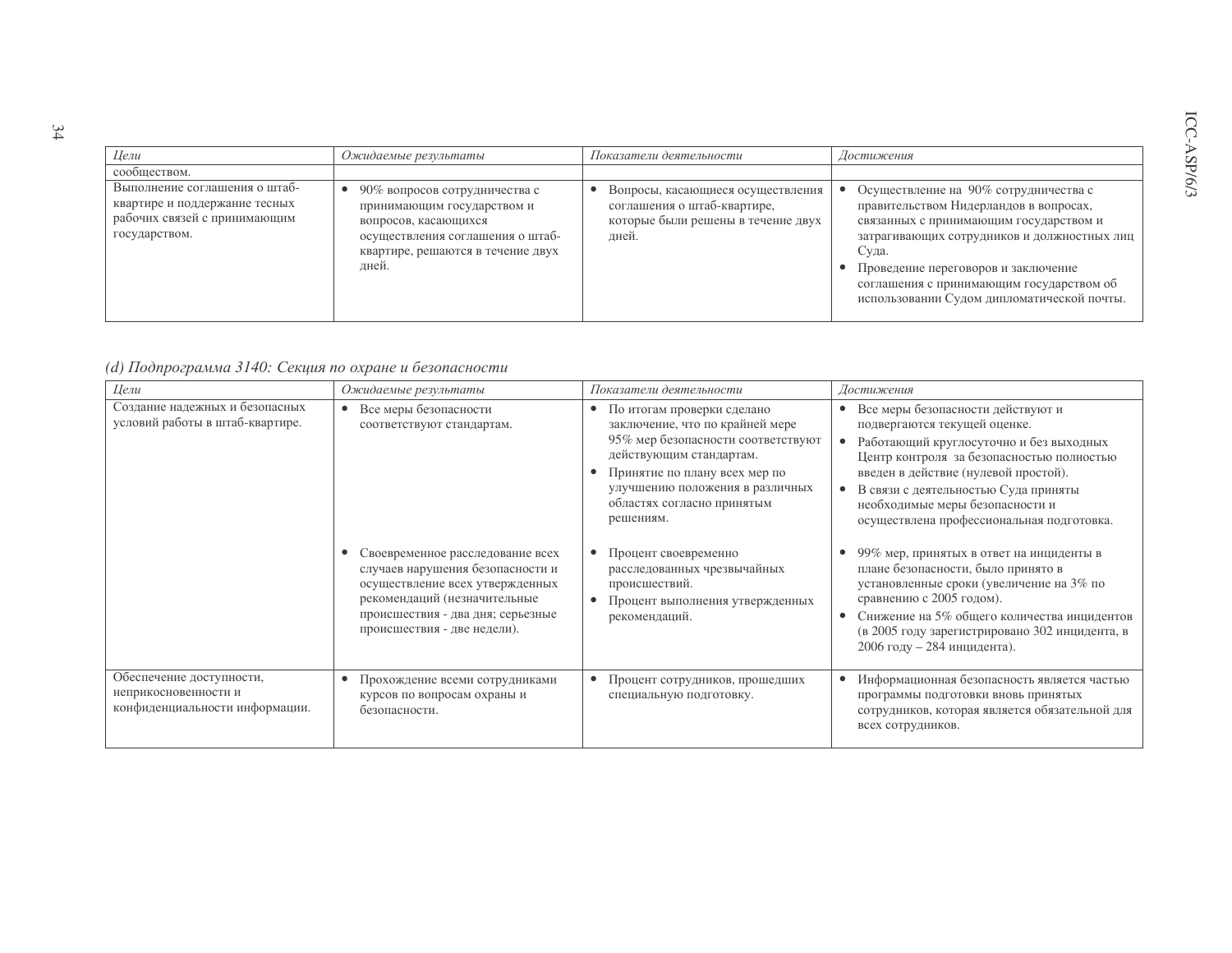| Цели                                                                                                   | Ожидаемые результаты                                                                                                                                                                     | Показатели деятельности                                                              | Достижения                                                                                                                                                                                                                                                                                                                                                                                                                              |
|--------------------------------------------------------------------------------------------------------|------------------------------------------------------------------------------------------------------------------------------------------------------------------------------------------|--------------------------------------------------------------------------------------|-----------------------------------------------------------------------------------------------------------------------------------------------------------------------------------------------------------------------------------------------------------------------------------------------------------------------------------------------------------------------------------------------------------------------------------------|
|                                                                                                        | • Утверждены все основные аспекты<br>политики информационной<br>безопасности, процедуры и план<br>осуществления.                                                                         | Процент утвержденных<br>$\bullet$<br>предложений.<br>• Процент осуществленных мер.   | • Внесена одна поправка в директиву<br>Председателя по информационной<br>безопасности.<br>Распространена одна административная<br>$\bullet$<br>инструкция.<br>Срочно готовятся 7 административных<br>$\bullet$<br>инструкций для предварительного<br>распространения.<br>Разработано и опубликовано в Интранете<br>подробное руководство по информационной<br>безопасности.                                                             |
|                                                                                                        | Осуществление по плану<br>$\bullet$<br>утвержденных мер на 2006 год.                                                                                                                     | • Проверка системы безопасности для<br>обеспечения соблюдения стандарта<br>ИСО17799. | Внешним экспертом-консультантом<br>$\bullet$<br>произведена оценка соблюдения Судом<br>стандарта ISO 17799-2005 по информационной<br>безопасности, включая сбор информации и<br>соответствующий анализ соблюдения стандарта<br>и выявление областей для принятия срочных и<br>долгосрочных мер.                                                                                                                                         |
| Обеспечение соблюдения<br>необходимых требований<br>безопасности при проведении<br>операций на местах. | До начала операций на местах<br>$\bullet$<br>принимаются все меры безопасности<br>в соответствии с действующими<br>стандартами (стандартами ДООНОБ<br>или решением руководителя органа). | • Процент осуществленных мер.                                                        | • Минимальные стандарты оперативной<br>безопасности ДООНОБ (МСОБ) и<br>Минимальные стандарты оперативной<br>безопасности жилья (МСОБЖ) действуют на<br>100% и тщательно контролируются на предмет<br>постоянного соблюдения.<br>Разработана и полностью выполняется<br>$\bullet$<br>программа подготовки вновь принятых<br>сотрудников в области безопасности на местах<br>для всех сотрудников безопасности,<br>находящихся на местах. |
|                                                                                                        | Своевременное выполнение по<br>$\bullet$<br>крайней мере 97% просьб об<br>оказании поддержки (защита, оценка<br>опасности, меры безопасности на<br>местах).                              | Процент своевременно<br>$\bullet$<br>удовлетворенных заявок.                         | Всем запрошенным миссиям оказывалась<br>100-процентная поддержка в области<br>безопасности (в 2005 году сотрудники СОБ<br>провели в командировках на места в общей<br>сложности 1297 дней, а в 2006 году - 1604 дня,<br>что представляет собой увеличение на 23%).                                                                                                                                                                      |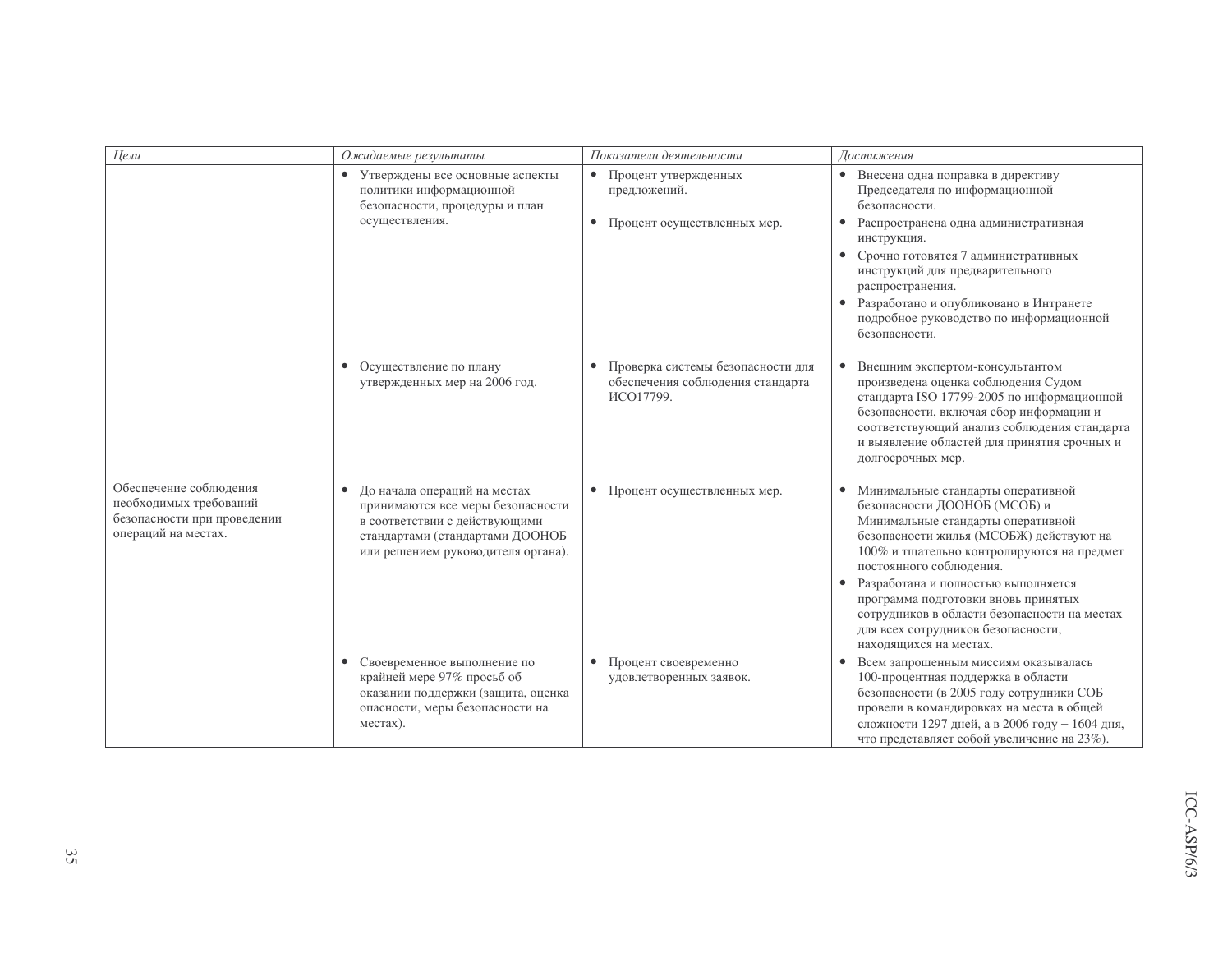| Цели | Ожидаемые результаты                                                                                                                 | Показатели деятельности                                   | Достижения                                                                                                                                                                                                                                                                                                                                                                                                                                                                                  |
|------|--------------------------------------------------------------------------------------------------------------------------------------|-----------------------------------------------------------|---------------------------------------------------------------------------------------------------------------------------------------------------------------------------------------------------------------------------------------------------------------------------------------------------------------------------------------------------------------------------------------------------------------------------------------------------------------------------------------------|
|      | Прохождение всеми сотрудниками,<br>выезжающими на места, курсов по<br>основам безопасности и готовности к<br>чрезвычайным ситуациям. | Процент сотрудников, прошедших<br>специальную подготовку. | Программа подготовки персонала отвечает<br>международным стандартам и включает три дня<br>практической подготовки вновь принятых<br>сотрудников на местах. Прежде чем начать<br>развертывание на 95% сотрудники должны<br>также пройти программы подготовки в области<br>обеспечения базовой и усиленной безопасности<br>ДООНОБ на местах.<br>Инструктажи по вопросам безопасности<br>являются обязательными для всех сотрудников<br>после их прибытия в район оперативной<br>деятельности. |

## (е) Подпрограмма 3150: Управление Контролера

| Цели                                                                                                                                      | Ожидаемые результаты                                                                                                                                                                                                                                                                          | Показатели деятельности                                                                                                                                                                                                   | Достижения                                                                                                    |
|-------------------------------------------------------------------------------------------------------------------------------------------|-----------------------------------------------------------------------------------------------------------------------------------------------------------------------------------------------------------------------------------------------------------------------------------------------|---------------------------------------------------------------------------------------------------------------------------------------------------------------------------------------------------------------------------|---------------------------------------------------------------------------------------------------------------|
| Дальнейшее обеспечение и<br>усиление - с одобрения Суда -<br>бюджетного контроля с учетом<br>развития и функционирования Суда.            | Направление руководителям<br>$\bullet$<br>программ утвержденных Судом<br>четких процедур, касающихся<br>последовательности операций и<br>обязанностей.                                                                                                                                        | Степень принятия всеми органами<br>Суда руководящих принципов по<br>исполнению бюджета, обязанностям<br>руководителей программ,<br>бюджетному контролю и структуре<br>руководящих органов, утвержденных<br>в рамках Суда. | Обеспечено эффективное руководство<br>программой работы.                                                      |
|                                                                                                                                           | Разработка четкой нормативной<br>основы функционирования<br>Управления и ее утверждение Судом.                                                                                                                                                                                                | Подписанное соглашение об уровне<br>$\bullet$<br>обслуживания между Управлением и<br>КАП.                                                                                                                                 | Заключение СУО между Управлением и КАП<br>$\bullet$<br>отложено до 2007 года.                                 |
| Мониторинг исполнения<br>утвержденного бюджета по<br>программам и представление<br>докладов об общем исполнении<br>бюджета <sup>3</sup> . | Высокая степень соответствия<br>расходов ассигнованиям и другим<br>положениям, утвержденным<br>голосованием Ассамблеи государств-<br>участников, либо соответствие целям<br>и правилам, касающимся<br>добровольных взносов.<br>Согласованность положений<br>соглашений о добровольных взносах | Минимальное различие между<br>суммой расходов и суммой<br>ассигнований или, в случае<br>добровольных взносов, выделенных<br>средств, подтвержденное в докладе<br>об исполнении бюджета за 2006 год.                       | Минимальный отход от расходов за счет<br>$\bullet$<br>ассигнований при 80-процентном уровне<br>осуществления. |
|                                                                                                                                           | с политикой и процедурами Суда.                                                                                                                                                                                                                                                               |                                                                                                                                                                                                                           |                                                                                                               |
| Содействие обеспечению наличия у<br>Суда эффективной системы                                                                              | Более полное понимание<br>$\bullet$                                                                                                                                                                                                                                                           | Количество руководителей программ,<br>$\bullet$                                                                                                                                                                           | • Возросло количество руководителей программ,                                                                 |

<sup>3</sup> ICC-ASP/3/CBF.1/L.2, доклад Суда, часть II, С(b), пункт 195, и приложение III.В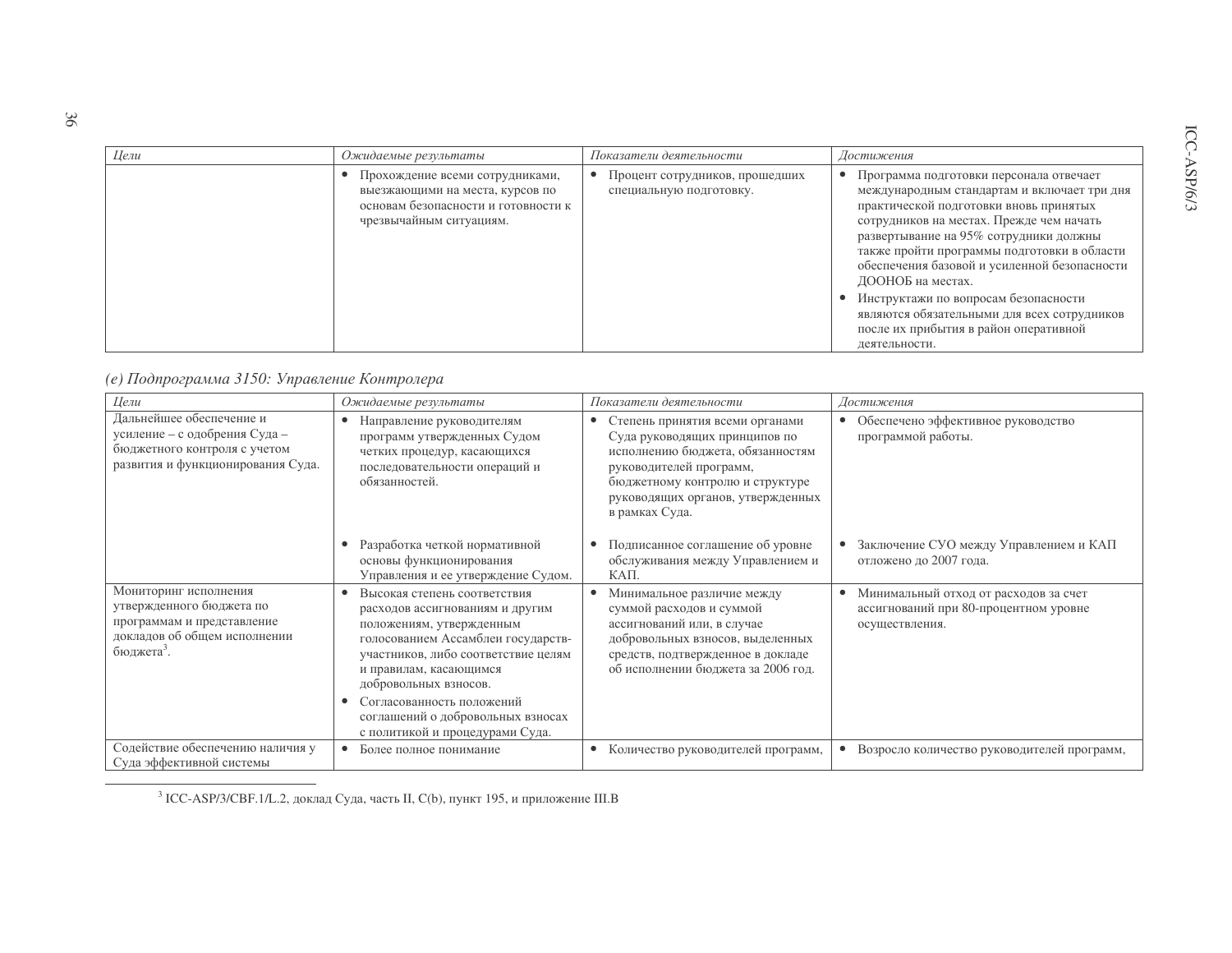| Цели                  | Ожидаемые результаты                                                                                                      | Показатели деятельности                                                                                                                                                                                                                 | Достижения                                                                                                   |
|-----------------------|---------------------------------------------------------------------------------------------------------------------------|-----------------------------------------------------------------------------------------------------------------------------------------------------------------------------------------------------------------------------------------|--------------------------------------------------------------------------------------------------------------|
| внутреннего контроля. | руководителями программ своих<br>обязанностей в том, что касается<br>использования ресурсов и<br>внутренних мер контроля. | использующих доклады о контроле за<br>расходованием средств и<br>участвующих во внутренних<br>полугодовых и годовых обзорах<br>Число руководителей программ,<br>прошедших, например, курсы<br>подготовки по бюджетному<br>контролю/SAP. | использующих доклады. Из-за других<br>первоочередных задач обзоры в середине и<br>конце года не проводились. |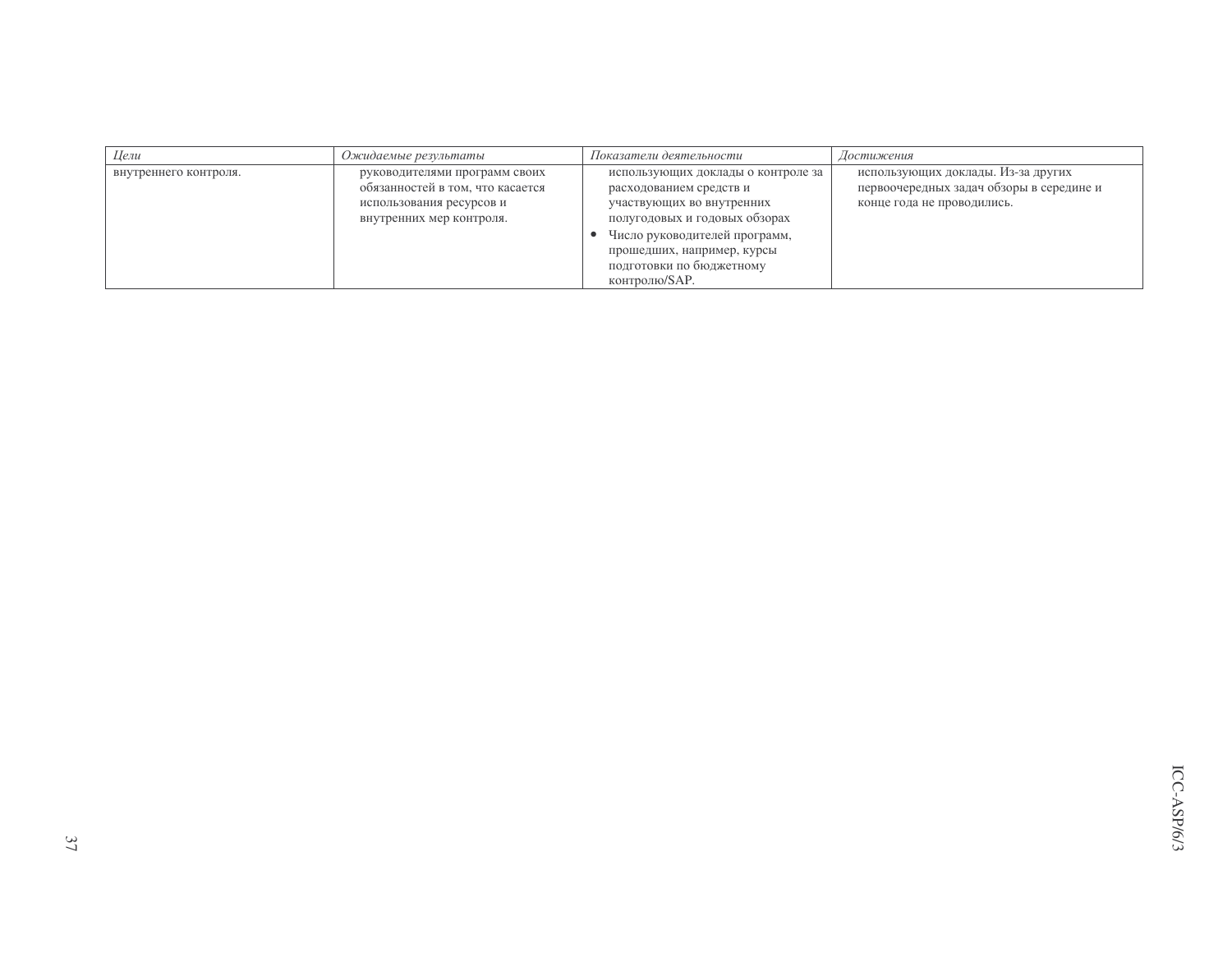#### $2.$ Программа 3200: Отдел общего административного обслуживания

| Цели                                                                                                                                                                                                                                                                   | Ожидаемые результаты                                                                                                                                   | Показатели деятельности                                                                                          | Достижения                                                                                                                                                                                                                                                      |
|------------------------------------------------------------------------------------------------------------------------------------------------------------------------------------------------------------------------------------------------------------------------|--------------------------------------------------------------------------------------------------------------------------------------------------------|------------------------------------------------------------------------------------------------------------------|-----------------------------------------------------------------------------------------------------------------------------------------------------------------------------------------------------------------------------------------------------------------|
| Создание организационной<br>структуры, способной удовлетворить<br>все потребности Суда в<br>установленные сроки и<br>соответствующей всем критериям<br>качества.                                                                                                       | Подписание комплекса соглашений<br>$\bullet$<br>об уровне обслуживания со всеми<br>клиентами в рамках Суда.                                            | Количество действующих<br>соглашений об уровне обслуживания.                                                     | 50% СУО завершено и рассматривается<br>основными клиентами в Суде. Другие 50%<br>находятся на последнем этапе подготовки перед<br>их рассмотрением клиентами.                                                                                                   |
| Создание надежной среды для<br>функционирования информационной<br>системы, позволяющей Суду<br>удовлетворять все свои<br>коммуникационные потребности, а<br>руководству - получать всю<br>информацию, необходимую для<br>выполнения своих оперативных<br>обязанностей. | Завершение внедрения всех основных<br>$\bullet$<br>информационных систем.<br>Полностью интегрированная система<br>$\bullet$<br>управления информацией. | Количество полностью внедренных<br>основных систем.<br>Количество подготовленных<br>высококачественных докладов. | Никакой крупной системы не создано, однако<br>$\bullet$<br>достигнут существенный прогресс. В течение<br>года Отделу предоставлялись первые<br>регулярные доклады. Внедрение<br>интегрированной системы управления<br>информацией отложено до начала 2007 года. |
| Создание благоприятной среды для<br>руководства деятельностью, которая<br>предусматривала бы все<br>необходимые меры контроля и<br>позволяла Суду выполнять все<br>требования Римского статута и<br>Финансовых положений и правил.                                     | Годовой отчет о внутреннем<br>$\bullet$<br>контроле не содержит каких-либо<br>рекомендаций.                                                            | Количество рекомендаций по итогам<br>ревизии, касающихся мер контроля.                                           | Годовой отчет еще не выполнен.<br>$\bullet$                                                                                                                                                                                                                     |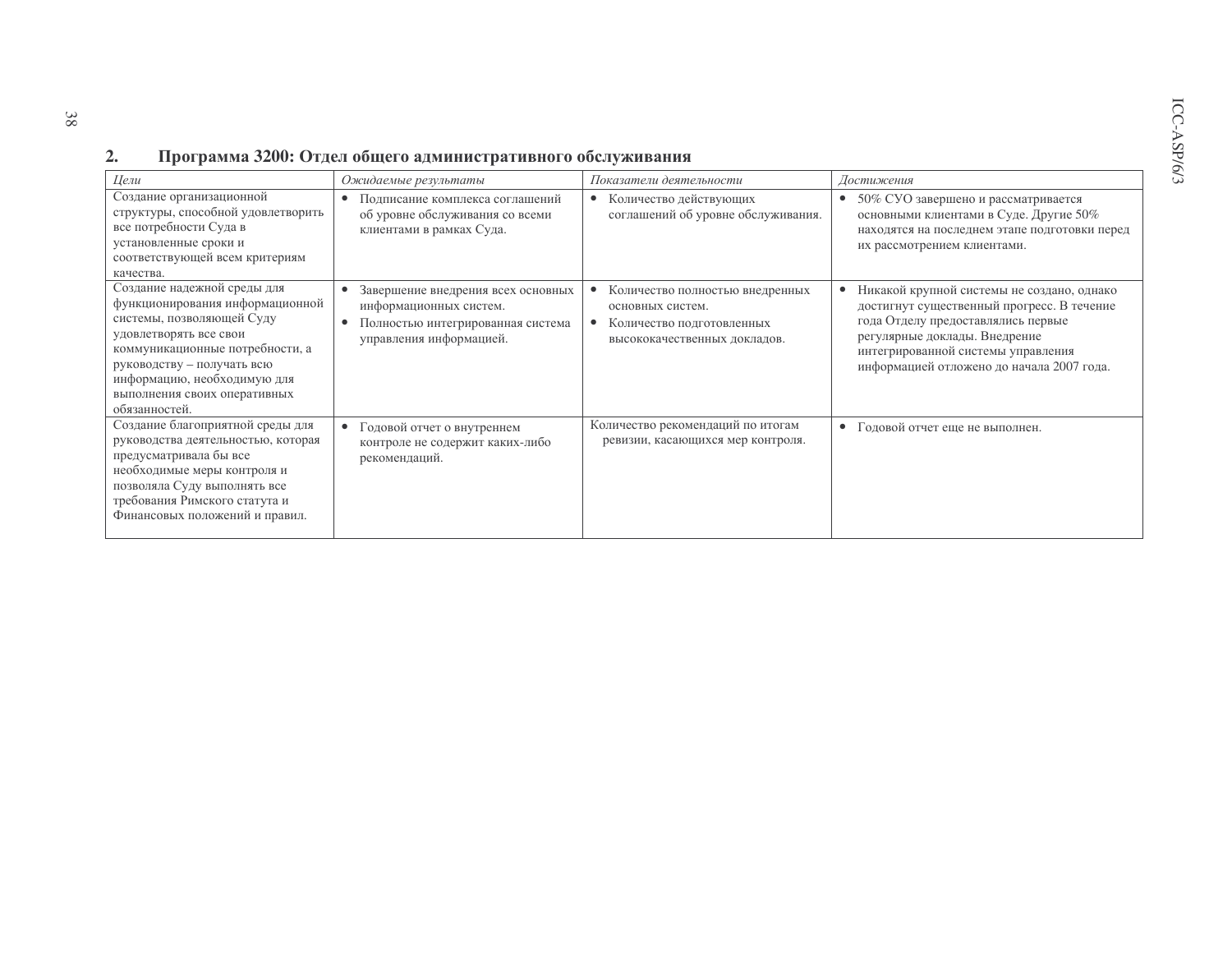| (а) Подпрограмма 3210: Канцелярия директора |  |  |  |
|---------------------------------------------|--|--|--|
|---------------------------------------------|--|--|--|

| Цели                                                                                                                                                                                                                                                                                                                                  | Ожидаемые результаты                                                    | Показатели деятельности                                           | Достижения                                                                                                       |
|---------------------------------------------------------------------------------------------------------------------------------------------------------------------------------------------------------------------------------------------------------------------------------------------------------------------------------------|-------------------------------------------------------------------------|-------------------------------------------------------------------|------------------------------------------------------------------------------------------------------------------|
| Определение приоритетов Отдела и<br>их согласование между секциями<br>Отдела.                                                                                                                                                                                                                                                         | $\bullet$<br>Полностью интегрированная<br>структура приоритетов Отдела. | Процент (%) заданий, выполненных в<br>срок.                       | Совершенствование структуры, включая<br>$\bullet$<br>соблюдение сроков, установленных для всех<br>секций Отдела. |
| Создание таких условий для<br>информационной работы, которые<br>позволяли бы эффективно<br>предоставлять информацию секциям<br>и органам и проводить обмен<br>информацией между ними.<br>Сокращение количества совещаний в<br>результате создания всех<br>необходимых условий для<br>проведения комплексной<br>информационной работы. | Полностью интегрированная<br>структура отчетности.                      | Количество совещаний в начале года<br>по сравнению с концом года. | Число заседаний по сравнению с предыдущим<br>годом сократилось на 32%.                                           |

## (b) Подпрограмма 3220: Секция людских ресурсов

| Цели                                                                                                                                                                                                                                                        | Ожидаемые результаты                                                                  | Показатели деятельности                                                       | Достижения                                                                                                                                                                                                                                                                             |
|-------------------------------------------------------------------------------------------------------------------------------------------------------------------------------------------------------------------------------------------------------------|---------------------------------------------------------------------------------------|-------------------------------------------------------------------------------|----------------------------------------------------------------------------------------------------------------------------------------------------------------------------------------------------------------------------------------------------------------------------------------|
| Обеспечение высоких стандартов<br>компетентности и добросовестности<br>сотрудников с учетом<br>необходимости представительства<br>правовых систем мира,<br>справедливого географического<br>представительства и справедливого<br>представительства женщин и | Увеличение числа и состава<br>$\bullet$<br>претендентов по сравнению с 2005<br>годом. | Количество и разнообразие заявок в<br>2006 году по сравнению с<br>2005 годом. | 2006 год: обработано 13 656 заявок по<br>сравнению с 13 833 в 2005 году.<br>Заявки получены от граждан 159 стран по<br>сравнению с 156 в 2005 году.<br>В 2006 году сотрудники, занимающие штатные<br>географические должности, представляли<br>60 стран по сравнению с 52 в 2005 году. |
| мужчин.                                                                                                                                                                                                                                                     | 85% идеального представительства<br>сотрудников женщин достигнуто.                    | Фактические процентные доли<br>представленности мужчин и женщин.              | Гендерное представительство по состоянию на<br>31 декабря 2006 года: женщины - 46,43%,<br>мужчины $-53,57\%$ .                                                                                                                                                                         |
| Обеспечение высоких стандартов<br>эффективности при выполнении<br>функции в отношении людских<br>ресурсов.                                                                                                                                                  | Среднее время найма составляет<br>$\bullet$<br>шесть месяцев.                         | Среднее время найма.<br>$\bullet$                                             | 4 месяца - сотрудники категории общего<br>обслуживания.<br>6 месяцев – сотрудники категории<br>специалистов.                                                                                                                                                                           |
| Обеспечение всеобъемлющего свода<br>необходимых правил.                                                                                                                                                                                                     | $\bullet$<br>Принятие пяти основных<br>административных распоряжений.                 | Количество принятых<br>административных распоряжений.                         | Выпущена одна из пяти ключевых<br>административных инструкций (Отпуск другого<br>родителя).                                                                                                                                                                                            |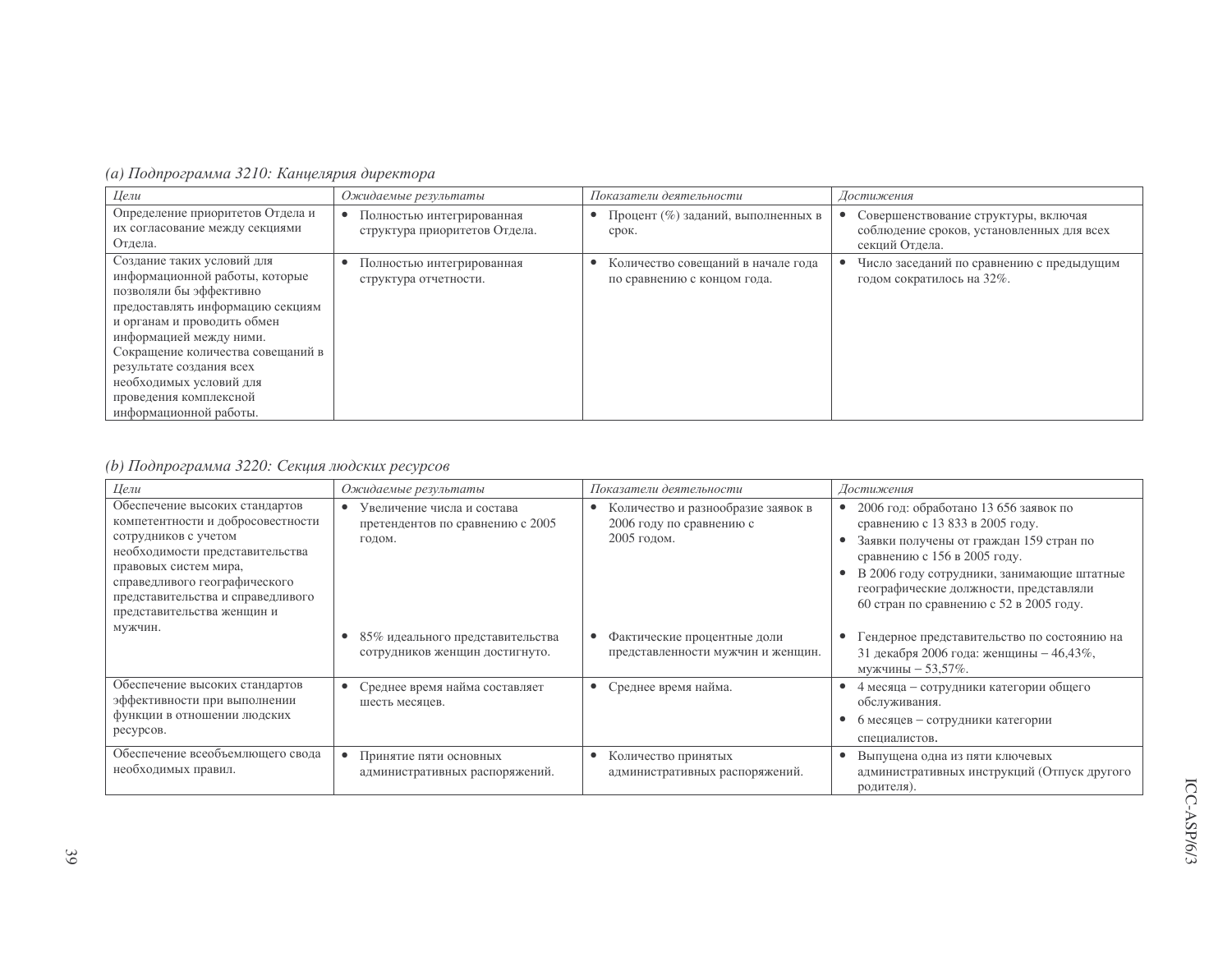(с) Подпрограмма 3240: Бюджетно-финансовая секция

| Цели                                                                                                                                                                                               | Ожидаемые результаты                                                                                                                                                                                         | Показатели деятельности                                                                                                                       | Достижения                                                                                                                                                                        |
|----------------------------------------------------------------------------------------------------------------------------------------------------------------------------------------------------|--------------------------------------------------------------------------------------------------------------------------------------------------------------------------------------------------------------|-----------------------------------------------------------------------------------------------------------------------------------------------|-----------------------------------------------------------------------------------------------------------------------------------------------------------------------------------|
| Обеспечение эффективного и<br>оперативного финансового<br>обслуживания Суда.                                                                                                                       | Своевременные и точные<br>финансовые ведомости в<br>соответствии с Финансовыми<br>положениями и правилами Суда и его<br>политикой в отношении<br>бухгалтерского учета.                                       | Доклады о внешнем аудите с менее<br>$\bullet$<br>чем четырьмя<br>замечаниями/рекомендациями в<br>отношении счетов и финансовых<br>ведомостей. | Доклад по итогам внешнего аудита за<br>финансовый период, заканчивающийся<br>31 декабря 2006 года, содержит четыре<br>рекомендации в отношении счетов и<br>финансовых ведомостей. |
|                                                                                                                                                                                                    | 90% поступающих счетов-фактур и<br>требований об оплате путевых<br>расходов должны обрабатываться в<br>течение 30 дней после получения.                                                                      | Фактическая процентная доля счетов-<br>фактур и требований об оплате<br>путевых расходов, обработанных в<br>течение 30 дней после получения.  | В течение 30 дней после получения<br>обрабатывалось 72% поступающих счетов-<br>фактур и требований об оплате путевых<br>расходов.                                                 |
| Полное внедрение системы ПРУ в<br>полной интеграции с<br>подразделениями, занимающимися<br>бюджетными вопросами, закупками,<br>организацией поездок, людскими<br>ресурсами и управлением активами. | Система ПРУ полностью<br>функционирует, обеспечивая<br>подготовку всех докладов об<br>управлении, причем высокого<br>качества, и прекращено<br>функционирование<br>других/параллельных финансовых<br>систем. | Все финансовые сделки и доклады<br>обрабатываются и генерируются в<br>системе ПРУ<br>Количество докладов.<br>٠                                | С января 2006 года Финансовая секция начала<br>использовать все модули и прекратила<br>использование параллельных систем.                                                         |
| Внедрение комплексного<br>стандартного процесса подготовки<br>бюджета и режима отчетности.                                                                                                         | Процесс подготовки бюджета<br>завершается за четыре месяца.                                                                                                                                                  | Продолжительность процесса<br>$\bullet$<br>подготовки бюджета.                                                                                | Подготовка бюджета завершена за 4,5 месяца.<br>$\bullet$                                                                                                                          |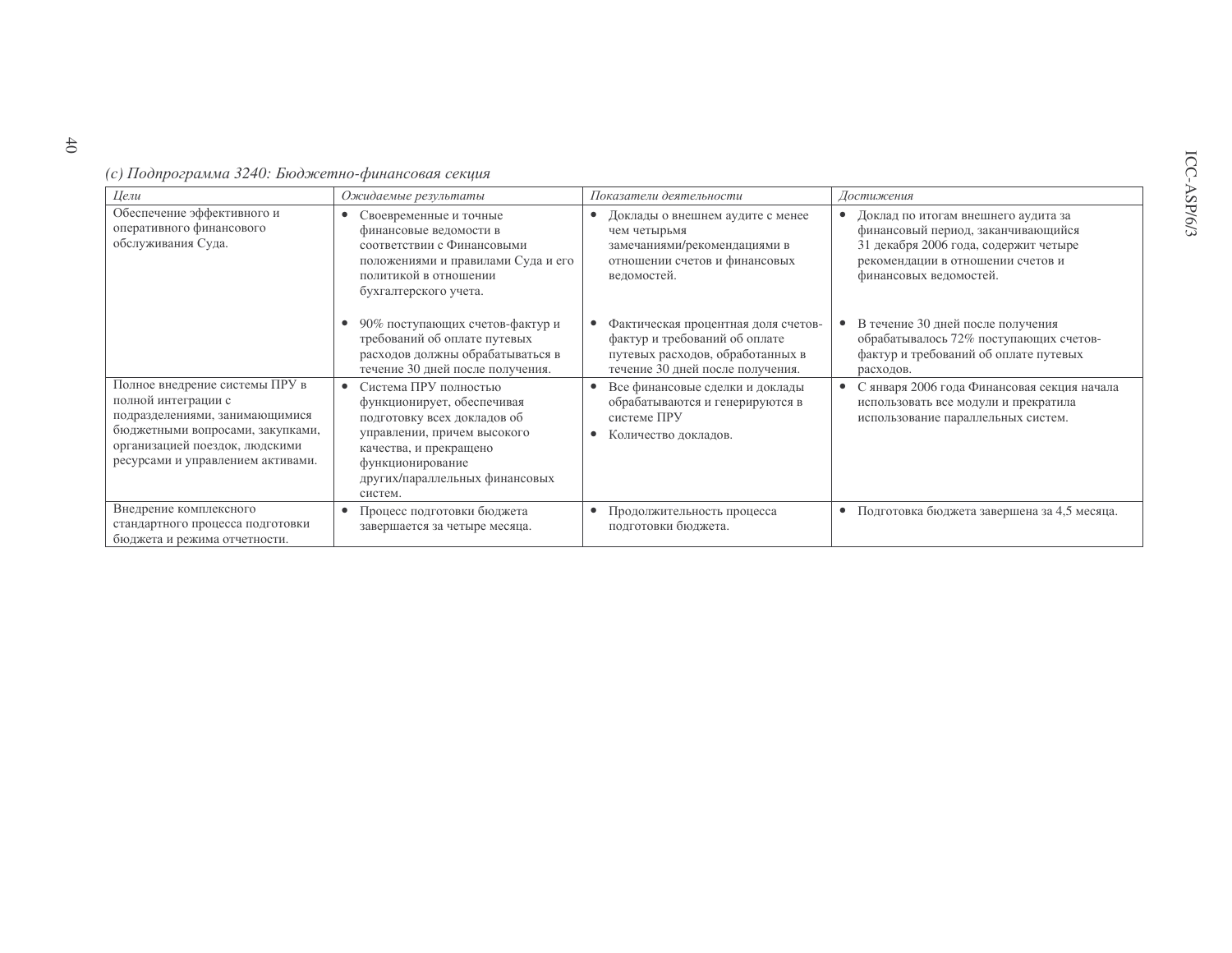| (d) Подпрограмма 3250: Секция общего обслуживания |  |  |  |
|---------------------------------------------------|--|--|--|
|---------------------------------------------------|--|--|--|

| Цели                                                                                                                                                                                                                                                                                 | Ожидаемые результаты                                                                                                                                                                                                                                                                                                                                                                                                                                                                                                                                        | Показатели деятельности                                                                                                                                    | Достижения                                                                                                                                                                                                                                                                                                                                                                                                                                                                              |
|--------------------------------------------------------------------------------------------------------------------------------------------------------------------------------------------------------------------------------------------------------------------------------------|-------------------------------------------------------------------------------------------------------------------------------------------------------------------------------------------------------------------------------------------------------------------------------------------------------------------------------------------------------------------------------------------------------------------------------------------------------------------------------------------------------------------------------------------------------------|------------------------------------------------------------------------------------------------------------------------------------------------------------|-----------------------------------------------------------------------------------------------------------------------------------------------------------------------------------------------------------------------------------------------------------------------------------------------------------------------------------------------------------------------------------------------------------------------------------------------------------------------------------------|
| Оказание своевременных, надежных,<br>эффективных и ориентированных на<br>клиентов услуг в интересах<br>деятельности Суда.<br>Внедрение четкой политики и<br>процедур в отношении отчетности и<br>прогнозирования услуг Секции.<br>Упорядочение поддержки<br>глобальной деятельности. | • По меньшей мере 80% рабочего<br>цикла завершено в каждой из<br>областей:<br>документы о приемке и<br>осмотре обработаны в течение<br>48 часов после получения<br>товаров;<br>разрешения на поездку<br>обработаны в течение четырех<br>дней (с учетом предельных<br>сроков по СУО);<br>предоставление справочной<br>службой ГТОЭП ответов на<br>вопросы в течение 24 часов;<br>предоставление ответов на<br>запросы в связи со слушаниями<br>в течение 24 часов;<br>осуществление работы в<br>отделениях на местах (с учетом<br>предельных сроков по СУО). | • % выполнения рабочего цикла.                                                                                                                             | • В 95% случаев документы обрабатывались в<br>течение 48 часов после получения товаров.<br>Достижению целей препятствовали технические<br>$\bullet$<br>проблемы и проблемы синхронизации между<br>модулями SAP: в настоящее время достигнут<br>85-процентный показатель.<br>На 90% запросов в справочную службу ГТОЭП<br>$\bullet$<br>ответы предоставлялись в течение 24 часов.<br>100% запросов в связи со слушаниями<br>$\bullet$<br>обработаны ГМТОТ и ГТОЭП в течение 24<br>часов. |
|                                                                                                                                                                                                                                                                                      | 80% клиентов удовлетворены.<br>Отклонения между ассигнованиями<br>$\bullet$<br>для СОО и фактическими расходами<br>не превышают 5%.                                                                                                                                                                                                                                                                                                                                                                                                                         | % положительных ответов по<br>$\bullet$<br>результатам опросов.<br>Процентная доля отклонений между<br>ассигнованиями для СОО и<br>фактическими расходами. | Никаких официальных опросов не проводилось.<br>ГМТОТ получило одну официальную<br>обоснованную жалобу на свое таксомоторное<br>обслуживание. По оценке, удовлетворены более<br>95% потребителей.<br>В 2006 году ГТОЭП получило одну<br>официальную жалобу в связи с поздней подачей<br>запроса на обслуживание. По оценке,<br>удовлетворены свыше 90% потребителей.<br>Израсходовано 80% ассигнований.<br>$\bullet$                                                                     |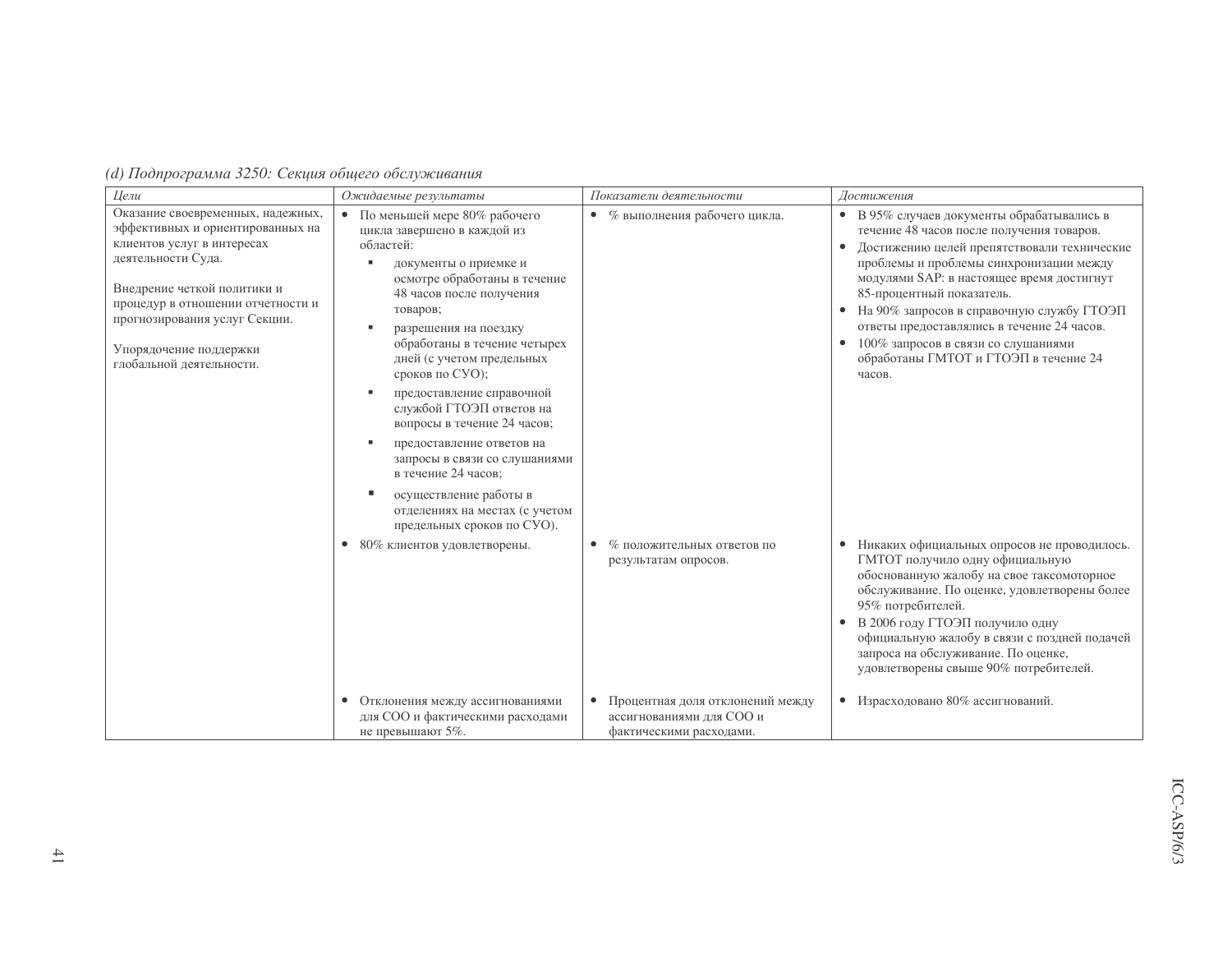| Цели                                                                                                                                                                                                                                          | Ожидаемые результаты                                                                                                                        | Показатели деятельности                                                                                                                                    | Достижения                                                                                                                                                                                                                                                                                 |
|-----------------------------------------------------------------------------------------------------------------------------------------------------------------------------------------------------------------------------------------------|---------------------------------------------------------------------------------------------------------------------------------------------|------------------------------------------------------------------------------------------------------------------------------------------------------------|--------------------------------------------------------------------------------------------------------------------------------------------------------------------------------------------------------------------------------------------------------------------------------------------|
| Обеспечение функционирования<br>безопасных, стабильных и надежных<br>систем ИКТ.                                                                                                                                                              | Стабильная доступность,<br>$\bullet$<br>функционирование, целостность и<br>безопасность систем (среднее время<br>безотказной работы 99,2%). | Средняя процентная доля времени<br>$\bullet$<br>безотказной работы систем без<br>внештатного внешнего доступа.                                             | Средняя процентная доля времени безотказной<br>$\bullet$<br>работы систем - 99,4%. В отчетный период не<br>было ни одного случая несанкционированного<br>внешнего доступа.                                                                                                                 |
| Использование обеспечивающего<br>осуществление проектов подхода,<br>развитие новых и существующих<br>прикладных программ при<br>продолжении обеспечения<br>удовлетворения различных<br>функциональных и оперативных<br>потребностей клиентов. | Среднее время ответа на просьбы об<br>$\bullet$<br>оказании помощи: четыре часа (80-<br>процентное соответствие).                           | Фактический показатель отклика.<br>٠<br>Процентная доля заявок на<br>обслуживание, по которым были<br>приняты меры с достижением<br>ожидаемого результата. | Фактический показатель отклика по важнейшим<br>вопросам $-3,5$ часа.<br>Фактический показатель отклика на вопросы<br>$\bullet$<br>средней и низкой приоритетности - 2-4 дня.<br>Обработано 10 517 просьб об оказании помощи.<br>На 60% ответы даны с достижением ожидаемых<br>результатов. |
|                                                                                                                                                                                                                                               | Надлежащее управление<br>осуществлением проектов в области<br>ИКТ и расходами над ним.                                                      | Процентная доля проектов,<br>завершенных согласно<br>запланированным расходам и<br>графикам.                                                               | 60 % проектов завершено в соответствии с<br>запланированными расходами.<br>В 40% наблюдался отход от плана. В 19%<br>проектов запланированные расходы были<br>превышены, а в $21\%$ – произведены не<br>полностью.<br>• 75% проектов завершено согласно графику.                           |
| Предложение стабильных<br>высококачественных услуг в области<br>ИКТ для поддержки программ МУС.<br>Интеграция в стратегические рамки<br>организации.                                                                                          | Стратегические рамки ИКТ<br>$\bullet$<br>приведены в соответствие со<br>стратегическим планом организации.                                  | Утверждение стратегических рамок<br>$\bullet$<br>ИКТ органами.                                                                                             | Одобрен и представлен АГУ для обсуждения<br>$\bullet$<br>10-летнй (2006-2016 годы) Стратегический<br>документ по ИКТ.                                                                                                                                                                      |

|  | (е) Подпрограмма 3260: Секция информационных и коммуникационных технологий |
|--|----------------------------------------------------------------------------|
|  |                                                                            |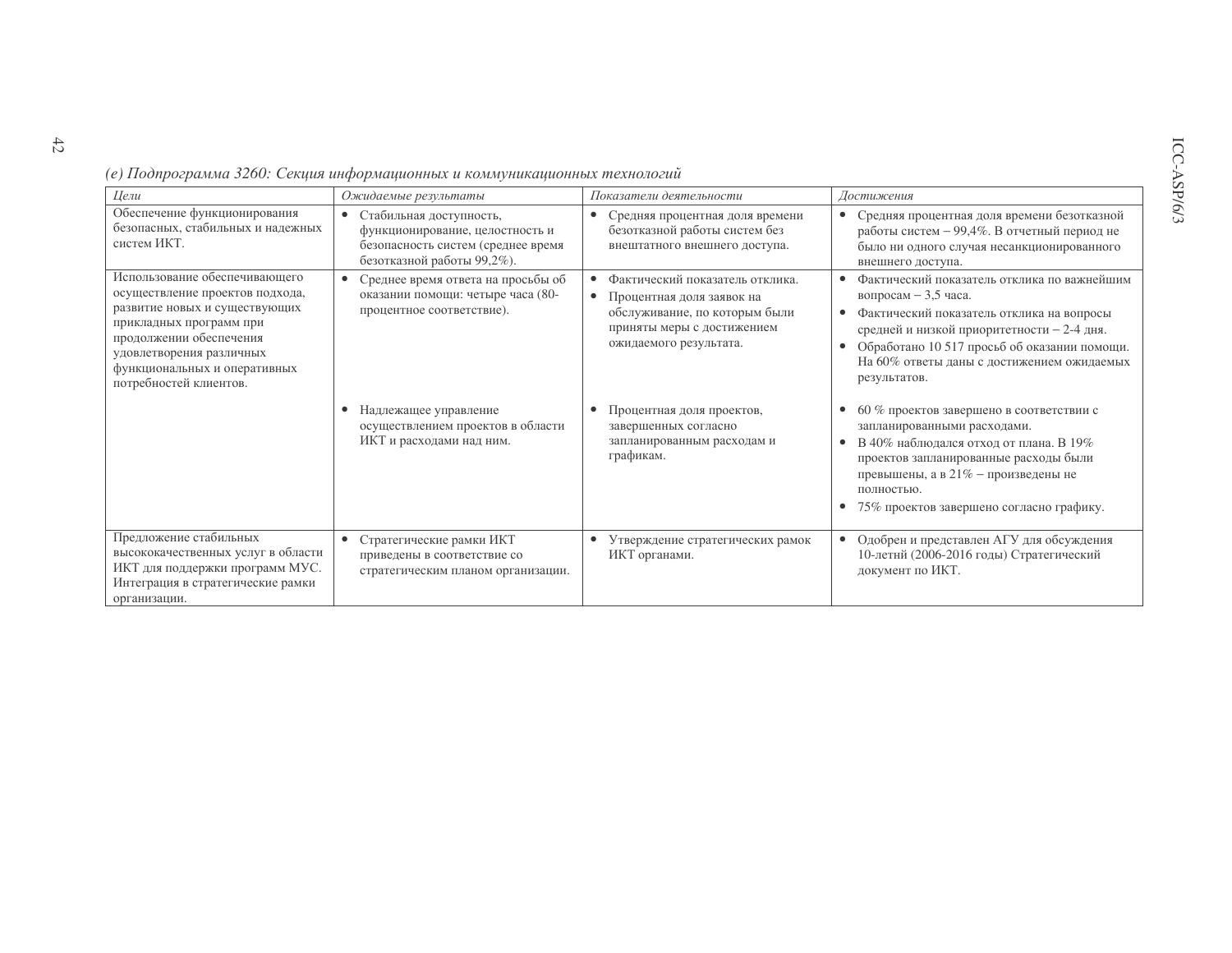## (f) Подпрограмма 3270: Секция закупок

| Цели                                                   | Ожидаемые результаты                                                                                                                               | Показатели деятельности                                     | Достижения                                                                                                                                                                     |
|--------------------------------------------------------|----------------------------------------------------------------------------------------------------------------------------------------------------|-------------------------------------------------------------|--------------------------------------------------------------------------------------------------------------------------------------------------------------------------------|
| Обеспечение получения Судом<br>общей оптимальной цены. | Обработка всех внутренних закупок и<br>размещение соответствующих заявок<br>или контрактов на закупки для штаб-<br>квартиры и отделений на местах. | Нереализованных закупок к концу<br>финансового года нет.    | Нереализованных закупок в 2006 году нет.                                                                                                                                       |
| Соответствие Финансовым<br>положениям и правилам.      | Заявки на контракты на закупки<br>будут произведены в рамках<br>бюджетных средств или ниже.                                                        | Израсходованные за год средства по<br>сравнению с бюджетом. | Расходы по статьям, не связанным с<br>сотрудниками, за исключением путевых и<br>представительских расходов, и произведенные<br>через Секцию закупок, составили 17,3 млн. евро. |

(g) Подпрограмма 3280: Секция операций на местах

| Цели                                                                                                                                        | Ожидаемые результаты                                                                                                 | Показатели деятельности      | Достижения                                                                                                                                                                                                                                                                                |
|---------------------------------------------------------------------------------------------------------------------------------------------|----------------------------------------------------------------------------------------------------------------------|------------------------------|-------------------------------------------------------------------------------------------------------------------------------------------------------------------------------------------------------------------------------------------------------------------------------------------|
| Координация всех аспектов<br>административного и материально-<br>технического обеспечения в<br>отношении всей деятельности на<br>местах.    | Полное время создания отделений на<br>$\bullet$<br>местах в пределах ±10% от времени,<br>установленного в СУО с КАП. | Полное время.<br>$\bullet$   | 80% планов миссий получали незамедлительную<br>$\bullet$<br>поддержку.<br>Штаты отделений на местах укомплектованы на<br>$75%$ .<br>Особые потребности МУС рассматривались в<br>течение 48 часов.                                                                                         |
| Создание структурированного и<br>постоянного информационного<br>потока между сотрудниками на<br>местах и офисом Секции в штаб-<br>квартире. | Надежная связь между отделениями<br>$\bullet$<br>на местах, отделами Секретариата и<br>органами Суда.                | Число случаев отказов связи. | Улучшилось полное время на обработку счетов-<br>фактур, заказов на закупку, окладов и т.д.<br>Разработана концепция плана миссии для<br>улучшения выполнения требований органов<br>МУС в отношении операций на местах.<br>Подготовка и распространение при<br>необходимости плана миссии. |
| Предоставление информации и<br>докладов всем отделениям в<br>Секретариате, а также различным<br>органам Суда.                               |                                                                                                                      |                              | Упорядоченное распространение<br>соответствующей информации, что приводит к<br>улучшению поддержки оперативной<br>деятельности Суда.<br>Совершенствование контроля за исполнением<br>бюджета.<br>Улучшение управления активами Суда.                                                      |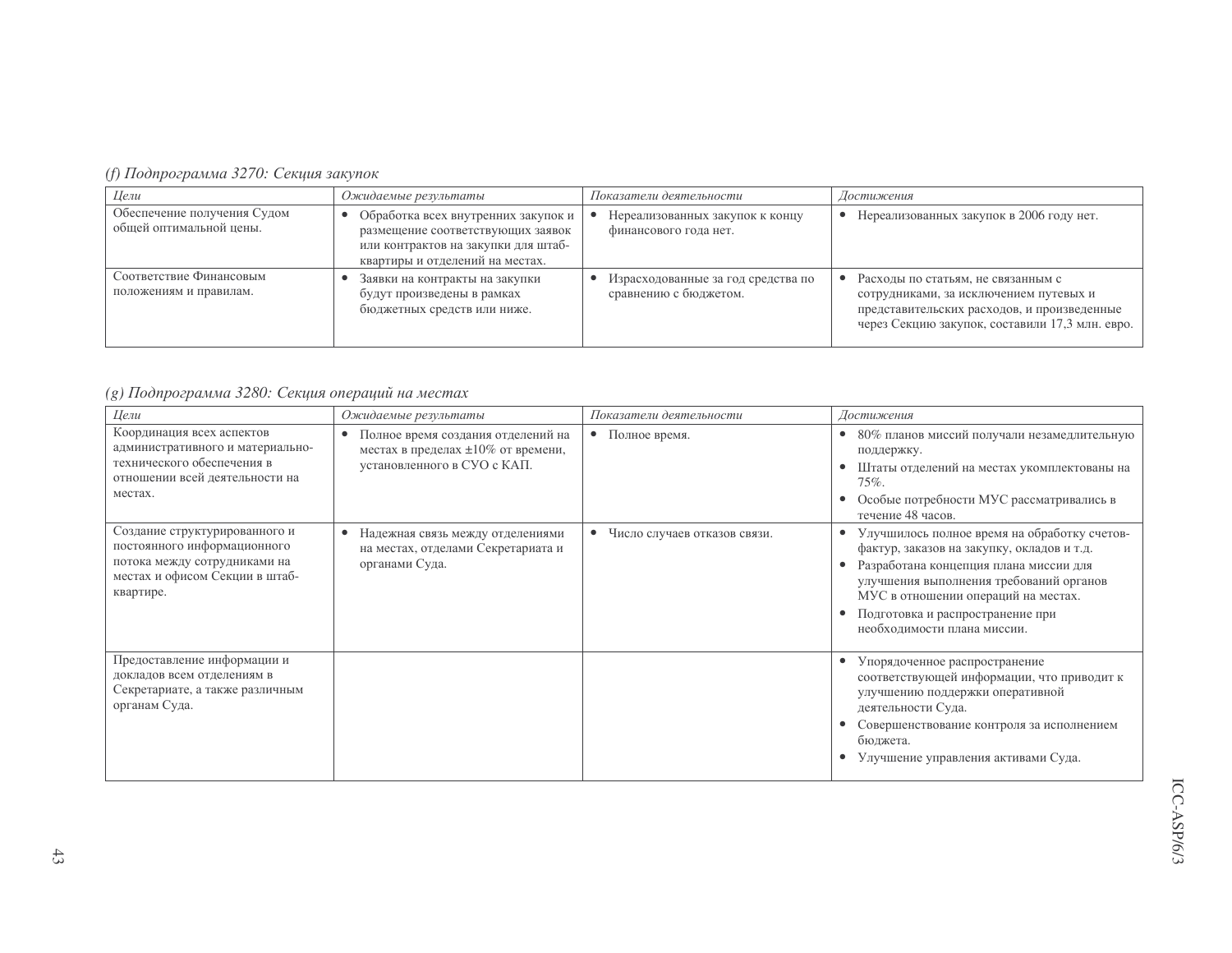#### $3.$ Программа 3300: Отдел обслуживания Суда

## (а) Подпрограмма 3310: Канцелярия начальника

| Цели                                                                                                                | Ожидаемые результаты                                                                                | Показатели деятельности                                      | Достижения                                                            |
|---------------------------------------------------------------------------------------------------------------------|-----------------------------------------------------------------------------------------------------|--------------------------------------------------------------|-----------------------------------------------------------------------|
| Обеспечение бесперебойного<br>обслуживания слушаний в залах<br>Суда за счет оказания<br>высококачественных услуг по | По причинам, вызванным ООС,<br>задержек или перерывов в судебном<br>разбирательстве не наблюдалось. | Количество задержек или перерывов,<br>вызванных работой ООС. | Все секции: задержек не было.                                         |
| эффективному письменному и<br>устному переводу, а также вопросы<br>содержания под стражей и защиты<br>свидетелей.   | Отсутствие обоснованных жалоб<br>внутренних и внешних сторон на<br>работу Отдела                    | Количество обоснованных жалоб.                               | Все секции: обоснованных жалоб не было.                               |
| Обеспечение рационального<br>управления Отделом.                                                                    | Все поставленные перед Отделом<br>цели выполнены.                                                   | Доля целей, выполненных Секциями.                            | $\bullet$ COC: 85\%<br>• ССС и СУППС: $100\%$<br>$\Gamma \Pi C$ : 90% |

## (b) Подпрограмма 3320: Секция организации судопроизводства

| Цели                                                                                                                                                   | Ожидаемые результаты                                                                                                                 | Показатели деятельности                    | Достижения                                                                                                                                                                                                                                                                                                                                                                                                                                                                                                                                                                                                                                                                                       |
|--------------------------------------------------------------------------------------------------------------------------------------------------------|--------------------------------------------------------------------------------------------------------------------------------------|--------------------------------------------|--------------------------------------------------------------------------------------------------------------------------------------------------------------------------------------------------------------------------------------------------------------------------------------------------------------------------------------------------------------------------------------------------------------------------------------------------------------------------------------------------------------------------------------------------------------------------------------------------------------------------------------------------------------------------------------------------|
| Техническая поддержка судебных<br>слушаний за счет задействования<br>всех требуемых ИТ и других<br>ресурсов в отделениях на местах и<br>штаб-квартире. | Три зала судебных заседаний должны<br>$\bullet$<br>быть полностью оснащенными и<br>пригодными для эксплуатации к<br>концу 2006 года. | Поставленные сроки соблюдены.<br>$\bullet$ | Всем судебным заседаниям в 2006 году<br>оказывалась полная поддержка путем<br>предоставления аудиовизуальных,<br>информационно-технологических и судебных<br>услуг.<br>Бесперебойно оказывалась вся другая<br>поддержка, необходимая для судебных<br>разбирательств.<br>Пока не предоставлено финансирование для<br>третьего зада судебных заседаний.<br>Соответственно, рассматривались только два<br>зала судебных заседаний:<br>о Зал заседаний I функционирует на полную<br>мощность.<br>о Зал судебных заседаний II будет готов к<br>использованию в соответствии с планом к<br>апрелю 2007 года.<br>о ППП функционирует в рамках возможностей,<br>предусмотренных первоначальным замыслом. |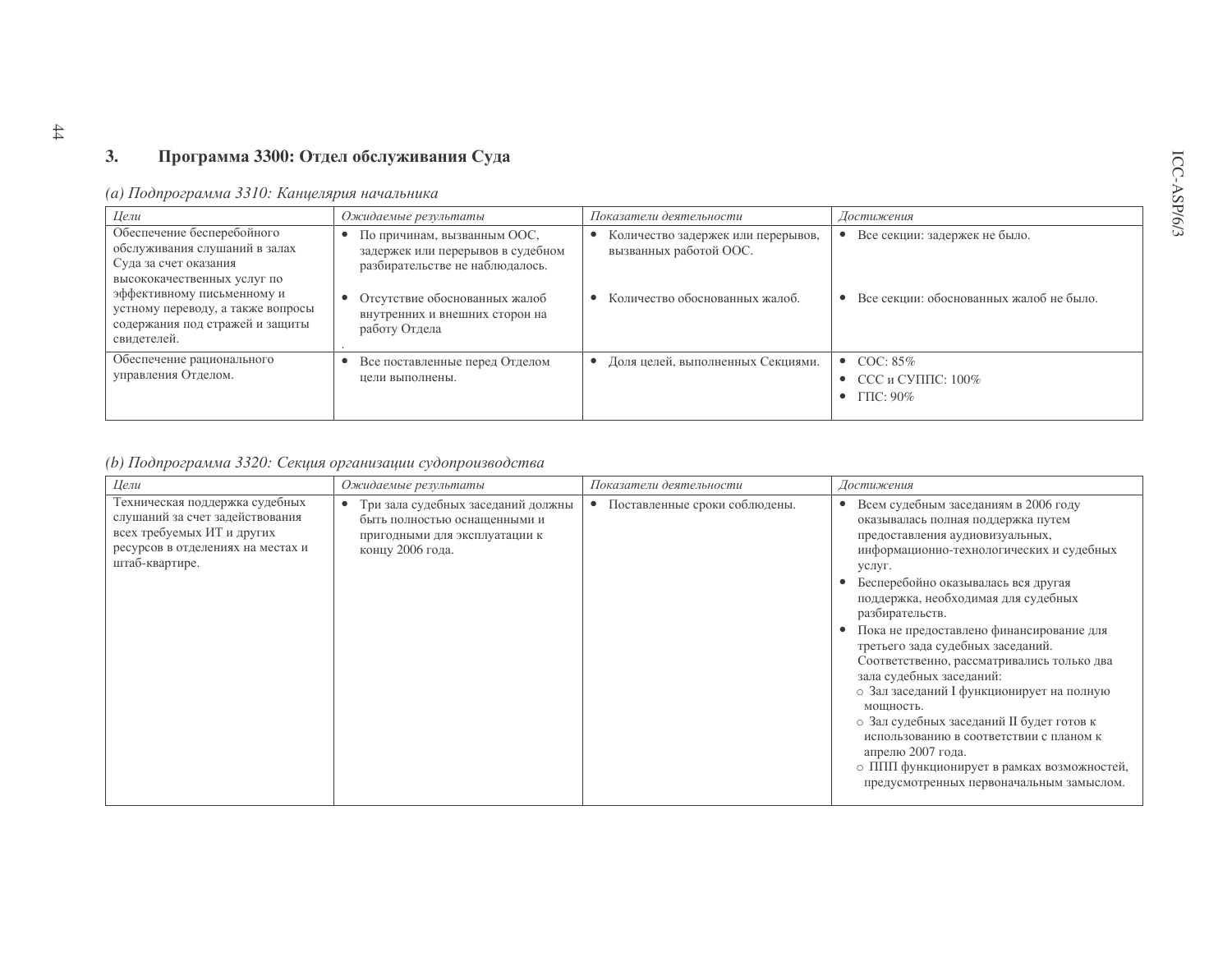| Цели                                                                                          | Ожидаемые результаты                                                                                                                                                                                  | Показатели деятельности                                                                    | Достижения                                                                                                                                                                                                                                                                                                                                                                                                                                                  |
|-----------------------------------------------------------------------------------------------|-------------------------------------------------------------------------------------------------------------------------------------------------------------------------------------------------------|--------------------------------------------------------------------------------------------|-------------------------------------------------------------------------------------------------------------------------------------------------------------------------------------------------------------------------------------------------------------------------------------------------------------------------------------------------------------------------------------------------------------------------------------------------------------|
|                                                                                               | Оборудование, необходимое для<br>$\bullet$<br>видеосвязи, снятия показаний под<br>присягой и других проходящих за<br>пределами Суда разбирательств,<br>готово для использования к концу<br>2006 года. | • Поставленные сроки соблюдены.                                                            | В зале судебных заседаний I установлено и<br>$\bullet$<br>функционирует оборудование для<br>видеотелеконференций (ВТК). Установка<br>оборудования в других залах судебных<br>заседаний будет осуществляться в соответствии<br>с текущим планом.<br>Между штаб-квартирой и объектами,<br>расположенными за ее пределами, обеспечена<br>надежная интерактивная связь, которая может<br>использоваться группами пользователей,<br>нуждающихся в таких услугах. |
| Внедрение централизованной<br>информационной системы для<br>реагирования на все запросы Суда. | Установленная электронная<br>$\bullet$<br>инфраструктура СОС должна быть<br>полностью пригодной для<br>эксплуатации к концу 2006 года.                                                                | • Поставленные сроки соблюдены.                                                            | В соответствии со скорректированным<br>$\bullet$<br>планированием проектов основная электронная<br>версия СОС начнет функционировать только к<br>середине 2007 года. Дальнейшие<br>функциональные доработки будут<br>производиться по меньшей мере до 2008 года.                                                                                                                                                                                            |
|                                                                                               | Все пользователи электронной<br>инфраструктуры СОС должны уметь<br>в полной мере пользоваться<br>системой.                                                                                            | Процентная доля обученных<br>$\bullet$<br>пользователей электронной<br>инфраструктуры СОС. | Все пользователи, нуждавшиеся в подготовке в<br>2006 году, получили такую подготовку.                                                                                                                                                                                                                                                                                                                                                                       |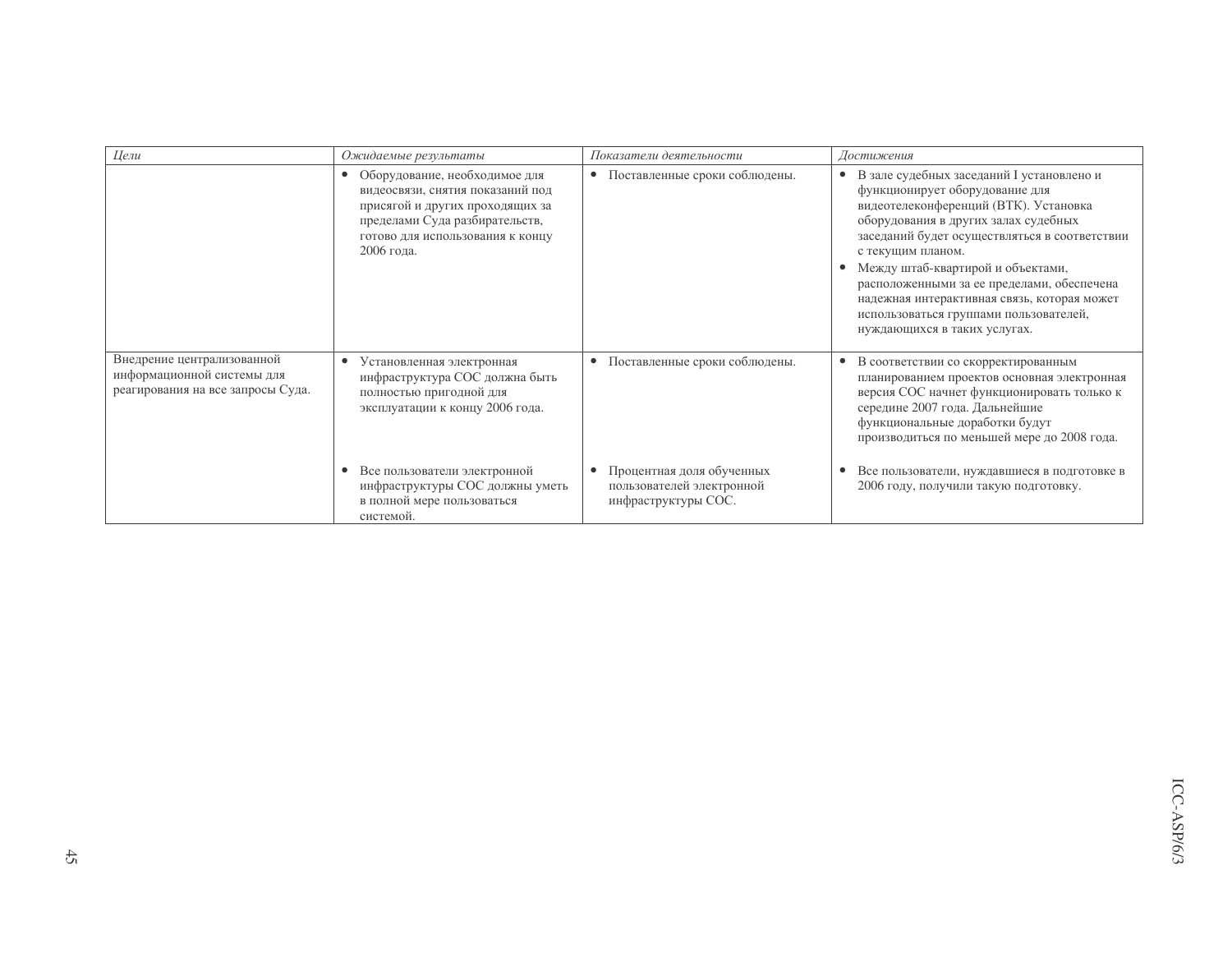(с) Подпрограмма 3330: Секция содержания под стражей

| Цели                                                                                                                                                                                                                                                                                                                                                           | Ожидаемые результаты                                                                                                                                                                       | Показатели деятельности                                                                                                   | Достижения                                                                                                                                                                                                                                                                                                                                                                                                                          |
|----------------------------------------------------------------------------------------------------------------------------------------------------------------------------------------------------------------------------------------------------------------------------------------------------------------------------------------------------------------|--------------------------------------------------------------------------------------------------------------------------------------------------------------------------------------------|---------------------------------------------------------------------------------------------------------------------------|-------------------------------------------------------------------------------------------------------------------------------------------------------------------------------------------------------------------------------------------------------------------------------------------------------------------------------------------------------------------------------------------------------------------------------------|
| Полное уважение к безопасности<br>находящихся под стражей лиц при<br>обеспечении условий содержания<br>под стражей.                                                                                                                                                                                                                                            | Хорошо управляемое учреждение для<br>$\bullet$<br>содержания под стражей, где<br>находящиеся под стражей лица<br>ощущают себя в коллективе и вне<br>досягаемости для нанесения ущерба.     | • Число инцидентов с нанесением<br>серьезных травм не превышает 10%<br>от среднего числа содержащихся под<br>стражей лиц. | • Никаких инцидентов, повлекших причинение<br>серьезных травм кому-либо из задержанных, не<br>было.                                                                                                                                                                                                                                                                                                                                 |
|                                                                                                                                                                                                                                                                                                                                                                | В Центре содержания под стражей не<br>$\bullet$<br>отмечено случаев побегов<br>содержащихся под стражей лиц.                                                                               | • Нулевой показатель побегов.                                                                                             | • Побегов из Центра содержания под стражей<br>МУС не было.                                                                                                                                                                                                                                                                                                                                                                          |
| Полное уважение к правам<br>содержащихся под стражей лиц и<br>обеспечение их общего состояния<br>здоровья в рамках ситуации<br>содержания под стражей в<br>соответствии со Статутом Суда,<br>Регламентом Суда, Регламентом<br>Секретариата и Минимальными<br>стандартными правилами обращения<br>с заключенными, принятыми<br>Организацией Объединенных Наций. | 90% персонала прошли<br>профессиональную подготовку по<br>всем аспектам управления<br>находящимися под стражей лицами в<br>международном окружении.                                        | Процентная доля прошедших<br>профессиональную подготовку<br>сотрудников.                                                  | 100%. Все сотрудники, обеспечивающие<br>$\bullet$<br>содержание под стражей, прошли программу<br>подготовки вновь принятых сотрудников,<br>организованную сотрудниками Секции<br>содержания под стражей, и эта программа<br>включает подготовку по соответствующим<br>действующим международным правовым<br>инструментам, Регламентам Суда и<br>Секретариата, их практическое осуществление и<br>культурно-просветительскую работу. |
|                                                                                                                                                                                                                                                                                                                                                                | Все доклады МККК по всем аспектам<br>$\bullet$<br>управления заключенными в<br>обстановке содержания под стражей<br>носят позитивный характер.                                             | Процентная доля обзоров<br>позитивного характера.                                                                         | 100%. От МККК был получен один<br>$\bullet$<br>конфиденциальный обзорный доклад,<br>содержавший общую позитивную оценку.                                                                                                                                                                                                                                                                                                            |
|                                                                                                                                                                                                                                                                                                                                                                | Получение 100% жалоб,<br>$\bullet$<br>зарегистрированных заключенными в<br>рамках официальной процедуры<br>подачи жалоб, будет подтверждаться<br>в письменном виде в течение трех<br>дней. | Процентная доля жалоб, получение<br>которых было своевременно<br>подтверждено.                                            | 100%. Никаких официальных жалоб по<br>официальным каналам подачи жалоб получено<br>не было.                                                                                                                                                                                                                                                                                                                                         |
|                                                                                                                                                                                                                                                                                                                                                                | Менее 10% рассмотренных жалоб<br>$\bullet$<br>были обоснованными.                                                                                                                          | Процентная доля обоснованных<br>$\bullet$<br>жалоб.                                                                       | • Не применимо.                                                                                                                                                                                                                                                                                                                                                                                                                     |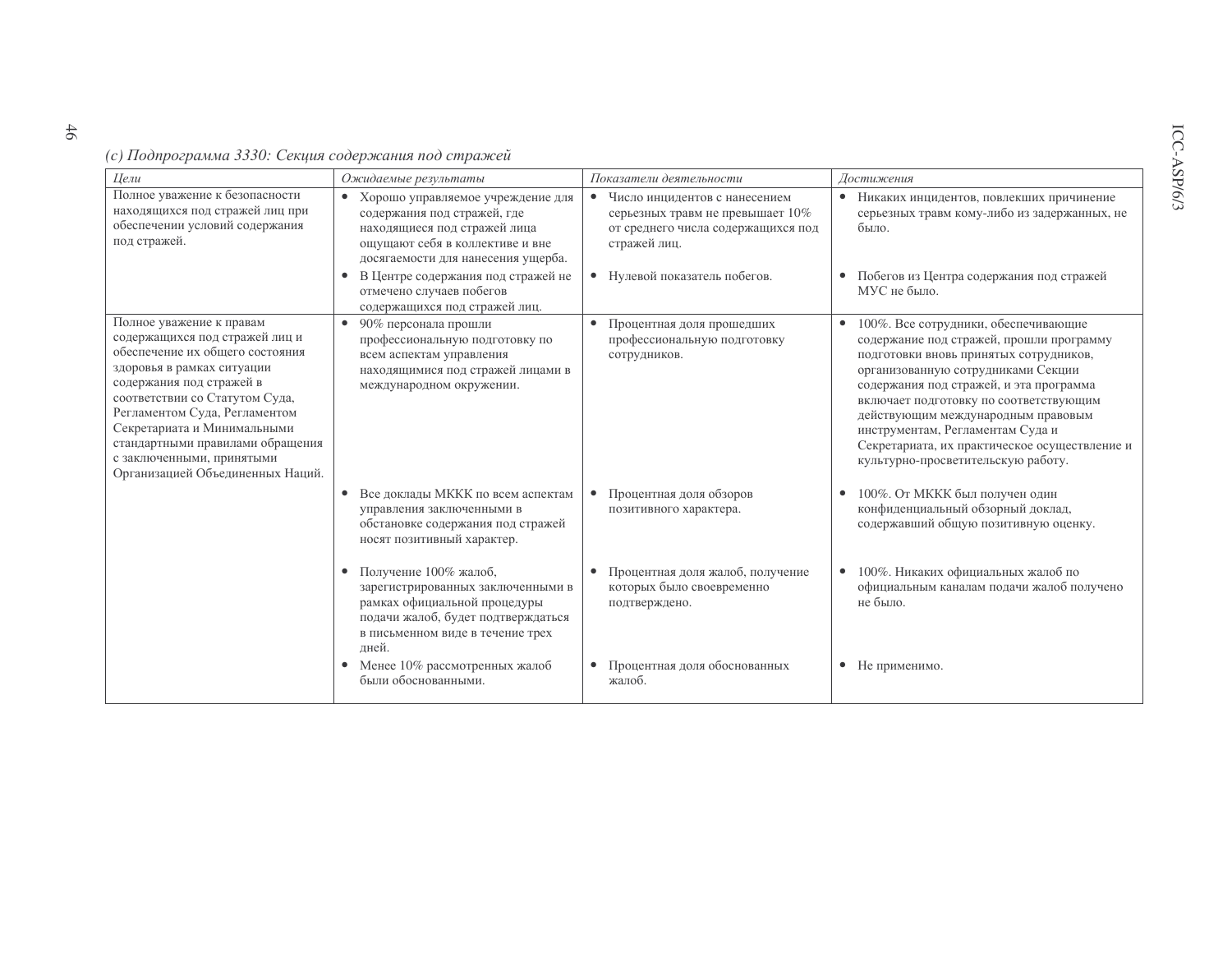| Цели                                                                                                                                                                                                                                                                | Ожидаемые результаты                                                                                                                                                                             | Показатели деятельности                                                                                                                                                                                                                               | Достижения                                                                                                                                                                                                                                                                                                                                                                                                                                                                                                                                                                                                                                                                                                                                                                                                                                                                                                                                                                                                                                                                                                                                                                                                                                               |
|---------------------------------------------------------------------------------------------------------------------------------------------------------------------------------------------------------------------------------------------------------------------|--------------------------------------------------------------------------------------------------------------------------------------------------------------------------------------------------|-------------------------------------------------------------------------------------------------------------------------------------------------------------------------------------------------------------------------------------------------------|----------------------------------------------------------------------------------------------------------------------------------------------------------------------------------------------------------------------------------------------------------------------------------------------------------------------------------------------------------------------------------------------------------------------------------------------------------------------------------------------------------------------------------------------------------------------------------------------------------------------------------------------------------------------------------------------------------------------------------------------------------------------------------------------------------------------------------------------------------------------------------------------------------------------------------------------------------------------------------------------------------------------------------------------------------------------------------------------------------------------------------------------------------------------------------------------------------------------------------------------------------|
| Обеспечение справедливых и<br>эффективных судебных слушаний за<br>счет точного устного и письменного<br>перевода на язык(и) и с языка(ов)<br>обвиняемых/свидетелей/<br>потерпевших и эффективное ведение<br>судопроизводства на французском и<br>английском языках. | Точный синхронный перевод с<br>языков этнических групп и на них, а<br>также на французский и английский<br>языки и с них по первому<br>требованию, точный письменный<br>перевод документов Суда. | • Отсутствие обоснованных случаев<br>опротестования точности устного и<br>письменного перевода.<br>Отсутствие задержек в<br>$\bullet$<br>судопроизводстве в Суде ввиду<br>нехватки потенциала для<br>обеспечения устного или<br>письменного перевода. | • Соблюдение судебных приоритетов при<br>письменном переводе: 100%.<br>• Никаких задержек в судебной работе из-за<br>отсутствия возможностей для устного перевода.<br>• Завершен первый этап программы подготовки<br>по устному переводу для этнических языков.<br>Теперь есть группы в составе четырех человек<br>для работы с суахили и ачоли.<br>В ходе слушаний по подтверждению обвинений<br>по просьбе осуществлялся синхронный перевод<br>с суахили.<br>Создана группа экспертов по терминологии<br>ачоли (подшитые письменные переводы по 15<br>файлам на языке ачоли, тщательно<br>отредактированы/исправлены и выпущены<br>18 августа 2006 года; завершена работа над<br>глоссарием юридических терминов на языке<br>ачоли, базирующимся на 1000 отчетов).<br>Проведены собеседования с 45 кандидатами на<br>роль устных переводчиков на местах, 9 из них в<br>настоящее время включены в реестр СУППС.<br>6 поездок (общей продолжительностью 30 дней)<br>для ± 35 новых лингвистов-юристов (для<br>лингвистов и устных переводчиков на местах<br>для языков, связанных с ситуациями).<br>29 дней работы устных переводчиков на местах<br>по 16 назначениям.<br>Вводная подготовка для 47 новых и "опытных"<br>устных переводчиков на местах. |

(d) Подпрограмма 3340: Секция устного и письменного перевода Суда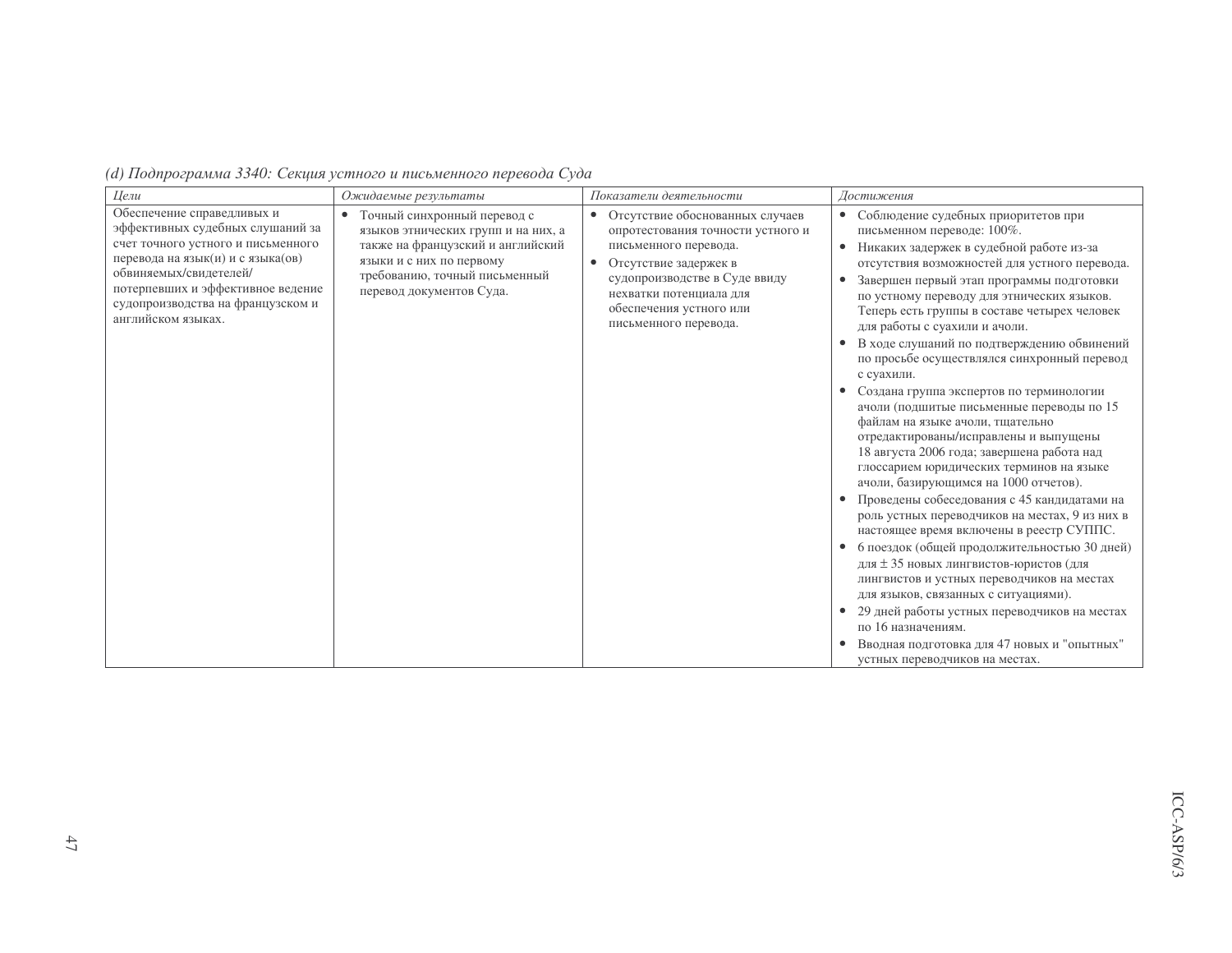| a.               |  |
|------------------|--|
| ленном переводе: |  |

ICC-ASP/6/3

| Цели                                                                                                                                                                    | Ожидаемые результаты                                                                                                        | Показатели деятельности                                                                                    | Достижения                                                                                                                                                                                                                                                                                                                                                                                                                                                                                                                                                                                                    |
|-------------------------------------------------------------------------------------------------------------------------------------------------------------------------|-----------------------------------------------------------------------------------------------------------------------------|------------------------------------------------------------------------------------------------------------|---------------------------------------------------------------------------------------------------------------------------------------------------------------------------------------------------------------------------------------------------------------------------------------------------------------------------------------------------------------------------------------------------------------------------------------------------------------------------------------------------------------------------------------------------------------------------------------------------------------|
| Обеспечение эффективного ведения<br>судебной деятельности путем<br>оказания услуг по устному и<br>письменному переводу на<br>французский и английский языки и с<br>НИХ. | 85-90% точности для обеспечения<br>$\bullet$<br>понимания всеми пользователями от<br>хорошего до отличного уровня.          | Количество связанных с языковым<br>$\bullet$<br>обслуживанием вопросов, поднятых в<br>ходе разбирательств. | Удовлетворенные запросы на<br>$\bullet$<br>стенографирование: 7.<br>Уровень точности при письменном переводе:<br>98%.<br>Создана терминологическая база; используется<br>для удовлетворения запросов как сотрудников,<br>так и посторонних лиц.<br>В декабре 2006 года вышел первый выпуск<br>терминологического бюллетеня на 7 языках<br>(английский, арабский, ачоли, испанский,<br>русский, суахили, французский) как одно из<br>средств повышения лингвистического<br>потенциала всего Суда.<br>Регулярно обновлялась терминологическая база<br>данных (ежемесячно готовится примерно<br>100 материалов). |
|                                                                                                                                                                         | 90% или более запрошенных<br>$\bullet$<br>первоочередных письменных<br>переводов были предоставлены в<br>оговоренные сроки. | Процентная доля выполнения<br>приоритетных письменных переводов<br>в установленные сроки.                  | Число полученных заявок на письменный<br>перевод: 1298. Количество страниц, полученных<br>для письменного перевода: 10 722 [рабочие<br>языки: 2 языка; статья 87 (Судебное<br>сотрудничество): 16 языков; статья 50<br>(официальные языки): 4 языка].<br>Соблюдение оговоренных сроков: 95%.<br>Общее число дней работы устных переводчиков:<br>963 (Судебная работа (ППП I, ППП II,<br>апелляции): 315, прочее: 359; АГУ 289).                                                                                                                                                                               |

 $48$ 

Цели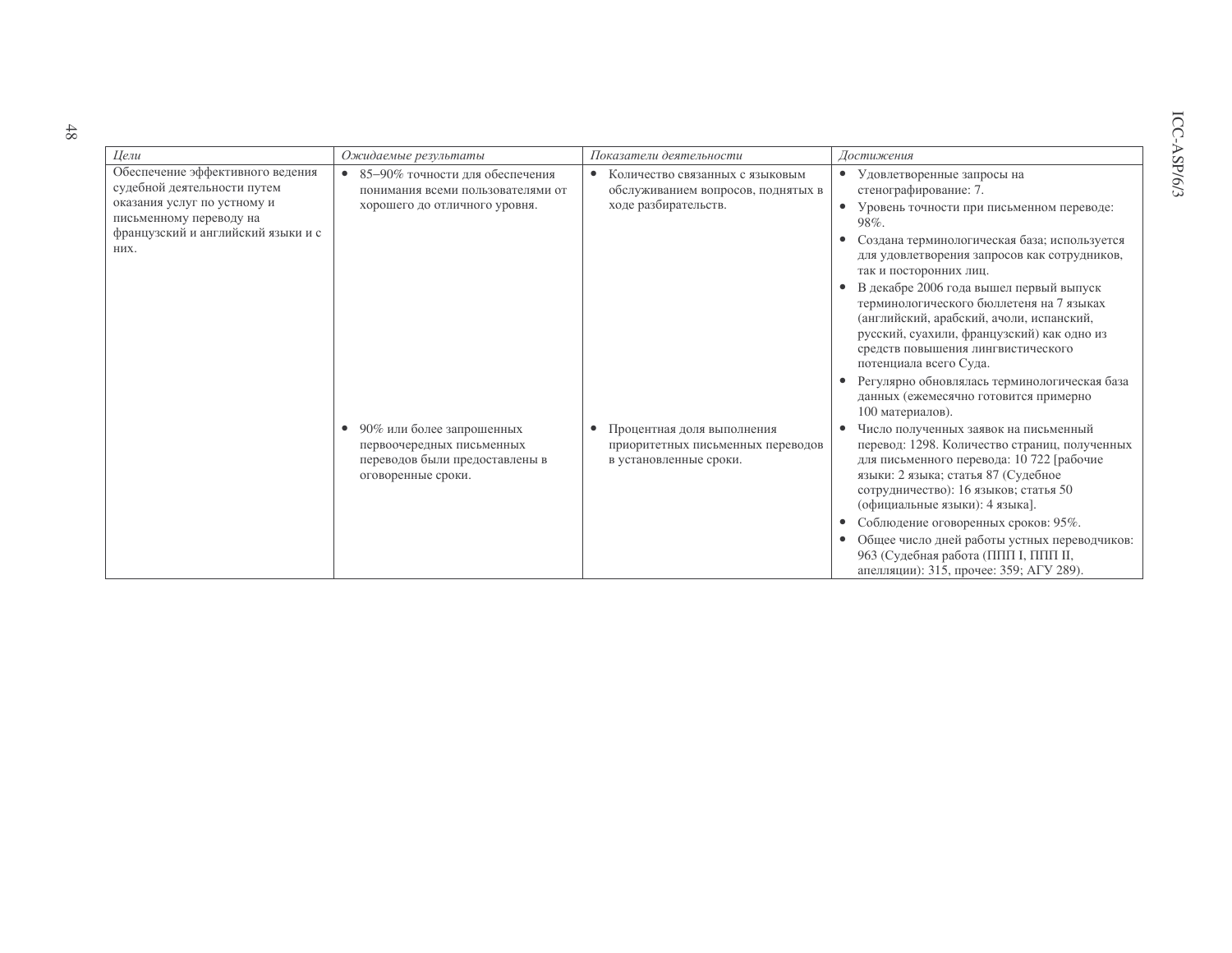|  |  | (е) Подпрограмма 3350: Группа по делам потерпевших и свидетелей |  |
|--|--|-----------------------------------------------------------------|--|
|  |  |                                                                 |  |

| Цели                                                                                                                                                                                                                                                                       | Ожидаемые результаты                                                                                                                                          | Показатели деятельности                                                                                | Достижения                                                                                                                                                                                                                                                                                                                                                                                                                                                  |
|----------------------------------------------------------------------------------------------------------------------------------------------------------------------------------------------------------------------------------------------------------------------------|---------------------------------------------------------------------------------------------------------------------------------------------------------------|--------------------------------------------------------------------------------------------------------|-------------------------------------------------------------------------------------------------------------------------------------------------------------------------------------------------------------------------------------------------------------------------------------------------------------------------------------------------------------------------------------------------------------------------------------------------------------|
| Своевременное и надлежащее<br>содействие и обеспечение работы<br>Палат, КАП, Секции по вопросам<br>участия потерпевших и возмещения<br>им ущерба (СУПВУ) и защиты путем<br>предоставления консультаций,<br>обеспечения профессиональной<br>подготовки, защиты, поддержки и | В течение недели проведена оценка<br>$\bullet$<br>не менее 75% запросов и даны ответы<br>на них.                                                              | Процентная доля своевременно<br>$\bullet$<br>оцененных запросов.                                       | Количество просьб о включении в программу<br>защиты возросло в 9 раз по сравнению с общим<br>числом просьб, полученных в 2005 году. Все<br>просьбы прошли первоначальную оценку в<br>течение 48 часов.<br>Задача полной оценки и представления ответов<br>на просьбы в течение недели в 2006 году не<br>выполнена.                                                                                                                                          |
| оказания услуг по оперативному<br>материально-техническому<br>обеспечению.                                                                                                                                                                                                 | В течение 48 часов произведена<br>первоначальная оценка всех запросов<br>о допуске к программе защиты и<br>даны ответы на них.                                | Процентная доля запросов, на<br>$\bullet$<br>которые были своевременно даны<br>ответы.                 | Средний срок оценки и представления ответов<br>٠<br>на просьбы составил примерно 2 месяца. Такая<br>задержка могла создать серьезную угрозу как<br>для свидетелей, так и для Суда.<br>Такая оценка включала оценку на предмет как<br>$\bullet$<br>защиты, так и поддержки. Это было возможно<br>только ввиду отсутствия судебных заседаний в<br>2006 году и направления большинства<br>имеющихся кадровых ресурсов ГПС на<br>содействие решению этих задач. |
| Обеспечение надлежащей защиты и<br>поддержки и оперативное<br>материально-техническое содействие<br>потерпевшим и свидетелям,<br>взаимодействующим с Судом, после                                                                                                          | Обеспечена эффективность судебных<br>$\bullet$<br>разбирательств за счет избежания<br>каких-либо задержек в явке<br>свидетелей в Суд.                         | Процентная доля свидетелей,<br>которые являются в Суд в<br>соответствии с запланированным<br>графиком. | Все свидетели, которые должны были явиться в<br>Суд, являлись туда без каких-либо задержек.                                                                                                                                                                                                                                                                                                                                                                 |
| обращения к ГПС и проведенной ею<br>оценки.                                                                                                                                                                                                                                | Никто из свидетелей не получил<br>$\bullet$<br>травм, физических увечий и не был<br>убит в результате ненадлежащей<br>защиты.                                 | Количество инцидентов по причине<br>$\bullet$<br>ненадлежащей защиты.                                  | Никаких инцидентов из-за плохой защиты не<br>$\bullet$<br>было.                                                                                                                                                                                                                                                                                                                                                                                             |
| Содействие распространению<br>наилучшей практики в системе всего<br>Суда для дальнейшей защиты<br>безопасности, физического и<br>психического благополучия,<br>достоинства и неприкосновенности                                                                            | Минимум 75% потерпевших и<br>свидетелей, которым были оказаны<br>услуги ГПС, оценивают эти услуги<br>как "хорошие" или "очень хорошие" в<br>оценочной анкете. | Процентная доля оценочных анкет с<br>позитивными оценками.                                             | Все свидетели, получавшие услуги ГПС,<br>$\bullet$<br>оценивали эти услуги как "очень хорошие".                                                                                                                                                                                                                                                                                                                                                             |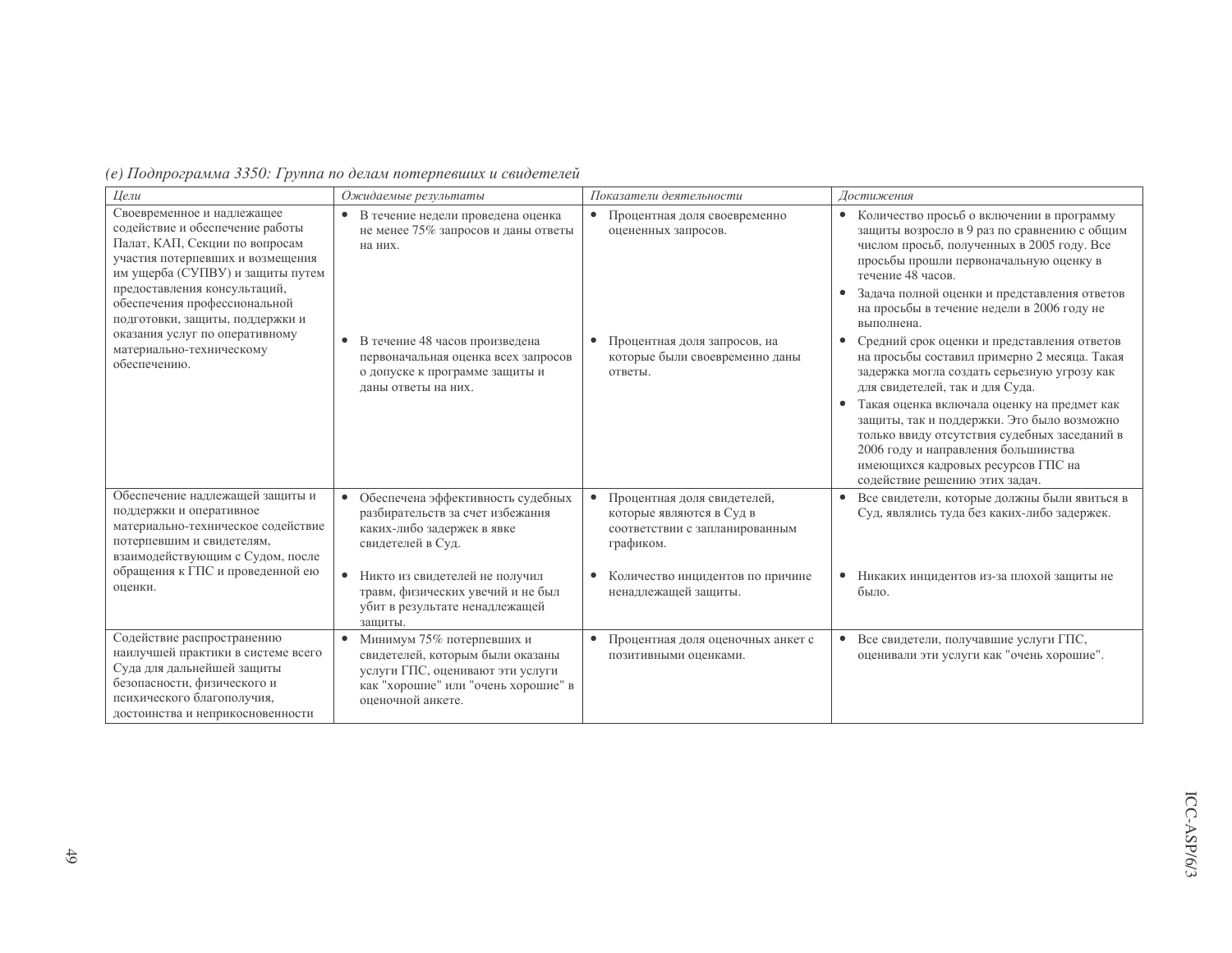| Цели                                                                                   | Ожидаемые результаты                                                                                                                                                                                                 | Показатели деятельности                                                                                      | Достижения                                                                                                                                                                                                |
|----------------------------------------------------------------------------------------|----------------------------------------------------------------------------------------------------------------------------------------------------------------------------------------------------------------------|--------------------------------------------------------------------------------------------------------------|-----------------------------------------------------------------------------------------------------------------------------------------------------------------------------------------------------------|
| личной жизни потерпевших и<br>свидетелей.                                              | • Общий для всего Суда стандарт в<br>отношении безопасности и<br>благополучия потерпевших и<br>свидетелей получил развитие и был<br>учтен в соответствующих<br>стандартных оперативных<br>процедурах каждого органа. | Процентная доля стандартных<br>оперативных процедур каждого<br>органа, способствующих наилучшей<br>практике. | • ГПС разработала руководящие принципы по<br>сотрудничеству между Секретариатом и<br>Канцелярией Прокурора. К июню 2007 года<br>планируется завершить работу над соглашением<br>по руководящим принципам. |
| Внесение вклада в создание<br>потенциала в области защиты<br>потерпевших и свидетелей. | Местные органы власти в состоянии<br>обеспечивать основную защиту и<br>вспомогательные услуги на месте.                                                                                                              | Процентная доля реализации плана<br>по проекту на 2006 год.                                                  | Создание весьма ограниченного потенциала<br>обеспечено путем создания и опробования<br>служб первоначального реагирования (СПР) для<br>МУС и свидетелей.                                                  |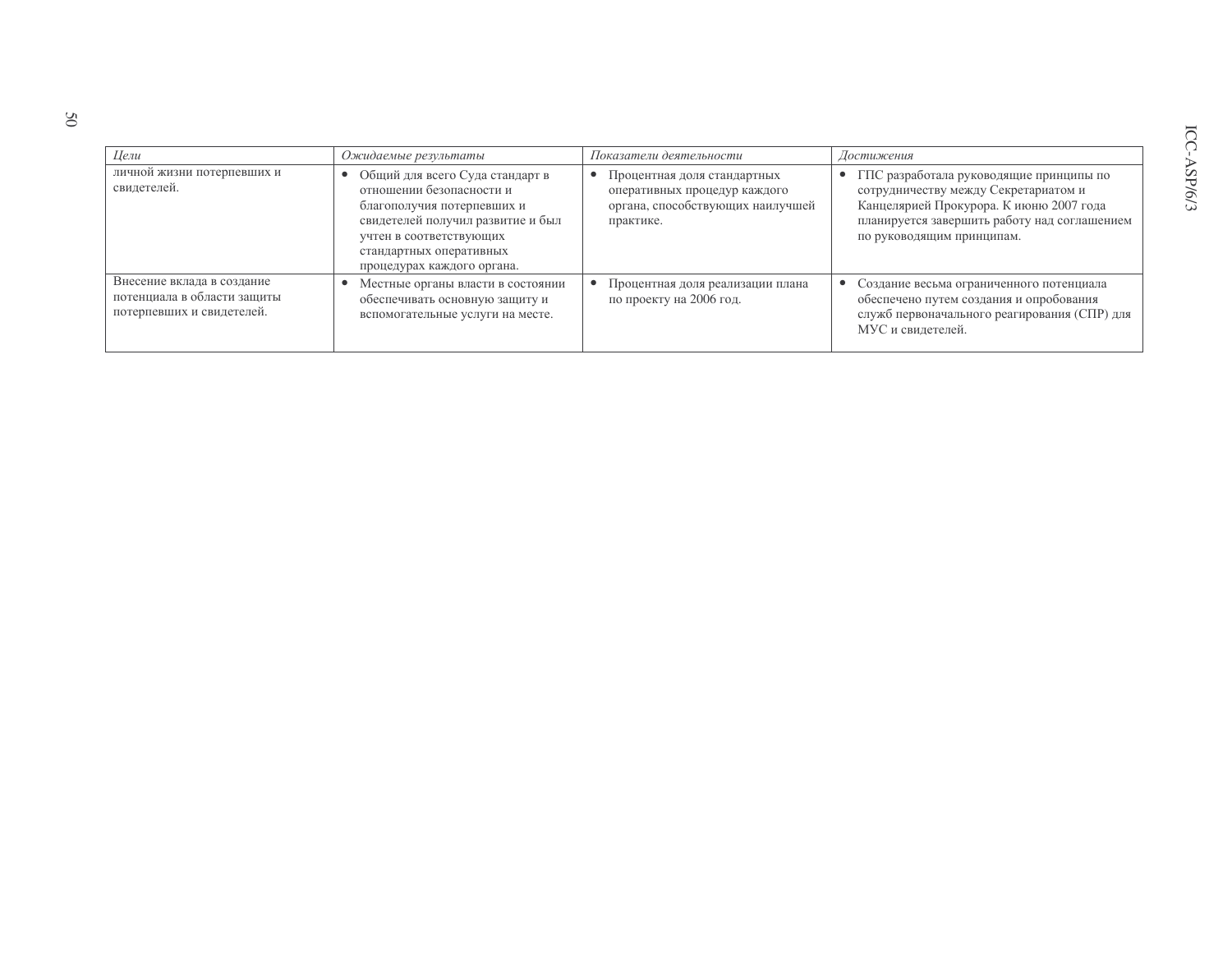#### $\overline{4}$ . Программа 3400: Секция общественной информации и документации

| Цели                                                                                                                                                                                                                        | Ожидаемые результаты                                                                                                          | Показатели деятельности                                                                                                                                                                                            | Достижения                                                                                                                                                                                                                                                                                                                                                                                                                                                                                     |
|-----------------------------------------------------------------------------------------------------------------------------------------------------------------------------------------------------------------------------|-------------------------------------------------------------------------------------------------------------------------------|--------------------------------------------------------------------------------------------------------------------------------------------------------------------------------------------------------------------|------------------------------------------------------------------------------------------------------------------------------------------------------------------------------------------------------------------------------------------------------------------------------------------------------------------------------------------------------------------------------------------------------------------------------------------------------------------------------------------------|
| Обеспечение достижения Секцией<br>целей, поставленных на 2006 год.                                                                                                                                                          | • Достижение не менее 90% целей.                                                                                              | Сопоставление достигнутых и<br>$\bullet$<br>поставленных целей.                                                                                                                                                    | Согласно плану достигнуто только 70% целей.<br>$\bullet$<br>Негативное воздействие на достижение целей<br>оказали внешние факторы, политическая<br>обстановка и ситуация с безопасностью на<br>местах.                                                                                                                                                                                                                                                                                         |
| Повышение обшей<br>информированности общественности<br>о МУС путем проведения единой для<br>всех органов Суда стратегии в<br>области общественной информации.                                                               | Все утвержденные инициативы в<br>области коммуникаций реализованы<br>в соответствии с планом.                                 | Проводимые раз в два месяца<br>$\bullet$<br>утверждения координированного<br>плана в области коммуникаций.<br>Процентная доля осуществленных<br>мероприятий, предусмотренных в<br>двухмесячном плане.              | Скоординированные планы в области<br>общественной информации утверждались и<br>осуществлялись согласно плану.<br>Осуществлено 100% намеченных мероприятий.<br>$\bullet$                                                                                                                                                                                                                                                                                                                        |
| Формирование правильного<br>понимания роли, возможностей и<br>стратегии МУС в контексте трех<br>ситуаций путем проведения единой<br>для всех органов Суда стратегии в<br>области информационно-<br>просветительской работы. | Все утвержденные инициативы в<br>области информационно-<br>просветительской работы<br>реализованы в соответствии с<br>планом. | Проводимые раз в два месяца<br>$\bullet$<br>утверждения координированного<br>плана в области коммуникаций.<br>Процентная доля осуществленных<br>$\bullet$<br>мероприятий, предусмотренных в<br>двухмесячном плане. | Утверждены Стратегия информационно-<br>просветительской деятельности и<br>соответствующие двухмесячные планы<br>действий, связанные с ситуациями.<br>В двух из трех ситуаций 80% намеченных мер<br>осуществлено согласно плану. В связи с<br>длительностью набора персонала на местах в<br>ДРК и Уганде произошли шестимесячные<br>задержки с началом этапа осуществления.<br>Нестабильные условия вызывали перебои в<br>процессе набора персонала на местах в связи с<br>ситуацией в Дарфуре. |
| Обеспечение доступа органов Суда к<br>информационным ресурсам за счет                                                                                                                                                       | Цели и стратегия в отношении<br>библиотеки утверждены, а план                                                                 | Утверждение органами.<br>$\bullet$                                                                                                                                                                                 | Достигнуто 90% целей на 2006 год                                                                                                                                                                                                                                                                                                                                                                                                                                                               |
| библиотеки.                                                                                                                                                                                                                 | действий на 2006 год осуществлен.                                                                                             | Процентная доля выполнения целей,<br>$\bullet$<br>поставленных на 2006 год.                                                                                                                                        |                                                                                                                                                                                                                                                                                                                                                                                                                                                                                                |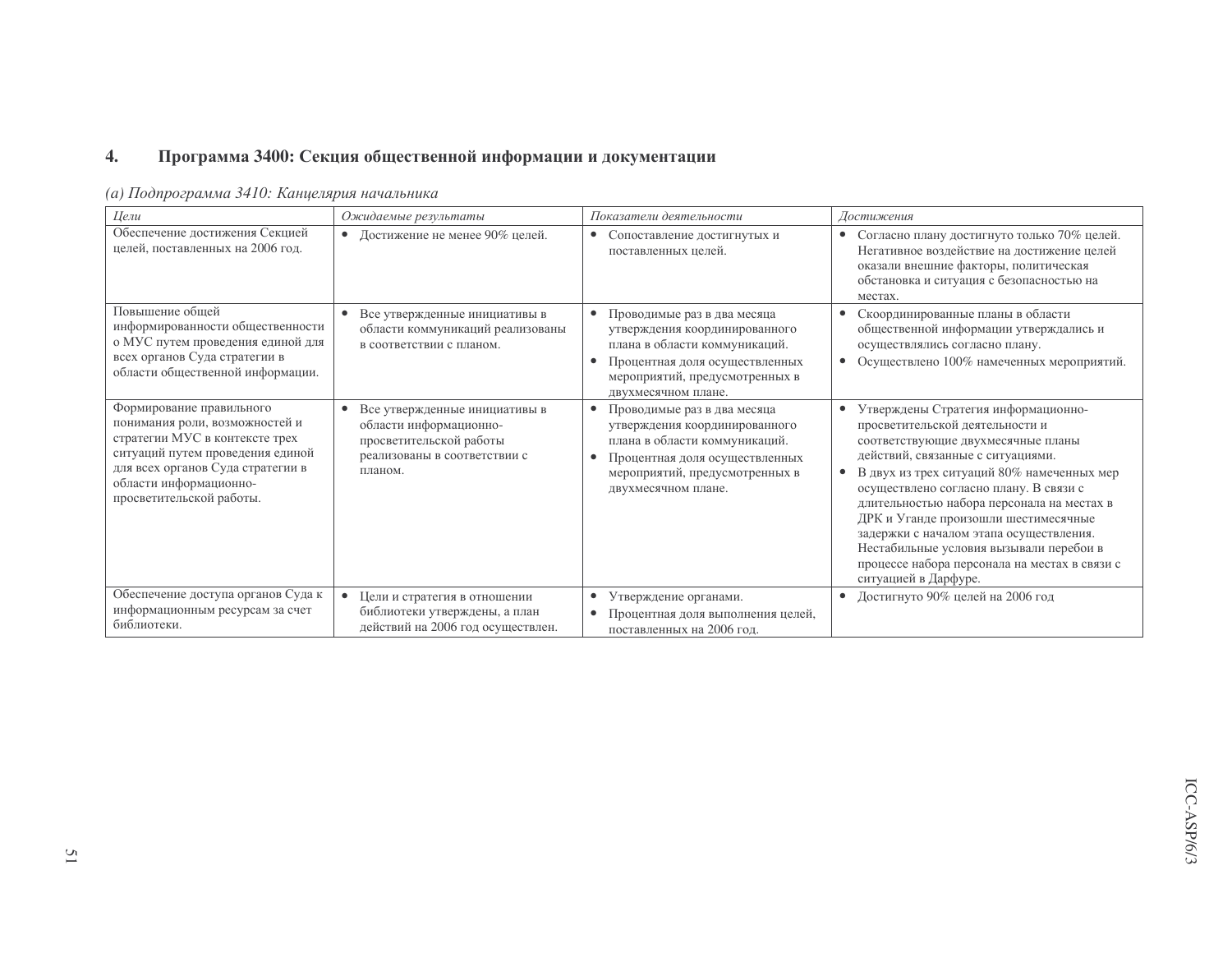| Цели                                                                                                                                                         | Ожидаемые результаты                                                                                                                                         | Показатели деятельности                                                                                                                                   | Достижения                                                                                                                                                                                                                                                                                                                                                                                                                                                                                                                                                                                                                                                                                                                                                                                                                                                                        |
|--------------------------------------------------------------------------------------------------------------------------------------------------------------|--------------------------------------------------------------------------------------------------------------------------------------------------------------|-----------------------------------------------------------------------------------------------------------------------------------------------------------|-----------------------------------------------------------------------------------------------------------------------------------------------------------------------------------------------------------------------------------------------------------------------------------------------------------------------------------------------------------------------------------------------------------------------------------------------------------------------------------------------------------------------------------------------------------------------------------------------------------------------------------------------------------------------------------------------------------------------------------------------------------------------------------------------------------------------------------------------------------------------------------|
| Обеспечение своевременного и<br>прямого доступа к информационным<br>ресурсам.                                                                                | Осуществление проекта по<br>$\bullet$<br>расширению доступа к информации<br>ведется так, как планировалось.                                                  | Процентная доля осуществления<br>$\bullet$<br>плана.<br>Процентная доля позитивных ответов<br>$\bullet$<br>на основе статистики пользователей.            | Для улучшения доступа к информации,<br>$\bullet$<br>предоставляемой всему Суду, библиотека<br>увеличила свой фонд с 10 529 томов,<br>зарегистрированных на конец 2005 года, до<br>14 877, зарегистрированных на конец 2006 года.<br>Ее собрание титулов возросло с 4061 до 5573.<br>Общее число томов, обработанных для<br>служебного копирования, возросло с 1076 в<br>конце 2005 года до 1598 в конце 2006 года.<br>Общее число титулов, обработанных для<br>служебного копирование, возросло с 556 до 707.<br>В библиотечном онлайновом каталоге<br>публичного доступа общее число титулов с<br>электронной привязкой к документам с полным<br>текстом возросло с 267 в конце 2005 года до 608<br>в конце 2006 года.<br>Библиотека изучила и выявила 5 новых баз<br>данных, представляющих потенциальный<br>интерес для Суда, и координировала<br>соответствующие опробования. |
|                                                                                                                                                              | 90% запросов на информацию<br>$\bullet$<br>удовлетворены.<br>Среднее число запросов в расчете на<br>одно лицо в месяц поддерживается на<br>уровне 2005 года. | Среднее число запросов в месяц в<br>сравнении с общим числом<br>сотрудников МУС.                                                                          | Библиотека на 100% выполняла запросы на<br>справочное обслуживание в течение каждого<br>месяца, количество которых возросло с 124 в<br>конце 2005 года до 160 в конце 2006 года.                                                                                                                                                                                                                                                                                                                                                                                                                                                                                                                                                                                                                                                                                                  |
| Оказание услуг по обучению для<br>читателей и профессиональной<br>подготовке для сотрудников Суда в<br>ведении эффективного поиска<br>онлайновых баз данных. | • Не менее 30% сотрудников выразили<br>желание пройти обучение.<br>• Не менее 90% сотрудников<br>удовлетворены обучением.                                    | Процентная доля сотрудников,<br>$\bullet$<br>заявивших о своем желании пройти<br>обучение.<br>Процентная доля участников,<br>считающих обучение полезным. | Библиотека организовала 11 учебных занятий,<br>на которых присутствовали 86 человек.<br>Библиотека не зарегистрировала никаких<br>негативных отзывов относительно<br>целесообразно организованных ею учебных                                                                                                                                                                                                                                                                                                                                                                                                                                                                                                                                                                                                                                                                      |

занятий.

(b) Подпрограмма 3420: Центр библиотечного обслуживания и документации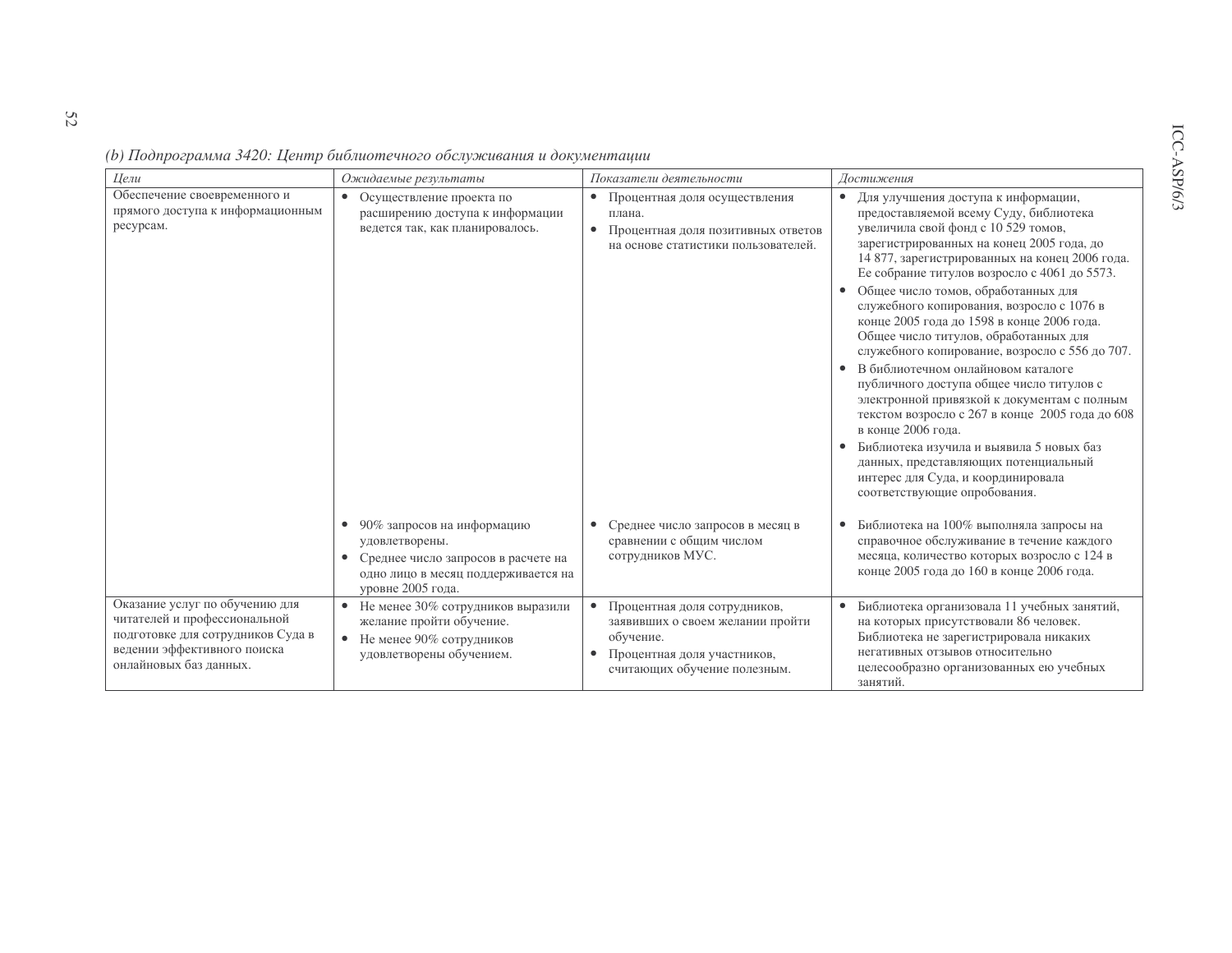| (с) Подпрограмма 3430: Группа общественной информации |  |
|-------------------------------------------------------|--|
|-------------------------------------------------------|--|

| Цели                                                                                                                                     | Ожидаемые результаты                                                                                                      | Показатели деятельности                                                                                 | Достижения                                                                                                                                                                                                                                                                                                                                                                                                                                                                     |
|------------------------------------------------------------------------------------------------------------------------------------------|---------------------------------------------------------------------------------------------------------------------------|---------------------------------------------------------------------------------------------------------|--------------------------------------------------------------------------------------------------------------------------------------------------------------------------------------------------------------------------------------------------------------------------------------------------------------------------------------------------------------------------------------------------------------------------------------------------------------------------------|
| Содействие в разработке и<br>осуществлении общей стратегии в<br>области общественной информации.                                         | Все меры были приняты в<br>$\bullet$<br>соответствии с планом.                                                            | • Процентная доля реализованных мер.                                                                    | • Значительное увеличение числа заявок на<br>подписку на информационные материалы<br>вследствие активизации судебной деятельности.                                                                                                                                                                                                                                                                                                                                             |
|                                                                                                                                          | Рост числа статей с сообщениями о<br>развитии МУС по сравнению с 2005<br>годом.                                           | Количество статей в 2006 году по<br>сравнению с 2005 годом.                                             | Растущий интерес к МУС со стороны<br>$\bullet$<br>африканских средств массовой информации с<br>марта по ноябрь в связи с делом "Прокурор<br>против г-на Томаса Лубанги". Авторитет МУС<br>также возрос благодаря мирным переговорам<br>между правительством Уганды и лидерами<br>Армии сопротивления Бога и полемике по<br>вопросу правосудия и мира. В центре внимания<br>средств массовой информации находилась также<br>роль Прокурора в ситуации в Дарфуре.                |
| Содействие в разработке и<br>осуществлении стратегии по<br>ведению информационно-<br>просветительской работы, связанной<br>с ситуациями. | Поддержание на достигнутом уровне<br>числа людей, для которых был<br>проведен брифинг Судом, в<br>сравнении с 2005 годом. | Число людей, для которых был<br>$\bullet$<br>проведен брифинг в 2006 году, в<br>сравнении с 2005 годом. | В 2006 году прошли брифинги для 7264 человек;<br>$\bullet$<br>4939 человек присутствовали на 240 брифингах<br>в Гааге, 300 - в рамках 7 информационно-<br>просветительских мероприятий в Уганде и<br>2025 - на 7 мероприятиях в ДРК. В 2005 году<br>брифинги были проведены в общей сложности<br>для 5120 человек; 4212 человек присутствовали<br>на 232 брифингах в Гааге, 224 - на 7<br>практикумах в Уганде и 684 - на 8<br>мероприятиях в ДРК.                             |
|                                                                                                                                          | По меньшей мере 80%<br>$\bullet$<br>присутствовавших на совещаниях<br>подтвердили, что их знания<br>углубились.           | Процентная доля подтверждений о<br>расширении знаний по данным<br>анкетирования.                        | 70% участников информационно-<br>$\bullet$<br>просветительских мероприятий, которые<br>добровольно согласились заполнить бланки<br>оценки Суда в Уганде и ДРК, были полностью<br>удовлетворены мероприятиями, 84%<br>рекомендовали бы и другим присутствовать на<br>подобных мероприятиях; и 55% считают, что их<br>понимание вопроса улучшилось благодаря<br>практикуму. Дополнительные замечания этих же<br>участников касались необходимости<br>активизании взаимолействия. |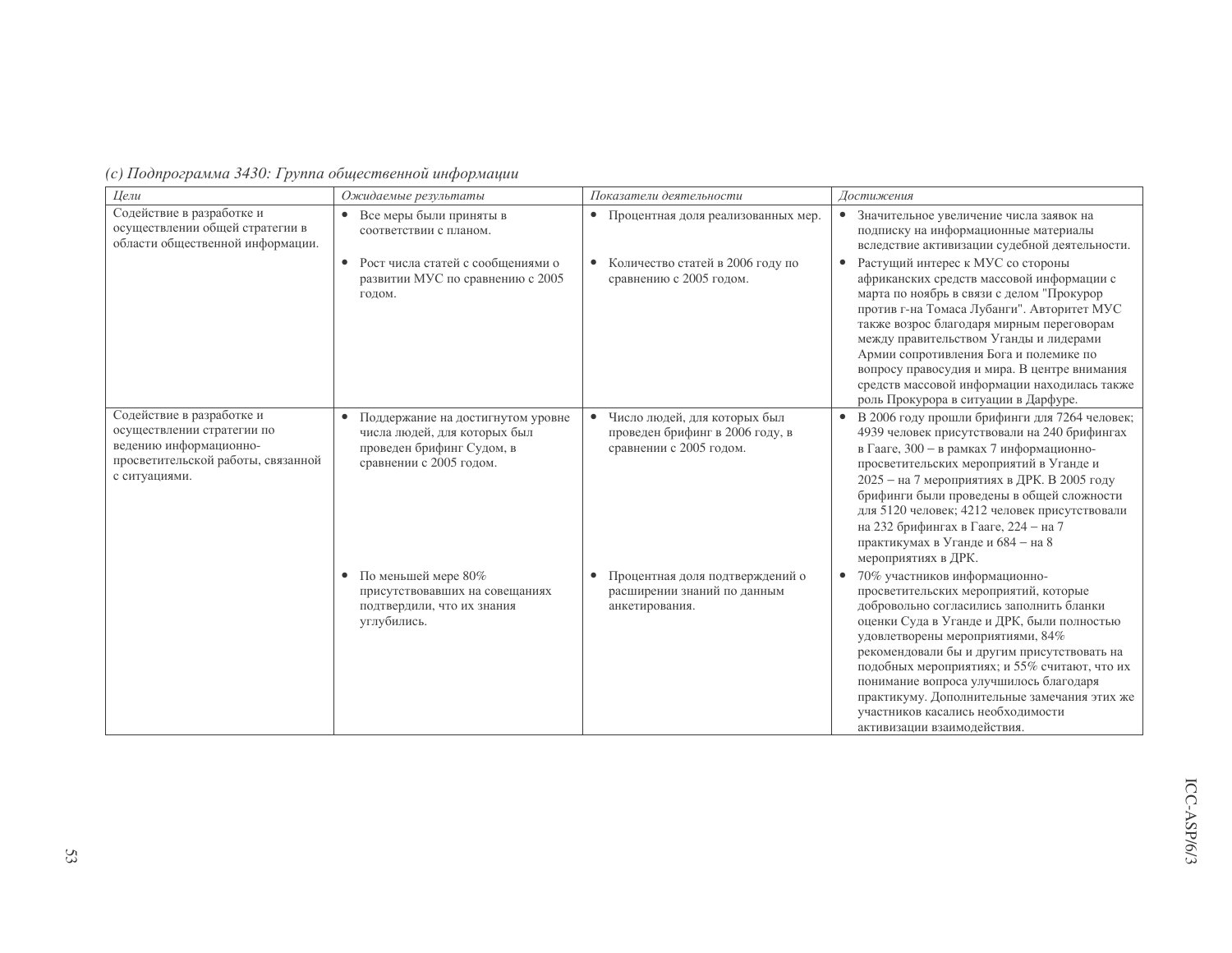| Цели                                                   | Ожидаемые результаты                                                                                                         | Показатели деятельности                                                                                               | Достижения                                                                                                                                                                                                                                                                                                                  |
|--------------------------------------------------------|------------------------------------------------------------------------------------------------------------------------------|-----------------------------------------------------------------------------------------------------------------------|-----------------------------------------------------------------------------------------------------------------------------------------------------------------------------------------------------------------------------------------------------------------------------------------------------------------------------|
|                                                        | Возросшее число обращений в<br>среднем в месяц к веб-сайту МУС по<br>сравнению с 2005 годом.                                 | Количество обращений в месяц в<br>2006 году по сравнению с<br>2005 годом.                                             | Общее число посещений в 2006 году составило<br>$\bullet$<br>368 512, или в среднем 114 043 в месяц. Это<br>является увеличением на 39% по сравнению с<br>2005 годом. Число просмотренных страниц в<br>2006 году составило 7 798 325, или в среднем<br>649 860 в месяц; это увеличение на 12% по<br>сравнению с 2005 годом.  |
| Улучшение качества средств<br>общественной информации. | Все меры были приняты в<br>соответствии с планом.<br>Обновленный, удобный для<br>пользователя и привлекательный<br>веб-сайт. | Процентная доля реализованных мер.<br>Утверждение нового веб-сайта.<br>Введение веб-сайта в соответствии с<br>планом. | 70% мер было принято согласно плану.<br>В июле 2006 года была улучшена структура и<br>$\bullet$<br>дизайн нового веб-сайта.<br>Размещение нового веб-сайта задержалось.<br>Сейчас ожидается, что он будет размещен в<br>апреле 2007 года после опробования в течение<br>10 недель, после чего будут внесены<br>исправления. |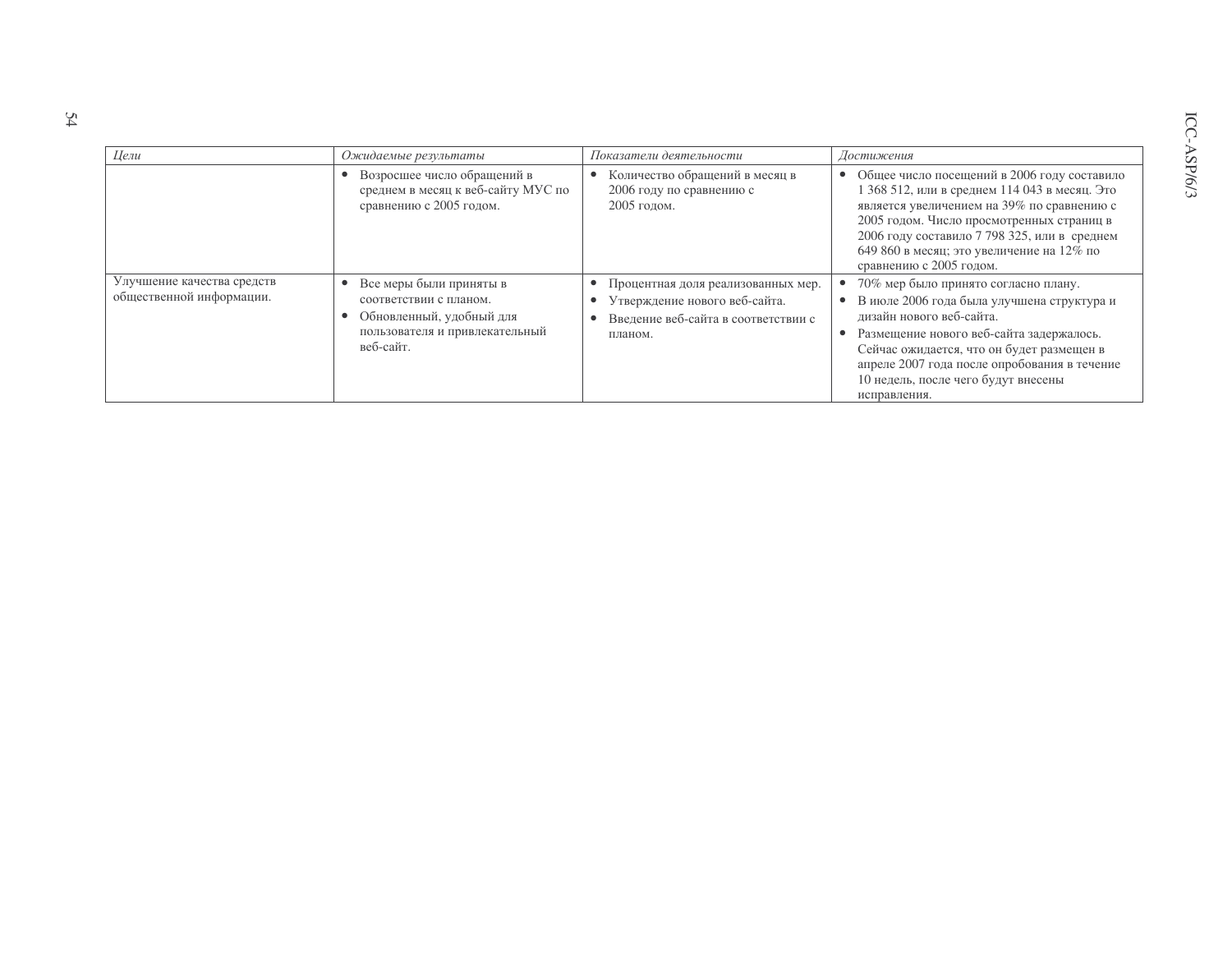| ້∽ |  |  |  |  | Программа 3500: Отдел по делам потерпевших и адвокатов |  |
|----|--|--|--|--|--------------------------------------------------------|--|
|----|--|--|--|--|--------------------------------------------------------|--|

| Цели                                                                                                                                                                                                                                                                                                                | Ожидаемые результаты                                                                                          | Показатели деятельности                                                                                                 | Достижения                                                                                                                                                                                                                                                                                                                                                                                                                                                                                                                                                                                                                                                                                                                                          |
|---------------------------------------------------------------------------------------------------------------------------------------------------------------------------------------------------------------------------------------------------------------------------------------------------------------------|---------------------------------------------------------------------------------------------------------------|-------------------------------------------------------------------------------------------------------------------------|-----------------------------------------------------------------------------------------------------------------------------------------------------------------------------------------------------------------------------------------------------------------------------------------------------------------------------------------------------------------------------------------------------------------------------------------------------------------------------------------------------------------------------------------------------------------------------------------------------------------------------------------------------------------------------------------------------------------------------------------------------|
| Соответствие ожиданиям за счет<br>расширения сферы охвата целевых<br>программ информационно-<br>просветительской работы,<br>семинаров-практикумов и<br>семинаров, предназначенных для<br>НПО, юристов, судебных<br>должностных лиц и религиозных<br>деятелей, на большее число областей<br>стран передачи ситуаций. | Разработка эффективных базовых<br>$\bullet$<br>рамок для всех аспектов управления.<br>Отделом.                | • Устранение возможности<br>неэффективной обработки заявок.                                                             | • ОПА разрабатывал и осуществлял подробные<br>планы проведения семинаров и практикумов в<br>ситуациях, передаваемых Суду, за исключением<br>Дарфура, где это было невозможно по<br>соображениям безопасности.<br>• ОПА разработал четкую политику, руководящие<br>принципы и СОП для обеспечения надлежащей<br>и эффективной обработки заявок, получаемых<br>от потерпевших, обвиняемых/подозреваемых и<br>претендентов на включение в различные списки,<br>которые ведутся Отделом.                                                                                                                                                                                                                                                                |
| Разработка Программы правовой<br>помощи для потерпевших и<br>обвиняемых/подозреваемых.                                                                                                                                                                                                                              | • Успешные коммуникация и<br>сотрудничество с внутренними и<br>внешними сторонами.                            | Устранение возможной<br>٠<br>неэффективности Программы<br>правовой помощи.                                              | ОПА разработал систему контроля за правовой<br>помощью, работа над которой должна была<br>завершиться в 2006 году. Хотя этот проект<br>успешно осуществляется, изменение<br>приоритетов в связи с внедрением системы SAP<br>задержало его завершение.<br>Для повышения эффективности управления<br>Программой правовой помощи разработаны<br>четкая политика, руководящие принципы и<br>$COII$ .<br>Всеобъемлющую программу правовой помощи<br>$\bullet$<br>для потерпевших еще предстоит разработать<br>ввиду отсутствия до настоящего времени, с<br>одной стороны, четких правовых рамок для<br>форм участия потерпевших, добивающихся<br>правовой помощи, оплачиваемой Судом, и, с<br>другой стороны, надежных параметров по<br>данному вопросу. |
| Обеспечение полного ознакомления<br>адвокатов со Статутом, Правилами и<br>методами работы Суда.                                                                                                                                                                                                                     | • Улучшение информирования о<br>работе МУС в отношении вопросов<br>потерпевших и<br>обвиняемых/подозреваемых. | Обследование получателей для<br>$\bullet$<br>получения ответов по вопросу об<br>эффективности и оперативности<br>связи. | • В мае 2006 года в Гааге прошел четвертый<br>семинар для адвокатов, который дал Отделу и<br>Секретариату возможность повысить<br>информированность о работе МУС и укрепить<br>сотрудничество с адвокатами, включенными в<br>списки, и юристами. Отзывы о семинаре были<br>весьма позитивные.                                                                                                                                                                                                                                                                                                                                                                                                                                                       |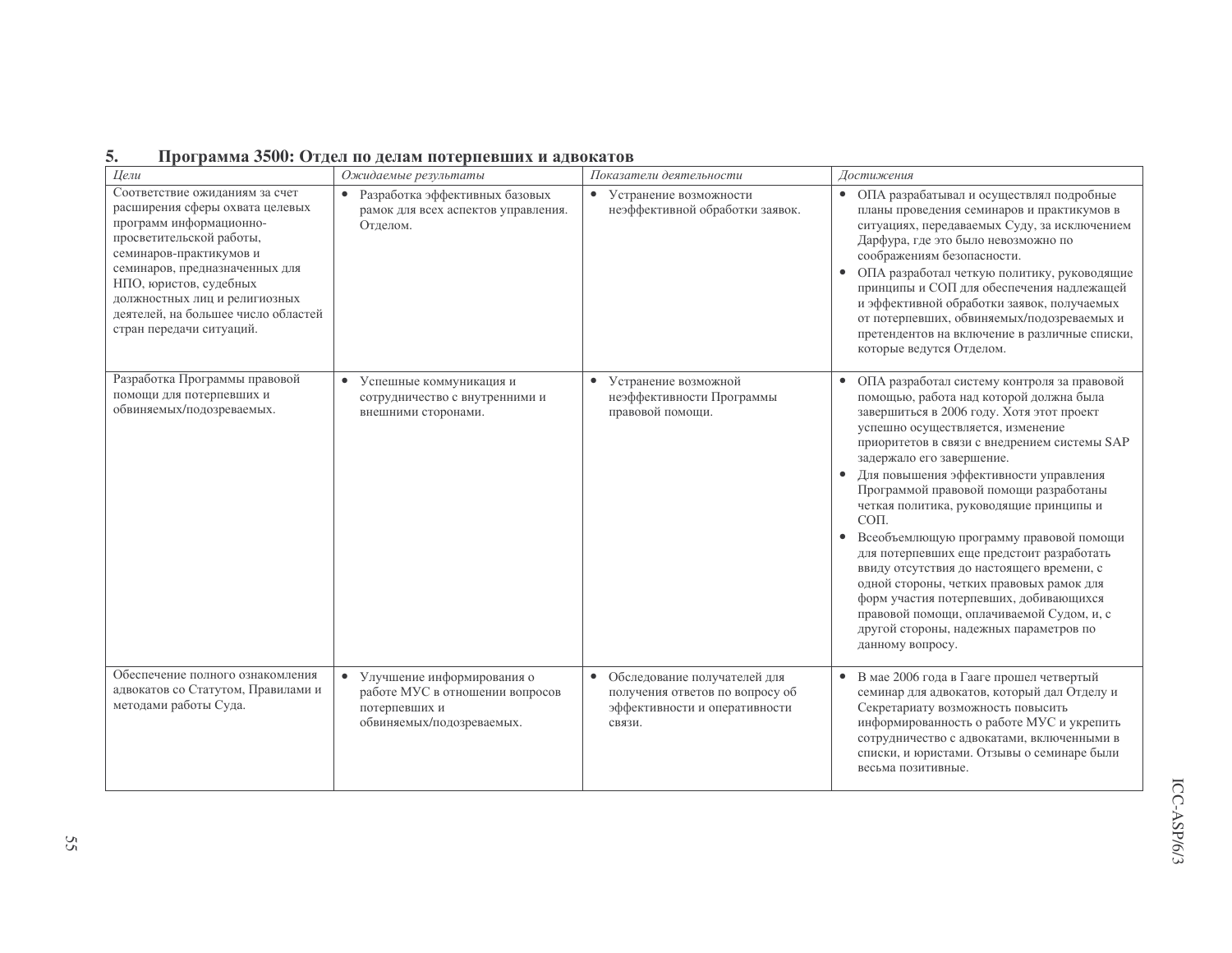| Шели                                                                                                      | Ожидаемые результаты           | Показатели деятельности                                                              | Достижения                                                                                                                                                                               |
|-----------------------------------------------------------------------------------------------------------|--------------------------------|--------------------------------------------------------------------------------------|------------------------------------------------------------------------------------------------------------------------------------------------------------------------------------------|
| Обеспечение эффективной связи и<br>взаимодействия с различными<br>сторонами в Суде и за его<br>пределами. | Организация учебных семинаров. | Расширение сотрудничества с НПО,<br>юристами, группами потенциальных<br>потерпевших. | ОПА участвовал в различных учебных<br>семинарах и коллоквиумах в Африке, Европе и<br>на Ближнем Востоке, которые способствовали<br>укреплению сотрудничества с адвокатами и<br>юристами. |

## (а) Подпрограмма 3510: Канцелярия начальника

| Цели                                                                                                             | Ожидаемые результаты                                                                        | Показатели деятельности                                                                                                                  | Достижения                                                                                                                                                                                |
|------------------------------------------------------------------------------------------------------------------|---------------------------------------------------------------------------------------------|------------------------------------------------------------------------------------------------------------------------------------------|-------------------------------------------------------------------------------------------------------------------------------------------------------------------------------------------|
| Обеспечение рационального<br>управления Отделом.                                                                 | Не менее 90% целей Отдела<br>$\bullet$<br>выполнены.                                        | Процентная доля целей, достигнутых<br>секциями.                                                                                          | Достигнуто. Все секции, охватываемые этой<br>٠<br>подпрограммой, достигли как минимум 90%<br>своих целей.                                                                                 |
| Развитие организации, способной<br>оказывать эффективную поддержку<br>потерпевшим и<br>обвиняемым/подозреваемым. | Внедрены стратегии и системы<br>обработки заявок потерпевших и<br>обвиняемых/подозреваемых. | Процентная доля внедренных в<br>соответствии с планом стратегий и<br>систем.                                                             | Достигнуто. Выполнялись все стратегии и/или<br>СОП обработки заявок потерпевших,<br>обвиняемых/подозреваемых.                                                                             |
|                                                                                                                  | Внедрены стратегии и системы по<br>оказанию правовой помощи.                                | Процентная доля внедренных в<br>соответствии с планом стратегий и<br>систем.<br>Отсутствие злоупотреблений в<br>системе правовой помощи. | В настоящее время нет заявлений о<br>٠<br>злоупотреблениях в системе правовой помощи.                                                                                                     |
| Консультирование по вопросам,<br>касающимся защиты и потерпевших.                                                | На все запросы о консультациях<br>были даны своевременные ответы.                           | Точность предложенных<br>рекомендаций, консультаций и<br>юридических заключений.                                                         | В срок было представлено около<br>$\bullet$<br>50 меморандумов, представлений и докладов<br>Секретарю или от имени Секретаря с<br>замечаниями или рекомендациями Президиуму<br>и палатам. |
|                                                                                                                  | Не менее 95% предложенных<br>консультаций были высокого<br>качества.                        | Процентная доля консультаций, в<br>связи с которыми поступили вопросы<br>о разъяснениях.                                                 | Ни одна консультация или рекомендация не<br>٠<br>привела к возникновению вопросов о<br>разъяснении.                                                                                       |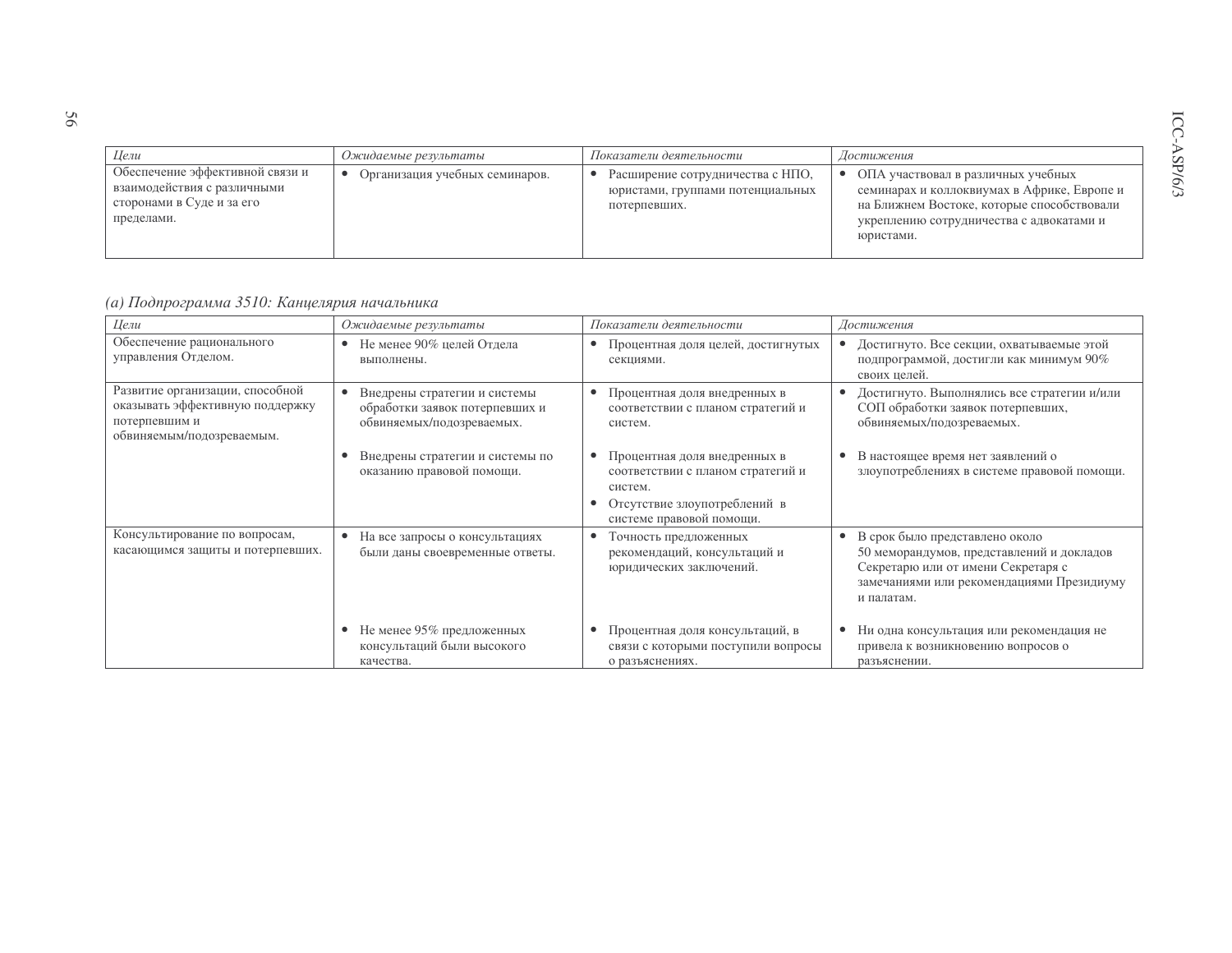| о) ггоопрограмма ээ20. Секция пообержки защиты                                                                                                                                                                                                                                                                                        |                                                                                                                                                                               |                                                                                                           |                                                                                                                                                                                                                                |
|---------------------------------------------------------------------------------------------------------------------------------------------------------------------------------------------------------------------------------------------------------------------------------------------------------------------------------------|-------------------------------------------------------------------------------------------------------------------------------------------------------------------------------|-----------------------------------------------------------------------------------------------------------|--------------------------------------------------------------------------------------------------------------------------------------------------------------------------------------------------------------------------------|
| Цели<br>Обеспечение адвокатов защиты                                                                                                                                                                                                                                                                                                  | Ожидаемые результаты                                                                                                                                                          | Показатели деятельности                                                                                   | Достижения                                                                                                                                                                                                                     |
| любой необходимой<br>административной помощью,<br>которая может потребоваться, в<br>соответствии с правилом 14(2)<br>Правил процедуры и доказывания.                                                                                                                                                                                  | • Реакция на все заявки для включения<br>в списки, регулируемые Секцией,<br>должна поступать в течение трех<br>дней (90%).                                                    | $\bullet$<br>Процентная доля заявок,<br>подтверждение получения которых<br>поступило в течение трех дней. | • 92 % заявок подтверждены в течение 3 дней.                                                                                                                                                                                   |
|                                                                                                                                                                                                                                                                                                                                       | • 90% заявок обработаны<br>своевременно.                                                                                                                                      | Процентная доля заявок,<br>$\bullet$<br>обработанных в сроки, указанные в<br>подтверждении о получении.   | • Не применимо.                                                                                                                                                                                                                |
|                                                                                                                                                                                                                                                                                                                                       | • Число обоснованных жалоб на ответ<br>не превышает 5% от всех полученных<br>просьб.                                                                                          | Процентная доля обоснованных<br>$\bullet$<br>жалоб.                                                       | • Необоснованных жалоб не было: все жалобы<br>были изучены, и был дан надлежащий ответ.                                                                                                                                        |
| Содействие лицам, имеющим право<br>на правовую помощь в соответствии<br>со Статутом и Правилами, в<br>получении юридических<br>консультаций и помощи адвокатов в<br>соответствии с правилом 21(1),<br>включая оплату за такую помощь,<br>если у них нет достаточных средств<br>для ее оплаты, в соответствии со<br>статьей 67 (1)(b). | • Решение по заявкам для включения в<br>списки, регулируемые Секцией,<br>должно приниматься в течение семи<br>дней после заполнения заявки (90%).                             | $\bullet$<br>Процентная доля заявок,<br>подтверждение получения которых<br>сделано в течение семи дней.   | В течение 7 дней подтверждено получение 100%<br>заявок.<br>80 % заполненных заявок были оценены в<br>течение 7 дней после заполнения заявки<br>(наиболее часто причиной задержек было<br>отсутствие лиц, принимающих решения). |
|                                                                                                                                                                                                                                                                                                                                       | • Все утвержденные просьбы об<br>услугах дежурного адвоката<br>удовлетворены в соответствии с<br>потребностями (время, место).                                                | Процентная доля ответов в<br>$\bullet$<br>соответствии с потребностями.                                   | 100 % просьб об услугах дежурного адвоката<br>$\bullet$<br>удовлетворены с точки зрения существа просьб.                                                                                                                       |
|                                                                                                                                                                                                                                                                                                                                       | • Ответы на все просьбы об<br>оплачиваемой Судом правовой<br>помощи должны даваться в течение<br>одного месяца после получения<br>Секцией всей соответствующей<br>информации. | Процентная доля просьб, ответы на<br>$\bullet$<br>которые были даны в течение одного<br>месяца.           | В течение одного месяца даны ответы на 100 %<br>$\bullet$<br>просьб.                                                                                                                                                           |
| Обеспечение связи с независимыми<br>представительными органами<br>адвокатов или ассоциациями<br>адвокатов в соответствии с правилом<br>$20(3)$ .                                                                                                                                                                                      | Вся коммуникация осуществляется в<br>$\bullet$<br>соответствии с правилом 20(3).                                                                                              | $\bullet$<br>Процентная доля коммуникации в<br>соответствии с правилами.                                  | Было сделано 100 % необходимых<br>$\bullet$<br>коммуникаций.                                                                                                                                                                   |

 $(h)$  Подпрограмма 3520: Секиня поддержки зашиты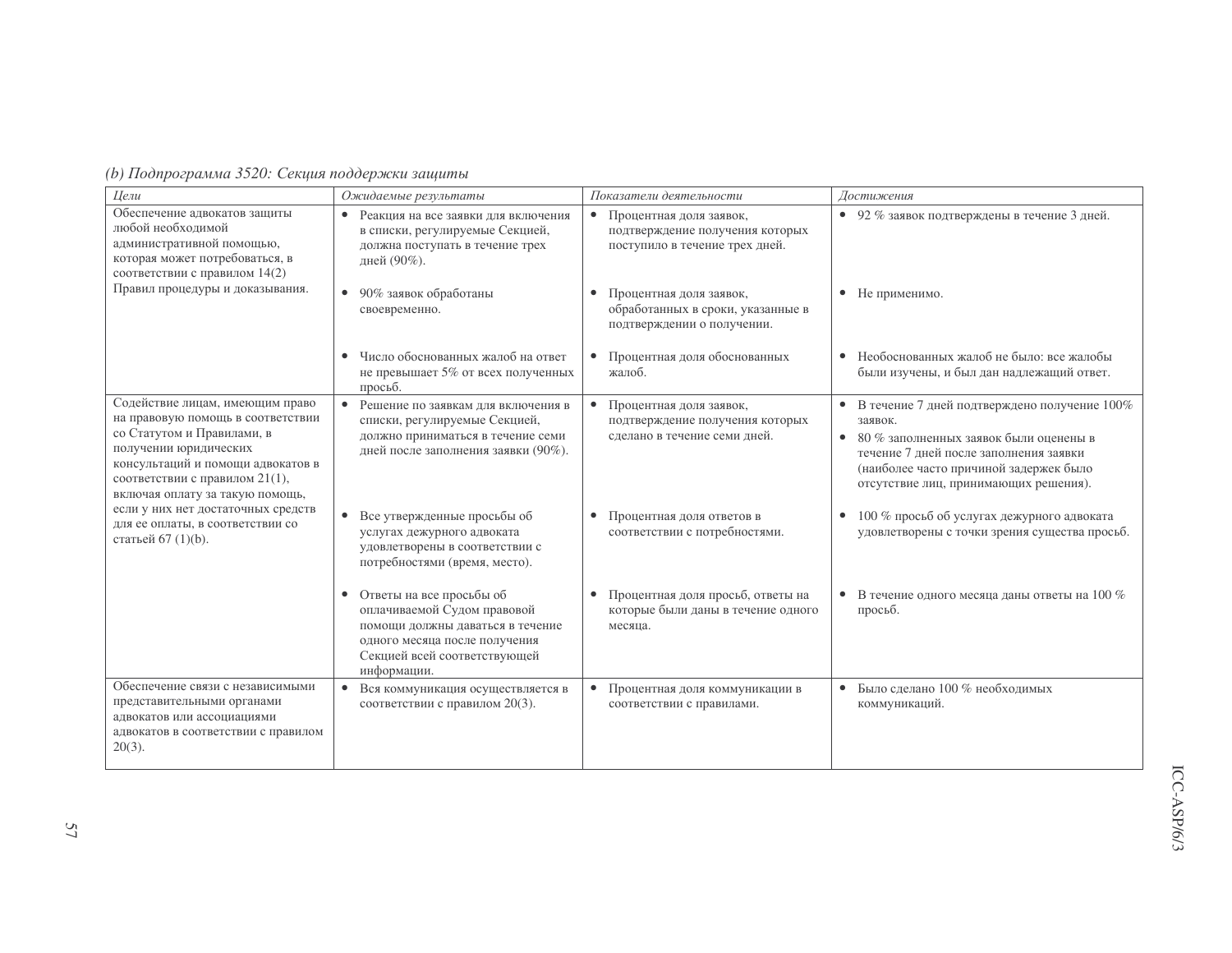(с) Подпрограмма 3530: Секция по вопросам участия потерпевших и возмещения им ущерба

| Цели                                                                                                                                                                                               | Ожидаемые результаты                                                                       | Показатели деятельности                                                                                                                  | Достижения                                                                                                                                                                                                                                                                                                                                                                                                                                                                                                                                                                                                                                                                                                                                                                              |
|----------------------------------------------------------------------------------------------------------------------------------------------------------------------------------------------------|--------------------------------------------------------------------------------------------|------------------------------------------------------------------------------------------------------------------------------------------|-----------------------------------------------------------------------------------------------------------------------------------------------------------------------------------------------------------------------------------------------------------------------------------------------------------------------------------------------------------------------------------------------------------------------------------------------------------------------------------------------------------------------------------------------------------------------------------------------------------------------------------------------------------------------------------------------------------------------------------------------------------------------------------------|
| Информирование потерпевших и<br>общин потерпевших об их правах с<br>использованием надлежащих<br>средств, например, через посредство<br>руководителей общин, групп<br>гражданского общества и СМИ. | Разработаны и осуществляются<br>подробные планы регулярной<br>работы.                      | Проводимое раз в два месяца<br>$\bullet$<br>утверждение руководителями<br>органов плана информационно-<br>просветительской деятельности. | СУПВУ разрабатывала и осуществляла<br>$\bullet$<br>подробные планы в ДРК и Уганде и провела<br>шесть миссий на места и 18 мероприятий,<br>включая: участие в информационно-<br>просветительской деятельности, которая<br>является частью общих для всех органов планов<br>информационно-просветительской<br>деятельности; целенаправленную<br>информационную и учебную деятельность с<br>различными потенциальными посредниками<br>потерпевших; распространение стандартных<br>форм заявок; наем и подготовка одного<br>помощника на месте в каждой точке. Что<br>касается Дарфура, то здесь было возможно лишь<br>участие в небольшом числе информационных и<br>учебных мероприятий с участием групп<br>гражданского общества и адвокатов, которые<br>проводились за пределами Судана. |
| Предоставление потерпевшим<br>возможности для обращения в Суд и<br>предоставление возможности Суду<br>для работы с их заявками.                                                                    | В течение семи дней после получения<br>подтверждено не менее 90% заявок<br>от потерпевших. | Процентная доля соблюдения.<br>$\bullet$                                                                                                 | Если заявители имели юридического<br>представителя, то в 87,5% случаев контракт с<br>юридическим представителем заключался в<br>течение 7 дней после получения заявки.<br>По соображениям безопасности и из-за<br>$\bullet$<br>проблемы обеспечения безопасной передачи и<br>хранения конфиденциальной информации<br>официальные письменные подтверждения<br>получения не направлялись автоматически<br>заявителям, у которых не было юридического<br>представителя. Консультации и оценки<br>проводились при участии посредников на<br>местах, с тем чтобы создать надлежащий<br>механизм для связи.                                                                                                                                                                                   |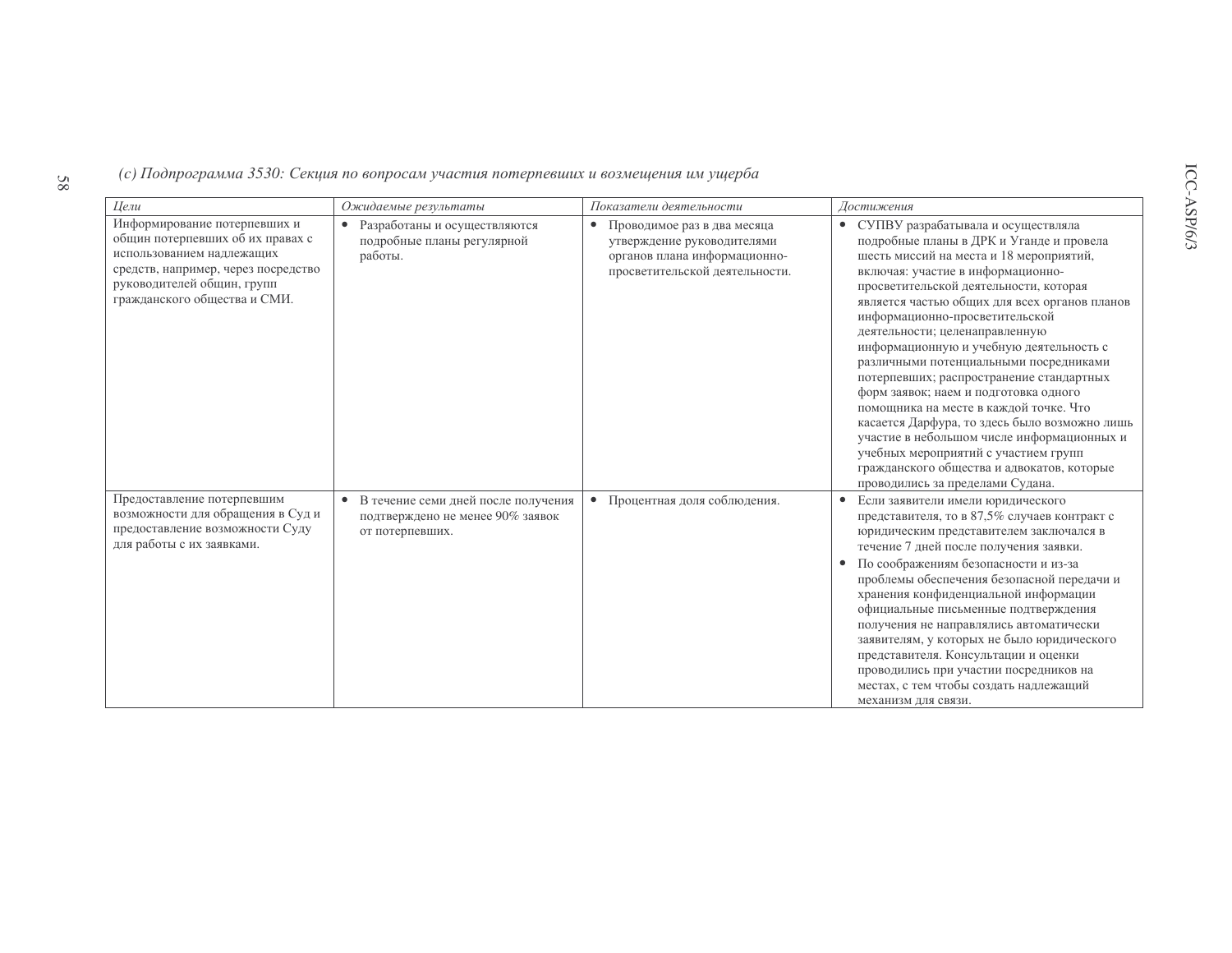| Цели                                                                              | Ожидаемые результаты                                                                                                             | Показатели деятельности                  | Достижения                                                                                                                                                                                                                                                                                                                                                                                                                                                                                                                                                   |
|-----------------------------------------------------------------------------------|----------------------------------------------------------------------------------------------------------------------------------|------------------------------------------|--------------------------------------------------------------------------------------------------------------------------------------------------------------------------------------------------------------------------------------------------------------------------------------------------------------------------------------------------------------------------------------------------------------------------------------------------------------------------------------------------------------------------------------------------------------|
|                                                                                   | Не менее 90% сообщений<br>$\bullet$<br>представлено соответствующей<br>Палате в течение одного месяца<br>после получения заявки. | • Процентная доля соблюдения.            | В течение 2006 года соответствующим палатам<br>$\bullet$<br>потерпевшие представили 26 сообщений и<br>меморандумов. Из числа сообщений,<br>касающихся заявок согласно положению 86<br>Регламента Суда, 25% были зарегистрированы в<br>течение одного месяца с момента получения.<br>Причины задержек, как, например, ожидание<br>ответов на просьбы о предоставлении<br>дополнительной информации, приводились<br>соответствующим палатам, и установление<br>приоритетности сообщений производилось в<br>соответствии с указаниями соответствующих<br>палат. |
| Предоставление возможностей<br>эффективного представительства для<br>потерпевших. | Ответы на все просьбы об оказании<br>помощи в отборе юридических<br>представителей даны в течение семи<br>дней.                  | • Процентная доля соблюдения.            | Не применимо: все заявители, статус которых<br>как жертв был признан палатами, уже имели<br>юридического представителя.                                                                                                                                                                                                                                                                                                                                                                                                                                      |
|                                                                                   | Ответы на все запросы об<br>оплачиваемой Судом правовой<br>помощи даны в течение одного<br>месяца.                               | Процентная доля соблюдения.<br>$\bullet$ | 100-процентное соблюдение.                                                                                                                                                                                                                                                                                                                                                                                                                                                                                                                                   |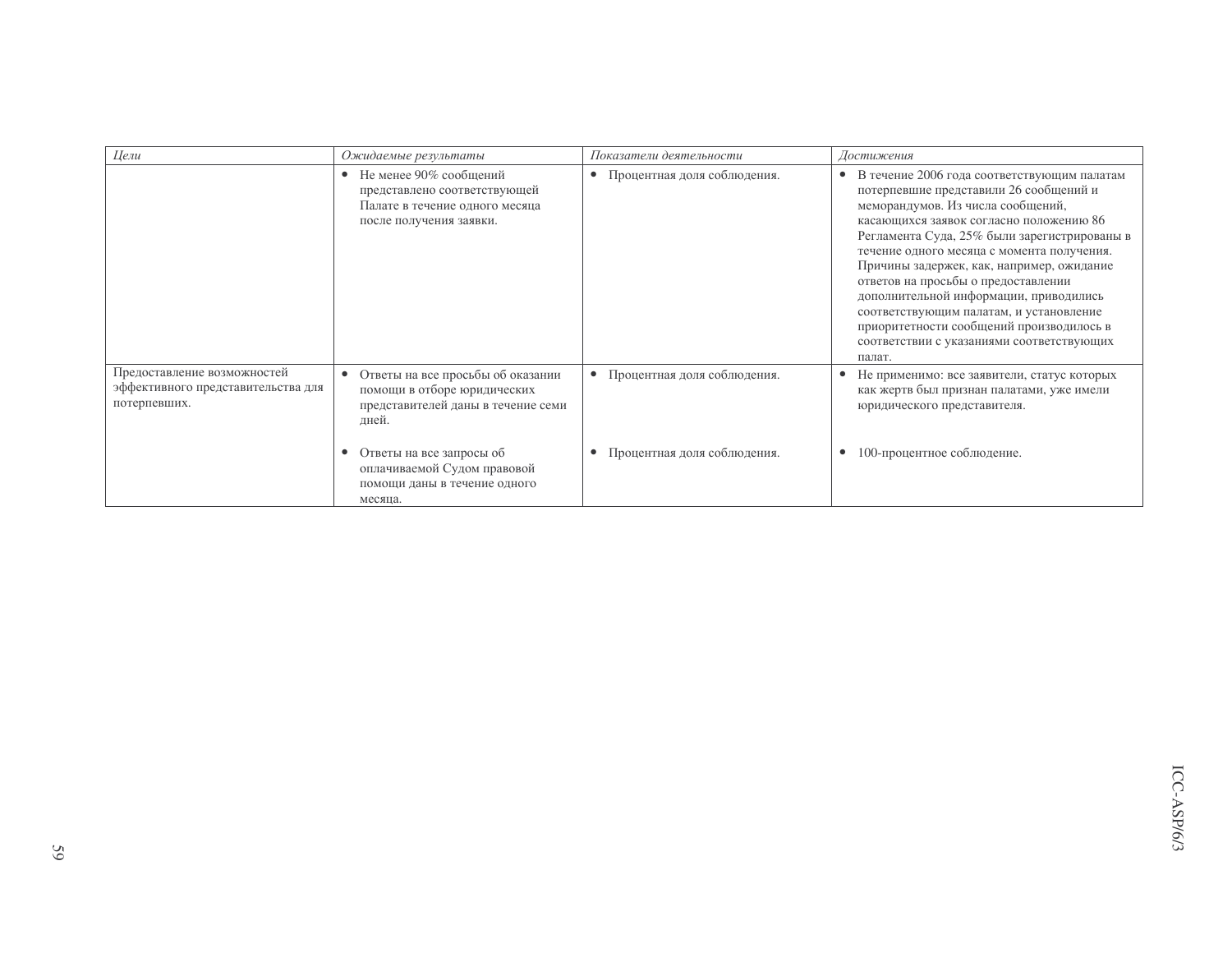(d) Подпрограмма 3540: Управление публичных адвокатов защиты

 $\overline{0}$ 

| Цели                                                                                                                                         | Ожидаемые результаты                                                         | Показатели деятельности                                                                                     | Достижения                                                                                                                                                                                                                                                                                                                                                                                                                                                                                                                                                                                   |
|----------------------------------------------------------------------------------------------------------------------------------------------|------------------------------------------------------------------------------|-------------------------------------------------------------------------------------------------------------|----------------------------------------------------------------------------------------------------------------------------------------------------------------------------------------------------------------------------------------------------------------------------------------------------------------------------------------------------------------------------------------------------------------------------------------------------------------------------------------------------------------------------------------------------------------------------------------------|
| Поддержка адвокатов защиты и<br>подсудимых, включая<br>представительство и защиту прав<br>защиты на первоначальных стадиях<br>расследования. | В течение семи дней дан ответ на не<br>$\bullet$<br>менее 90% всех запросов. | $\bullet$<br>Процентная доля заявок,<br>подтверждение о получении которых<br>было дано в течение семи дней. | Просьба учесть, что УПАЗ начало<br>$\bullet$<br>функционировать на полную мощность только в<br>январе 2007 года.<br>(100%) Получение всех заявок на оказание<br>помощи в ситуации в ДРК, в деле Томаса<br>Лубанги Дийло и в ситуации в Судане было<br>подтверждено в течение 48 часов.<br>В ситуации в Уганде никакой правовой<br>деятельности, требующей помощи УПАЗ, в<br>отчетный период не осуществлялось. Однако<br>УПАЗ оказывало своевременную помощь в<br>стратегических вопросах, связанных с защитой,<br>в ситуации в Уганде.                                                      |
|                                                                                                                                              | 90% всех запросов рассмотрены<br>согласно плану (по существу и по<br>срокам. | Процентная доля заявок,<br>٠<br>рассмотренных согласно плану.                                               | (100%) Вся помощь защите предоставлялась в<br>согласованные сроки (с учетом небольших<br>сроков и наличия ресурсов у УПАЗ) и в<br>соответствии с согласованными критериями.<br>УПАЗ также выступило с инициативой активно<br>информировать адвокатов о любых<br>установленных Судом сроках или правовых<br>вопросах, с тем чтобы обеспечить адвокатам<br>возможность своевременно просить при<br>необходимости УПАЗ об оказании помощи.<br>Все отзывы на правовую помощь, оказанную в<br>٠<br>ситуации в ДРК, в деле Томаса Лубанги Дийло и<br>в ситуации в Судане, были весьма позитивными. |
|                                                                                                                                              | Всей предложенной помощи дана<br>$\bullet$<br>удовлетворительная оценка.     | Отсутствие обоснованных жалоб на<br>действия Управления от имени групп<br>защиты.                           | • Никаких исков к УПАЗ также не предъявлялось.                                                                                                                                                                                                                                                                                                                                                                                                                                                                                                                                               |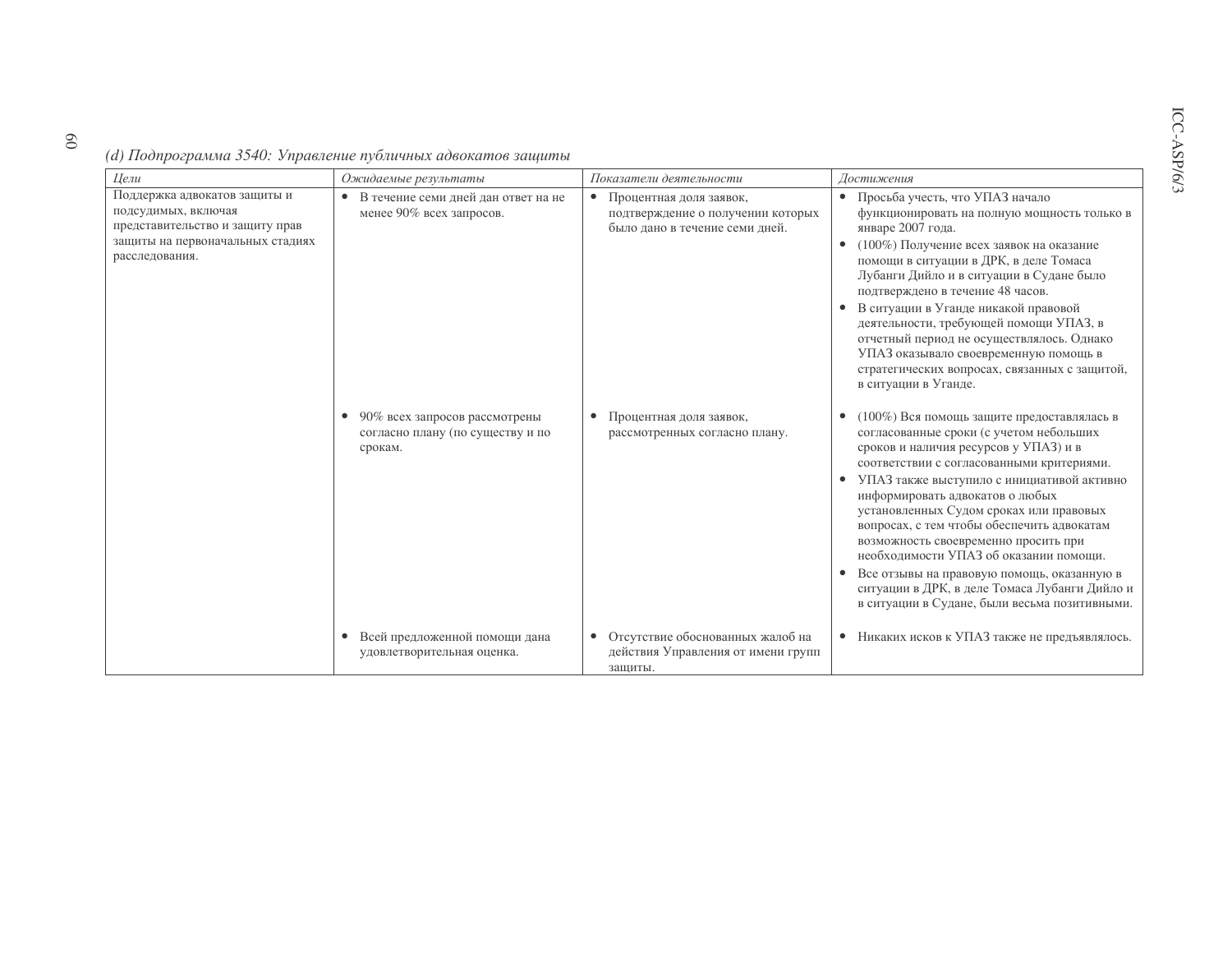| Цели                                                                                                                 | Ожидаемые результаты                                                    | Показатели деятельности                                      | Достижения                                                                                                                                                                                                                                                                                                                                                                                                                                                                                                                                                                                                                                                                                                                                                                                                                                                                                                                                                     |
|----------------------------------------------------------------------------------------------------------------------|-------------------------------------------------------------------------|--------------------------------------------------------------|----------------------------------------------------------------------------------------------------------------------------------------------------------------------------------------------------------------------------------------------------------------------------------------------------------------------------------------------------------------------------------------------------------------------------------------------------------------------------------------------------------------------------------------------------------------------------------------------------------------------------------------------------------------------------------------------------------------------------------------------------------------------------------------------------------------------------------------------------------------------------------------------------------------------------------------------------------------|
| Оказание поддержки юридическим<br>представителям потерпевших,<br>включая юридические исследования<br>и консультации. | Был дан своевременный ответ на все<br>$\bullet$<br>просьбы о поддержке. | Процентная доля своевременно<br>$\bullet$<br>данных ответов. | Просьба учесть, что УПАП начало<br>функционировать на полную мощность только в<br>мае 2006 года.<br>В период с марта по декабрь 2006 года<br>юридическим представителям было<br>предоставлено 30 юридических консультаций<br>(устных и письменных) и исследований по<br>ситуации в ДРК, делу Лубанги и ситуации в<br>Дарфуре (Судан). Юридические консультации и<br>исследования включали анализ основных и<br>процедурных вопросов.<br>Все просьбы обрабатывались своевременно.<br>Три сотрудника Управления оказали трем<br>юридическим представителям всю помощь в<br>ходе слушаний по подтверждению обвинений по<br>делу против г-на Лубанги.<br>Была предоставлена помощь в подготовке<br>материалов в деле Лубанги.<br>Подготовлено 10 документов.<br>Разработка правовой базы данных и библиотеки<br>(в общей сложности по 300 материалам) в целях<br>обеспечения юридических представителей<br>материалами для поддержки их юридических<br>аргументов. |

(е) Подпрограмма 3550: Управление публичных адвокатов потерпевших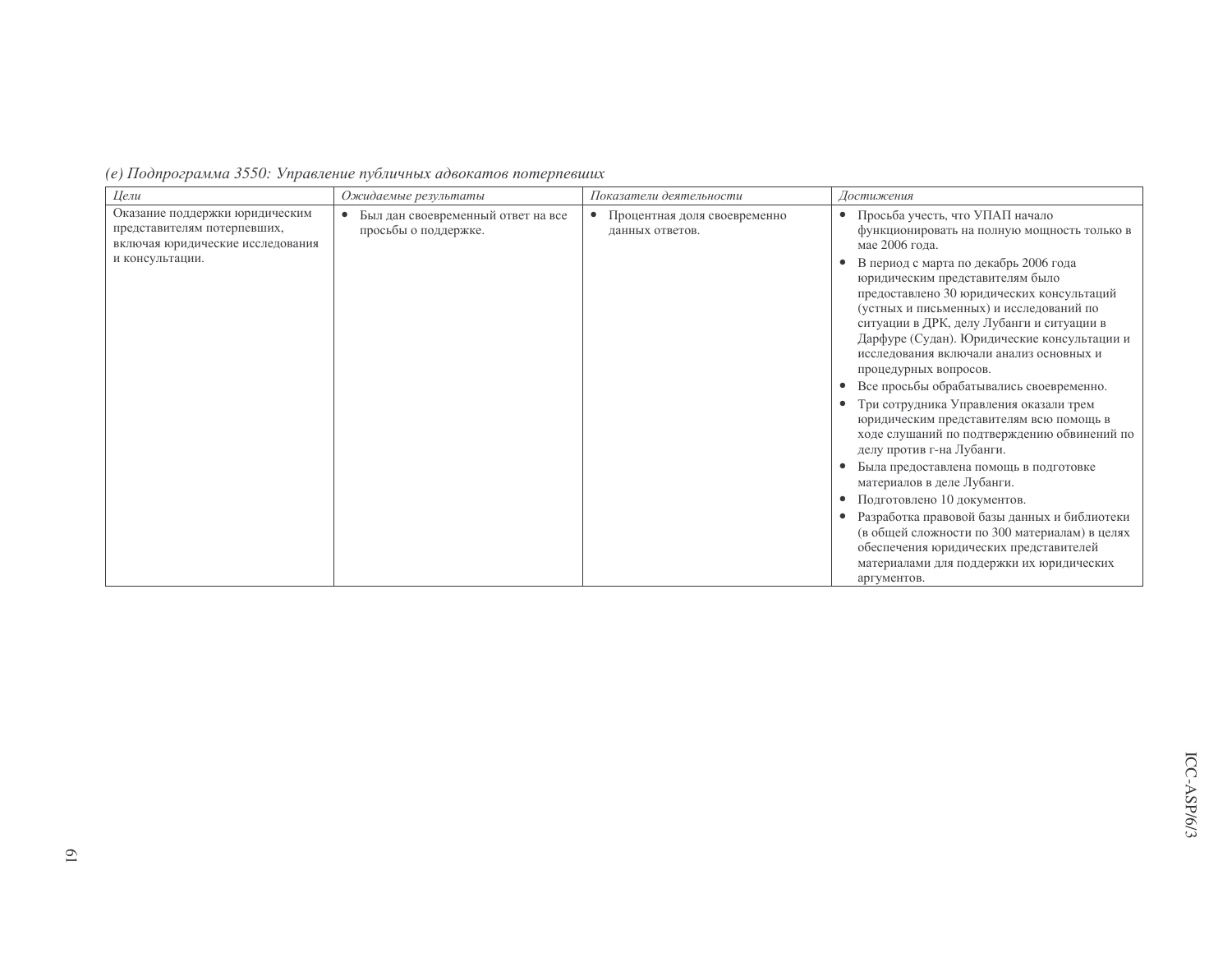| Цели                                                                          | Ожидаемые результаты                                                                                            | Показатели деятельности                                                                            | Достижения                                                                                                                                                                                                                                                                                                                    |
|-------------------------------------------------------------------------------|-----------------------------------------------------------------------------------------------------------------|----------------------------------------------------------------------------------------------------|-------------------------------------------------------------------------------------------------------------------------------------------------------------------------------------------------------------------------------------------------------------------------------------------------------------------------------|
|                                                                               | Не менее 95% проведенных<br>исследований и предоставленных<br>консультаций были сочтены<br>высококачественными. | Процентная доля положительных<br>$\bullet$<br>откликов на доклады.                                 | Выполнено на 100%.<br>$\bullet$<br>Все документы, поданные юридическими<br>$\bullet$<br>представителями по делу Лубанги, содержали<br>юридические аргументы, разработанные<br>Управлением.<br>Все юридические аргументы, использовавшиеся                                                                                     |
|                                                                               |                                                                                                                 |                                                                                                    | юридическими представителями в ходе<br>слушаний по подтверждению обвинений, были<br>разработаны Управлением.                                                                                                                                                                                                                  |
|                                                                               |                                                                                                                 |                                                                                                    | Юридические представители в деле Лубанги, в<br>ситуации в ДРК и в ситуации в Дарфуре (Судан)<br>выразили свою признательность за работу,<br>проделанную Управлением. В частности, при<br>анализе юридических вопросов и<br>консультировании относительно того, как такие<br>вопросы должны решаться в процедурном<br>порядке. |
|                                                                               |                                                                                                                 |                                                                                                    | Никаких жалоб на работу получено не было.                                                                                                                                                                                                                                                                                     |
| Выступление в качестве<br>юридического представителя<br>потерпевших или групп | По крайней мере один из<br>потерпевших или групп потерпевших<br>представлен в связи с каждым делом.             | Количество представительств в<br>расчете на дело.                                                  | Не применимо. В 2006 году Управление не<br>назначалось юридическим представителем<br>потерпевших.                                                                                                                                                                                                                             |
| потерпевших в Суде.                                                           | Все представительства считаются<br>$\bullet$<br>удовлетворительными.                                            | • Отсутствие обоснованных претензий к<br>действиям Управления, подаваемых<br>от имени групп защиты | Не применимо.<br>$\bullet$                                                                                                                                                                                                                                                                                                    |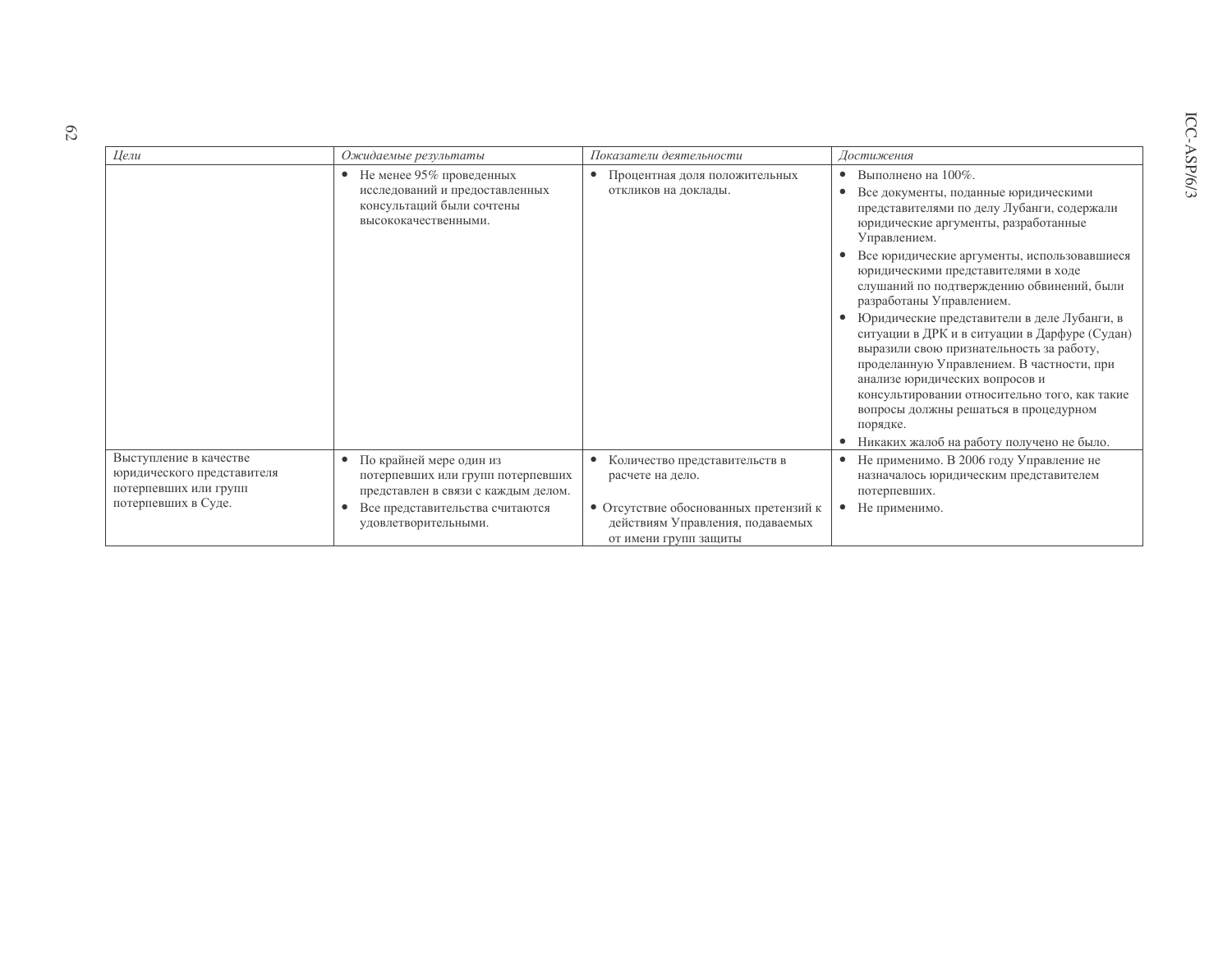#### Программа 3600: Секретариат Целевого фонда для потерпевших 6.

| Цели                                                              | Ожидаемые результаты                                                                                                                                                                                                                          | Показатели деятельности                                                                                                           | Достижения                                                                                                                                                                                                                                                                                                                   |
|-------------------------------------------------------------------|-----------------------------------------------------------------------------------------------------------------------------------------------------------------------------------------------------------------------------------------------|-----------------------------------------------------------------------------------------------------------------------------------|------------------------------------------------------------------------------------------------------------------------------------------------------------------------------------------------------------------------------------------------------------------------------------------------------------------------------|
| Оказание необходимой помощи<br>Совету управляющих.                | Введены все рабочие процедуры для<br>$\bullet$<br>содействия работе Секретариата<br>Целевого фонда и Совета<br>управляющих.<br>Большинство членов Совета<br>управляющих оценило все его<br>совещания как полезные и хорошо<br>организованные. | Одобрение предложенных рабочих<br>$\bullet$<br>процедур Советом управляющих.<br>Позитивный отклик управляющих<br>после совещаний. | • Утверждены и действуют положения Целевого<br>фонда.<br>В 2006 году Совет управляющих собирался в<br>$\bullet$<br>полном составе. До доработки и внедрения<br>следующих оперативных механизмов был<br>сделан и утвержден ряд рекомендаций.<br>Вакансии в Совете управляющих заполнялись<br>без задержек.                    |
| Усиление потенциала по сбору<br>добровольных взносов.             | Создание механизмов проверки<br>$\bullet$<br>источников получаемых средств.<br>Принятие критериев для избежания<br>$\bullet$<br>явно несправедливого распределения<br>средств среди различных групп<br>потерпевших.                           | Внедрены механизмы, одобренные<br>$\bullet$<br>Советом управляющих.<br>Введены критерии, одобренные<br>Советом управляющих.       | Совет обсуждал общую стратегию, однако<br>завершение работы над механизмами было<br>отложено до 2007 года, когда должен прибыть<br>новый директор-исполнитель Фонда.<br>Был установлен примерный срок - май<br>2007 года - для разработки механизмов<br>управления проектами и средствами для<br>ознакомления с ними Совета. |
| Содействие в сборе взносов для<br>Целевого фонда для потерпевших. | • План действий по увеличению<br>количества взносов осуществляется в<br>соответствии с установленным<br>планом.                                                                                                                               | • Процентная доля осуществления.                                                                                                  | Совет обсудил и утвердил стратегию. К маю<br>2007 года будет разработан и отправлен в Совет<br>конкретный документ.                                                                                                                                                                                                          |
|                                                                   | Возросшее число государств-<br>участников и внешних субъектов,<br>вносящих вклад в Целевой фонд для<br>потерпевших.                                                                                                                           | Количество внесших взносы<br>государств и субъектов.                                                                              | В 2006 году получены взносы от 12 государств и<br>других различных вкладчиков.                                                                                                                                                                                                                                               |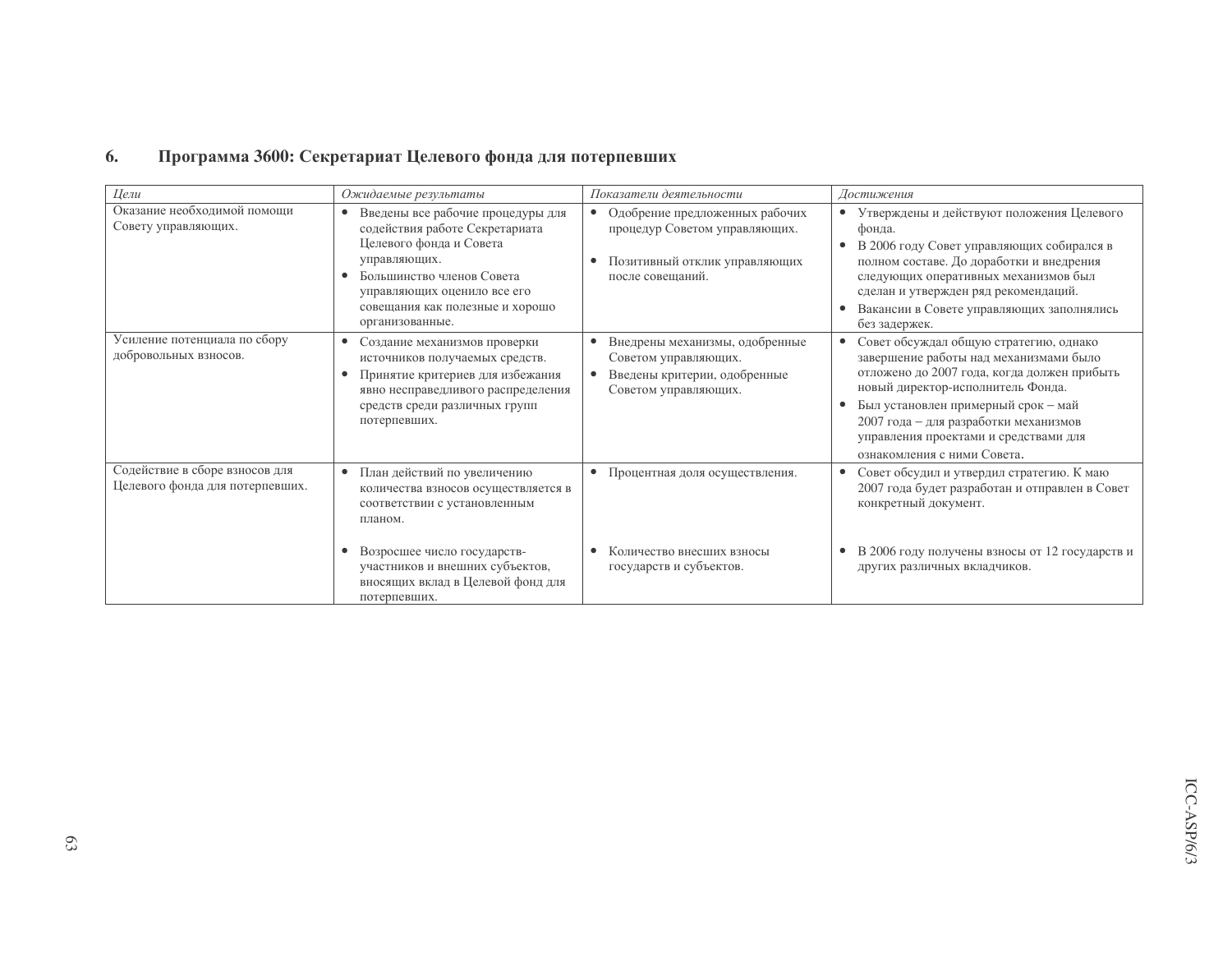#### Основная программа IV: Секретариат Ассамблеи государств-участников D.

 $64$ 

| Цели                                                                                                                                                                                                                                                                                                                                                                                                                                                                                                                                                                                                                                                                                                                                   | Ожидаемые результаты                                                                                                                          | Показатели деятельности                                                                                                              | Достижения                                                                                                                                                                                                                                                                                                                                                                                                                                                                                                                                                                                                                                                                                     |
|----------------------------------------------------------------------------------------------------------------------------------------------------------------------------------------------------------------------------------------------------------------------------------------------------------------------------------------------------------------------------------------------------------------------------------------------------------------------------------------------------------------------------------------------------------------------------------------------------------------------------------------------------------------------------------------------------------------------------------------|-----------------------------------------------------------------------------------------------------------------------------------------------|--------------------------------------------------------------------------------------------------------------------------------------|------------------------------------------------------------------------------------------------------------------------------------------------------------------------------------------------------------------------------------------------------------------------------------------------------------------------------------------------------------------------------------------------------------------------------------------------------------------------------------------------------------------------------------------------------------------------------------------------------------------------------------------------------------------------------------------------|
| Организация проведения<br>высококачественных конференций:<br>организация двухдневной<br>возобновленной части четвертой<br>сессии Ассамблеи в Нью-Йорке, а<br>также пятой сессии Ассамблеи и<br>двух заседаний Бюджетно-<br>финансового комитета в Гааге.<br>Кроме того, Секретариат будет<br>обслуживать заседания ряда<br>вспомогательных органов<br>Ассамблеи, в частности,<br>Специальной рабочей группы по<br>преступлению агрессии.                                                                                                                                                                                                                                                                                               | Конференции проводятся по плану.<br>$\bullet$                                                                                                 | Участники конференций, совещаний<br>$\bullet$<br>и сессий удовлетворены<br>организацией мероприятий и<br>представленной информацией. | Рассмотрение всех пунктов повестки дня.<br>$\bullet$<br>Заседания проходили без проблем в<br>установленные сроки и давали возможность<br>утверждать доклады.<br>Все участники получали основную и<br>материально-техническую поддержку для<br>обеспечения их участия в заседаниях, включая<br>процесс регистрации, предоставление<br>документов, языковое обслуживание.<br>Всестороннее использование Целевого фонда<br>позволило 17 делегатам из наименее развитых<br>стран и других развивающихся государств<br>принять участие в возобновленной четвертой<br>сессии Ассамблеи, проходившей в Нью-Йорке, а<br>22 делегатам принять участие в пятой сессии<br>Ассамблеи, проходившей в Гааге. |
| Предоставление возможностей<br>Ассамблее и ее вспомогательным<br>органам для более эффективного<br>выполнения их полномочий за счет<br>обеспечения их высококачественным<br>обслуживанием и поддержкой, такой<br>как планирование и координация<br>конференционного обслуживания;<br>подготовка, координация, перевод,<br>издание и представление<br>документации; мониторинг<br>соблюдения различными органами<br>Суда положений, регулирующих<br>своевременную подготовку и<br>представление документов;<br>изыскание и привлечение<br>дополнительных ресурсов, с тем<br>чтобы Секретариат имел<br>возможность эффективно и<br>оперативно выполнять свой мандат;<br>обеспечение доступа государств-<br>участников к конференционному | • Высококачественные,<br>отредактированные и переведенные<br>документы своевременно поступают<br>для обработки, выпуска и<br>распространения. | $\bullet$<br>Количество государств-участников,<br>запросивших у Секретариата<br>информацию о деятельности Суда.                      | Государства-участники получали - и они были<br>$\bullet$<br>удовлетворены этим - качественное<br>конференционное обслуживание и качественные<br>услуги по редактированию и письменному<br>переводу документов, что всячески помогало им<br>в выполнении своих функций.<br>Регулярное использование Секретариатом базы<br>данных, облегчающей связь с государствами.<br>Частое использование веб-сайта и экстранетов<br>АГУ и БФК.<br>Оперативный доступ к информации и<br>документации.                                                                                                                                                                                                        |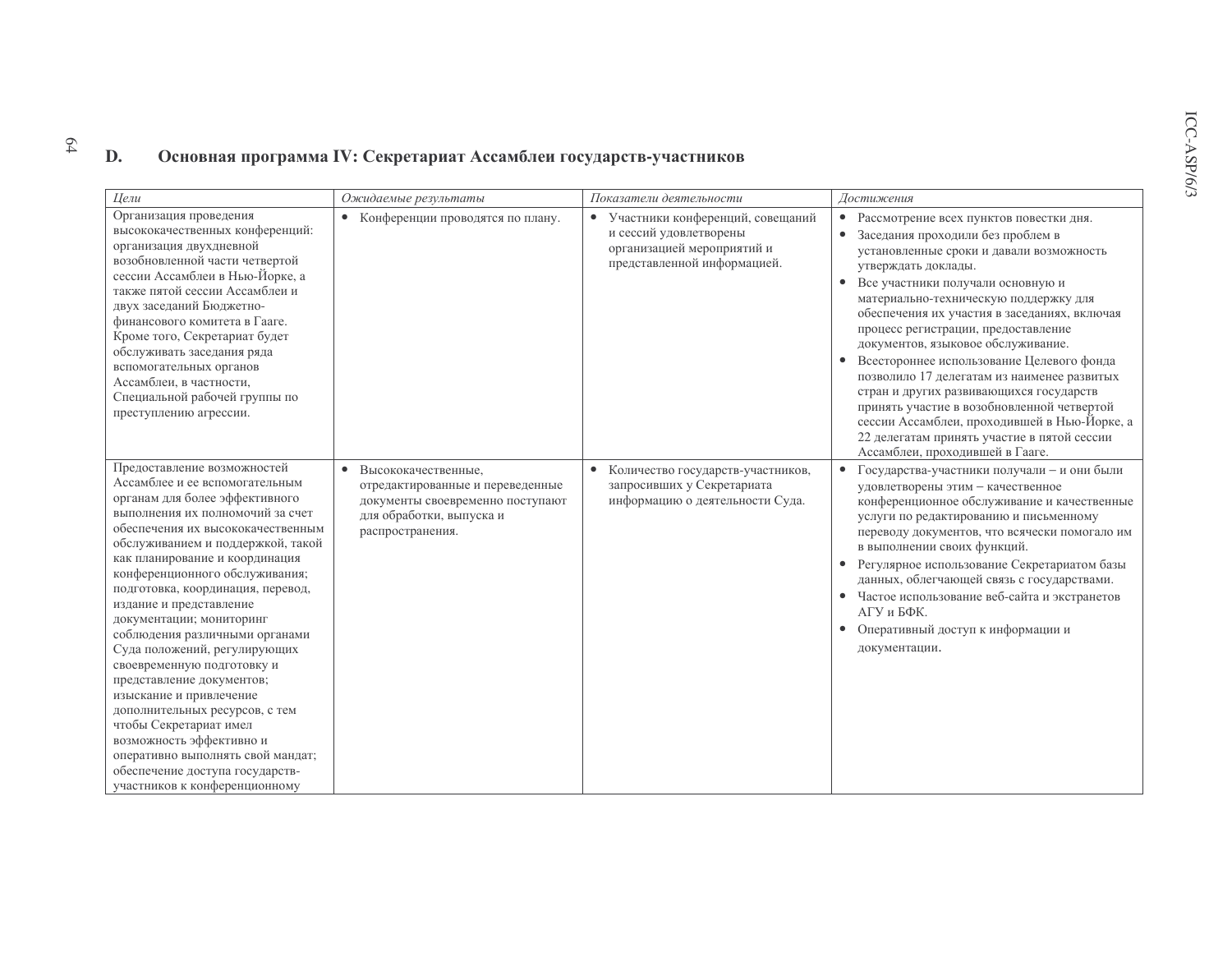| Цели                                                                                                                                                                  | Ожидаемые результаты                                                                                                       | Показатели деятельности                                                                                                              | Достижения                                              |
|-----------------------------------------------------------------------------------------------------------------------------------------------------------------------|----------------------------------------------------------------------------------------------------------------------------|--------------------------------------------------------------------------------------------------------------------------------------|---------------------------------------------------------|
| обслуживанию и документации в<br>соответствии со Статутом.                                                                                                            |                                                                                                                            |                                                                                                                                      |                                                         |
| Проведение и подготовка<br>аналитических исследований о<br>применении и толковании<br>положений Статута, связанных с<br>Ассамблеей и ее вспомогательными<br>органами. | Обеспечение высококачественного<br>консультирования по правовым<br>вопросам для Ассамблеи и ее<br>вспомогательных органов. | Количество государств-участников,<br>обратившихся к Секретариату с<br>просьбой об оказании помощи,<br>особенно в форме документации. | Принятие решений АГУ и ее вспомогательными<br>органами. |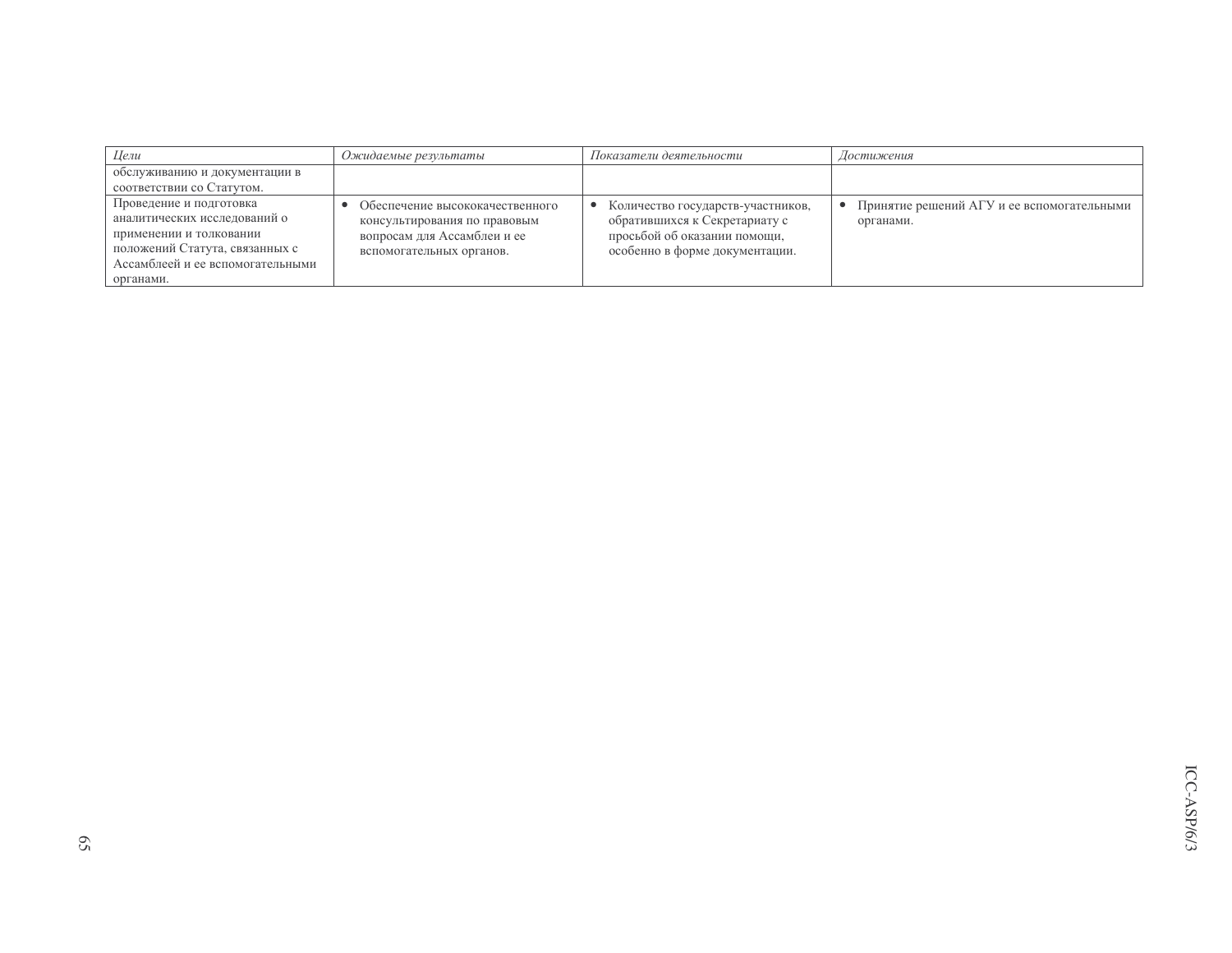#### $E_{\bullet}$ Основная программа V: Инвестиции в помещения Суда

#### Программа 5100: Временные помещения  $1.$

| Цели                                                                                                                                          | Ожидаемые результаты                                                                                           | Показатели деятельности                                                                                                                | Достижения                                                                                                                                                                                                                      |
|-----------------------------------------------------------------------------------------------------------------------------------------------|----------------------------------------------------------------------------------------------------------------|----------------------------------------------------------------------------------------------------------------------------------------|---------------------------------------------------------------------------------------------------------------------------------------------------------------------------------------------------------------------------------|
| Подготовка дополнительных<br>площадей для расширения в целях<br>обеспечения непрерывной<br>административной/оперативной<br>деятельности Суда. | 90% готовность товаров/услуг и<br>контрактов до согласованной даты<br>размещения сотрудников.                  | Процентная доля готовности<br>товаров/услуг и контрактов, за<br>которые отвечают соответствующие<br>секции, до размещения сотрудников. | Из-за изменений в предоставлении помещений<br>принимающим государством (здание<br>"Хофторен") планы расширения постоянно<br>пересматривали на протяжении 2006 года. Не<br>запланировано никакой окончательной даты<br>переезда. |
|                                                                                                                                               | Не менее чем за шесть месяцев до<br>переезда определены 95% персонала<br>и функций, подлежащих<br>перемещению. | Процентная доля персонала,<br>определенного для перемещения.                                                                           | Выявление сотрудников для переезда не<br>основывалось на долгосрочном планировании<br>(см. предыдущее достижение).                                                                                                              |

#### Программа 5200: Постоянные помещения  $2.$

| Цели                                                                                                                                                        | Ожидаемые результаты                                                                                                                                                                                                                  | Показатели деятельности                                             | Достижения                                                                                                                                                                                                                                                                                                                                                                                                                                                                                                                                                                                                                                                                                                                                                                                                                                                                                                                     |
|-------------------------------------------------------------------------------------------------------------------------------------------------------------|---------------------------------------------------------------------------------------------------------------------------------------------------------------------------------------------------------------------------------------|---------------------------------------------------------------------|--------------------------------------------------------------------------------------------------------------------------------------------------------------------------------------------------------------------------------------------------------------------------------------------------------------------------------------------------------------------------------------------------------------------------------------------------------------------------------------------------------------------------------------------------------------------------------------------------------------------------------------------------------------------------------------------------------------------------------------------------------------------------------------------------------------------------------------------------------------------------------------------------------------------------------|
| Обеспечение надлежащего<br>продолжения рабочего процесса,<br>ведущего к строительству новых<br>специально предназначенных для<br>Суда постоянных помещений. | Все основные этапы проекта<br>$\bullet$<br>осуществлены:<br>архитектурное задание<br>$\circ$<br>одобрено;<br>условия финансирования<br>$\circ$<br>выяснены;<br>сроки проведения<br>международного конкурса<br>проектов выдерживаются. | Процентная доля работ по проекту,<br>٠<br>выполненных своевременно. | Суд подготовил три доклада, которые были<br>$\bullet$<br>представлены БФК: обновленный доклад о<br>финансовом сопоставлении вариантов<br>размещения, всеобъемлющий доклад о ходе<br>работы и доклад о структуре внутреннего<br>управления.<br>Суд принимал участие в различных заседаниях<br>Гаагской рабочей группы и в 2-дневном<br>совещании экспертов, посвященных<br>постоянным помещениям.<br>АГУ утвердила создание Управления проекта по<br>постоянным помещениям в 2007 году, и была<br>произведена подготовка к найму директора<br>проекта.<br>Кроме того, АГУ приняла резолюцию, в<br>которой, в частности, содержится просьба к<br>Суду сконцентрировать внимание на<br>строительстве специально предназначенных<br>помещений и разработать четкий перечень задач<br>на 2007 год.<br>В целом проект успешно осуществлялся<br>благодаря сотрудничеству между<br>государствами, принимающим государством и<br>Судом. |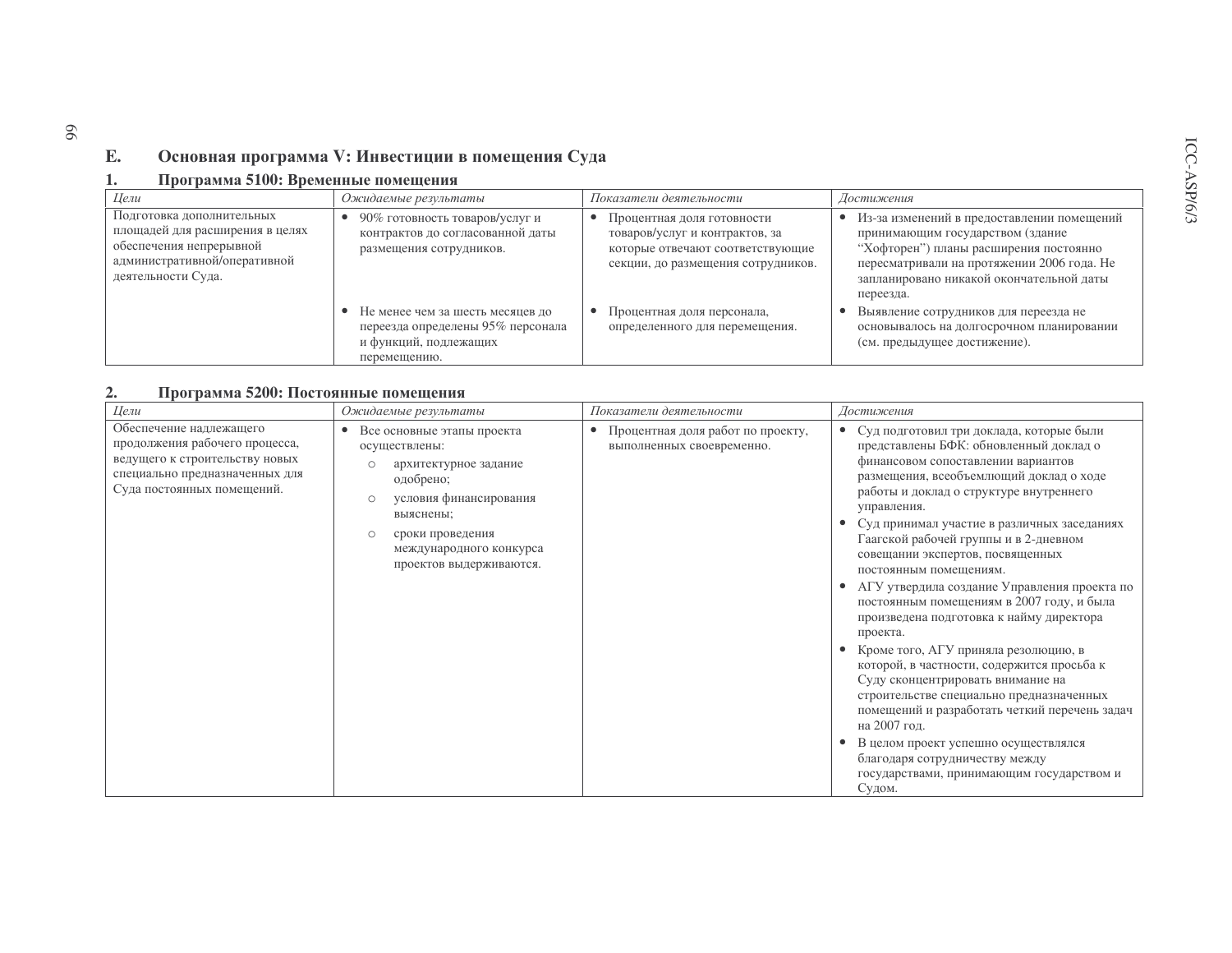| Цели | Ожидаемые результаты | Показатели деятельности | Достижения                                                                                                                                |
|------|----------------------|-------------------------|-------------------------------------------------------------------------------------------------------------------------------------------|
|      |                      |                         | • В конце 2006 года Суд уже начал работать над<br>кратким функциональным документом с<br>подробным изложением требований<br>пользователя. |
|      |                      |                         | • Суд проводил консультации с принимающим<br>государством в связи с процессом<br>архитектурного конкурса.                                 |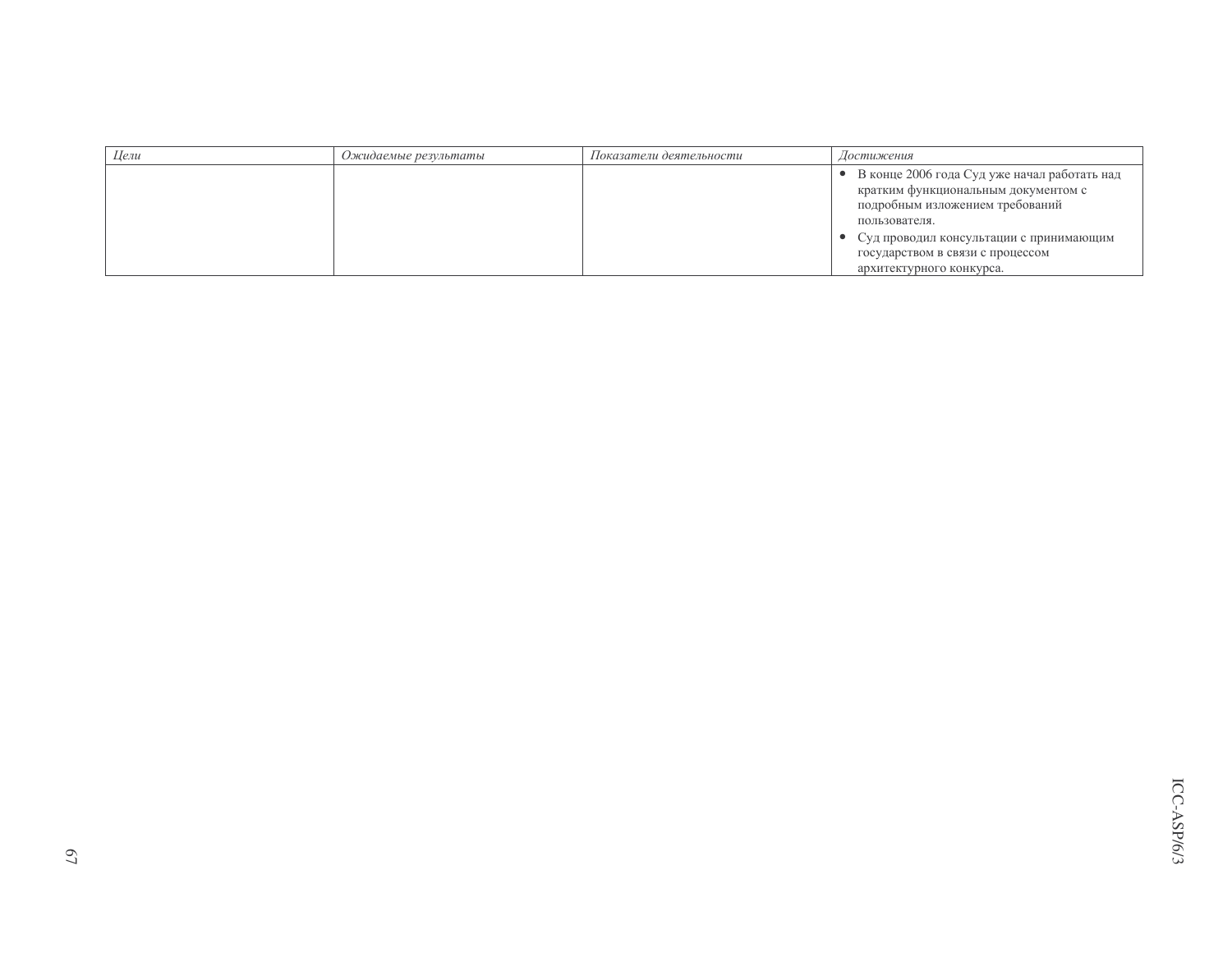# Список сокращений и акронимов

| AB               | аудиовизуальные                                                     |
|------------------|---------------------------------------------------------------------|
| A <sub>ry</sub>  | Ассамблея государств-участников                                     |
| AC               | Африканский союз                                                    |
| <b>ATMOT</b>     | Административный трибунал Международной организации труда           |
| БФК              | Бюджетно-финансовый комитет                                         |
| <b>BTK</b>       | видеотелеконференция                                                |
| ГГД              | Группа по гендерным вопросам и детям                                |
| ГИД              | Группа информации и доказательств                                   |
| <b>TMTOT</b>     | Группа материально-технического обеспечения и транспорта            |
| $\Gamma \Pi C$   | Группа по делам потерпевших и свидетелей                            |
| <b>TCCA</b>      | Группа по следственным стратегиям и анализу                         |
| ГГОЭП            | Группа по техническому обслуживанию и эксплуатации помещений        |
| ДКС              | Дисциплинарный консультативный совет                                |
| ДОБООН           | Департамент охраны и безопасности Организации Объединенных          |
|                  | Наций                                                               |
| ДРК              | Демократическая Республика Конго                                    |
| EC               | Европейский союз                                                    |
| ИКТ              | информационно-коммуникационные технологии                           |
| ИТ               | информационные технологии                                           |
| КАП              | Канцелярия Прокурора                                                |
| KC               | Координационный совет                                               |
| ЛР               | людские ресурсы                                                     |
| $\overline{MPA}$ | Армия сопротивления Бога (Уганда)                                   |
| <b>MKKK</b>      | Международный комитет Красного Креста                               |
| <b>MOB</b>       | меморандум о взаимопонимании                                        |
| МСОБ             | Минимальные стандарты оперативной безопасности                      |
| МСОБЖ            | Минимальные стандарты оперативной безопасности жилья                |
| <b>MYC</b>       | Международный уголовный суд                                         |
| HПO              | неправительственная организация                                     |
| ОГОУ             | Объединенная группа по оценке угроз                                 |
| ОКПД             | онлайновый каталог публичного доступа                               |
| $00\,$           | общее обслуживание                                                  |
| <b>OOH</b>       | Организация Объединенных Наций                                      |
| OOC              | Отдел обслуживания Суда                                             |
| ОПА              |                                                                     |
|                  | Отдел по делам потерпевших и адвокатов                              |
| ОУП              | Отдел уголовного преследования                                      |
| ОЮДС             | Отдел по юрисдикции, дополняемости и сотрудничеству                 |
| $\Pi\Pi\Pi$      | Палата предварительного производства                                |
| C                | специалист                                                          |
| $CK\Pi$          | Собственная канцелярия Прокурора                                    |
| $CK\Pi$          | Союз конголезских патриотов (ДРК)                                   |
| CO               | Следственный отдел                                                  |
| COO              | Секция общего обслуживания                                          |
| $\rm CO \Pi$     | стандартные оперативные процедуры                                   |
| COC              | Секция организации судопроизводства                                 |
| $C\Pi P$         | Службы первоначального реагирования                                 |
| CCC              | Секция по вопросам содержания под стражей                           |
| <b>CYO</b>       | соглашение об уровне обслуживания                                   |
| <b>CYIIBY</b>    | Секция по вопросам участия потерпевших и возмещения им ущерба       |
| СУППС            | Секция устного и письменного перевода Суда (французский<br>акроним) |